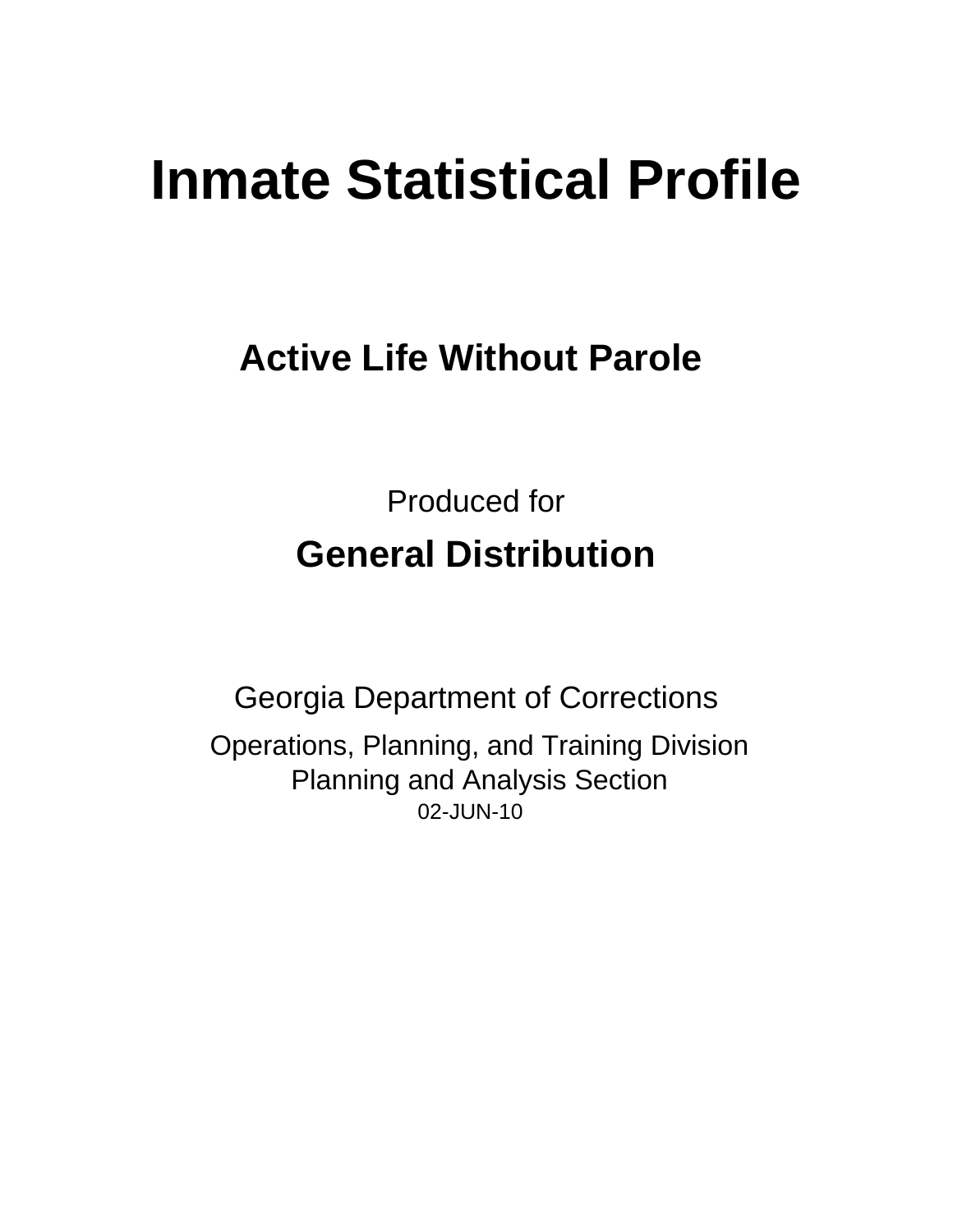## **Inmate Statistical Profile 02-JUN-10**

Contents

**Active Life Without Parole** 

Produced for General Distribution

## **Table of Contents**

|    | <b>Demographic information</b>                                       |
|----|----------------------------------------------------------------------|
|    | 5 Current age, broken out in ten year age groups                     |
|    | 6 Race group                                                         |
|    | 7 Hispanic Origin                                                    |
|    | 8 Marital status, self-reported at entry to prison                   |
|    | 9 Number of children, self-reported at entry to prison               |
|    | 10 Religious affiliation, self-reported at entry to prison           |
|    | 11 Home county - self-reported at entry to prison                    |
|    | 14 Socioeconomic class, self-reported at entry to prison             |
|    | 15 Environment to age 16, self-reported at entry to prison           |
|    | 16 Guardian status to age 16, self-reported at entry to prison       |
|    | 17 Employment status before prison, self-reported at entry to prison |
|    | 18 Age at admission                                                  |
|    | 20 Height, measured at entry to prison                               |
|    | 21 Weight, measured at entry to prison                               |
|    | 22 Military service                                                  |
|    | <b>Correctional information</b>                                      |
|    | 23 Type of admission to prison                                       |
|    | 24 Current / last security status                                    |
|    | 25 Current / last institution type                                   |
|    | 26 Institution type - transitional centers                           |
| 27 | Institution type - mental hospitals                                  |
|    | 28 Institution type - county prisons                                 |
|    | 29 Institution type - state prisons                                  |
|    | 30 Institution type - private prisons                                |
|    | 31 Institution type - prison annexes                                 |
|    | 32 Institution type - pre-release centers                            |
|    | 33 Institution type - inmate boot camp                               |
|    | 34 Number of disciplinary reports                                    |
|    | 35 Number of transfers                                               |
|    | 36 Number of escapes                                                 |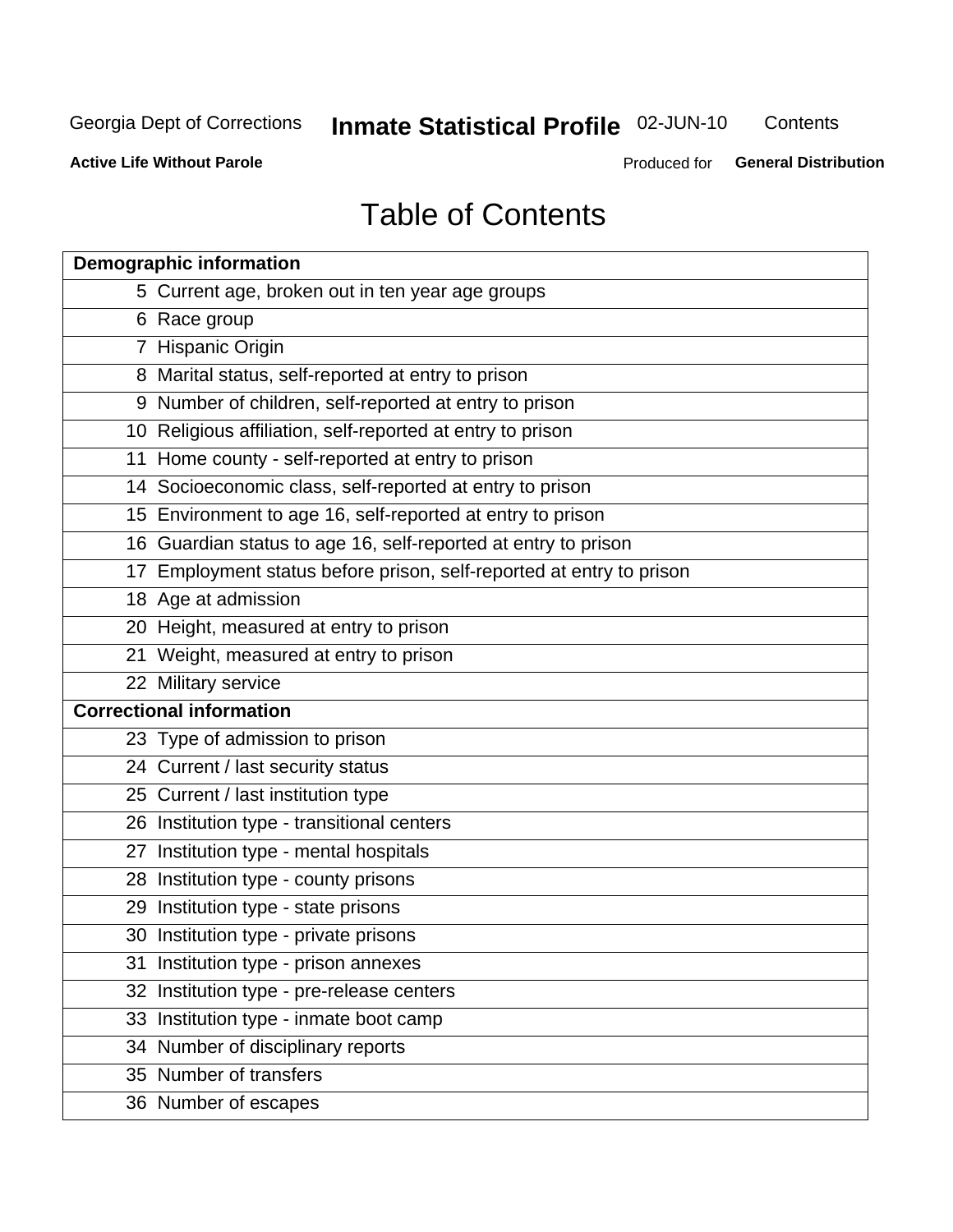## Inmate Statistical Profile 02-JUN-10

Contents

**Active Life Without Parole** 

Produced for General Distribution

## **Table of Contents**

| <b>Correctional information</b>                                  |  |  |  |  |  |  |  |
|------------------------------------------------------------------|--|--|--|--|--|--|--|
| 37 Time served in current (or last) institution                  |  |  |  |  |  |  |  |
| Educational, psychological and physical information              |  |  |  |  |  |  |  |
| 38 Highest grade level attained                                  |  |  |  |  |  |  |  |
| 39 Culture fair IQ scores                                        |  |  |  |  |  |  |  |
| 40 Wide Range Achievement Test (WRAT) reading score              |  |  |  |  |  |  |  |
| 41 Wide Range Achievement Test (WRAT) math score                 |  |  |  |  |  |  |  |
| 42 Wide Range Achievement Test (WRAT) spelling score             |  |  |  |  |  |  |  |
| 43 Scope of substance abuse - summary                            |  |  |  |  |  |  |  |
| 44 Scope of substance abuse - detail                             |  |  |  |  |  |  |  |
| 45 Current / last mental health treatment level                  |  |  |  |  |  |  |  |
| 46 PULHESDWIT medical scale - 'P' overall condition ('P'hysical) |  |  |  |  |  |  |  |
| 47 PULHESDWIT medical scale - 'U' upper body                     |  |  |  |  |  |  |  |
| 48 PULHESDWIT medical scale - 'L' lower body                     |  |  |  |  |  |  |  |
| 49 PULHESDWIT medical scale - 'H' hearing                        |  |  |  |  |  |  |  |
| 50 PULHESDWIT medical scale - 'E' vision                         |  |  |  |  |  |  |  |
| 51 PULHESDWIT medical scale -'S' psychiatric                     |  |  |  |  |  |  |  |
| 52 PULHESDWIT medical scale - 'D' dental                         |  |  |  |  |  |  |  |
| 53 PULHESDWIT medical scale - 'W' work ability                   |  |  |  |  |  |  |  |
| 54 PULHESDWIT medical scale - 'I' impairment                     |  |  |  |  |  |  |  |
| 55 PULHESDWIT medical scale - 'T' transportability               |  |  |  |  |  |  |  |
| 56 Criminality in family, self-reported                          |  |  |  |  |  |  |  |
| 57 Alcoholism in family, self-reported                           |  |  |  |  |  |  |  |
| 58 Drug abuse in family, self-reported                           |  |  |  |  |  |  |  |
| 59 Subjected to frequent beatings, self-reported                 |  |  |  |  |  |  |  |
| 60 Father absent during inmate's childhood                       |  |  |  |  |  |  |  |
| Mother absent during inmate's childhood<br>61                    |  |  |  |  |  |  |  |
| 62 Inmate diagnosed as manipulative                              |  |  |  |  |  |  |  |
| 63 Inmate diagnosed as assaultive                                |  |  |  |  |  |  |  |
| <b>Crimes and criminal history information</b>                   |  |  |  |  |  |  |  |
| 64 Number of prior Georgia incarcerations                        |  |  |  |  |  |  |  |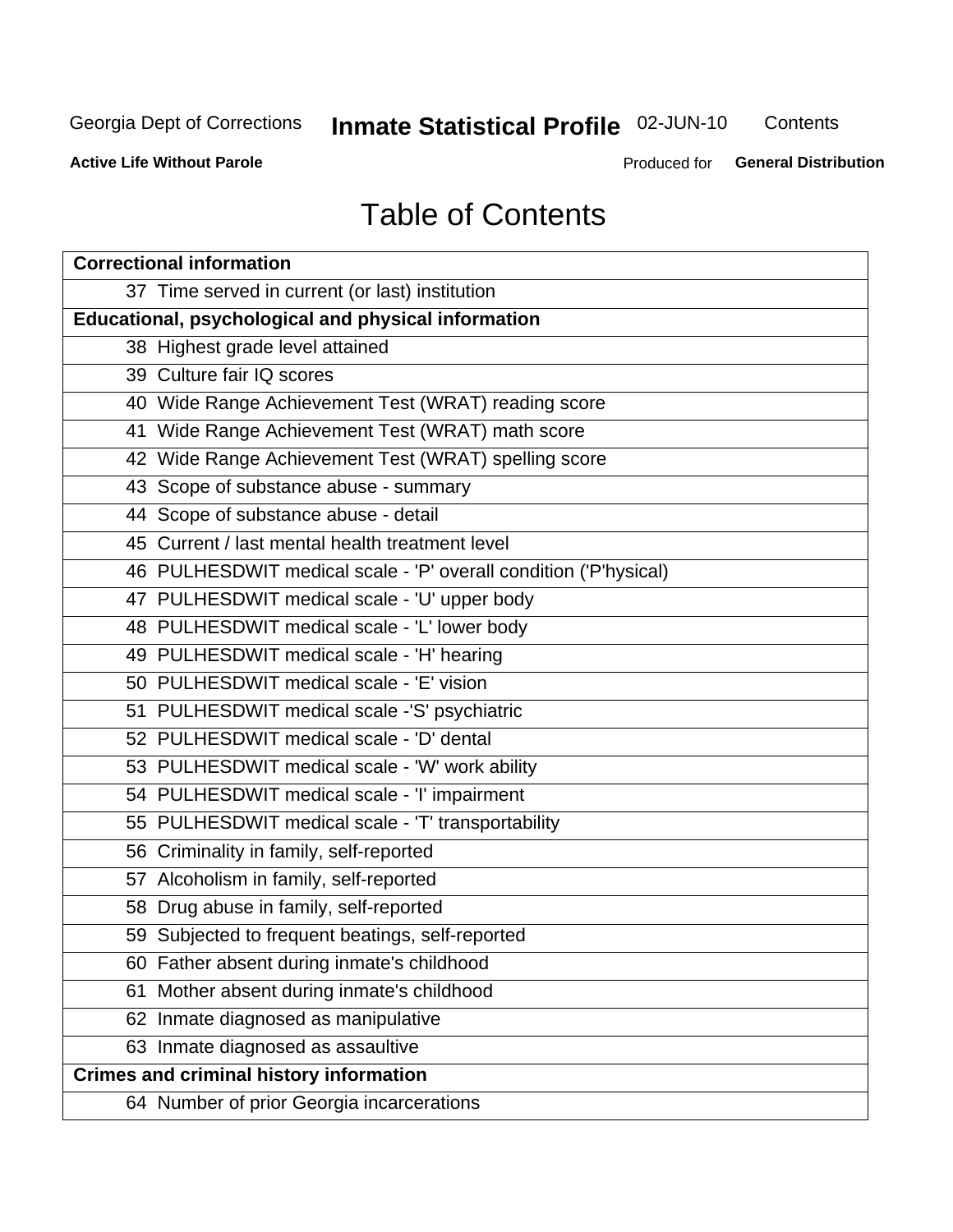## **Inmate Statistical Profile 02-JUN-10**

Contents

**Active Life Without Parole** 

Produced for General Distribution

## **Table of Contents**

| <b>Crimes and criminal history information</b>                 |
|----------------------------------------------------------------|
| 65 Prison sentence in years                                    |
| 66 Primary offense, broken out into felonies vs misdemeanors   |
| 67 Primary offense, broken out into six broad crime categories |
| 68 Primary offense, detailed offense code                      |
| 69 County of conviction of primary offense                     |
| 72 County of conviction of primary offense                     |
| 76 Circuit of conviction of primary offense                    |
| 78 Years served (jail + prison) in this incarceration          |
| <b>Medical information</b>                                     |
| 79 Results of most recent HIV test                             |
| 80 Results of most recent tuberculosis test                    |
| 81 Results of most recent syphilis test                        |
| 82 Results of most recent Hepatitis-C test                     |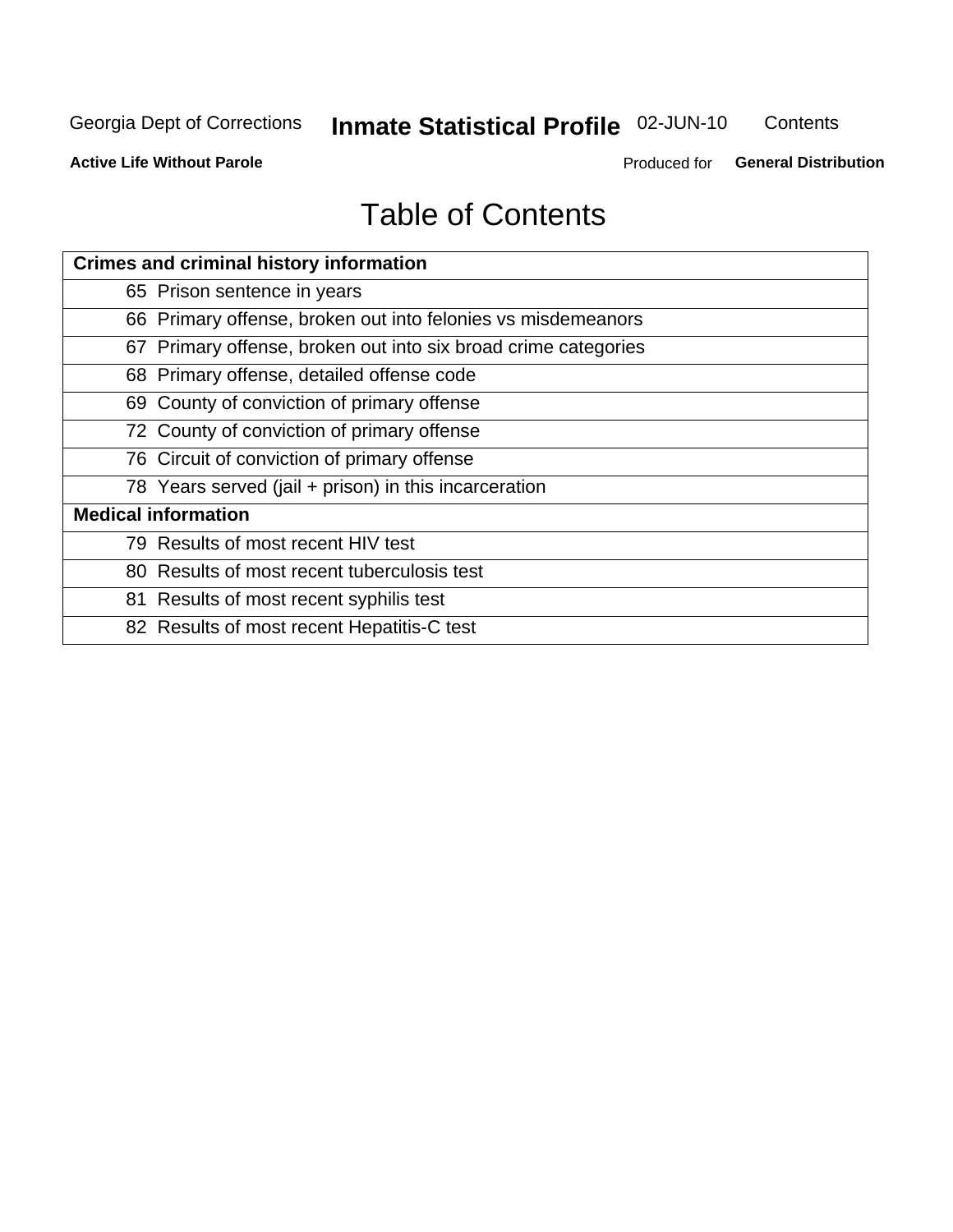#### Inmate Statistical Profile 02-JUN-10 Page 5

#### **Active Life Without Parole**

#### Produced for General Distribution

### Current age, broken out in ten-year age groups

COL % - percent each COUNT is of its particular column

|                          |              | <b>Male</b> |         |              | <b>Female</b> |          | <b>Total</b>    |            |
|--------------------------|--------------|-------------|---------|--------------|---------------|----------|-----------------|------------|
| <b>Current Age</b>       | <b>Count</b> | Col %       | Row %   | <b>Count</b> | Col %         | Row %    | <b>Total</b>    | Col %      |
| <b>Teens (1-19)</b>      |              | 0.17%       | 100.00% |              |               |          |                 | 0.17%      |
| <b>Twenties (20-29)</b>  | 50           | 8.62%       | 92.59%  | 4            | 30.77%        | $7.41\%$ | 54              | 9.11%      |
| Thirties (30-39)         | 195          | $33.62\%$   | 99.49%  |              | 7.69%         | 0.51%    |                 | 196 33.05% |
| <b>Forties (40-49)</b>   | 190          | 32.76%      | 97.44%  | 5            | 38.46%        | 2.56%    |                 | 195 32.88% |
| <b>Fifties (50-59)</b>   | 108          | 18.62%      | 97.30%  | 3            | 23.08%        | 2.70%    | 111             | 18.72%     |
| <b>Sixties (60-69)</b>   | 26           | 4.48%       | 100.00% |              |               |          | 26              | 4.38%      |
| Seventy + (70 and above) | 10           | 1.72%       | 100.00% |              |               |          | 10 <sup>1</sup> | 1.69%      |
| <b>Total Reported</b>    | 580          | 100%        | 97.81%  | 13           | 100%          | 2.19%    | 593             | 100%       |

| $-4-7$ | <b>EON</b> | $\sim$ | EN0 |
|--------|------------|--------|-----|
| _____  | JOU        |        | ວອວ |

| Mean<br>(average)       | 42.71 | 40.92 | 42.67 |
|-------------------------|-------|-------|-------|
| <b>Median (middle)</b>  |       |       |       |
| Mode<br>(most frequent) |       |       |       |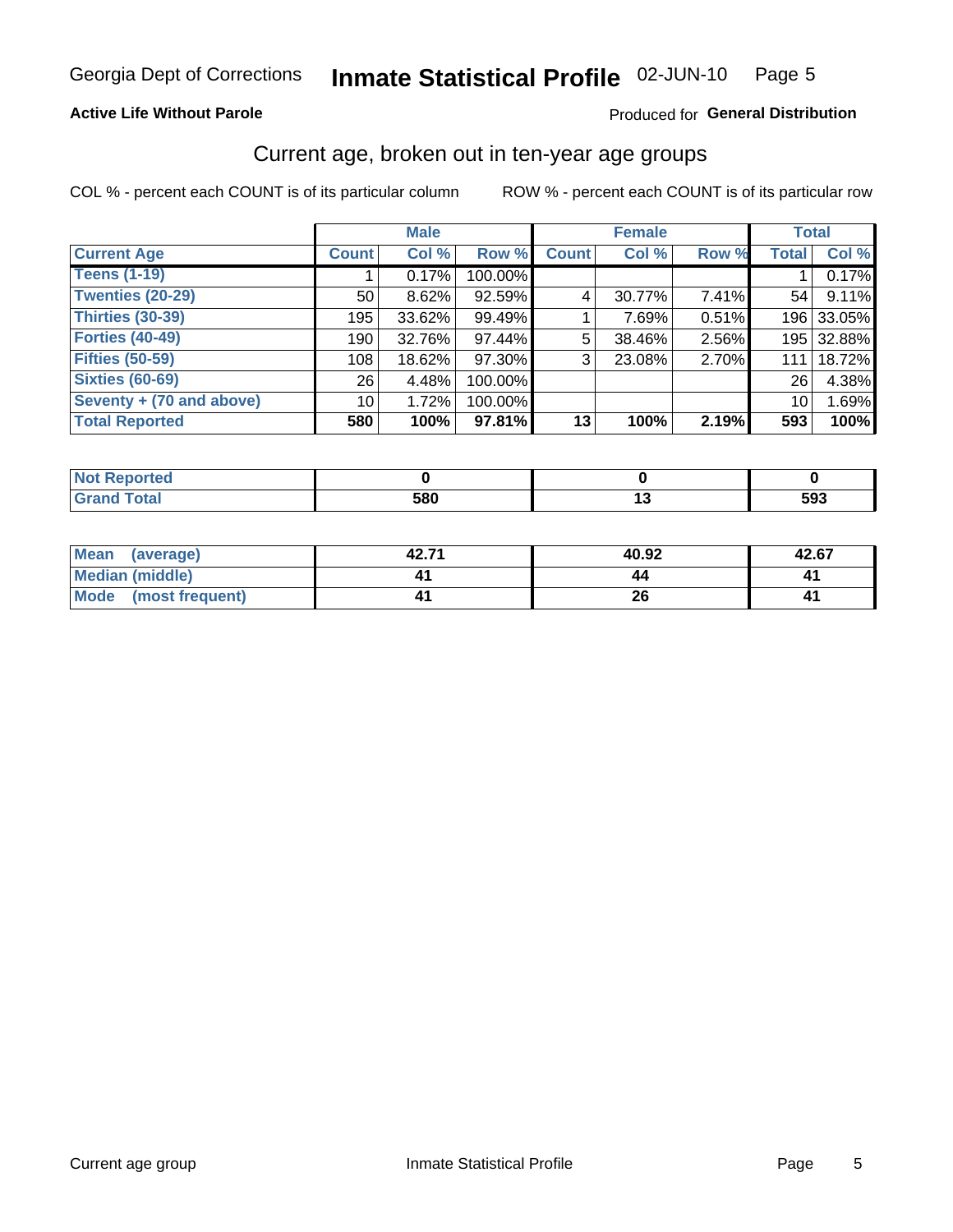#### Inmate Statistical Profile 02-JUN-10 Page 6

#### **Active Life Without Parole**

**Produced for General Distribution** 

### Race group

COL % - percent each COUNT is of its particular column

|              |                       | <b>Male</b>  |         |         | <b>Female</b>      |        |       | <b>Total</b> |        |
|--------------|-----------------------|--------------|---------|---------|--------------------|--------|-------|--------------|--------|
|              | <b>Race Group</b>     | <b>Count</b> | Col %   |         | <b>Row % Count</b> | Col %  | Row % | <b>Total</b> | Col %  |
|              | <b>White</b>          | 139          | 23.97%  | 94.56%  | 8                  | 61.54% | 5.44% | 147          | 24.79% |
| $\mathbf{2}$ | <b>Black</b>          | 429          | 73.97%  | 98.85%  | 5                  | 38.46% | 1.15% | 434          | 73.19% |
| 5.           | <b>Other</b>          |              | $.17\%$ | 100.00% |                    |        |       |              | .17%   |
| 10           | <b>Hispanic</b>       | 10           | 1.72%   | 100.00% |                    |        |       | 10           | 1.69%  |
| 11           | <b>Racially Mixed</b> |              | $.17\%$ | 100.00% |                    |        |       |              | .17%   |
|              | <b>Total Reported</b> | 580          | 100%    | 97.81%  | 13                 | 100%   | 2.19% | 593          | 100%   |

| Reported     |     |         |
|--------------|-----|---------|
| <b>Total</b> | 580 | <br>593 |

| M | .<br>w<br>$\sim$ $\sim$ $\sim$ $\sim$ | Piasn |
|---|---------------------------------------|-------|
|   |                                       |       |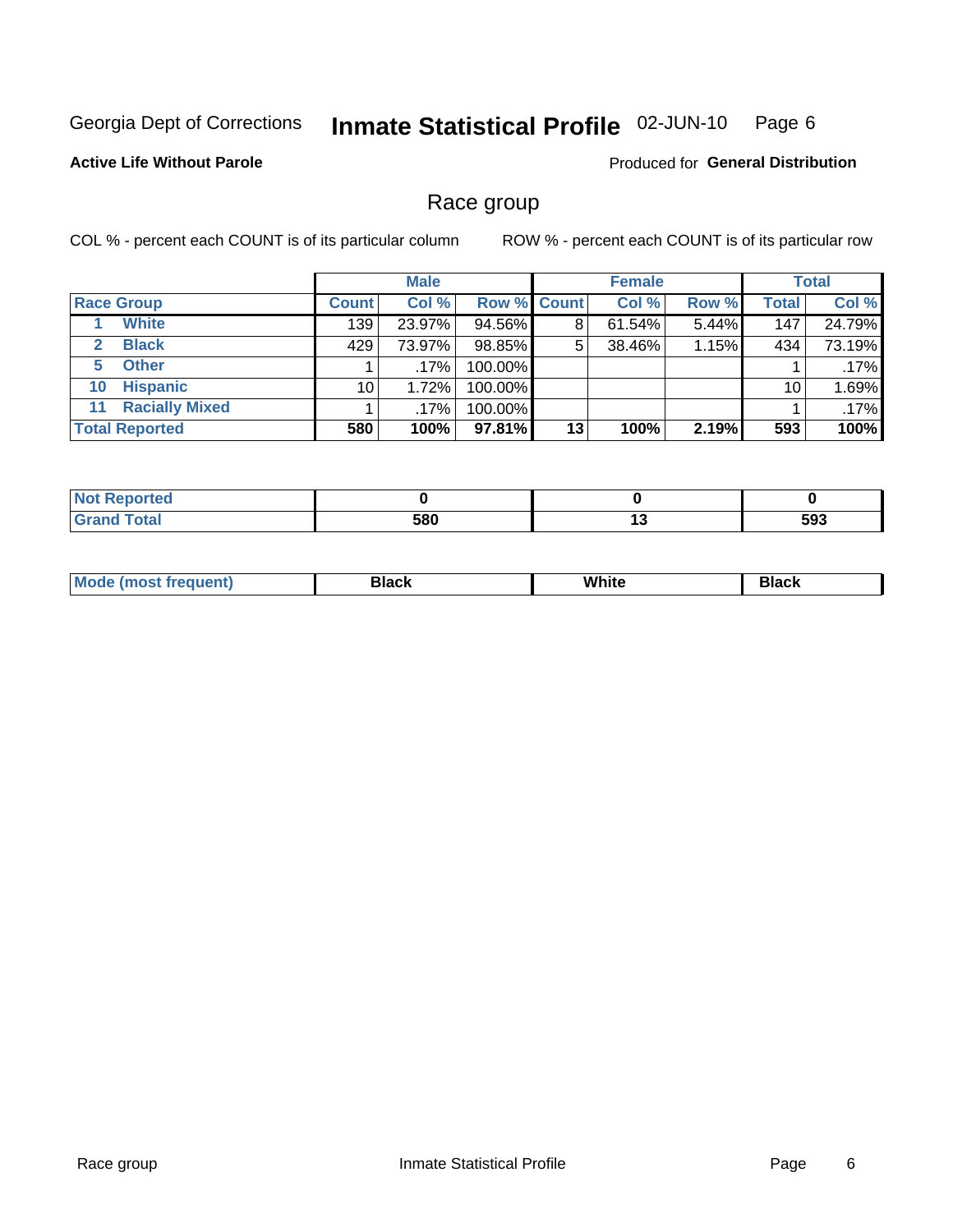#### Inmate Statistical Profile 02-JUN-10 Page 7

**Active Life Without Parole** 

Produced for General Distribution

### **Hispanic Origin**

COL % - percent each COUNT is of its particular column

ROW % - percent each COUNT is of its particular row

|                        |              | <b>Male</b> |                    |    | <b>Female</b> |          |       | <b>Total</b> |
|------------------------|--------------|-------------|--------------------|----|---------------|----------|-------|--------------|
| <b>Hispanic Origin</b> | <b>Count</b> | Col %       | <b>Row % Count</b> |    | Col %         | Row %    | Total | Col %        |
| <b>Non Hispanic</b>    | 570          | 98.28%      | $97.77\%$          | 13 | 100.00%       | $2.23\%$ | 583   | 98.31%       |
| <b>Hispanic</b>        | 10           | 1.72%       | 100.00%            |    |               |          | 10    | .69%         |
| <b>Total Reported</b>  | 580          | 100%        | $97.81\%$          | 13 | 100%          | 2.19%    | 593   | 100%         |

An inmate is counted as Hispanic if

(a) he self-reported as Hispanic during the diagnostic process, or

(b) his primary language is Spanish, or

(c) he claimed birth or citizenship in Spain or a Latin American country, or

(d) he had a common Spanish surname such as Lopez or Garcia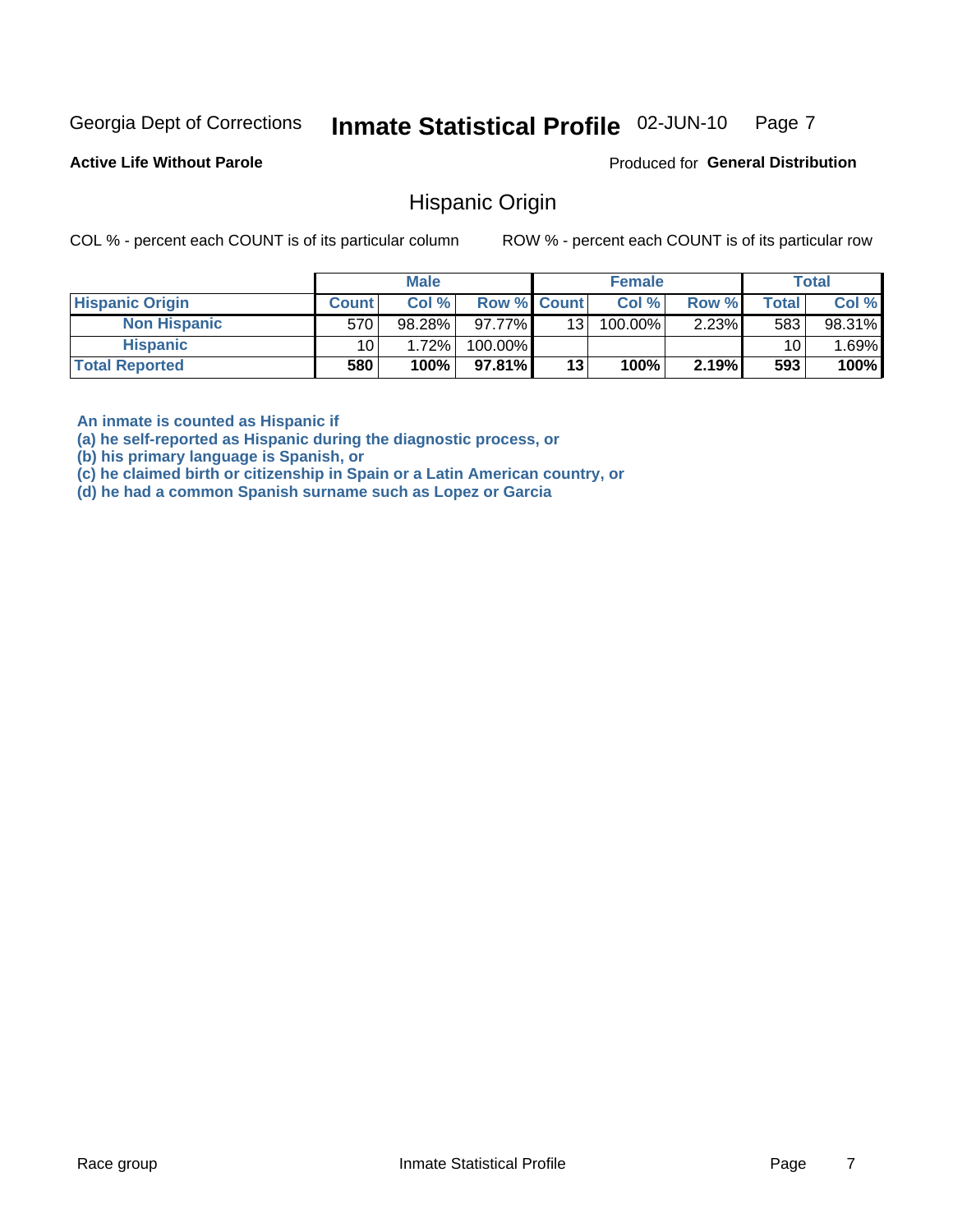#### Inmate Statistical Profile 02-JUN-10 Page 8

#### **Active Life Without Parole**

#### Produced for General Distribution

## Marital status, self-reported at entry to prison

COL % - percent each COUNT is of its particular column

|                            | <b>Male</b>  |         |         | <b>Female</b> |        |        | <b>Total</b> |        |
|----------------------------|--------------|---------|---------|---------------|--------|--------|--------------|--------|
| <b>Marital Status</b>      | <b>Count</b> | Col %   | Row %   | <b>Count</b>  | Col %  | Row %  | <b>Total</b> | Col %  |
| <b>Unknown</b><br>$\bf{0}$ |              | $.34\%$ | 100.00% |               |        |        |              | .34%   |
| <b>Divorced</b><br>D       | 42           | 7.24%   | 95.45%  | 2             | 15.38% | 4.55%  | 44           | 7.42%  |
| <b>Married</b><br>М        | 97           | 16.72%  | 97.00%  | 3             | 23.08% | 3.00%  | 100          | 16.86% |
| <b>Separated</b><br>S      | 12           | 2.07%   | 100.00% |               |        |        | 12           | 2.02%  |
| <b>Unmarried</b><br>U      | 414          | 71.38%  | 98.81%  | 5             | 38.46% | 1.19%  | 419          | 70.66% |
| <b>Widow</b><br>W          | 13           | 2.24%   | 81.25%  | 3             | 23.08% | 18.75% | 16           | 2.70%  |
| <b>Total Reported</b>      | 580          | 100%    | 97.81%  | 13            | 100%   | 2.19%  | 593          | 100%   |

| prted<br>NOT |                   |     |
|--------------|-------------------|-----|
|              | <b>EOO</b><br>JOU | 593 |

|--|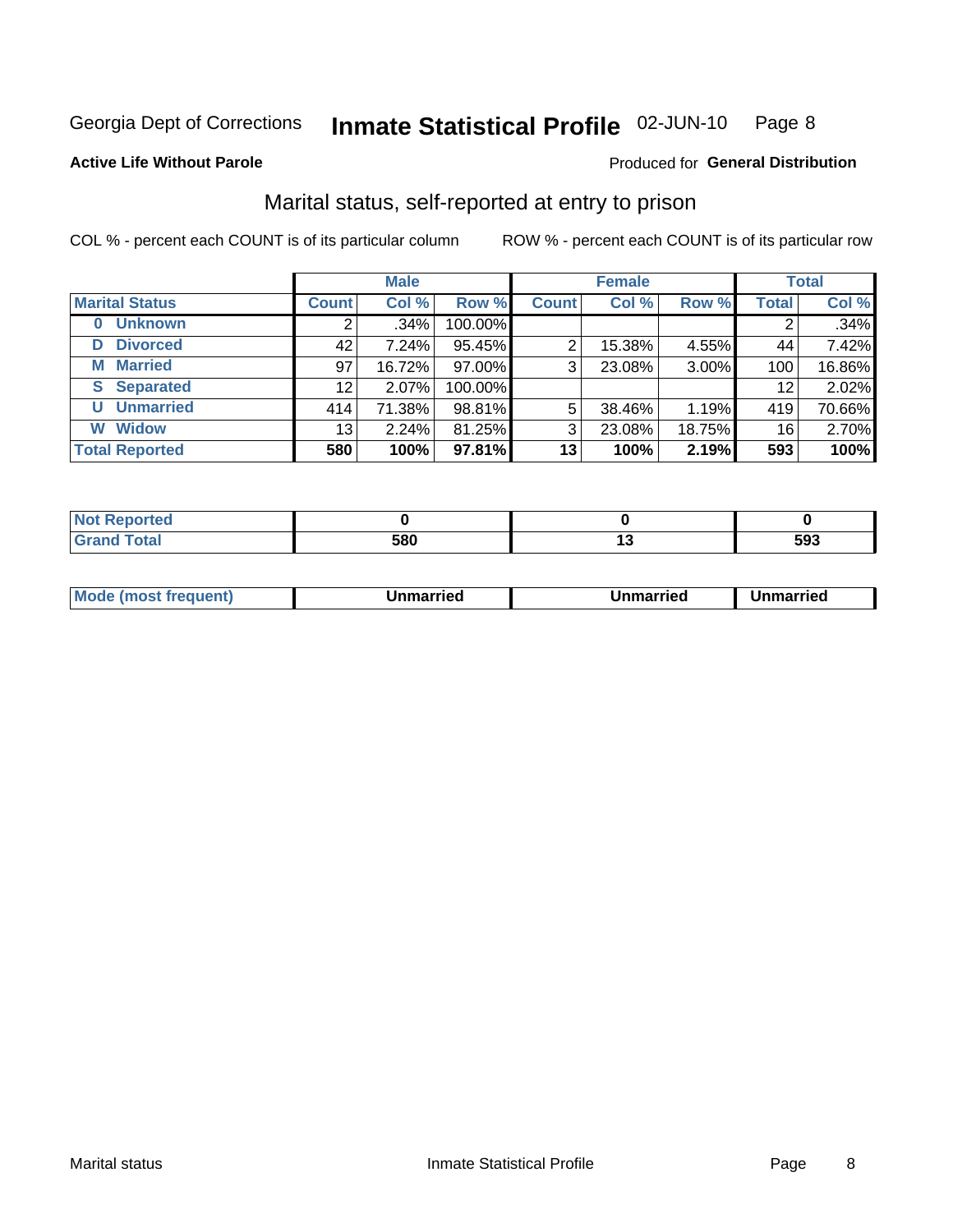#### Inmate Statistical Profile 02-JUN-10 Page 9

**Produced for General Distribution** 

#### **Active Life Without Parole**

## Number of children, self reported at entry to prison

COL % - percent each COUNT is of its particular column

|                           |              | <b>Male</b> |         |              | <b>Female</b> |       | <b>Total</b> |            |
|---------------------------|--------------|-------------|---------|--------------|---------------|-------|--------------|------------|
| <b>Number of Children</b> | <b>Count</b> | Col %       | Row %   | <b>Count</b> | Col %         | Row % | <b>Total</b> | Col %      |
| $\bf{0}$                  | 215          | 37.20%      | 98.62%  | 3            | 23.08%        | 1.38% | 218          | 36.89%     |
|                           | 149          | 25.78%      | 96.75%  | 5            | 38.46%        | 3.25% |              | 154 26.06% |
| $\overline{2}$            | 97           | 16.78%      | 97.00%  | 3            | 23.08%        | 3.00% | 100          | 16.92%     |
| 3                         | 54           | 9.34%       | 98.18%  |              | 7.69%         | 1.82% | 55           | 9.31%      |
| 4                         | 33           | 5.71%       | 97.06%  |              | 7.69%         | 2.94% | 34           | 5.75%      |
| 5                         | 17           | 2.94%       | 100.00% |              |               |       | 17           | 2.88%      |
| 6                         | 5            | 0.87%       | 100.00% |              |               |       | 5            | 0.85%      |
|                           |              | 0.17%       | 100.00% |              |               |       |              | 0.17%      |
| 8                         |              | 0.17%       | 100.00% |              |               |       |              | 0.17%      |
| 9                         | 2            | 0.35%       | 100.00% |              |               |       | 2            | 0.34%      |
| 10                        |              | 0.17%       | 100.00% |              |               |       |              | 0.17%      |
| Over 10                   | 3            | 0.52%       | 100.00% |              |               |       | 3            | 0.51%      |
| <b>Total Reported</b>     | 578          | 100%        | 97.80%  | 13           | 100%          | 2.20% | 591          | 100.0%     |

| n eo      |     |     |
|-----------|-----|-----|
| $- \cdot$ | 580 | 593 |

| Mean<br>(average)       | 1.44 | 1.38 | 1.43 |
|-------------------------|------|------|------|
| Median (middle)         |      |      |      |
| Mode<br>(most frequent) |      |      |      |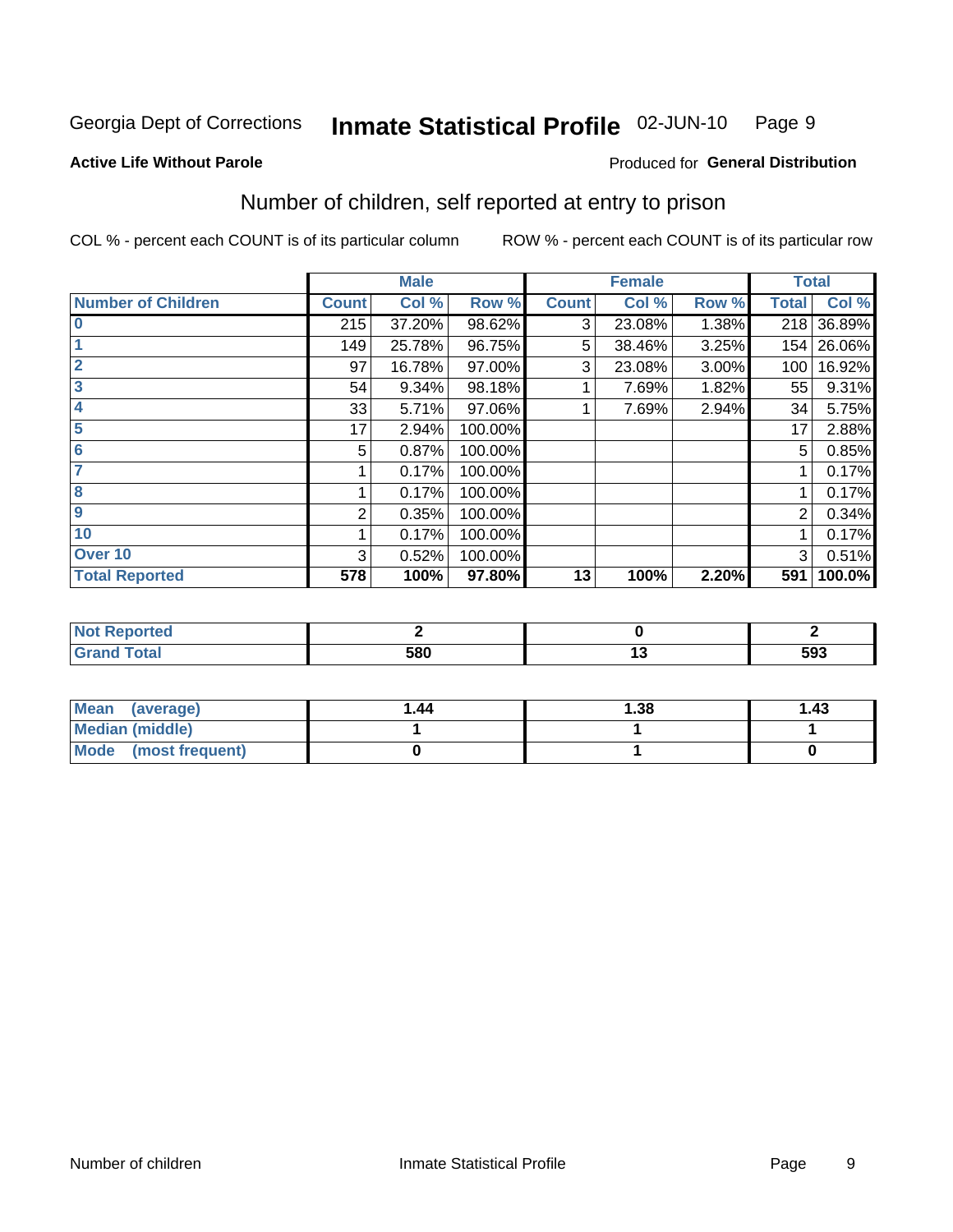#### Inmate Statistical Profile 02-JUN-10 Page 10

Produced for General Distribution

#### **Active Life Without Parole**

### Religious affiliation, self-reported at entry to prison

COL % - percent each COUNT is of its particular column

|              |                              | <b>Male</b>  |        |         | <b>Female</b>  |        | <b>Total</b> |       |        |
|--------------|------------------------------|--------------|--------|---------|----------------|--------|--------------|-------|--------|
|              | <b>Religious Affiliation</b> | <b>Count</b> | Col %  | Row %   | <b>Count</b>   | Col %  | Row %        | Total | Col %  |
|              | <b>Islam</b>                 | 32           | 6.50%  | 96.97%  |                | 8.33%  | 3.03%        | 33    | 6.55%  |
| $\mathbf{2}$ | <b>Catholic</b>              | 17           | 3.46%  | 100.00% |                |        |              | 17    | 3.37%  |
| 3            | <b>Baptist</b>               | 208          | 42.28% | 96.74%  |                | 58.33% | 3.26%        | 215   | 42.66% |
| 4            | <b>Methodist</b>             |              | 1.42%  | 100.00% |                |        |              |       | 1.39%  |
| 7            | <b>Chc Of God</b>            |              | .20%   | 50.00%  |                | 8.33%  | 50.00%       | 2     | .40%   |
| 8            | <b>Holiness</b>              | 17           | 3.46%  | 94.44%  |                | 8.33%  | 5.56%        | 18    | 3.57%  |
| 9            | <b>Jewish</b>                |              | .20%   | 100.00% |                |        |              |       | .20%   |
| 10           | <b>Anglican</b>              |              | .20%   | 100.00% |                |        |              |       | .20%   |
| 12           | <b>Hindu</b>                 |              | .20%   | 100.00% |                |        |              |       | .20%   |
| 16           | <b>Seven D Ad</b>            | 4            | .81%   | 100.00% |                |        |              | 4     | .79%   |
| 17           | <b>Jehovah Wt</b>            | 9            | 1.83%  | 100.00% |                |        |              | 9     | 1.79%  |
| 18           | <b>Latr Day S</b>            |              | .20%   | 100.00% |                |        |              |       | .20%   |
| 20           | <b>Other Prot</b>            | 80           | 16.26% | 97.56%  | $\overline{2}$ | 16.67% | 2.44%        | 82    | 16.27% |
| 96           | <b>None</b>                  | 113          | 22.97% | 100.00% |                |        |              | 113   | 22.42% |
|              | <b>Total Reported</b>        | 492          | 100%   | 97.62%  | 12             | 100%   | 2.38%        | 504   | 100%   |

| rreo<br>. | n n |    | or<br>০১ |
|-----------|-----|----|----------|
| _____     | 580 | ., | 593      |

| Mode (most frequent) | Baptist | <b>Baptist</b> | aptıst |
|----------------------|---------|----------------|--------|
|                      |         |                |        |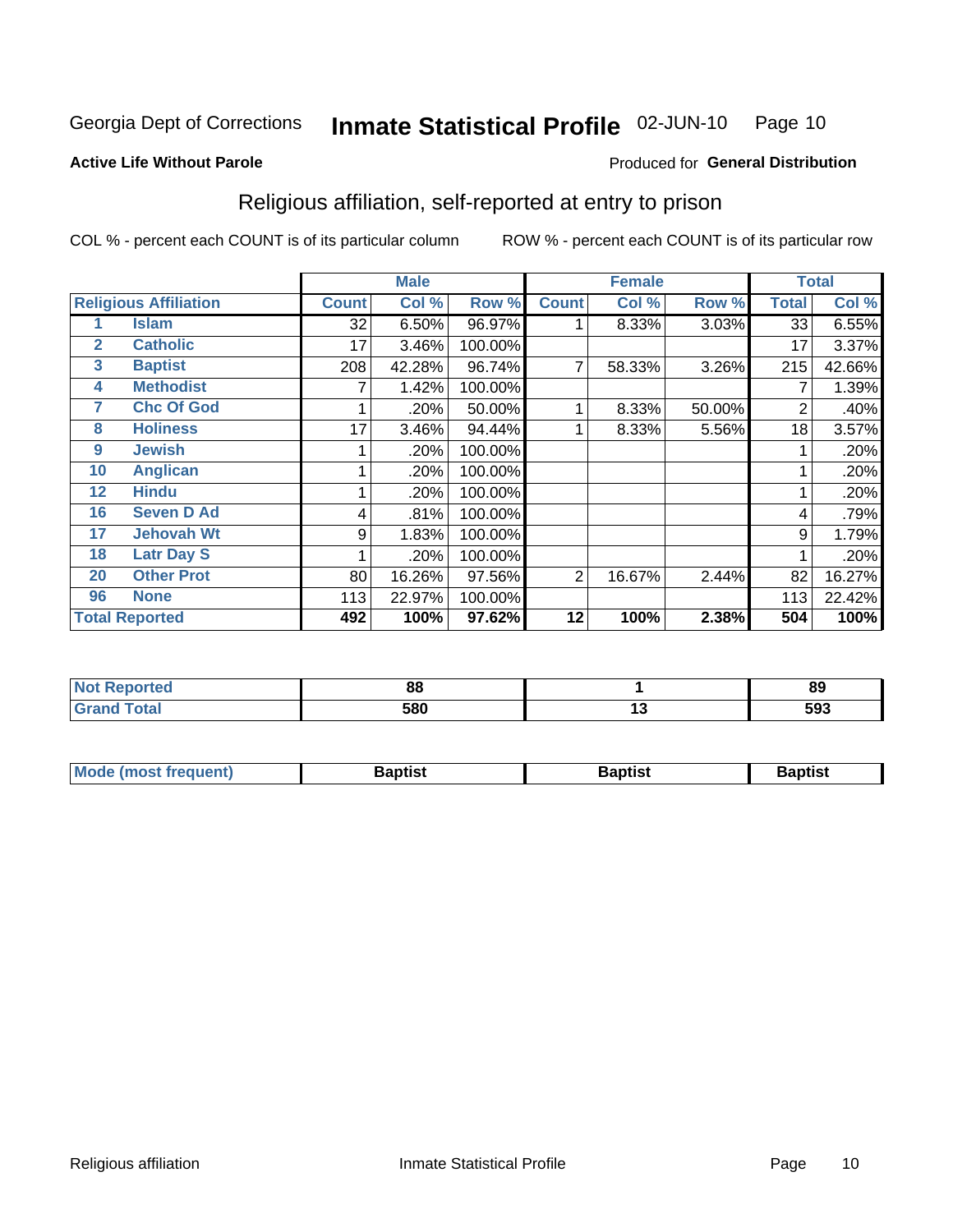#### Inmate Statistical Profile 02-JUN-10 Page 11

Produced for General Distribution

#### **Active Life Without Parole**

### Home county, self-reported at entry to prison

COL % - percent each COUNT is of its particular column

|                         |                      |                | <b>Male</b> |         |              | <b>Female</b> |        | <b>Total</b>   |         |
|-------------------------|----------------------|----------------|-------------|---------|--------------|---------------|--------|----------------|---------|
|                         | <b>Home County</b>   | <b>Count</b>   | Col %       | Row %   | <b>Count</b> | Col %         | Row %  | <b>Total</b>   | Col %   |
| $\overline{1}$          | <b>Appling</b>       | 2              | .36%        | 100.00% |              |               |        | 2              | $.36\%$ |
| $\overline{2}$          | <b>Atkinson</b>      | 1              | .18%        | 100.00% |              |               |        | 1              | .18%    |
| 5                       | <b>Baldwin</b>       | 4              | .73%        | 100.00% |              |               |        | 4              | .71%    |
| 7                       | <b>Barrow</b>        | 4              | .73%        | 100.00% |              |               |        | 4              | .71%    |
| $\overline{\mathbf{8}}$ | <b>Bartow</b>        | 5              | .91%        | 100.00% |              |               |        | 5              | .89%    |
| $\boldsymbol{9}$        | <b>Ben Hill</b>      | 4              | .73%        | 100.00% |              |               |        | 4              | .71%    |
| 10                      | <b>Berrien</b>       | 1              | .18%        | 100.00% |              |               |        | 1              | .18%    |
| $\overline{11}$         | <b>Bibb</b>          | 10             | 1.82%       | 100.00% |              |               |        | 10             | 1.78%   |
| 12                      | <b>Bleckley</b>      | 3              | .55%        | 100.00% |              |               |        | 3              | .53%    |
| 14                      | <b>Brooks</b>        | $\mathbf 1$    | .18%        | 100.00% |              |               |        | 1              | .18%    |
| 16                      | <b>Bulloch</b>       | 4              | .73%        | 80.00%  | 1            | 7.69%         | 20.00% | 5              | .89%    |
| $\overline{17}$         | <b>Burke</b>         | 4              | .73%        | 100.00% |              |               |        | 4              | .71%    |
| 18                      | <b>Butts</b>         | $\mathbf{1}$   | .18%        | 100.00% |              |               |        | 1              | .18%    |
| 20                      | <b>Camden</b>        | 5              | .91%        | 100.00% |              |               |        | 5              | .89%    |
| $\overline{22}$         | <b>Carroll</b>       | $\overline{2}$ | .36%        | 100.00% |              |               |        | $\overline{2}$ | .36%    |
| 23                      | <b>Catoosa</b>       | 1              | .18%        | 100.00% |              |               |        | 1              | .18%    |
| 24                      | <b>Charlton</b>      | $\mathbf 1$    | .18%        | 100.00% |              |               |        | 1              | .18%    |
| 25                      | <b>Chatham</b>       | 29             | 5.27%       | 100.00% |              |               |        | 29             | 5.15%   |
| 26                      | <b>Chattahoochee</b> | 1              | .18%        | 100.00% |              |               |        | 1              | .18%    |
| 28                      | <b>Cherokee</b>      | $\overline{2}$ | .36%        | 100.00% |              |               |        | $\overline{2}$ | .36%    |
| 29                      | <b>Clarke</b>        | 13             | 2.36%       | 100.00% |              |               |        | 13             | 2.31%   |
| 31                      | <b>Clayton</b>       | 14             | 2.55%       | 100.00% |              |               |        | 14             | 2.49%   |
| 33                      | <b>Cobb</b>          | 18             | 3.27%       | 100.00% |              |               |        | 18             | 3.20%   |
| 34                      | <b>Coffee</b>        | 3              | .55%        | 100.00% |              |               |        | 3              | .53%    |
| 35                      | <b>Colquitt</b>      | 2              | .36%        | 100.00% |              |               |        | 2              | .36%    |
| 36                      | <b>Columbia</b>      | $\overline{3}$ | .55%        | 100.00% |              |               |        | 3              | .53%    |
| $\overline{37}$         | <b>Cook</b>          | 4              | .73%        | 100.00% |              |               |        | 4              | .71%    |
| 38                      | <b>Coweta</b>        | 3              | .55%        | 100.00% |              |               |        | 3              | .53%    |
| 40                      | <b>Crisp</b>         | 3              | .55%        | 100.00% |              |               |        | 3              | .53%    |
| 42                      | <b>Dawson</b>        | $\mathbf{1}$   | .18%        | 100.00% |              |               |        | 1              | .18%    |
| 43                      | <b>Decatur</b>       | $\mathbf 1$    | .18%        | 100.00% |              |               |        | 1              | .18%    |
| 44                      | <b>Dekalb</b>        | 40             | 7.27%       | 100.00% |              |               |        | 40             | 7.10%   |
| 46                      | <b>Dooly</b>         | $\mathbf 1$    | .18%        | 100.00% |              |               |        | 1              | .18%    |
| 47                      | <b>Dougherty</b>     | 20             | 3.64%       | 100.00% |              |               |        | 20             | 3.55%   |
| 48                      | <b>Douglas</b>       | 5              | .91%        | 83.33%  | 1            | 7.69%         | 16.67% | 6              | 1.07%   |
| 49                      | <b>Early</b>         | $\mathbf 1$    | .18%        | 100.00% |              |               |        | 1              | .18%    |
| 51                      | <b>Effingham</b>     | $\overline{2}$ | .36%        | 100.00% |              |               |        | 2              | .36%    |
| 52                      | <b>Elbert</b>        | $\overline{3}$ | .55%        | 100.00% |              |               |        | 3              | .53%    |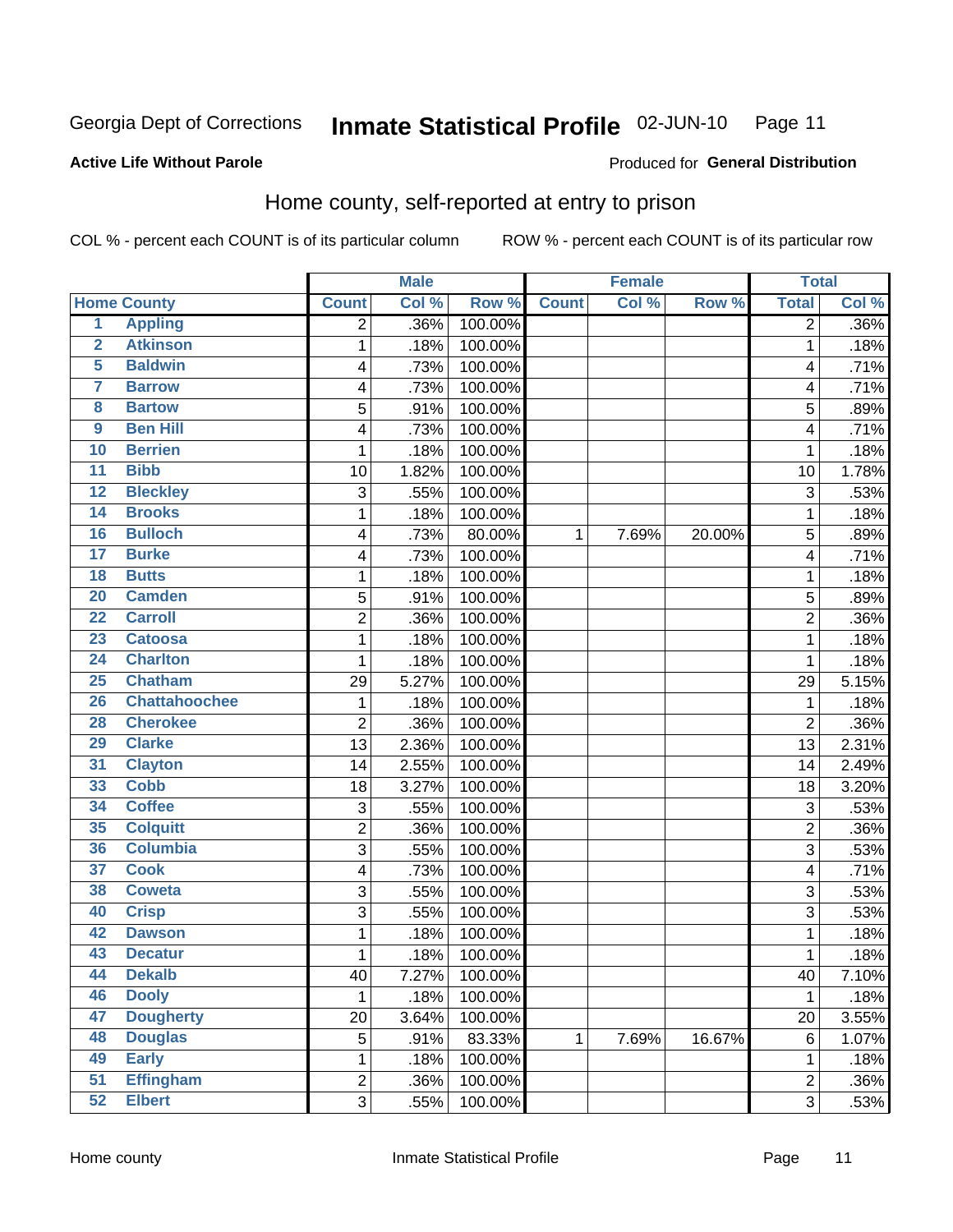#### Inmate Statistical Profile 02-JUN-10 Page 12

**Active Life Without Parole** 

#### Produced for General Distribution

## Home county, self-reported at entry to prison

COL % - percent each COUNT is of its particular column

|                 |                    |                | <b>Male</b> |         |              | <b>Female</b> |         | <b>Total</b>            |         |
|-----------------|--------------------|----------------|-------------|---------|--------------|---------------|---------|-------------------------|---------|
|                 | <b>Home County</b> | <b>Count</b>   | Col %       | Row %   | <b>Count</b> | Col %         | Row %   | <b>Total</b>            | Col %   |
| 53              | <b>Emanuel</b>     | $\mathbf 1$    | .18%        | 100.00% |              |               |         | 1                       | .18%    |
| 56              | <b>Fayette</b>     | 3              | .55%        | 100.00% |              |               |         | 3                       | .53%    |
| 57              | <b>Floyd</b>       | $\overline{7}$ | 1.27%       | 100.00% |              |               |         | 7                       | 1.24%   |
| 58              | <b>Forsyth</b>     | 1              | .18%        | 100.00% |              |               |         | 1                       | .18%    |
| 59              | <b>Franklin</b>    | $\overline{2}$ | .36%        | 100.00% |              |               |         | $\overline{2}$          | .36%    |
| 60              | <b>Fulton</b>      | 75             | 13.64%      | 98.68%  | $\mathbf{1}$ | 7.69%         | 1.32%   | 76                      | 13.50%  |
| 61              | <b>Gilmer</b>      | 1              | .18%        | 100.00% |              |               |         | 1                       | .18%    |
| 63              | <b>Glynn</b>       | 12             | 2.18%       | 100.00% |              |               |         | 12                      | 2.13%   |
| 66              | <b>Greene</b>      | $\mathbf 1$    | .18%        | 100.00% |              |               |         | 1                       | .18%    |
| 67              | <b>Gwinnett</b>    | 9              | 1.64%       | 100.00% |              |               |         | 9                       | 1.60%   |
| 68              | <b>Habersham</b>   | $\mathbf 1$    | .18%        | 100.00% |              |               |         | 1                       | .18%    |
| 69              | <b>Hall</b>        | 8              | 1.45%       | 88.89%  | 1            | 7.69%         | 11.11%  | 9                       | 1.60%   |
| 70              | <b>Hancock</b>     | $\overline{c}$ | .36%        | 100.00% |              |               |         | $\overline{\mathbf{c}}$ | .36%    |
| $\overline{71}$ | <b>Haralson</b>    | $\overline{c}$ | .36%        | 100.00% |              |               |         | $\overline{c}$          | .36%    |
| $\overline{72}$ | <b>Harris</b>      | $\mathbf{1}$   | .18%        | 50.00%  | 1            | 7.69%         | 50.00%  | $\overline{2}$          | .36%    |
| 73              | <b>Hart</b>        | 2              | .36%        | 100.00% |              |               |         | $\overline{2}$          | .36%    |
| 75              | <b>Henry</b>       | 4              | .73%        | 100.00% |              |               |         | 4                       | .71%    |
| 76              | <b>Houston</b>     | $\overline{7}$ | 1.27%       | 100.00% |              |               |         | 7                       | 1.24%   |
| 78              | <b>Jackson</b>     | 5              | .91%        | 100.00% |              |               |         | 5                       | .89%    |
| 80              | <b>Jeff Davis</b>  | $\mathbf 1$    | .18%        | 100.00% |              |               |         | 1                       | .18%    |
| 81              | <b>Jefferson</b>   | $\mathbf 1$    | .18%        | 100.00% |              |               |         | 1                       | .18%    |
| 82              | <b>Jenkins</b>     | $\overline{2}$ | .36%        | 100.00% |              |               |         | 2                       | .36%    |
| 84              | <b>Jones</b>       |                |             |         | 1            | 7.69%         | 100.00% | 1                       | .18%    |
| 87              | <b>Laurens</b>     | 4              | .73%        | 100.00% |              |               |         | 4                       | .71%    |
| 88              | Lee                | $\mathbf 1$    | .18%        | 100.00% |              |               |         | 1                       | .18%    |
| 89              | <b>Liberty</b>     | 6              | 1.09%       | 100.00% |              |               |         | 6                       | 1.07%   |
| 90              | <b>Lincoln</b>     | $\mathbf 1$    | .18%        | 100.00% |              |               |         | 1                       | .18%    |
| 91              | Long               | $\mathbf{1}$   | .18%        | 100.00% |              |               |         | 1                       | .18%    |
| 92              | <b>Lowndes</b>     | 4              | .73%        | 100.00% |              |               |         | 4                       | .71%    |
| 96              | <b>Marion</b>      | $\mathbf 1$    | .18%        | 100.00% |              |               |         | 1                       | .18%    |
| $\overline{97}$ | <b>Mcduffie</b>    | $\mathbf 1$    | .18%        | 100.00% |              |               |         | 1                       | .18%    |
| 98              | <b>Mcintosh</b>    | 2              | .36%        | 100.00% |              |               |         | $\overline{c}$          | $.36\%$ |
| 100             | <b>Miller</b>      | $\mathbf{1}$   | .18%        | 100.00% |              |               |         | 1                       | .18%    |
| 101             | <b>Mitchell</b>    | $\mathbf 1$    | .18%        | 100.00% |              |               |         | 1                       | .18%    |
| 102             | <b>Monroe</b>      | $\mathbf 1$    | .18%        | 100.00% |              |               |         | 1                       | .18%    |
| 104             | <b>Morgan</b>      | $\mathbf 1$    | .18%        | 100.00% |              |               |         | 1                       | .18%    |
| 106             | <b>Muscogee</b>    | 15             | 2.73%       | 100.00% |              |               |         | 15                      | 2.66%   |
| 107             | <b>Newton</b>      | $\overline{2}$ | .36%        | 66.67%  | $\mathbf 1$  | 7.69%         | 33.33%  | $\overline{3}$          | .53%    |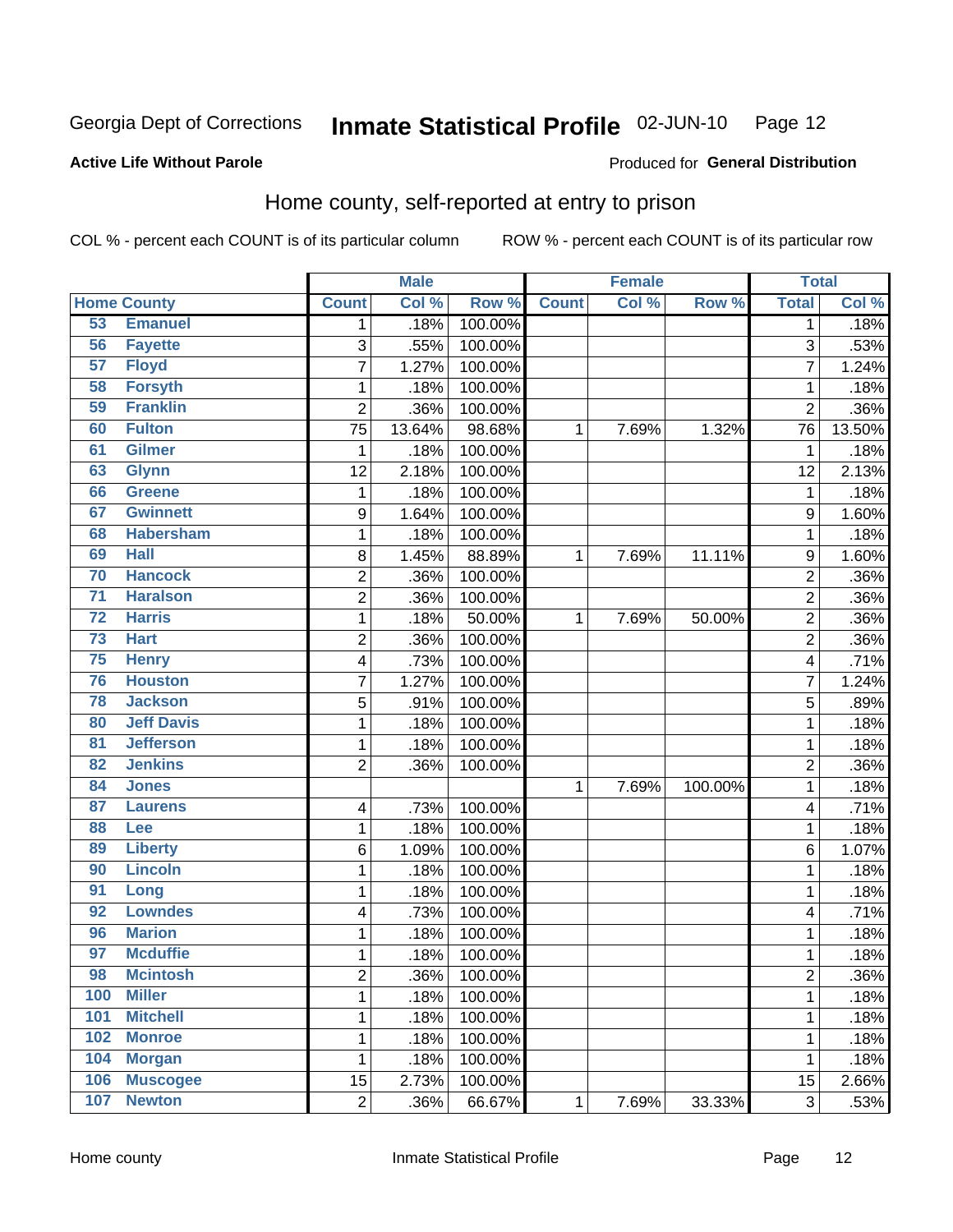#### Inmate Statistical Profile 02-JUN-10 Page 13

#### **Active Life Without Parole**

## Produced for General Distribution

## Home county, self-reported at entry to prison

COL % - percent each COUNT is of its particular column

|     |                      |                | <b>Male</b> |         |                 | <b>Female</b> |        | <b>Total</b>   |       |
|-----|----------------------|----------------|-------------|---------|-----------------|---------------|--------|----------------|-------|
|     | <b>Home County</b>   | <b>Count</b>   | Col %       | Row %   | <b>Count</b>    | Col %         | Row %  | <b>Total</b>   | Col % |
| 109 | <b>Oglethorpe</b>    | $\overline{2}$ | .36%        | 100.00% |                 |               |        | $\overline{2}$ | .36%  |
| 110 | <b>Paulding</b>      | 2              | .36%        | 66.67%  | 1               | 7.69%         | 33.33% | 3              | .53%  |
| 113 | <b>Pierce</b>        | $\overline{2}$ | .36%        | 100.00% |                 |               |        | $\overline{2}$ | .36%  |
| 114 | <b>Pike</b>          | 3              | .55%        | 75.00%  | $\mathbf{1}$    | 7.69%         | 25.00% | 4              | .71%  |
| 115 | <b>Polk</b>          | $\overline{c}$ | .36%        | 100.00% |                 |               |        | $\overline{2}$ | .36%  |
| 117 | <b>Putnam</b>        | 3              | .55%        | 100.00% |                 |               |        | 3              | .53%  |
| 119 | <b>Rabun</b>         | $\mathbf{1}$   | .18%        | 100.00% |                 |               |        | 1              | .18%  |
| 120 | <b>Randolph</b>      | $\overline{2}$ | .36%        | 100.00% |                 |               |        | $\overline{2}$ | .36%  |
| 121 | <b>Richmond</b>      | 21             | 3.82%       | 95.45%  | 1               | 7.69%         | 4.55%  | 22             | 3.91% |
| 122 | <b>Rockdale</b>      | $\overline{c}$ | .36%        | 100.00% |                 |               |        | $\overline{2}$ | .36%  |
| 125 | <b>Seminole</b>      | 1              | .18%        | 100.00% |                 |               |        | 1              | .18%  |
| 126 | <b>Spalding</b>      | 7              | 1.27%       | 100.00% |                 |               |        | 7              | 1.24% |
| 127 | <b>Stephens</b>      | $\overline{2}$ | .36%        | 100.00% |                 |               |        | $\overline{2}$ | .36%  |
| 129 | <b>Sumter</b>        | 1              | .18%        | 100.00% |                 |               |        | 1              | .18%  |
| 132 | <b>Tattnall</b>      | 1              | .18%        | 100.00% |                 |               |        | 1              | .18%  |
| 134 | <b>Telfair</b>       | 1              | .18%        | 100.00% |                 |               |        | 1              | .18%  |
| 136 | <b>Thomas</b>        | 4              | .73%        | 100.00% |                 |               |        | $\overline{4}$ | .71%  |
| 137 | <b>Tift</b>          | 4              | .73%        | 100.00% |                 |               |        | 4              | .71%  |
| 138 | <b>Toombs</b>        | 8              | 1.45%       | 100.00% |                 |               |        | 8              | 1.42% |
| 142 | <b>Turner</b>        | $\mathbf{1}$   | .18%        | 100.00% |                 |               |        | 1              | .18%  |
| 144 | <b>Union</b>         | $\mathbf{1}$   | .18%        | 100.00% |                 |               |        | 1              | .18%  |
| 145 | <b>Upson</b>         | $\overline{2}$ | .36%        | 100.00% |                 |               |        | $\overline{2}$ | .36%  |
| 146 | <b>Walker</b>        | $\overline{2}$ | .36%        | 66.67%  | 1               | 7.69%         | 33.33% | 3              | .53%  |
| 147 | <b>Walton</b>        | 3              | .55%        | 100.00% |                 |               |        | 3              | .53%  |
| 148 | <b>Ware</b>          | 6              | 1.09%       | 100.00% |                 |               |        | 6              | 1.07% |
| 150 | <b>Washington</b>    | 3              | .55%        | 100.00% |                 |               |        | 3              | .53%  |
| 151 | <b>Wayne</b>         | $\overline{2}$ | .36%        | 100.00% |                 |               |        | $\overline{2}$ | .36%  |
| 155 | <b>Whitfield</b>     | 3              | .55%        | 100.00% |                 |               |        | 3              | .53%  |
| 158 | <b>Wilkinson</b>     | $\mathbf{1}$   | .18%        | 100.00% |                 |               |        | 1              | .18%  |
| 160 | <b>Unknown</b>       | 45             | 8.18%       | 95.74%  | 2               | 15.38%        | 4.26%  | 47             | 8.35% |
|     | <b>Total Rported</b> | 550            | 100%        | 97.69%  | $\overline{13}$ | 100%          | 2.31%  | 563            | 100%  |

| . Reported<br>' NOT<br> |           |     | งเ  |
|-------------------------|-----------|-----|-----|
|                         | con<br>יש | . . | 593 |

| 'Moo. | ------<br>untor.· | ตดพท | .<br>ultor |  |
|-------|-------------------|------|------------|--|
|-------|-------------------|------|------------|--|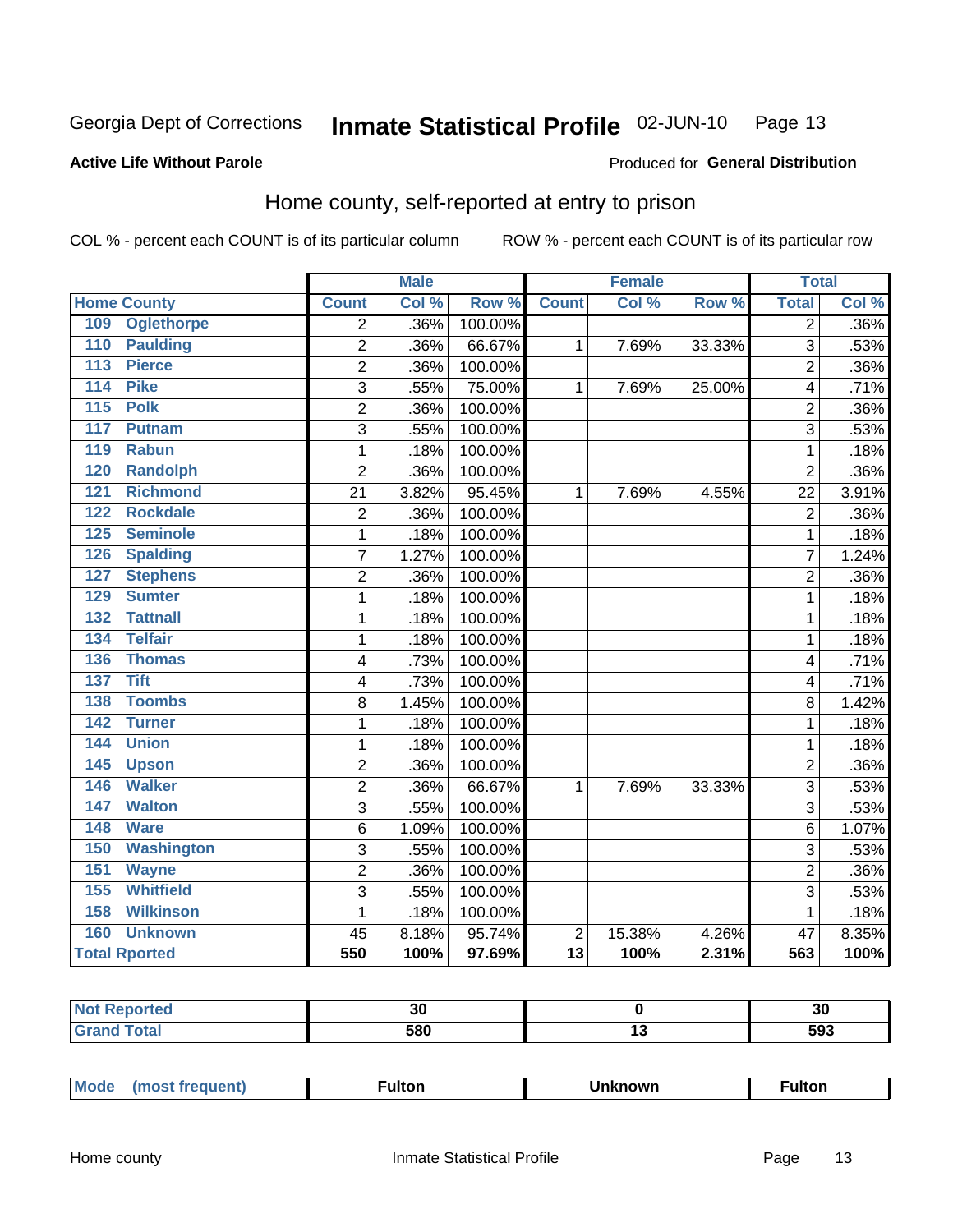#### Inmate Statistical Profile 02-JUN-10 Page 14

#### **Active Life Without Parole**

#### **Produced for General Distribution**

## Socioeconomic class, self-reported at entry to prison

COL % - percent each COUNT is of its particular column

|                       |                 | <b>Male</b> |           |              | <b>Female</b> |       |       | <b>Total</b> |
|-----------------------|-----------------|-------------|-----------|--------------|---------------|-------|-------|--------------|
| Socioeconomic Class   | Count⊺          | Col %       | Row %     | <b>Count</b> | Col %         | Row % | Total | Col %        |
| <b>Welfare</b>        | 32              | 6.19%       | 100.00%   |              |               |       | 32    | $6.08\%$     |
| <b>Occ Employ</b>     | 23 <sub>1</sub> | 4.45%       | 100.00%   |              |               |       | 23    | 4.37%        |
| <b>Minimum Std</b>    | 265             | 51.26%      | $99.62\%$ |              | $11.11\%$     | .38%  | 266   | 50.57%       |
| <b>Middle</b>         | 197             | 38.10%      | 96.10%    | 8            | 88.89%        | 3.90% | 205   | 38.97%       |
| <b>Total Reported</b> | 517             | 100%        | 98.29%    |              | 100%          | 1.71% | 526   | 100%         |

| rtea<br>NOT F<br><b>ACDO</b><br>$\sim$ | ບປ  | v,         |
|----------------------------------------|-----|------------|
|                                        | 580 | ran<br>ນນວ |

| ____ |
|------|
|------|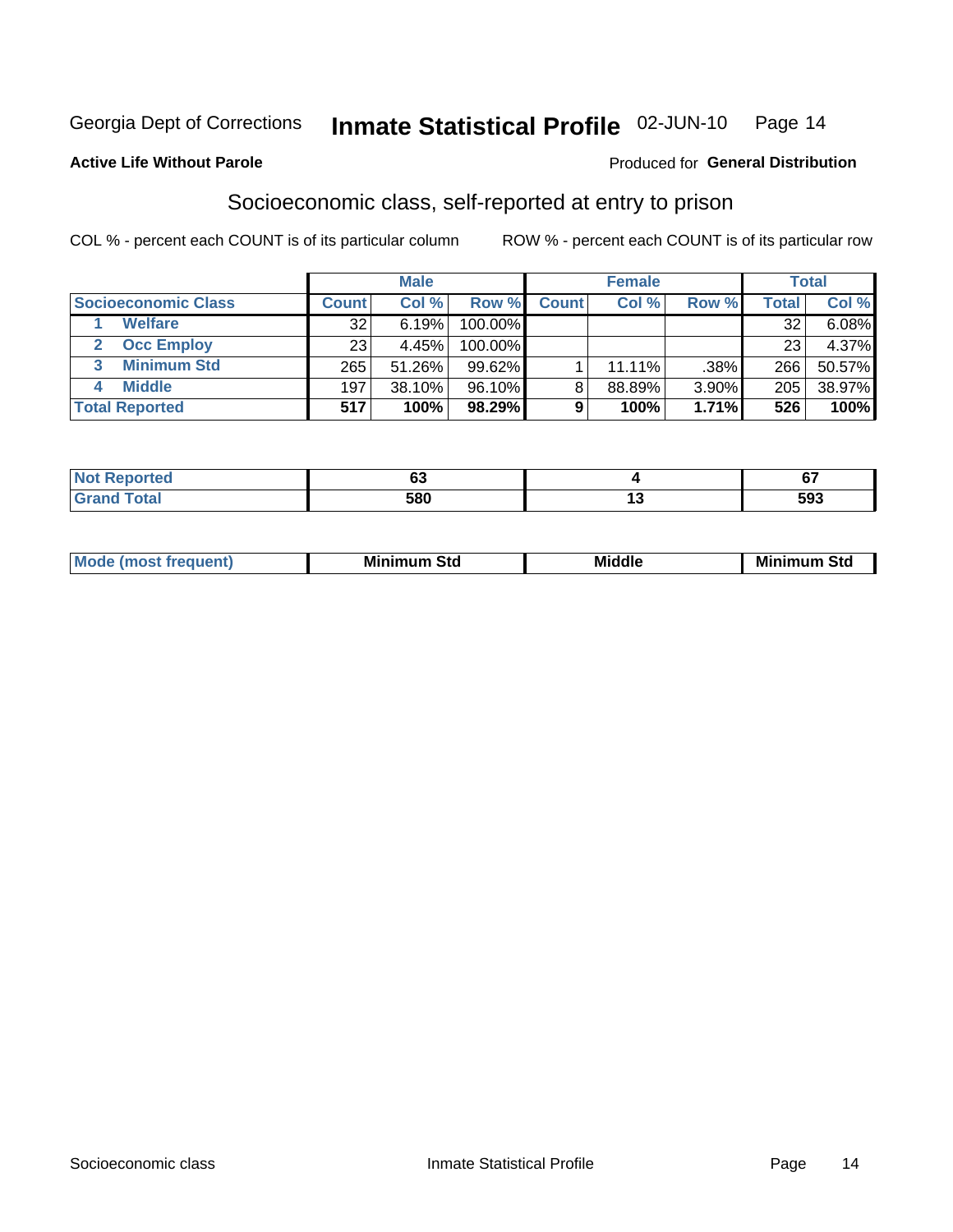#### Inmate Statistical Profile 02-JUN-10 Page 15

Produced for General Distribution

#### **Active Life Without Parole**

## Environment to age 16, self-reported at entry to prison

COL % - percent each COUNT is of its particular column

|                              |                 | <b>Male</b> |           |              | <b>Female</b> |        |              | <b>Total</b> |
|------------------------------|-----------------|-------------|-----------|--------------|---------------|--------|--------------|--------------|
| <b>Environment to age 16</b> | <b>Count</b>    | Col %       | Row %     | <b>Count</b> | Col %         | Row %  | <b>Total</b> | Col %        |
| <b>Rural/Farm</b>            | 10              | 1.90%       | 100.00%   |              |               |        | 10           | 1.86%        |
| <b>Rural/Nfarm</b><br>2      | 24 <sub>1</sub> | 4.55%       | 85.71%    |              | 40.00%        | 14.29% | 28           | $5.21\%$     |
| 3 S.M.S.A                    | 217             | 41.18%      | $99.54\%$ |              | 10.00%        | .46%   | 218          | 40.60%       |
| <b>Urban</b><br>4            | 111             | 21.06%      | 97.37%    | 3            | 30.00%        | 2.63%  | 114          | 21.23%       |
| <b>Small Town</b><br>5.      | 165             | 31.31%      | 98.80%    | ⌒            | 20.00%        | 1.20%  | 167          | 31.10%       |
| <b>Total Reported</b>        | 527             | 100%        | 98.14%    | 10           | 100%          | 1.86%  | 537          | 100%         |

| Reported<br>NOT.<br>$\sim$ | vu  |    | -<br>IJ                |
|----------------------------|-----|----|------------------------|
| <b>Total</b>               | 580 | '' | EO <sub>2</sub><br>593 |

| Mo | M | .<br>----<br>יarm. | M |
|----|---|--------------------|---|
|    |   |                    |   |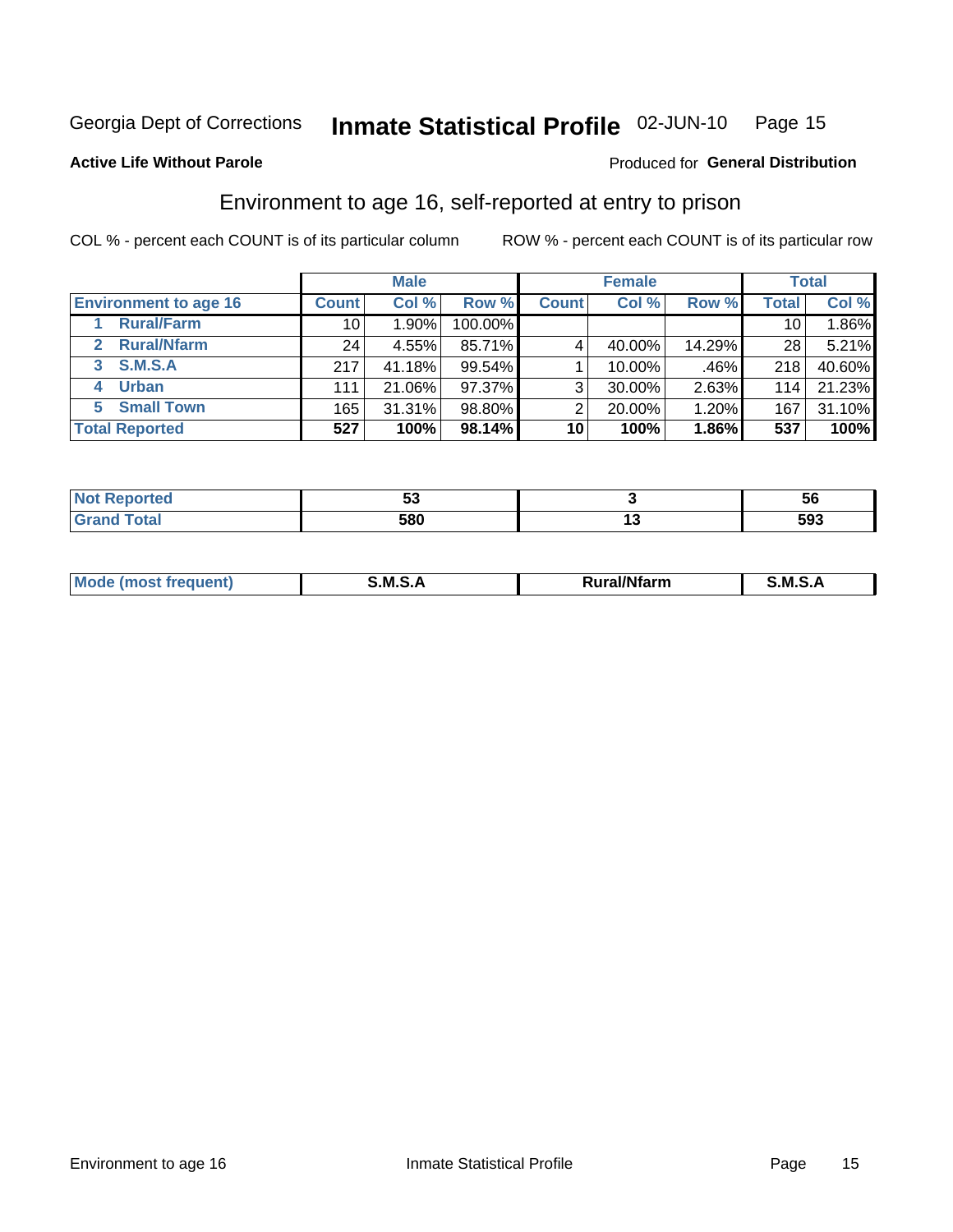## Inmate Statistical Profile 02-JUN-10 Page 16

#### **Active Life Without Parole**

#### **Produced for General Distribution**

## Guardian status to age 16, self-reported at entry to prison

COL % - percent each COUNT is of its particular column

|                                  |                 | <b>Male</b> |         |              | <b>Female</b> |       |              | <b>Total</b> |
|----------------------------------|-----------------|-------------|---------|--------------|---------------|-------|--------------|--------------|
| <b>Guardian Status To Age 16</b> | <b>Count</b>    | Col %       | Row %   | <b>Count</b> | Col %         | Row % | <b>Total</b> | Col %        |
| 2 Father Only                    | 9               | 2.11%       | 100.00% |              |               |       | 9            | 2.07%        |
| <b>3 Both Parents</b>            | 180             | 42.15%      | 97.30%  | 5            | 71.43%        | 2.70% | 185          | 42.63%       |
| <b>4 Mother Only</b>             | 169             | 39.58%      | 99.41%  |              | 14.29%        | .59%  | 170          | 39.17%       |
| <b>6 Oth Female</b>              | 14 <sub>1</sub> | 3.28%       | 100.00% |              |               |       | 14           | 3.23%        |
| <b>7 Oth Male</b>                | 4               | .94%        | 100.00% |              |               |       | 4            | $.92\%$      |
| 8 Step-Parents                   | 12              | 2.81%       | 100.00% |              |               |       | 12           | 2.76%        |
| 9 Foster Home                    | 10 <sup>1</sup> | 2.34%       | 100.00% |              |               |       | 10           | 2.30%        |
| <b>10 Grand Parents</b>          | 29              | 6.79%       | 96.67%  |              | 14.29%        | 3.33% | 30           | 6.91%        |
| <b>Total Reported</b>            | 427             | 100%        | 98.39%  |              | 100%          | 1.61% | 434          | 100%         |

| रeported | ^ ר<br>ט ש | 159 |
|----------|------------|-----|
| Total    | 580        | 593 |

| <b>Mode (most frequent)</b> | <b>Both Parents</b> | <b>Both Parents</b> | <b>Both Parents</b> |
|-----------------------------|---------------------|---------------------|---------------------|
|                             |                     |                     |                     |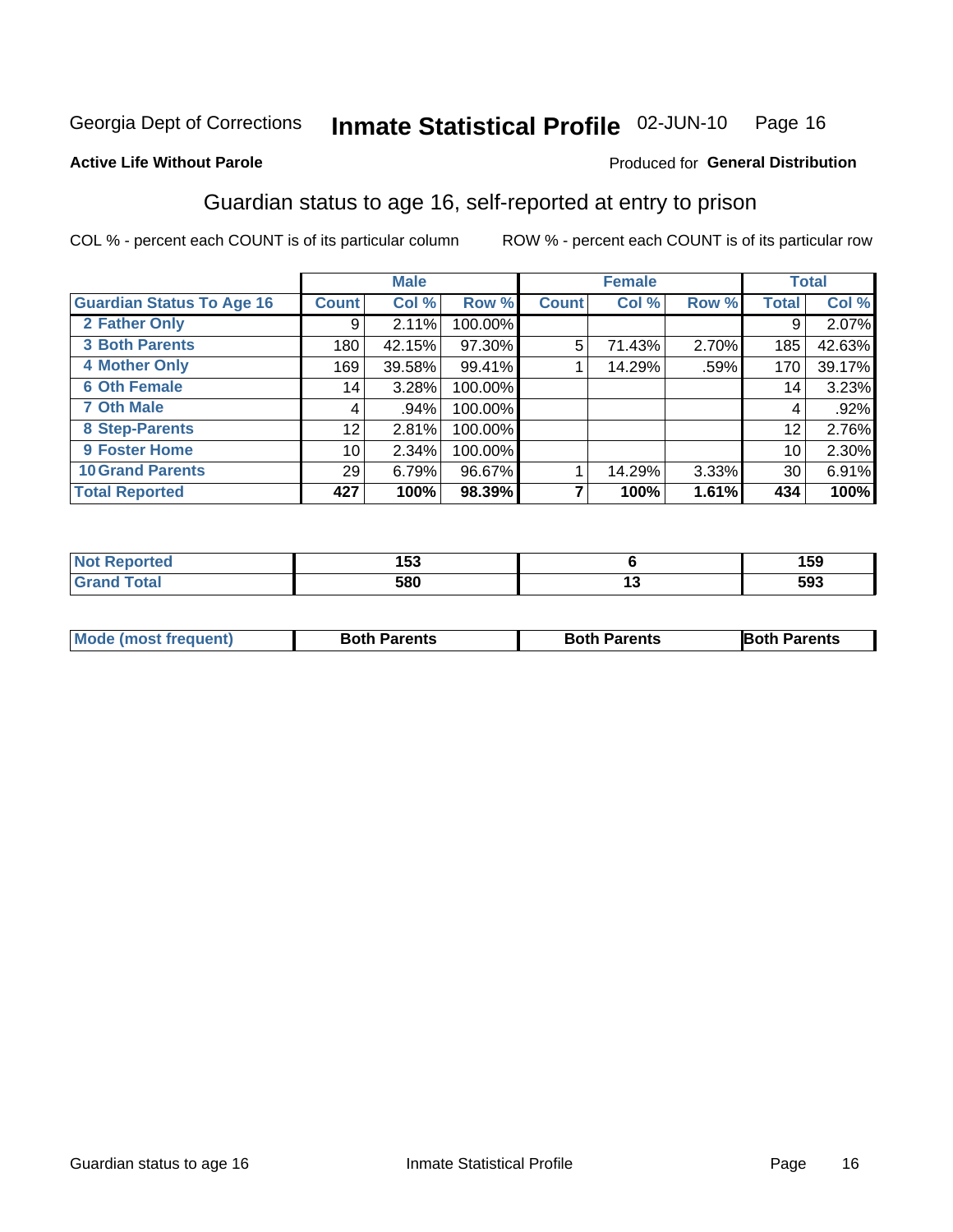#### Inmate Statistical Profile 02-JUN-10 Page 17

#### **Active Life Without Parole**

#### Produced for General Distribution

## Employment status before prison, self-reported at entry to prison

COL % - percent each COUNT is of its particular column

|                                  |                 | <b>Male</b> |         |              | <b>Female</b> |       |       | <b>Total</b> |
|----------------------------------|-----------------|-------------|---------|--------------|---------------|-------|-------|--------------|
| <b>Employment Status</b>         | Count l         | Col %       | Row %   | <b>Count</b> | Col %         | Row % | Total | Col %        |
| <b>Full Time</b>                 | 276             | 55.09%      | 97.87%  | 6            | 75.00%        | 2.13% | 282   | 55.40%       |
| <b>Part Time</b><br>$\mathbf{2}$ | 30 <sup>1</sup> | 5.99%       | 100.00% |              |               |       | 30    | 5.89%        |
| Unempl $<$ 6m<br>$\mathbf{3}$    | 51              | 10.18%      | 98.08%  |              | 12.50%        | 1.92% | 52    | 10.22%       |
| Unempl > 6m<br>4                 | 83              | 16.57%      | 98.81%  |              | 12.50%        | 1.19% | 84    | 16.50%       |
| <b>Never Workd</b><br>5          | 35              | 6.99%       | 100.00% |              |               |       | 35    | 6.88%        |
| <b>Student</b><br>6              | 4               | $.80\%$     | 100.00% |              |               |       | 4     | .79%         |
| <b>Incapable</b>                 | 22              | 4.39%       | 100.00% |              |               |       | 22    | 4.32%        |
| <b>Total Reported</b>            | 501             | 100%        | 98.43%  | 8            | 100%          | 1.57% | 509   | 100%         |

| тео | 70<br>۰.<br>$\overline{\phantom{a}}$ | o.      |
|-----|--------------------------------------|---------|
|     | 580                                  | <br>593 |

| Mc | ∙u∥<br>----<br>ıme | ίuΙ<br>Πmε |
|----|--------------------|------------|
|    |                    |            |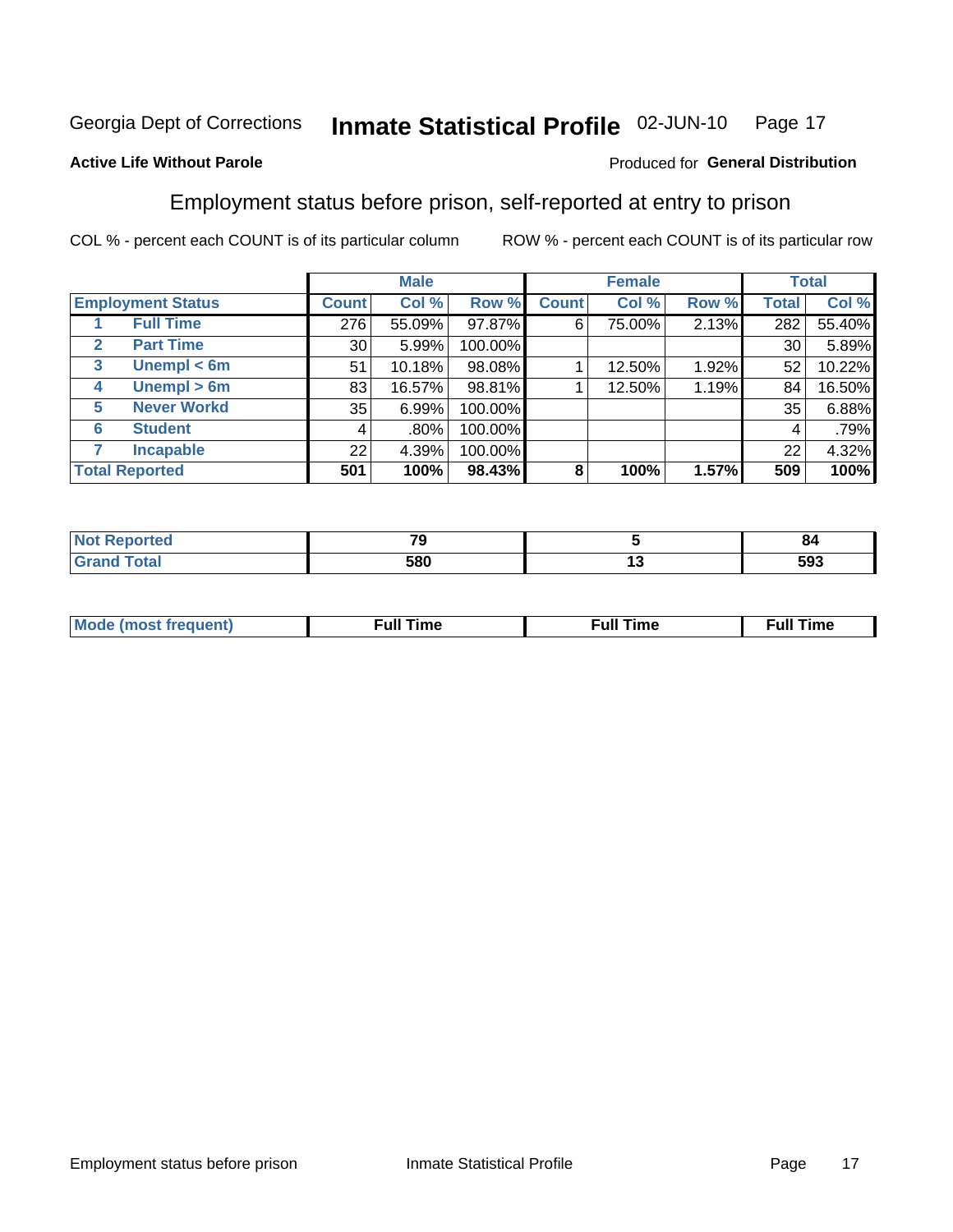#### Inmate Statistical Profile 02-JUN-10 Page 18

#### **Active Life Without Parole**

Produced for General Distribution

#### Age at admission

COL % - percent each COUNT is of its particular column

|                         |                  | <b>Male</b> |         |                | <b>Female</b> |         |                | <b>Total</b> |
|-------------------------|------------------|-------------|---------|----------------|---------------|---------|----------------|--------------|
| <b>Age At Admission</b> | <b>Count</b>     | Col %       | Row %   | <b>Count</b>   | Col %         | Row %   | <b>Total</b>   | Col %        |
| 15                      | 1                | 0.17%       | 100.00% |                |               |         | 1              | 0.17%        |
| 16                      | 1                | 0.17%       | 100.00% |                |               |         | 1              | 0.17%        |
| $\overline{17}$         | $\overline{c}$   | 0.34%       | 100.00% |                |               |         | $\overline{2}$ | 0.34%        |
| 18                      | 4                | 0.69%       | 100.00% |                |               |         | 4              | 0.67%        |
| 19                      | 11               | 1.90%       | 100.00% |                |               |         | 11             | 1.85%        |
| $\overline{20}$         | 8                | 1.38%       | 88.89%  | 1              | 7.69%         | 11.11%  | 9              | 1.52%        |
| 21                      | 18               | 3.10%       | 100.00% |                |               |         | 18             | 3.04%        |
| 22                      | 26               | 4.48%       | 100.00% |                |               |         | 26             | 4.38%        |
| $\overline{23}$         | 18               | 3.10%       | 94.74%  | 1              | 7.69%         | 5.26%   | 19             | 3.20%        |
| $\overline{24}$         | 18               | 3.10%       | 100.00% |                |               |         | 18             | 3.04%        |
| $\overline{25}$         | 19               | 3.28%       | 90.48%  | $\overline{2}$ | 15.38%        | 9.52%   | 21             | 3.54%        |
| 26                      | 23               | 3.97%       | 100.00% |                |               |         | 23             | 3.88%        |
| $\overline{27}$         | 21               | 3.62%       | 95.45%  | 1              | 7.69%         | 4.55%   | 22             | 3.71%        |
| 28                      | 20               | 3.45%       | 100.00% |                |               |         | 20             | 3.37%        |
| 29                      | 23               | 3.97%       | 100.00% |                |               |         | 23             | 3.88%        |
| 30                      | 17               | 2.93%       | 100.00% |                |               |         | 17             | 2.87%        |
| 31                      | 21               | 3.62%       | 100.00% |                |               |         | 21             | 3.54%        |
| 32                      | 22               | 3.79%       | 95.65%  | 1              | 7.69%         | 4.35%   | 23             | 3.88%        |
| 33                      | 16               | 2.76%       | 100.00% |                |               |         | 16             | 2.70%        |
| 34                      | 13               | 2.24%       | 100.00% |                |               |         | 13             | 2.19%        |
| 35                      | 18               | 3.10%       | 94.74%  | 1              | 7.69%         | 5.26%   | 19             | 3.20%        |
| 36                      | 30               | 5.17%       | 100.00% |                |               |         | 30             | 5.06%        |
| $\overline{37}$         | 21               | 3.62%       | 100.00% |                |               |         | 21             | 3.54%        |
| 38                      | 18               | 3.10%       | 100.00% |                |               |         | 18             | 3.04%        |
| 39                      | 16               | 2.76%       | 100.00% |                |               |         | 16             | 2.70%        |
| 40                      | 13               | 2.24%       | 100.00% |                |               |         | 13             | 2.19%        |
| 41                      | 22               | 3.79%       | 100.00% |                |               |         | 22             | 3.71%        |
| 42                      | 18               | 3.10%       | 100.00% |                |               |         | 18             | 3.04%        |
| 43                      | 13               | 2.24%       | 100.00% |                |               |         | 13             | 2.19%        |
| 44                      | $\boldsymbol{9}$ | 1.55%       | 90.00%  | 1              | 7.69%         | 10.00%  | 10             | 1.69%        |
| 45                      | 15               | 2.59%       | 100.00% |                |               |         | 15             | 2.53%        |
| 46                      | 13               | 2.24%       | 86.67%  | $\overline{c}$ | 15.38%        | 13.33%  | 15             | 2.53%        |
| 47                      | 11               | 1.90%       | 91.67%  | 1              | 7.69%         | 8.33%   | 12             | 2.02%        |
| 48                      | 10               | 1.72%       | 90.91%  | 1              | 7.69%         | 9.09%   | 11             | 1.85%        |
| 49                      | 10               | 1.72%       | 100.00% |                |               |         | 10             | 1.69%        |
| 50                      | 4                | 0.69%       | 100.00% |                |               |         | 4              | 0.67%        |
| $\overline{51}$         | 4                | 0.69%       | 100.00% |                |               |         | 4              | 0.67%        |
| 52                      | 6                | 1.03%       | 100.00% |                |               |         | 6              | 1.01%        |
| 53                      |                  |             |         | 1              | 7.69%         | 100.00% | 1              | 0.17%        |
| 54                      | $\boldsymbol{2}$ | 0.34%       | 100.00% |                |               |         | 2              | 0.34%        |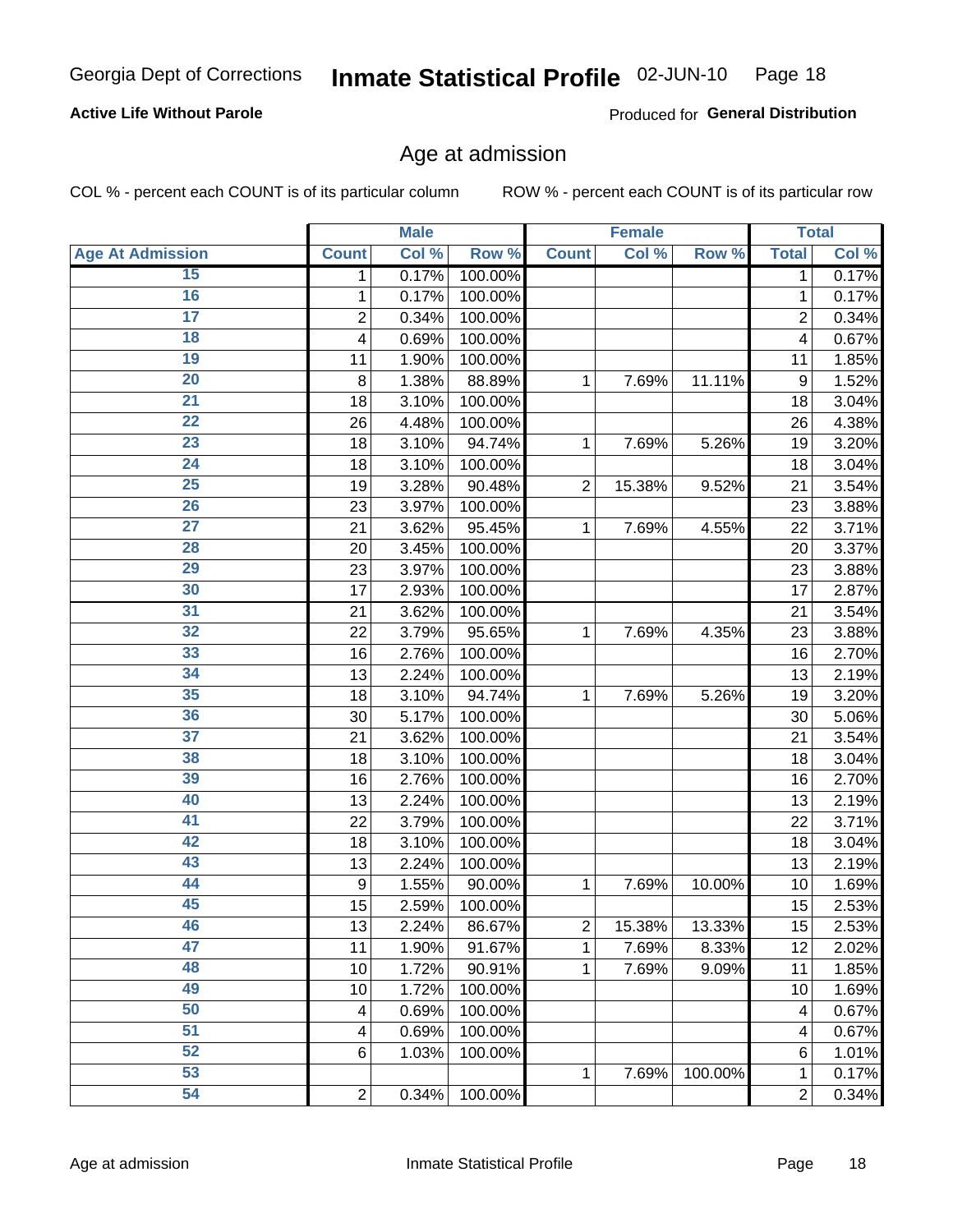#### Inmate Statistical Profile 02-JUN-10 Page 19

#### **Active Life Without Parole**

Produced for General Distribution

## Age at admission

COL % - percent each COUNT is of its particular column

|                         |              | <b>Male</b> |         |              | <b>Female</b> |       |              | <b>Total</b> |
|-------------------------|--------------|-------------|---------|--------------|---------------|-------|--------------|--------------|
| <b>Age At Admission</b> | <b>Count</b> | Col %       | Row %   | <b>Count</b> | Col %         | Row % | <b>Total</b> | Col %        |
| 55                      |              | 0.17%       | 100.00% |              |               |       |              | 0.17%        |
| 56                      | 4            | 0.69%       | 100.00% |              |               |       | 4            | 0.67%        |
| 57                      | 6            | 1.03%       | 100.00% |              |               |       | 6            | 1.01%        |
| 58                      | 2            | 0.34%       | 100.00% |              |               |       | 2            | 0.34%        |
| 60                      | 2            | 0.34%       | 100.00% |              |               |       | 2            | 0.34%        |
| 62                      |              | 0.17%       | 100.00% |              |               |       |              | 0.17%        |
| 63                      |              | 0.17%       | 100.00% |              |               |       |              | 0.17%        |
| 64                      | 3            | 0.52%       | 100.00% |              |               |       | 3            | 0.51%        |
| 65                      |              | 0.17%       | 100.00% |              |               |       |              | 0.17%        |
| 66                      |              | 0.17%       | 100.00% |              |               |       |              | 0.17%        |
| 67                      |              | 0.17%       | 100.00% |              |               |       |              | 0.17%        |
| 69                      |              | 0.17%       | 100.00% |              |               |       |              | 0.17%        |
| 71                      |              | 0.17%       | 100.00% |              |               |       |              | 0.17%        |
| <b>Total Reported</b>   | 580          | 100%        | 97.81%  | 13           | 100%          | 2.19% | 593          | 100%         |

| <b>Not Reported</b> |     |         |
|---------------------|-----|---------|
| <b>Grand Total</b>  | 580 | <br>593 |

| Mean<br>(average)       | 34.53 | 36.23 | 34.57 |
|-------------------------|-------|-------|-------|
| Median (middle)         |       | 35    | 34    |
| Mode<br>(most frequent) | 36    | 25    | 36    |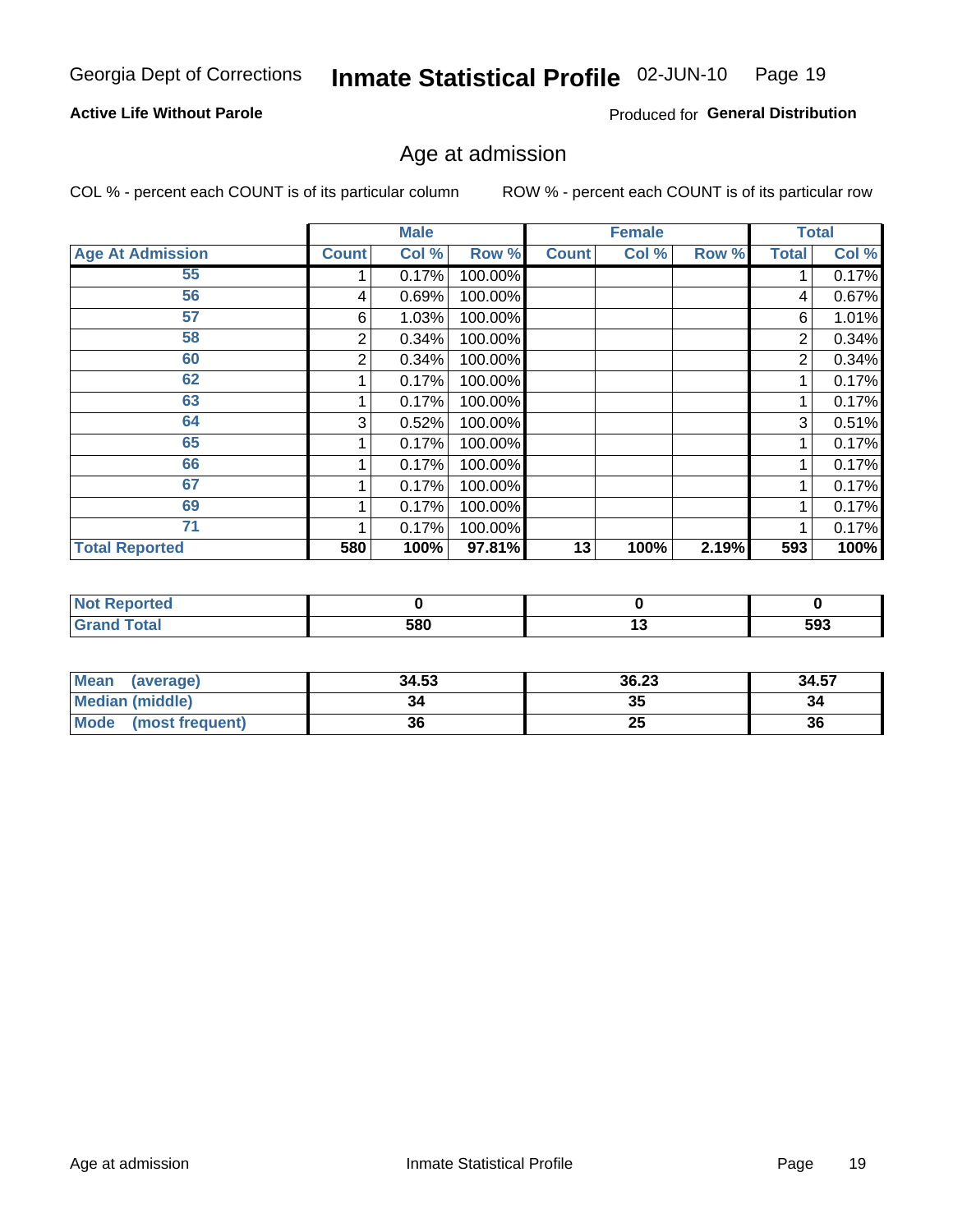#### Inmate Statistical Profile 02-JUN-10 Page 20

#### **Active Life Without Parole**

Produced for General Distribution

#### Height, measured at entry to prison

COL % - percent each COUNT is of its particular column

|                       |              | <b>Male</b> |         |              | <b>Female</b> |       |              | Total     |
|-----------------------|--------------|-------------|---------|--------------|---------------|-------|--------------|-----------|
| <b>Height</b>         | <b>Count</b> | Col%        | Row %   | <b>Count</b> | Col %         | Row % | <b>Total</b> | Col %     |
| 5'10''                | 83           | $50.92\%$   | 98.81%  |              | 100.00%       | 1.19% |              | 84 51.22% |
| 5'11''                | 80           | 49.08%      | 100.00% |              |               |       |              | 80 48.78% |
| <b>Total Reported</b> | 163          | 100%        | 99.39%  |              | 100%          | 0.61% | 164          | 100%      |

| тео   | .   | ה ה<br>443 |
|-------|-----|------------|
| `otal | 580 | 593        |

| <b>Mean</b><br>(average)       | 5'10"  | 5'10" | 5'10"  |
|--------------------------------|--------|-------|--------|
| <b>Median (middle)</b>         | 5'10'' | 5'10" | 5'10'' |
| <b>Mode</b><br>(most frequent) | 5'10"  | 5'10" | 5'10"  |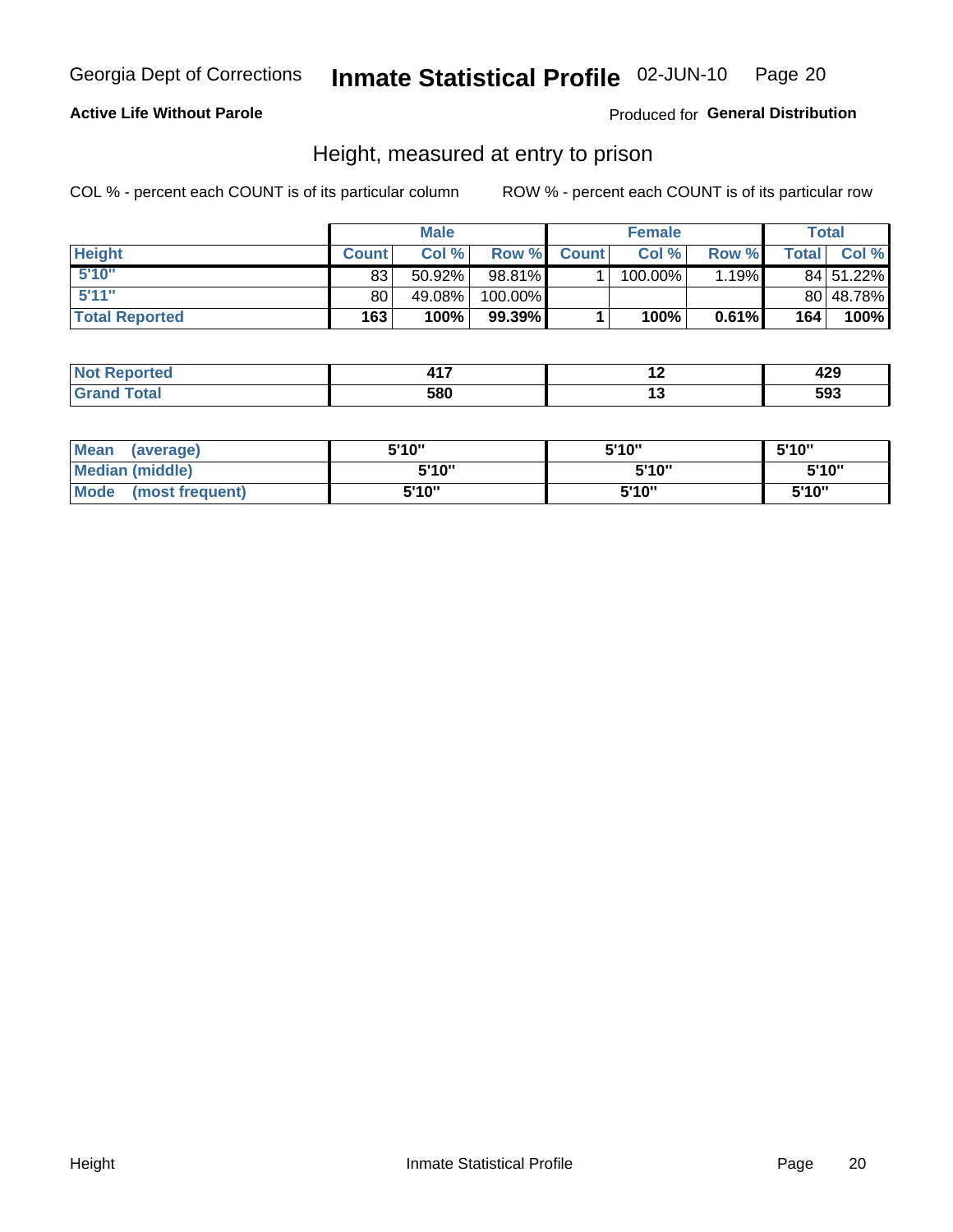#### Inmate Statistical Profile 02-JUN-10 Page 21

#### **Active Life Without Parole**

#### Produced for General Distribution

## Weight, measured at entry to prison

COL % - percent each COUNT is of its particular column

|                       |                | <b>Male</b> |                      |                 | <b>Female</b> |         | <b>Total</b>   |        |
|-----------------------|----------------|-------------|----------------------|-----------------|---------------|---------|----------------|--------|
| <b>Weight</b>         | <b>Count</b>   | Col %       | Row %                | <b>Count</b>    | Col %         | Row %   | <b>Total</b>   | Col %  |
| 110 - 119 pounds      |                |             |                      | 2               | 15.38%        | 100.00% | $\overline{2}$ | 0.34%  |
| 120 - 129 pounds      | 1              | 0.17%       | 33.33%               | $\overline{2}$  | 15.38%        | 66.67%  | 3              | 0.51%  |
| 130 - 139 pounds      | 13             | 2.24%       | 92.86%               |                 | 7.69%         | 7.14%   | 14             | 2.36%  |
| 140 - 149 pounds      | 34             | 5.86%       | 97.14%               | 1               | 7.69%         | 2.86%   | 35             | 5.90%  |
| 150 - 159 pounds      | 50             | 8.62%       | 98.04%               | 1               | 7.69%         | 1.96%   | 51             | 8.60%  |
| 160 - 169 pounds      | 76             | 13.10%      | 98.70%               | 1               | 7.69%         | 1.30%   | 77             | 12.98% |
| 170 - 179 pounds      | 91             | 15.69%      | 100.00%              |                 |               |         | 91             | 15.35% |
| 180 - 189 pounds      | 74             | 12.76%      | 97.37%               | $\overline{2}$  | 15.38%        | 2.63%   | 76             | 12.82% |
| 190 - 199 pounds      | 46             | 7.93%       | 100.00%              |                 |               |         | 46             | 7.76%  |
| 200 - 209 pounds      | 49             | 8.45%       | 98.00%               | 1               | 7.69%         | 2.00%   | 50             | 8.43%  |
| 210 - 219 pounds      | 34             | 5.86%       | $\overline{97.14\%}$ | 1               | 7.69%         | 2.86%   | 35             | 5.90%  |
| 220 - 229 pounds      | 39             | 6.72%       | 100.00%              |                 |               |         | 39             | 6.58%  |
| 230 - 239 pounds      | 20             | 3.45%       | 100.00%              |                 |               |         | 20             | 3.37%  |
| 240 - 249 pounds      | 21             | 3.62%       | 100.00%              |                 |               |         | 21             | 3.54%  |
| 250 - 259 pounds      | 8              | 1.38%       | 100.00%              |                 |               |         | 8              | 1.35%  |
| 260 - 269 pounds      | 7              | 1.21%       | 87.50%               | 1               | 7.69%         | 12.50%  | 8              | 1.35%  |
| 270 - 279 pounds      | 5              | 0.86%       | 100.00%              |                 |               |         | 5              | 0.84%  |
| 280 - 289 pounds      | 5              | 0.86%       | 100.00%              |                 |               |         | 5              | 0.84%  |
| 290 - 299 pounds      | $\overline{2}$ | 0.34%       | 100.00%              |                 |               |         | $\overline{2}$ | 0.34%  |
| 320 - 329 pounds      | 3              | 0.52%       | 100.00%              |                 |               |         | 3              | 0.51%  |
| 330 - 339 pounds      | 1              | 0.17%       | 100.00%              |                 |               |         | 1              | 0.17%  |
| 400 pounds and over   | 1              | 0.17%       | 100.00%              |                 |               |         | 1              | 0.17%  |
| <b>Total Reported</b> | 580            | 100%        | 97.81%               | $\overline{13}$ | 100%          | 2.19%   | 593            | 100.0% |

| orted<br>N                       |     |     |
|----------------------------------|-----|-----|
| <b>cotal</b><br>$\mathbf{v}$ and | 580 | 593 |

| Mean<br>(average)              | 189 | 161 | 189 |
|--------------------------------|-----|-----|-----|
| <b>Median (middle)</b>         | 180 | 150 | 180 |
| <b>Mode</b><br>(most frequent) | 170 | 120 | 170 |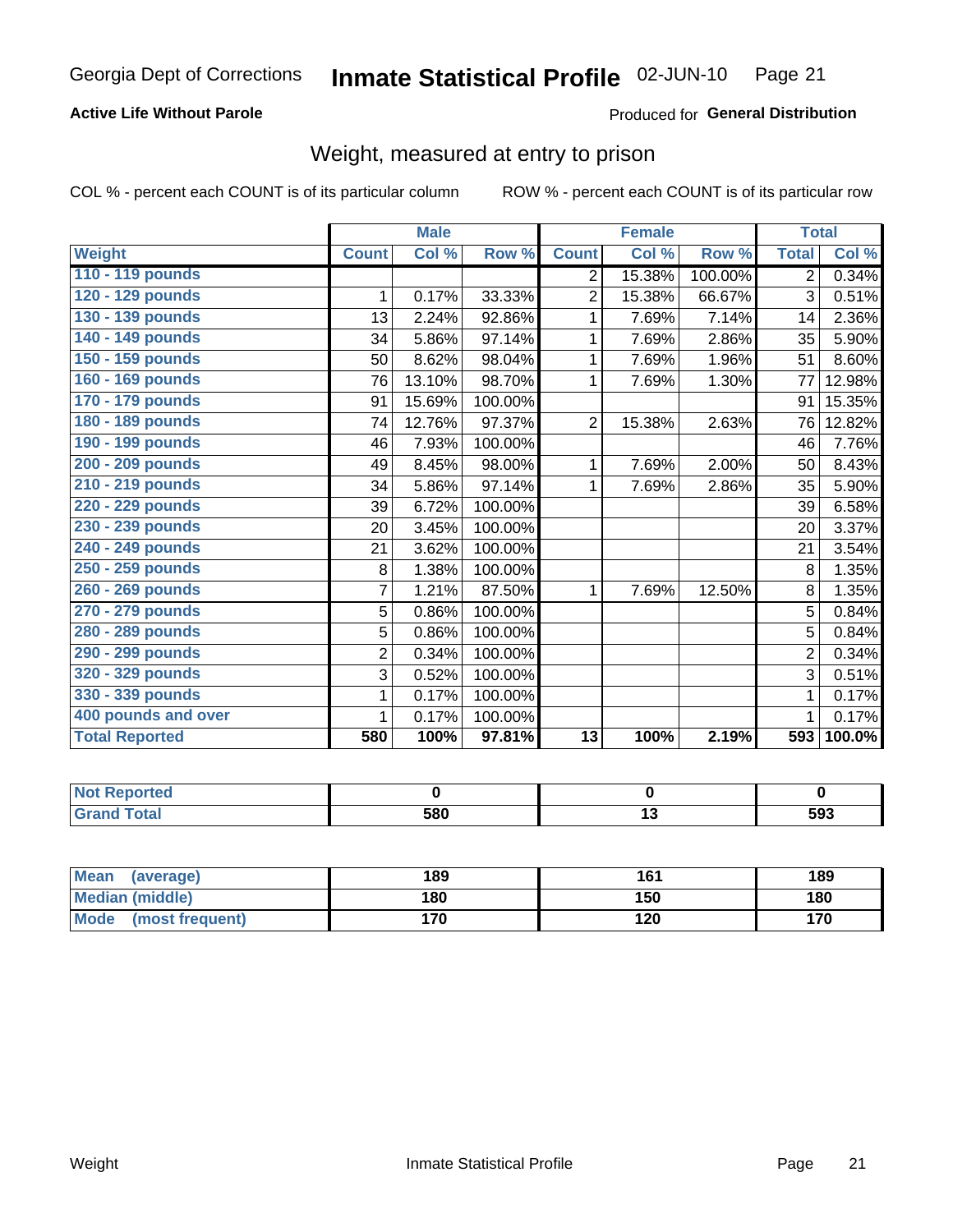#### Inmate Statistical Profile 02-JUN-10 Page 22

**Active Life Without Parole** 

**Produced for General Distribution** 

## Military service

COL % - percent each COUNT is of its particular column

|                             |              | <b>Male</b> |         |             | <b>Female</b> |        |              | <b>Total</b> |
|-----------------------------|--------------|-------------|---------|-------------|---------------|--------|--------------|--------------|
| <b>Military service</b>     | <b>Count</b> | Col %       |         | Row % Count | Col %         | Row %  | <b>Total</b> | Col %        |
| <b>Air Force</b>            | 37           | $9.20\%$    | 100.00% |             |               |        | 37           | 8.94%        |
| $\mathbf{2}$<br><b>Army</b> | 6            | 1.49%       | 85.71%  |             | 8.33%         | 14.29% |              | 1.69%        |
| <b>Navy</b><br>3            | 3            | .75%        | 100.00% |             |               |        | 3            | .72%         |
| <b>Marines</b><br>4         |              | .25%        | 100.00% |             |               |        |              | .24%         |
| <b>Coast Guard</b><br>5     | 5            | 1.24%       | 100.00% |             |               |        | 5            | 1.21%        |
| <b>None</b><br>96           | 350          | 87.06%      | 96.95%  | 11          | 91.67%        | 3.05%  | 361          | 87.20%       |
| <b>Total Reported</b>       | 402          | 100%        | 97.10%  | 12          | 100%          | 2.90%  | 414          | 100%         |

| orted<br>N.          | 470 |    | --- |
|----------------------|-----|----|-----|
| <b>otal</b><br>Grand | 580 | '' | 593 |

|  | <b>Mode (most frequent)</b> | <b>Force</b><br>Aır | Army | <b>Force</b><br>Ali |
|--|-----------------------------|---------------------|------|---------------------|
|--|-----------------------------|---------------------|------|---------------------|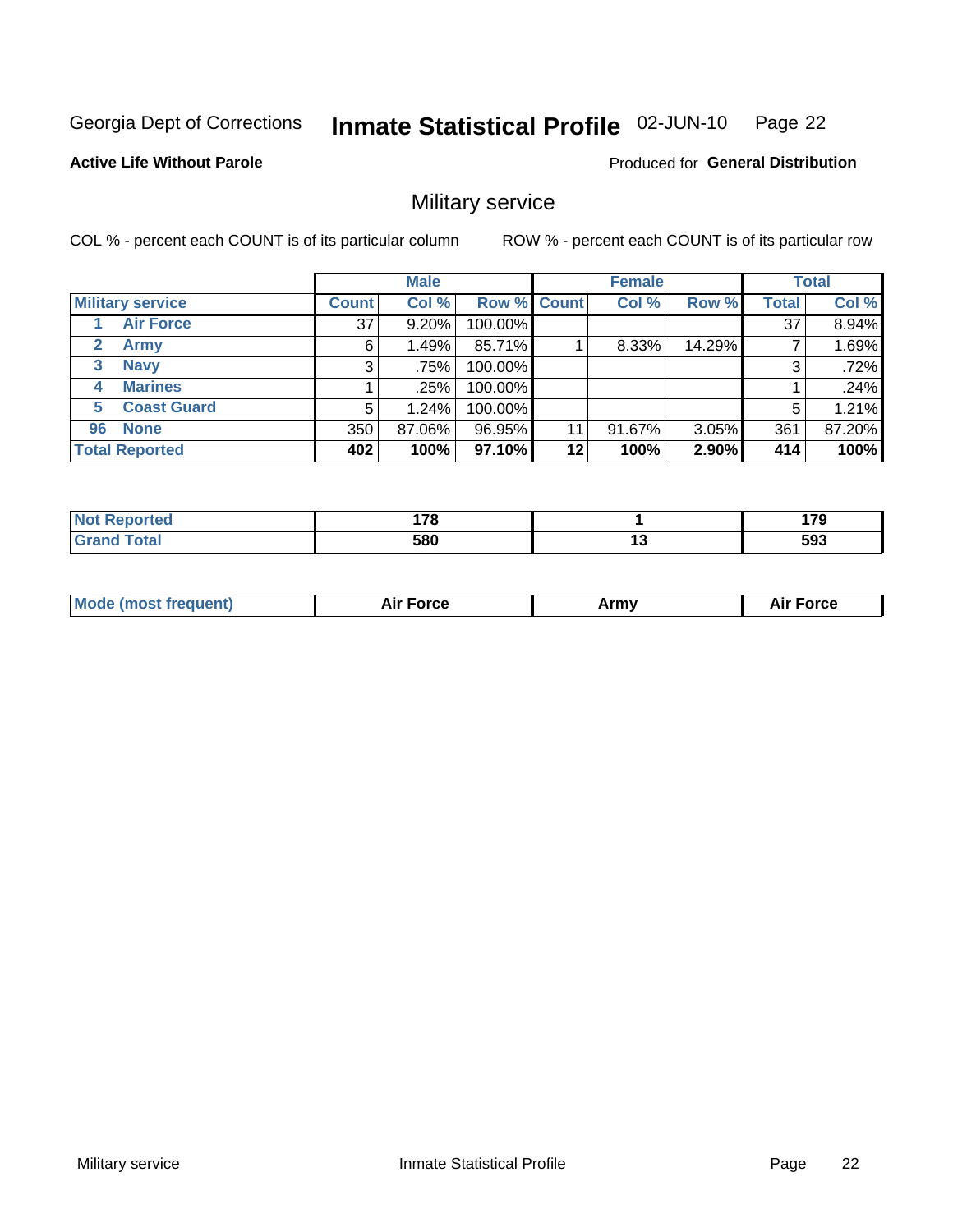#### Inmate Statistical Profile 02-JUN-10 Page 23

#### **Active Life Without Parole**

#### Produced for General Distribution

### Type of admission to prison

COL % - percent each COUNT is of its particular column

|                                            |                 | <b>Male</b> |                    |    | <b>Female</b> |          |       | <b>Total</b> |
|--------------------------------------------|-----------------|-------------|--------------------|----|---------------|----------|-------|--------------|
| <b>Type of Admission</b>                   | <b>Count</b>    | Col %       | <b>Row % Count</b> |    | Col %         | Row %    | Total | Col %        |
| <b>Committed From Court</b>                | 291             | 50.17%      | 97.00%             | 9  | 69.23%        | $3.00\%$ | 300   | 50.59%       |
| <b>Parole Rev/New Sent</b><br>$\mathbf{3}$ | 27 <sup>1</sup> | 4.66%       | 100.00%            |    |               |          | 27    | 4.55%        |
| <b>Par Rev/No New Sent</b><br>4            |                 | 1.21%       | 100.00%            |    |               |          |       | 1.18%        |
| <b>Prob Viol/Partial</b><br>6              | 4               | .69%        | 100.00%            |    |               |          | 4     | .67%         |
| <b>Prob Rev/Remainder</b><br>9             | 9               | 1.55%       | 100.00%            |    |               |          | 9     | 1.52%        |
| <b>New Sent/Par Rev Pnd</b><br>10          |                 | $.17\%$     | 100.00%            |    |               |          |       | .17%         |
| <b>Life W/O Parole</b><br>11.              | 241             | 41.55%      | 98.37%             | 4  | 30.77%        | 1.63%    | 245   | 41.32%       |
| <b>Total Reported</b>                      | 580             | 100%        | 97.81%             | 13 | 100%          | 2.19%    | 593   | 100%         |

| Reported<br>NO.        |     |     |
|------------------------|-----|-----|
| <b>Total</b><br>'Grand | 580 | 593 |

| <b>Mode (most frequent)</b> | <b>Court Cmmt</b> | <b>Court Cmmt</b> | Court Cmmt |
|-----------------------------|-------------------|-------------------|------------|
|                             |                   |                   |            |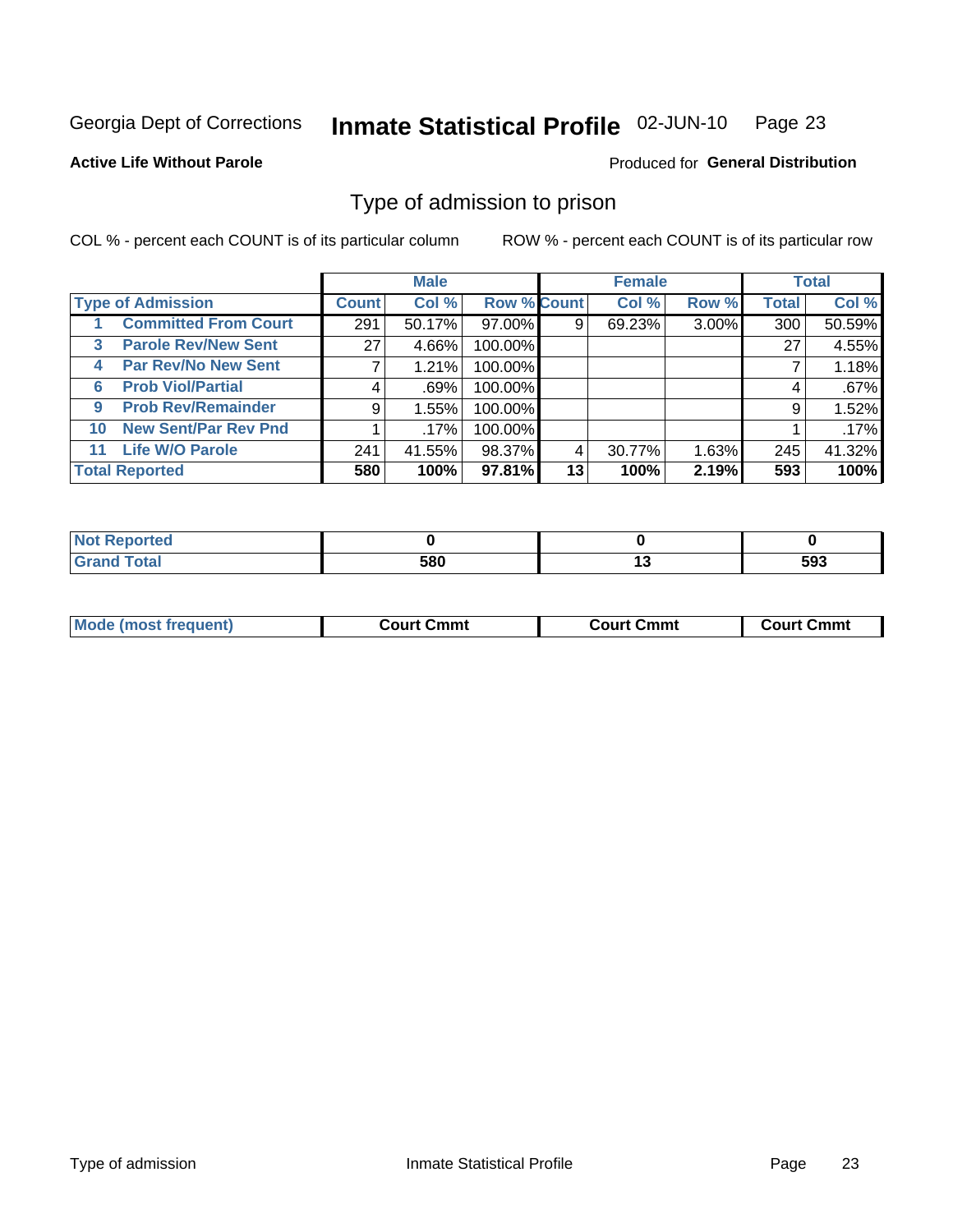#### Inmate Statistical Profile 02-JUN-10 Page 24

**Active Life Without Parole** 

Produced for General Distribution

### Current / last security status

COL % - percent each COUNT is of its particular column

|                        |              | <b>Male</b> |                    |    | <b>Female</b> |       |       | <b>Total</b> |
|------------------------|--------------|-------------|--------------------|----|---------------|-------|-------|--------------|
| <b>Security Status</b> | <b>Count</b> | Col%        | <b>Row % Count</b> |    | Col %         | Row % | Total | Col %        |
| 3 Minimum              |              | $.17\%$     | $100.00\%$         |    | .00%          |       |       | $.17\%$      |
| 4 Medium               |              | 1.92%       | 100.00%            |    | .00%          |       | 11    | 1.88%        |
| 5 Close                | 561          | 97.74%      | $98.08\%$          | 11 | 100.00%       | 1.92% | 572   | 97.78%       |
| 6 Maximum              |              | .17%        | 100.00%            |    | .00%          |       |       | $.17\%$      |
| <b>Total Reported</b>  | 574          | 100%        | 98.12%             | 11 | 100%          | 1.88% | 585   | 100%         |

| <b>Still being diagnosed</b> |     |    |     |
|------------------------------|-----|----|-----|
| <b>Not Reported</b>          |     |    |     |
| <b>Grand Total</b>           | 580 | IJ | 593 |

| Mode (most | Close   | Close   | Close   |
|------------|---------|---------|---------|
| frequent)  | - - - - | - - - - | - - - - |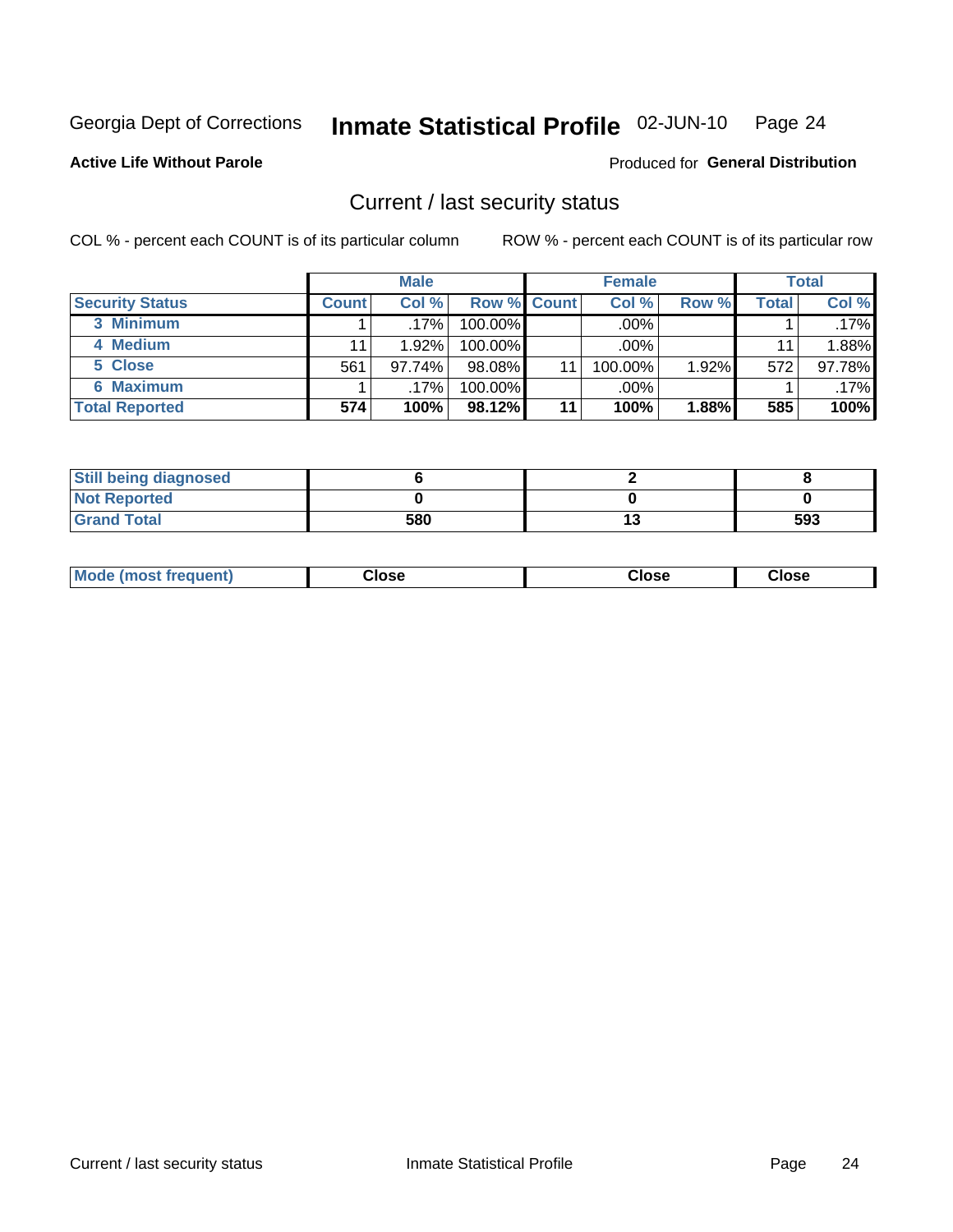#### Inmate Statistical Profile 02-JUN-10 Page 25

**Active Life Without Parole** 

Produced for General Distribution

## Current / last type of institution

COL % - percent each COUNT is of its particular column

|                            |              | <b>Male</b> |                    |                 | <b>Female</b> |          |       | <b>Total</b> |
|----------------------------|--------------|-------------|--------------------|-----------------|---------------|----------|-------|--------------|
| <b>Type of Institution</b> | <b>Count</b> | Col %       | <b>Row % Count</b> |                 | Col %         | Row %    | Total | Col %        |
| <b>State Prison</b>        | 577          | 99.83%      | $97.80\%$          | 13 <sub>1</sub> | 100.00%       | $2.20\%$ | 590   | 99.83%       |
| <b>Private Prison</b>      |              | 17%         | 100.00%            |                 |               |          |       | .17%l        |
| <b>Total Reported</b>      | 578          | 100%        | $97.8\%$           | 13              | 100%          | 2.2%     | 591   | 100%         |

| ---<br>portea |     |         |
|---------------|-----|---------|
|               | 580 | <br>593 |

| <b>Mode (most frequent)</b> | <b>State Prison</b> | <b>State Prison</b> | <b>State Prison</b> |
|-----------------------------|---------------------|---------------------|---------------------|
|                             |                     |                     |                     |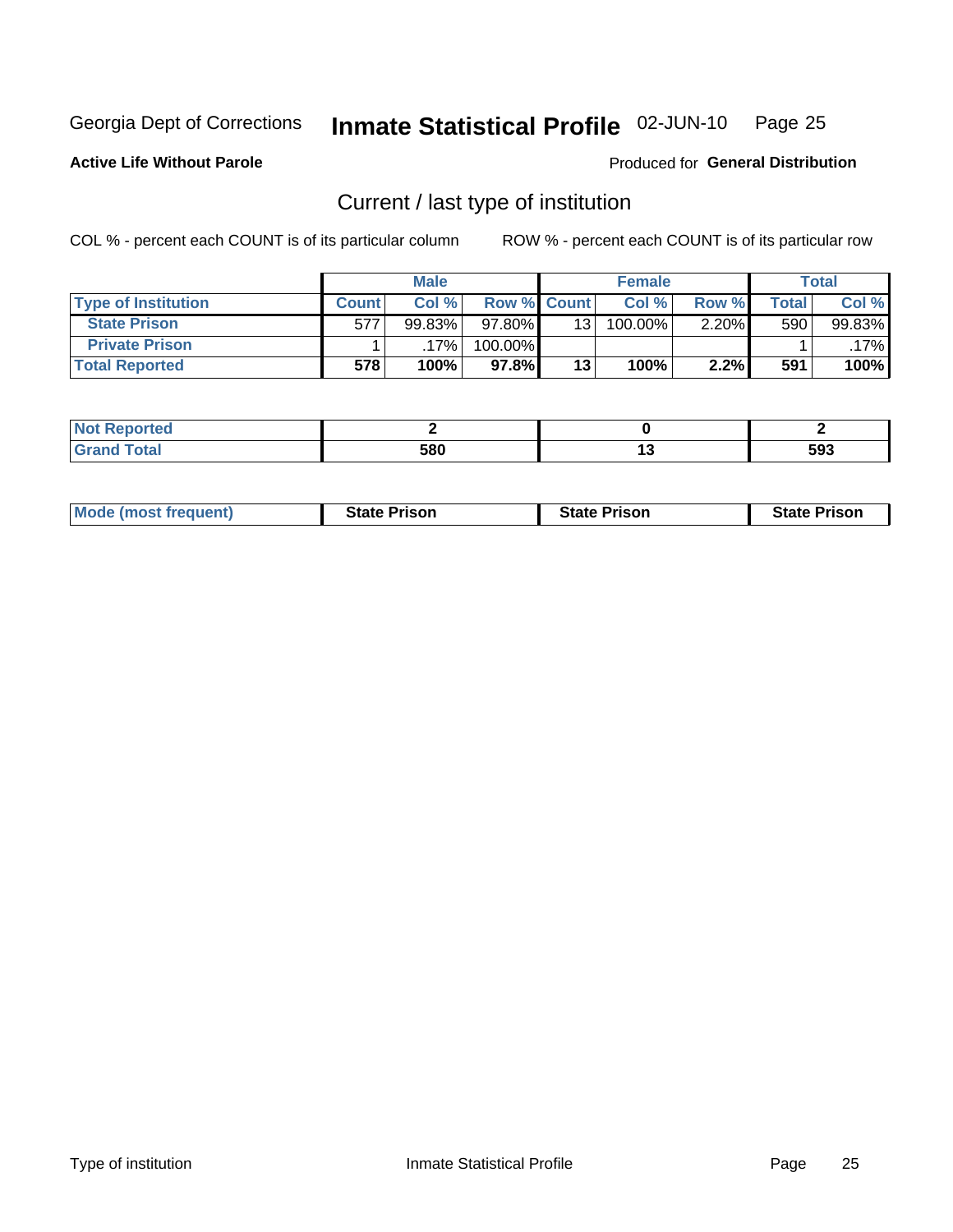#### Inmate Statistical Profile 02-JUN-10 Page 26

**Active Life Without Parole** 

#### Produced for General Distribution

## Institution type - transitional centers

COL % - percent each COUNT is of its particular column

|                                                | <b>Male</b> |                          | <b>Female</b> |             | Total |
|------------------------------------------------|-------------|--------------------------|---------------|-------------|-------|
| <b>Institution Type - Trans. Centers Count</b> |             | <b>Col %</b> Row % Count | Col%          | Row % Total | Col % |
| <b>Total Reported</b>                          |             |                          |               |             |       |

| <b>Reported</b><br><b>NOT</b><br>$\sim$            |  |  |
|----------------------------------------------------|--|--|
| $f$ $f \circ f \circ f$<br>$C = 1$<br><b>TULAI</b> |  |  |

| Mode (most frequent) | <b>Null</b> | <b>Null</b> | <b>Null</b> |
|----------------------|-------------|-------------|-------------|
|                      |             |             |             |
|                      |             |             |             |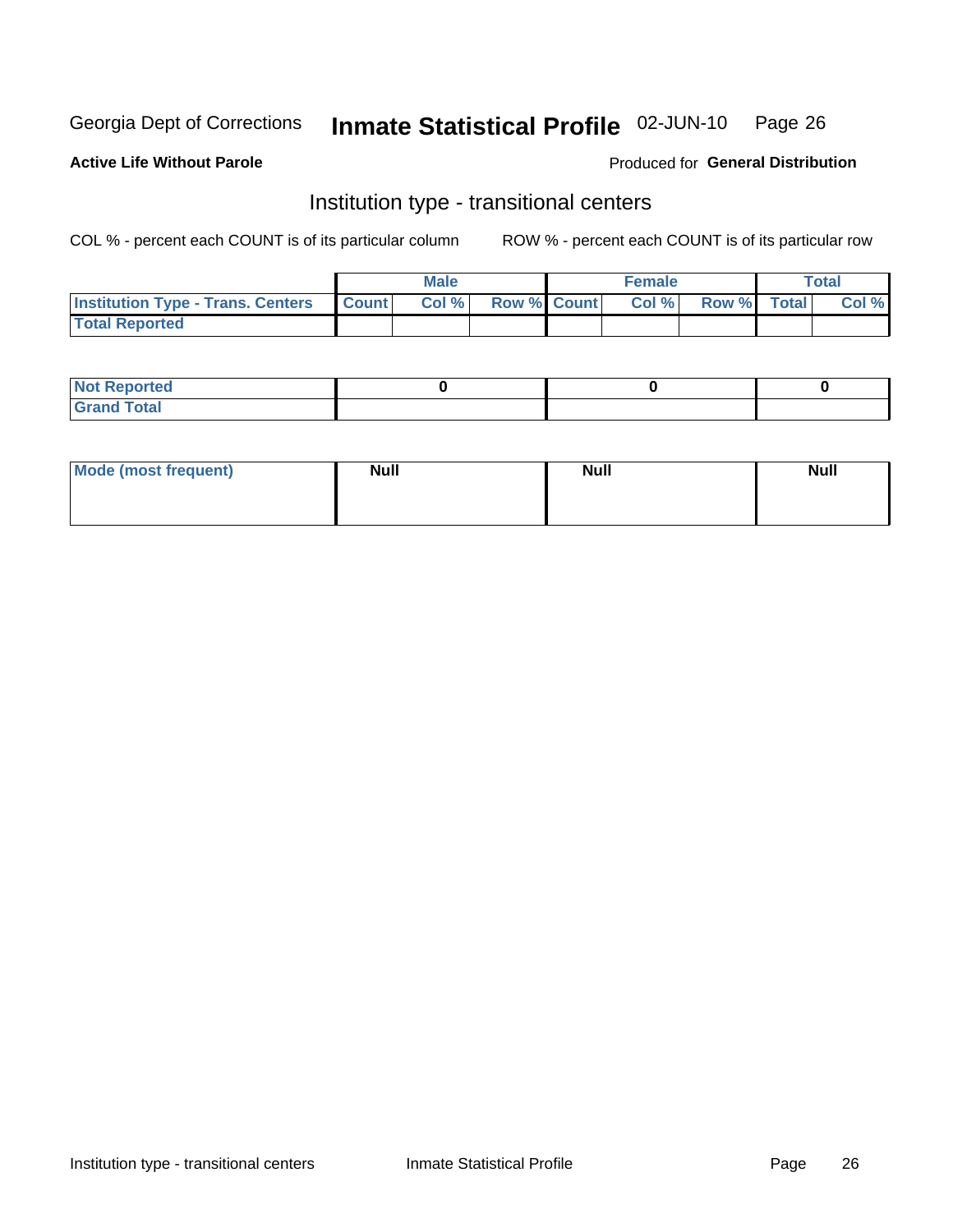#### Inmate Statistical Profile 02-JUN-10 Page 27

#### **Active Life Without Parole**

#### Produced for General Distribution

## Institution type - mental hospitals

COL % - percent each COUNT is of its particular column

|                                                  | Male |                    | <b>Female</b> |                   | <b>Total</b> |
|--------------------------------------------------|------|--------------------|---------------|-------------------|--------------|
| <b>Institution Type - Mental Hospitals Count</b> | Col% | <b>Row % Count</b> |               | Col % Row % Total | Col %        |
| <b>Total Reported</b>                            |      |                    |               |                   |              |

| <b>Not Reported</b>   |  |  |
|-----------------------|--|--|
| <b>Total</b><br>_____ |  |  |

| Mode.<br>frequent) | <b>Nul</b><br>_____ | <b>Null</b> | <b>Null</b> |
|--------------------|---------------------|-------------|-------------|
|                    |                     |             |             |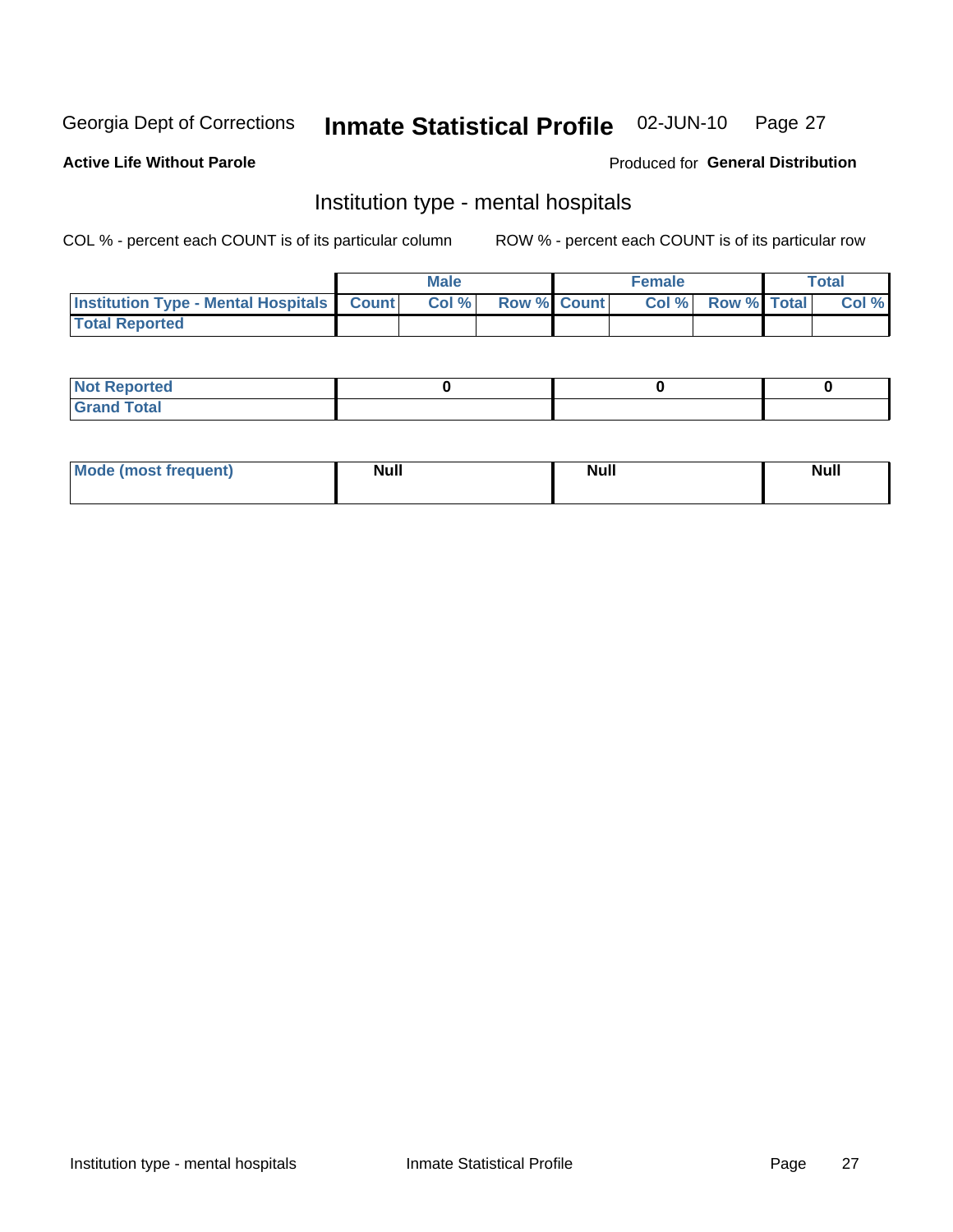## Inmate Statistical Profile 02-JUN-10 Page 28

**Active Life Without Parole** 

Produced for General Distribution

#### Institution type - county prisons

COL % - percent each COUNT is of its particular column

|                                                    | <b>Male</b> |                          | <b>Female</b> |             | <b>Total</b> |
|----------------------------------------------------|-------------|--------------------------|---------------|-------------|--------------|
| <b>Institution Type - County Prisons   Count  </b> | Col %       | <b>Row % Count Col %</b> |               | Row % Total | Col %        |
| <b>Total Reported</b>                              |             |                          |               |             |              |

| <b>Not Reported</b>         |  |  |
|-----------------------------|--|--|
| <b>Total</b><br>-<br>______ |  |  |

| <b>Mode</b>      | <b>Null</b> | <b>Null</b> | <b>Null</b> |  |
|------------------|-------------|-------------|-------------|--|
| (most freauent). |             |             |             |  |
|                  |             |             |             |  |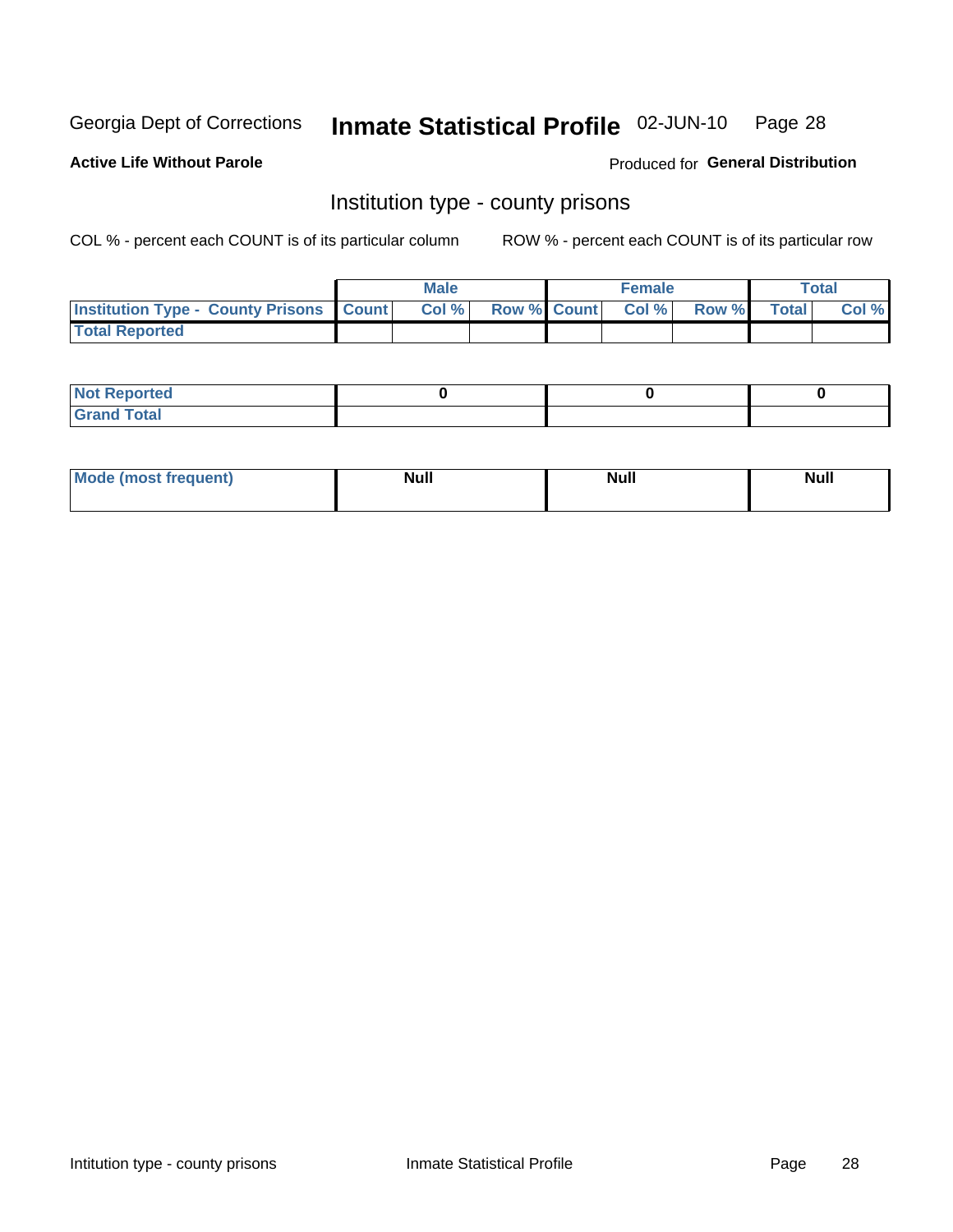#### Inmate Statistical Profile 02-JUN-10 Page 29

#### **Active Life Without Parole**

#### **Produced for General Distribution**

## Institution type - state prisons

COL % - percent each COUNT is of its particular column

|                                         |              | <b>Male</b> |         |              | <b>Female</b> |         | <b>Total</b> |        |
|-----------------------------------------|--------------|-------------|---------|--------------|---------------|---------|--------------|--------|
| <b>Institution Type - State Prisons</b> | <b>Count</b> | Col %       | Row %   | <b>Count</b> | Col %         | Row %   | Total        | Col %  |
| 532 Augusta State Med.<br><b>Prison</b> | 32           | 5.55%       | 100.00% |              |               |         | 32           | 5.42%  |
| <b>Baldwin State Prison</b><br>553      | 23           | 3.99%       | 100.00% |              |               |         | 23           | 3.90%  |
| <b>Ga Diag &amp; Class Pris</b><br>521  | 32           | 5.55%       | 100.00% |              |               |         | 32           | 5.42%  |
| <b>Ga State Prison</b><br>517           | 11           | 1.91%       | 100.00% |              |               |         | 11           | 1.86%  |
| <b>Hancock State Prison</b><br>541      | 58           | 10.05%      | 100.00% |              |               |         | 58           | 9.83%  |
| <b>Hays State Prison</b><br>540         | 72           | 12.48%      | 100.00% |              |               |         | 72           | 12.20% |
| <b>Macon State Prison</b><br>549        | 82           | 14.21%      | 100.00% |              |               |         | 82           | 13.90% |
| <b>Men'S State Prison</b><br>519        | 3            | .52%        | 100.00% |              |               |         | 3            | .51%   |
| <b>Metro State Prison (W)</b><br>554    |              |             |         | 11           | 84.62%        | 100.00% | 11           | 1.86%  |
| <b>Phillips State Prison</b><br>505     | 16           | 2.77%       | 100.00% |              |               |         | 16           | 2.71%  |
| <b>Pulaski State Prison (W)</b><br>557  |              |             |         | 2            | 15.38%        | 100.00% | 2            | .34%   |
| <b>Smith State Prison</b><br>550        | 66           | 11.44%      | 100.00% |              |               |         | 66           | 11.19% |
| <b>Telfair State Prison</b><br>542      | 80           | 13.86%      | 100.00% |              |               |         | 80           | 13.56% |
| <b>Valdosta State Prison</b><br>537     | 45           | 7.80%       | 100.00% |              |               |         | 45           | 7.63%  |
| <b>Ware State Prison</b><br>501         | 57           | 9.88%       | 100.00% |              |               |         | 57           | 9.66%  |
| <b>Total Reported</b>                   | 577          | 100%        | 97.8%   | 13           | 100%          | 2.2%    | 590          | 100%   |

| Reported<br>.        |                   |     |
|----------------------|-------------------|-----|
| <b>otal</b><br>_____ | ---<br>---<br>--- | 590 |

| Mode (most frequent) | <b>1549 Macon State Prison</b> | 554 Metro State Prison (W) | 549 Macon State<br>Prison |
|----------------------|--------------------------------|----------------------------|---------------------------|
|----------------------|--------------------------------|----------------------------|---------------------------|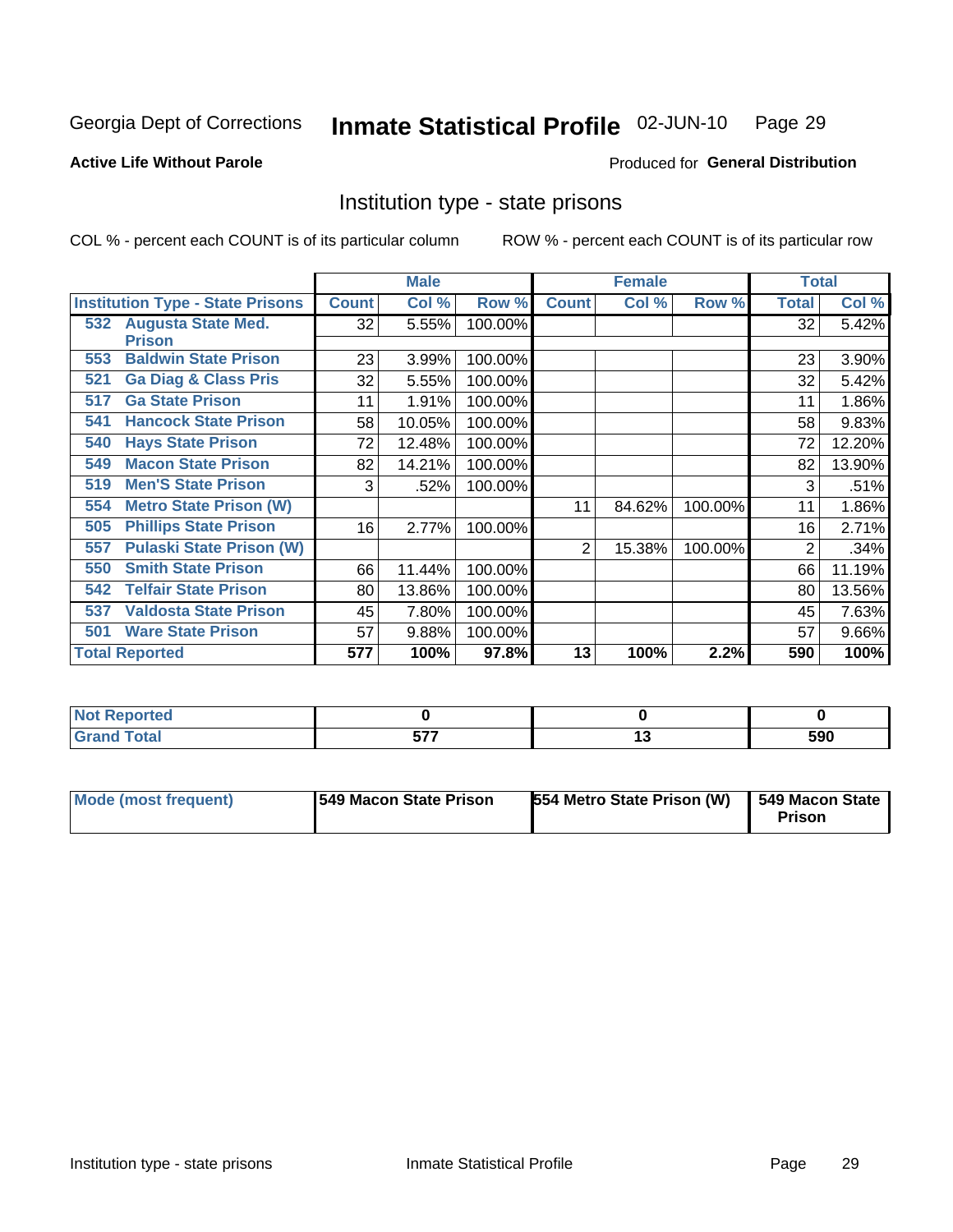#### Inmate Statistical Profile 02-JUN-10 Page 30

**Active Life Without Parole** 

Produced for General Distribution

## Institution type - private prisons

COL % - percent each COUNT is of its particular column

|                                            | <b>Male</b> |                    | <b>Female</b> |       |              | Total   |
|--------------------------------------------|-------------|--------------------|---------------|-------|--------------|---------|
| Institution Type - Private Prisons   Count | Col%        | <b>Row % Count</b> | Col %         | Row % | <b>Total</b> | Col %   |
| 569<br><b>Coffee Corr Facility</b>         | 100.00%     | 100.00%            |               |       |              | 100.00% |
| <b>Total Reported</b>                      | $100\%$     | $100\%$            |               | %\    |              | 100%    |

| Not Reported |  |  |
|--------------|--|--|
|              |  |  |

| Mode (most frequent) | <b>1569 Coffee Corr Facility</b> | Null | 569 Coffee Corr<br><b>Facility</b> |
|----------------------|----------------------------------|------|------------------------------------|
|----------------------|----------------------------------|------|------------------------------------|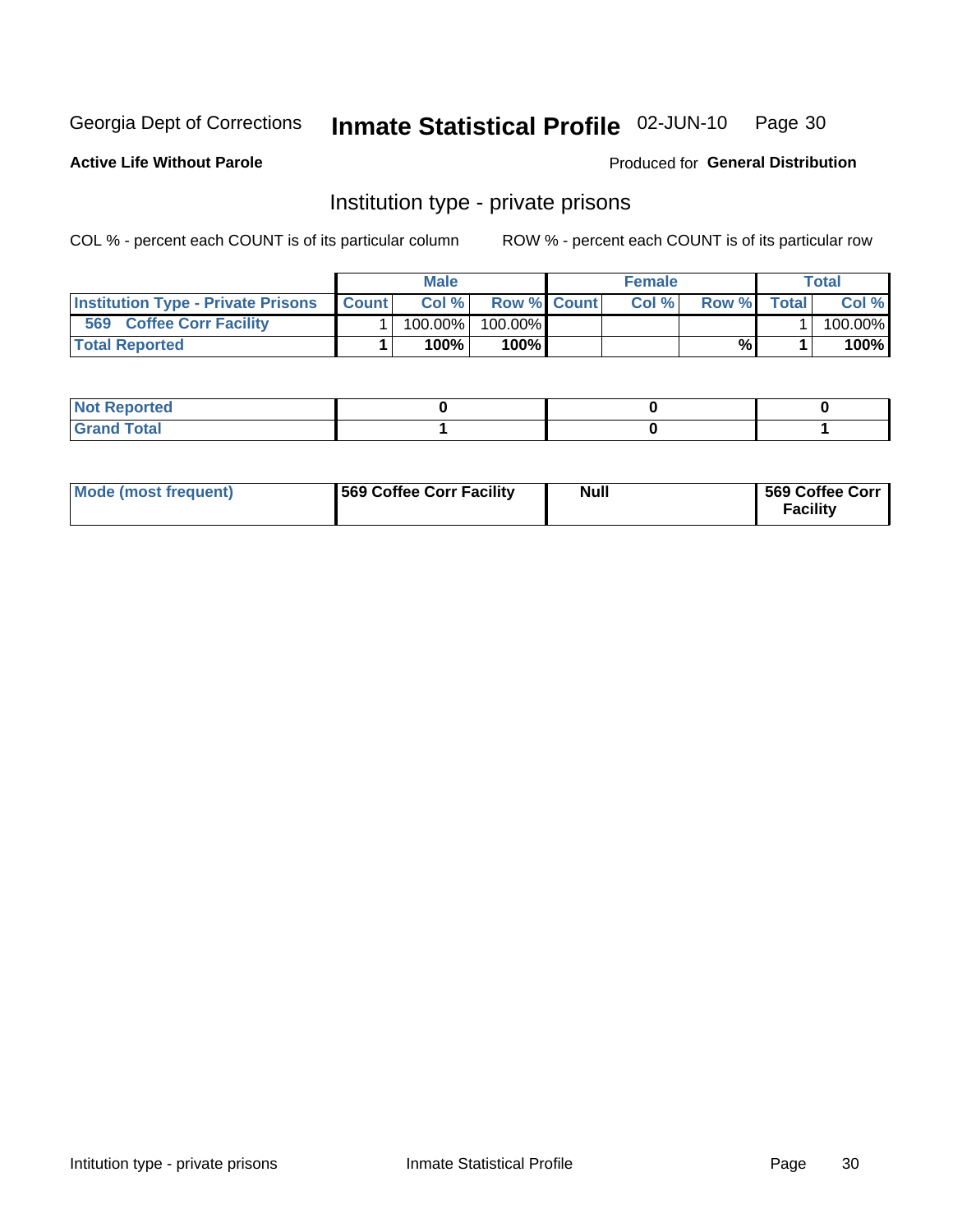## Inmate Statistical Profile 02-JUN-10 Page 31

**Active Life Without Parole** 

Produced for General Distribution

## Institution type - prison annexes

COL % - percent each COUNT is of its particular column

|                                                   | <b>Male</b> |              |       | <b>Female</b> |                    | <b>Total</b> |
|---------------------------------------------------|-------------|--------------|-------|---------------|--------------------|--------------|
| <b>Institution Type - Prison Annexe   Count  </b> | Col %       | <b>Row %</b> | Count | Col %         | <b>Row %</b> Total | Col %        |
| <b>Total Reported</b>                             |             |              |       |               |                    |              |

| <b>Reported</b><br>I NOT |  |  |
|--------------------------|--|--|
| <b>Total</b><br>$C$ ren  |  |  |

| <b>Mode</b>     | <b>Null</b> | <b>Null</b> | <b>Null</b> |
|-----------------|-------------|-------------|-------------|
| most frequent). |             |             |             |
|                 |             |             |             |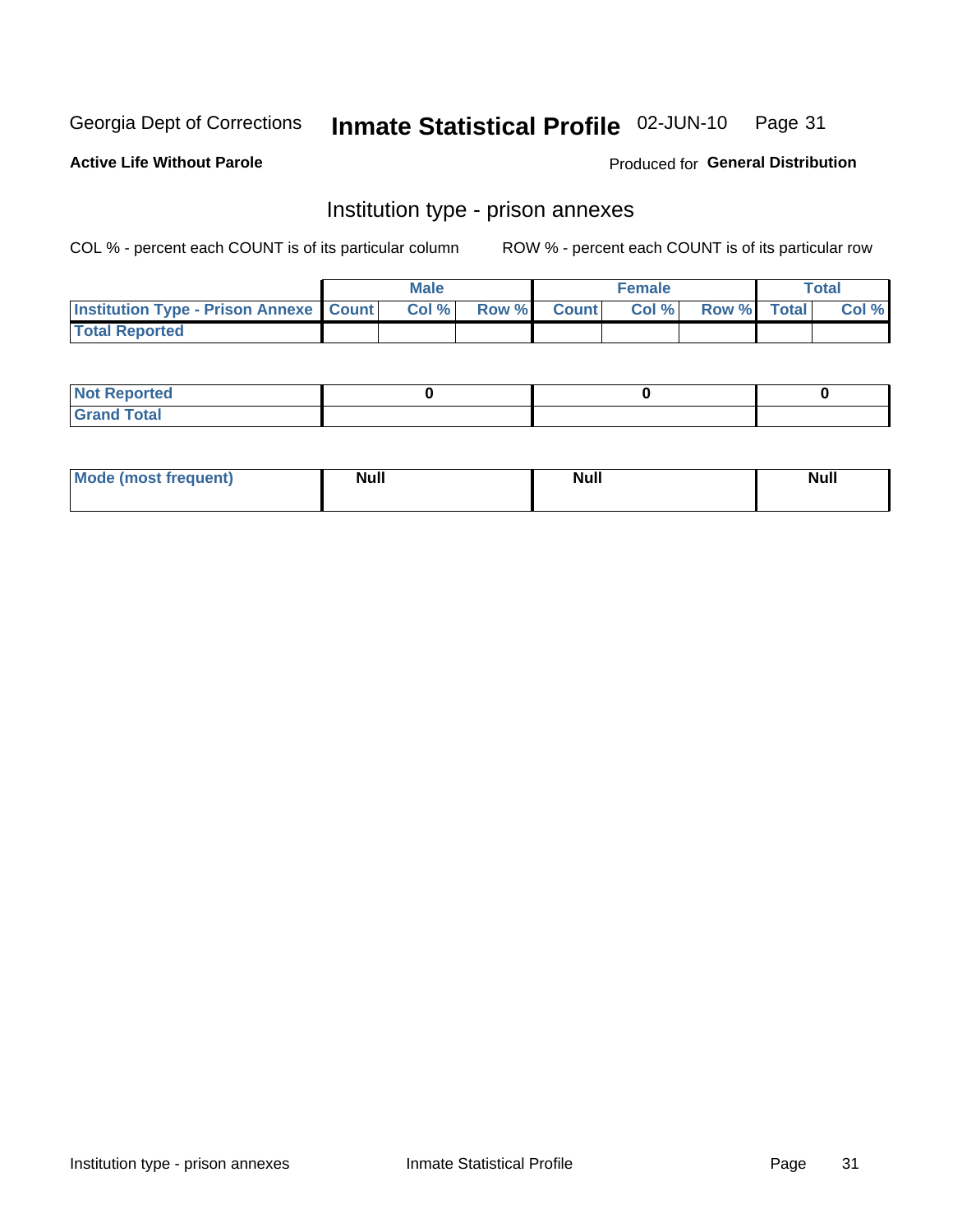## Inmate Statistical Profile 02-JUN-10 Page 32

**Active Life Without Parole** 

Produced for General Distribution

## Institution type - pre-release centers

COL % - percent each COUNT is of its particular column

|                                                   | <b>Male</b> |                    | <b>Female</b> |             | <b>Total</b> |
|---------------------------------------------------|-------------|--------------------|---------------|-------------|--------------|
| <b>Institution Type - Prison Annexe   Count  </b> | Col %       | <b>Row % Count</b> | Col %         | Row % Total | Col %        |
| <b>Total Reported</b>                             |             |                    |               |             |              |

| <b>Reported</b><br>I NOT |  |  |
|--------------------------|--|--|
| <b>Total</b><br>$C$ ren  |  |  |

| $^{\prime}$ Mo <sub>t</sub><br>frequent)<br>⊥(mos* | <b>Null</b> | Noll<br><b>vull</b> | <b>Null</b> |
|----------------------------------------------------|-------------|---------------------|-------------|
|                                                    |             |                     |             |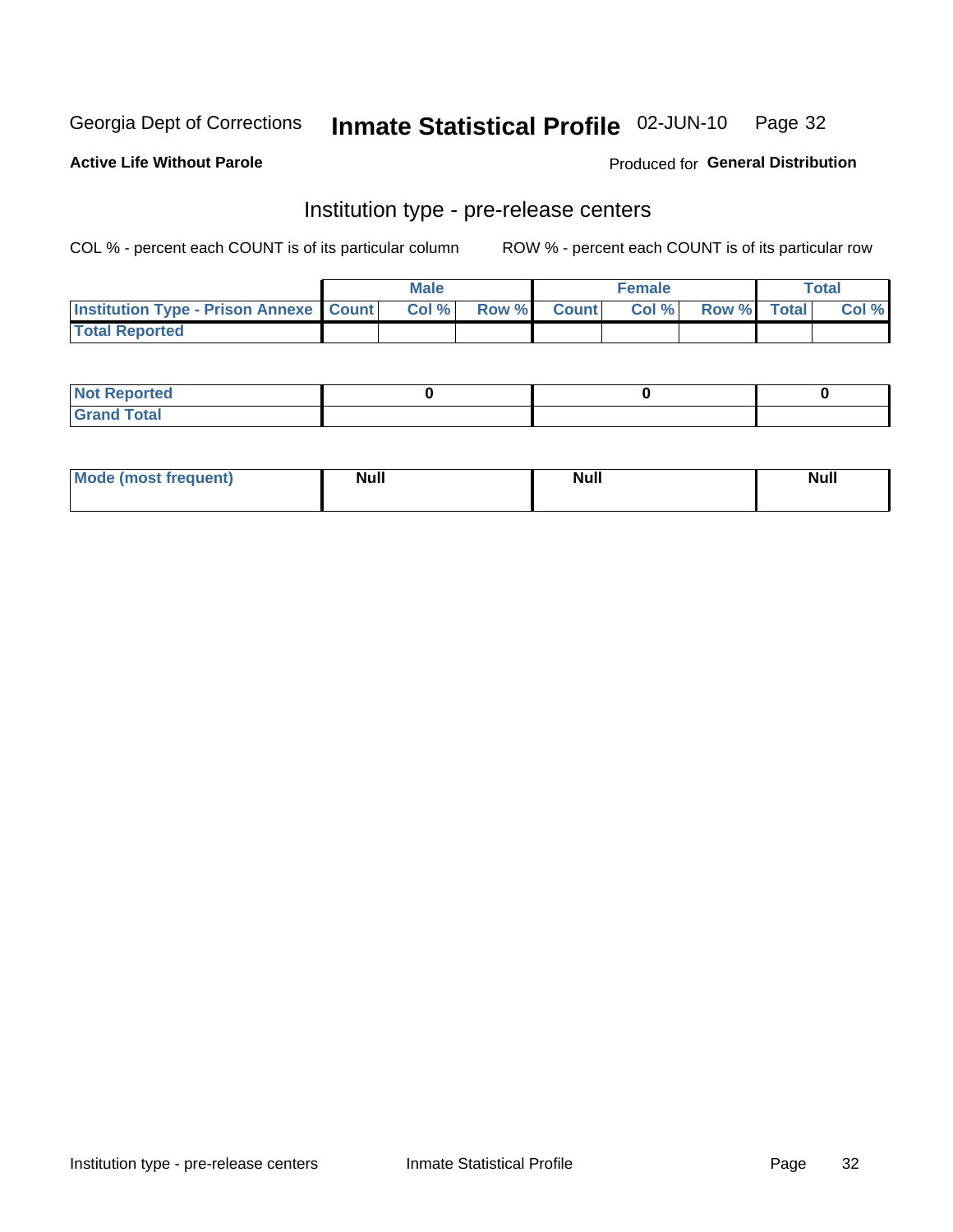#### Inmate Statistical Profile 02-JUN-10 Page 33

#### **Active Life Without Parole**

#### Produced for General Distribution

## Institution type - inmate boot camp

COL % - percent each COUNT is of its particular column

|                                            | <b>Male</b> |                    | <b>Female</b> |             | <b>Total</b> |
|--------------------------------------------|-------------|--------------------|---------------|-------------|--------------|
| <b>Institution Type - Boot Camps Count</b> | Col%        | <b>Row % Count</b> | Col%          | Row % Total | Col %        |
| <b>Total Rported</b>                       |             |                    |               |             |              |

| <b>Not Reported</b> |  |  |
|---------------------|--|--|
| <b>Total</b><br>Cro |  |  |

| <b>I Mode (most frequent)</b> | <b>Null</b> | <b>Null</b> | <b>Null</b> |
|-------------------------------|-------------|-------------|-------------|
|                               |             |             |             |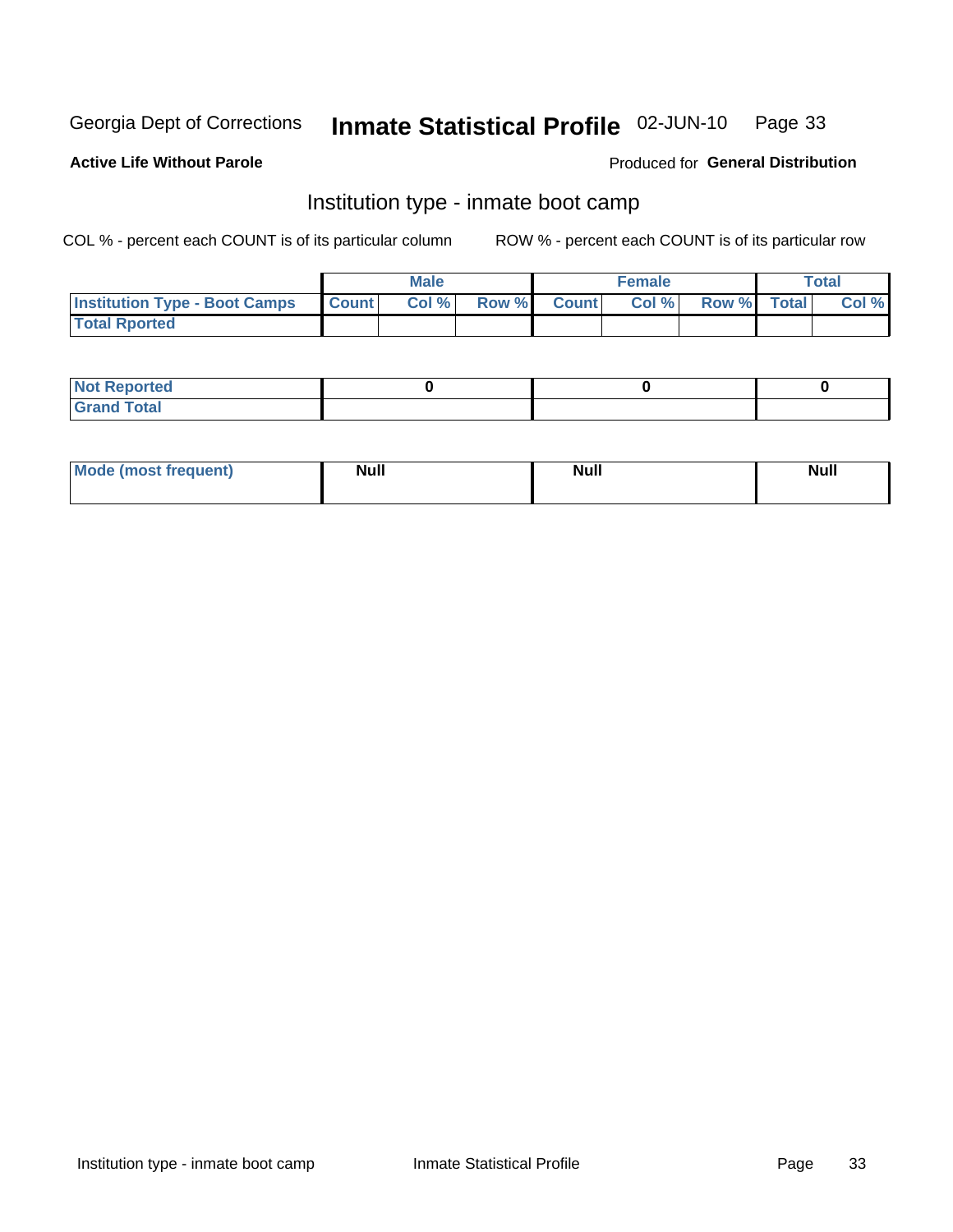#### Inmate Statistical Profile 02-JUN-10 Page 34

**Active Life Without Parole** 

Produced for General Distribution

### Number of disciplinary reports

COL % - percent each COUNT is of its particular column

|                                       |              | <b>Male</b> |                    |    | <b>Female</b> |       |              | <b>Total</b> |
|---------------------------------------|--------------|-------------|--------------------|----|---------------|-------|--------------|--------------|
| <b>Number of Disciplinary Reports</b> | <b>Count</b> | Col %       | <b>Row % Count</b> |    | Col %         | Row % | <b>Total</b> | Col %        |
|                                       | 155          | 26.72%      | 95.68%             | 7  | 53.85%        | 4.32% | 162          | 27.32%       |
|                                       | 55           | 9.48%       | 100.00%            |    |               |       | 55           | 9.27%        |
|                                       | 43           | 7.41%       | 95.56%             | 2  | 15.38%        | 4.44% | 45           | 7.59%        |
| 3                                     | 36           | 6.21%       | 97.30%             |    | 7.69%         | 2.70% | 37           | 6.24%        |
|                                       | 33           | 5.69%       | 100.00%            |    |               |       | 33           | 5.56%        |
|                                       | 29           | 5.00%       | 100.00%            |    |               |       | 29           | 4.89%        |
| <b>More Than 5</b>                    | 229          | 39.48%      | 98.71%             | 3  | 23.08%        | 1.29% | 232          | 39.12%       |
| <b>Total Reported</b>                 | 580          | 100%        | 97.81%             | 13 | 100%          | 2.19% | 593          | 100%         |

| N<br>тес     |     |            |     |
|--------------|-----|------------|-----|
| <b>Total</b> | 580 | <br>$\sim$ | 593 |

| Mean (average)       | 8.47 | 5.38 | 8.40 |
|----------------------|------|------|------|
| Median (middle)      |      |      |      |
| Mode (most frequent) |      |      |      |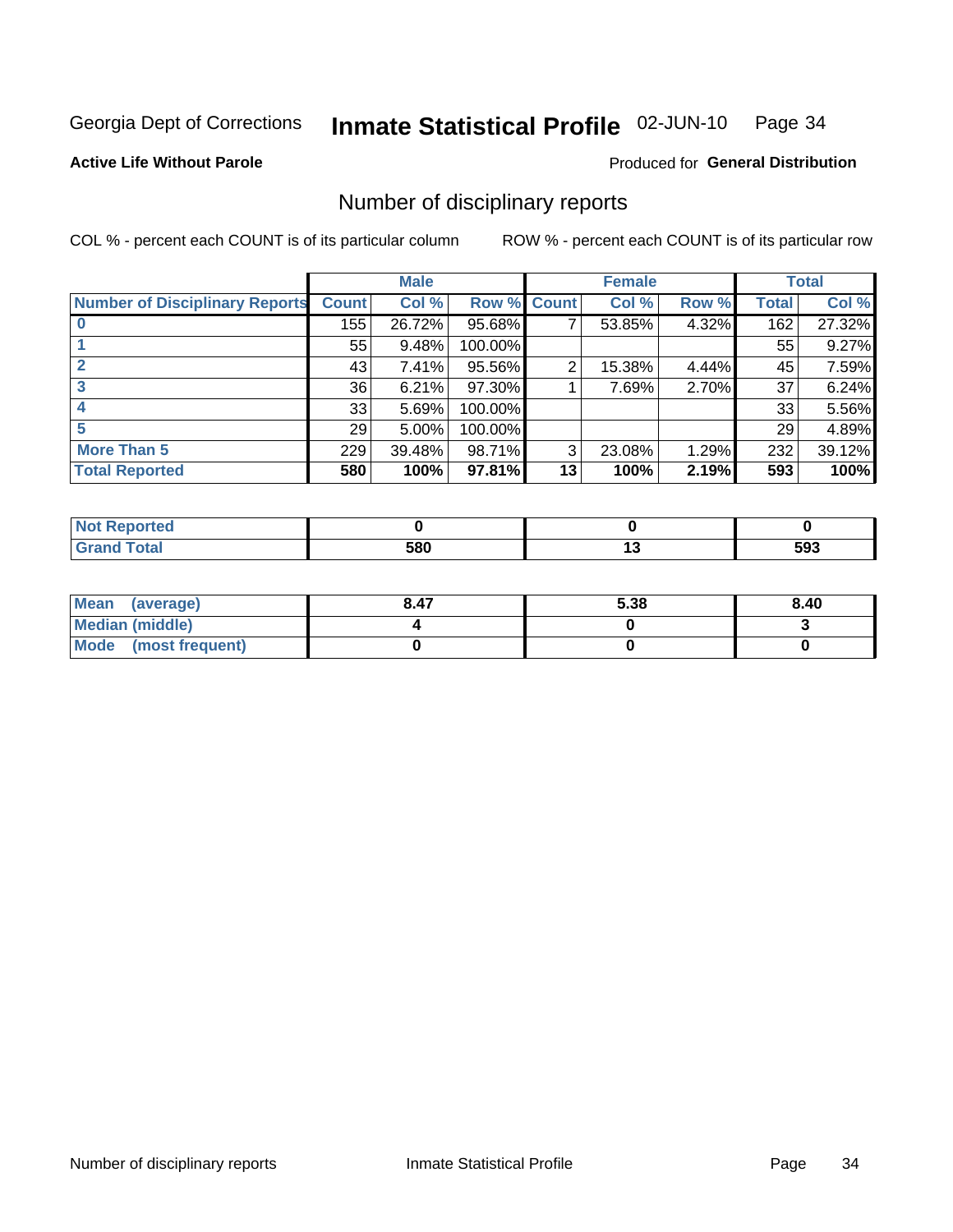#### Inmate Statistical Profile 02-JUN-10 Page 35

**Active Life Without Parole** 

**Produced for General Distribution** 

## Number of transfers

COL % - percent each COUNT is of its particular column

|                            |              | <b>Male</b> |                    |    | <b>Female</b> |        |              | <b>Total</b> |
|----------------------------|--------------|-------------|--------------------|----|---------------|--------|--------------|--------------|
| <b>Number of Transfers</b> | <b>Count</b> | Col %       | <b>Row % Count</b> |    | Col %         | Row %  | <b>Total</b> | Col %        |
|                            | 13           | 2.24%       | 72.22%             | 5  | 38.46%        | 27.78% | 18           | 3.04%        |
|                            | 86           | 14.83%      | 97.73%             | 2  | 15.38%        | 2.27%  | 88           | 14.84%       |
|                            | 118          | 20.34%      | 98.33%             | 2  | 15.38%        | 1.67%  | 120          | 20.24%       |
| 3                          | 118          | 20.34%      | 96.72%             | 4  | 30.77%        | 3.28%  | 122          | 20.57%       |
| 4                          | 70           | 12.07%      | 100.00%            |    |               |        | 70           | 11.80%       |
| 5                          | 38           | 6.55%       | 100.00%            |    |               |        | 38           | 6.41%        |
| More Than 5                | 137          | 23.62%      | 100.00%            |    |               |        | 137          | 23.10%       |
| <b>Total Reported</b>      | 580          | 100%        | 97.81%             | 13 | 100%          | 2.19%  | 593          | 100%         |

| Reported<br>NOT F |     |     |
|-------------------|-----|-----|
| 「otal             | 580 | 593 |

| Mean (average)       | 3.97 | l.38 | 3.92 |
|----------------------|------|------|------|
| Median (middle)      |      |      |      |
| Mode (most frequent) |      |      |      |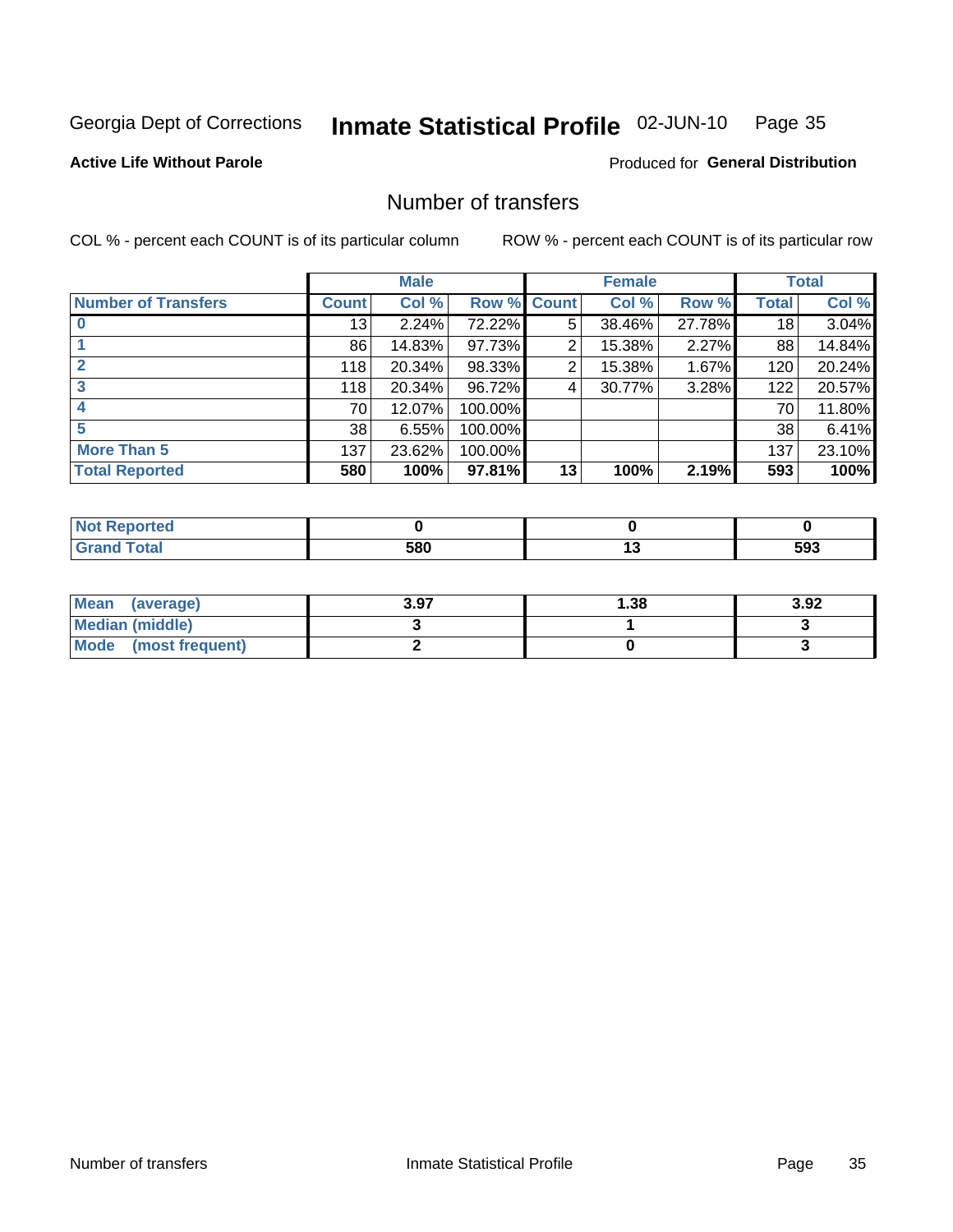#### Inmate Statistical Profile 02-JUN-10 Page 36

**Active Life Without Parole** 

**Produced for General Distribution** 

## Number of escapes

COL % - percent each COUNT is of its particular column

|                          |         | <b>Male</b> |                    |    | <b>Female</b> |          |       | <b>Total</b> |
|--------------------------|---------|-------------|--------------------|----|---------------|----------|-------|--------------|
| <b>Number of Escapes</b> | Count l | Col %       | <b>Row % Count</b> |    | Col %         | Row %    | Total | Col %        |
|                          | 578     | $99.66\%$   | $97.80\%$          | 13 | $100.00\%$    | $2.20\%$ | 591   | 99.66%       |
|                          |         | 0.17%       | $100.00\%$         |    |               |          |       | 0.17%        |
|                          |         | 0.17%       | $100.00\%$         |    |               |          |       | 0.17%        |
| <b>Total Reported</b>    | 580     | 100%        | $97.81\%$          | 13 | 100%          | 2.19%    | 593   | 100%         |

| <b>Not Reported</b>          |     |     |     |
|------------------------------|-----|-----|-----|
| <b>Total</b><br><b>Grand</b> | 580 | . . | 593 |

| Mean (average)       |  | .01 |
|----------------------|--|-----|
| Median (middle)      |  |     |
| Mode (most frequent) |  |     |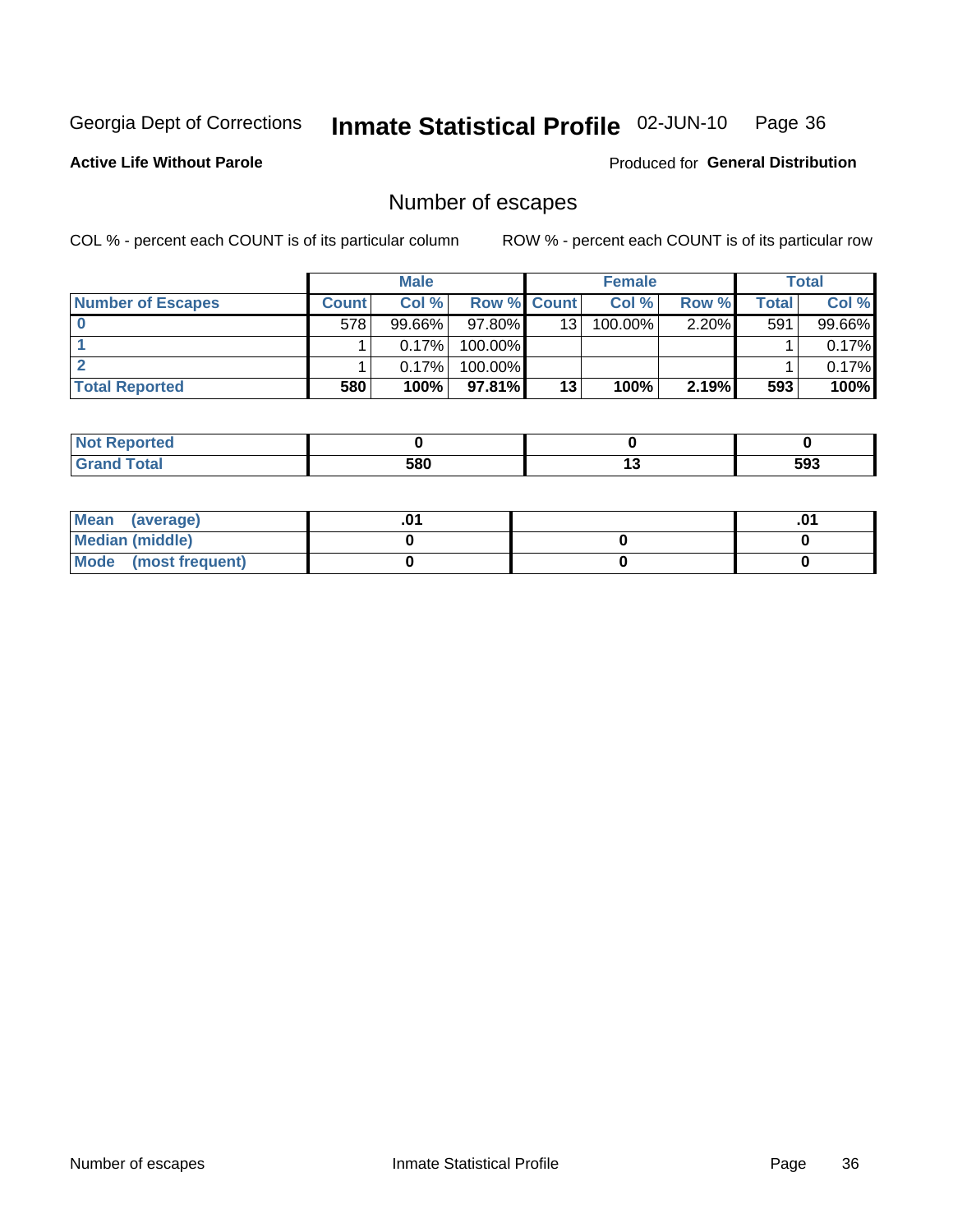## **Active Life Without Parole**

## Produced for General Distribution

## Time served in current (or last) institution

COL % - percent each COUNT is of its particular column

|                            |              | <b>Male</b> |         |              | <b>Female</b> |        |              | <b>Total</b> |
|----------------------------|--------------|-------------|---------|--------------|---------------|--------|--------------|--------------|
| <b>Time In Institution</b> | <b>Count</b> | Col %       | Row %   | <b>Count</b> | Col %         | Row %  | <b>Total</b> | Col %        |
| 0 to 3 months              | 66           | 11.38%      | 97.06%  | 2            | 15.38%        | 2.94%  | 68           | 11.47%       |
| 3.01 to 6 months           | 32           | 5.52%       | 94.12%  | 2            | 15.38%        | 5.88%  | 34           | 5.73%        |
| 6.01 to 9 months           | 37           | 6.38%       | 100.00% |              |               |        | 37           | 6.24%        |
| 9.01 to 12 months          | 45           | 7.76%       | 100.00% |              |               |        | 45           | 7.59%        |
| 12.01 to 18 months         | 83           | 14.31%      | 100.00% |              |               |        | 83           | 14.00%       |
| 18.01 to 24 months         | 44           | 7.59%       | 86.27%  | 7            | 53.85%        | 13.73% | 51           | 8.60%        |
| 2.01 to 3 years            | 82           | 14.14%      | 100.00% |              |               |        | 82           | 13.83%       |
| $3.01$ to 4 years          | 37           | 6.38%       | 100.00% |              |               |        | 37           | 6.24%        |
| 4.01 to 5 years            | 44           | 7.59%       | 100.00% |              |               |        | 44           | 7.42%        |
| 5.01 to 6 years            | 27           | 4.66%       | 93.10%  | 2            | 15.38%        | 6.90%  | 29           | 4.89%        |
| $6.01$ to 7 years          | 13           | 2.24%       | 100.00% |              |               |        | 13           | 2.19%        |
| 7.01 to 8 years            | 26           | 4.48%       | 100.00% |              |               |        | 26           | 4.38%        |
| 8.01 to 9 years            | 18           | 3.10%       | 100.00% |              |               |        | 18           | 3.04%        |
| 9.01 to 10 years           | 9            | 1.55%       | 100.00% |              |               |        | 9            | 1.52%        |
| Over 10 years              | 17           | 2.93%       | 100.00% |              |               |        | 17           | 2.87%        |
| <b>Total Reported</b>      | 580          | 100%        | 97.81%  | 13           | 100%          | 2.19%  | 593          | 100.0%       |

| $\bullet$ at $\bullet$ and $\bullet$ |     |            |
|--------------------------------------|-----|------------|
| .'nta'                               | 580 | cag<br>უუკ |

| <b>Mean</b><br>(average) | 34 months | 23 months | 34 months |
|--------------------------|-----------|-----------|-----------|
| Median (middle)          | 21 months | 23 months | 21 months |
| Mode (most frequent)     | 0 months  | 1 months  | 1 months  |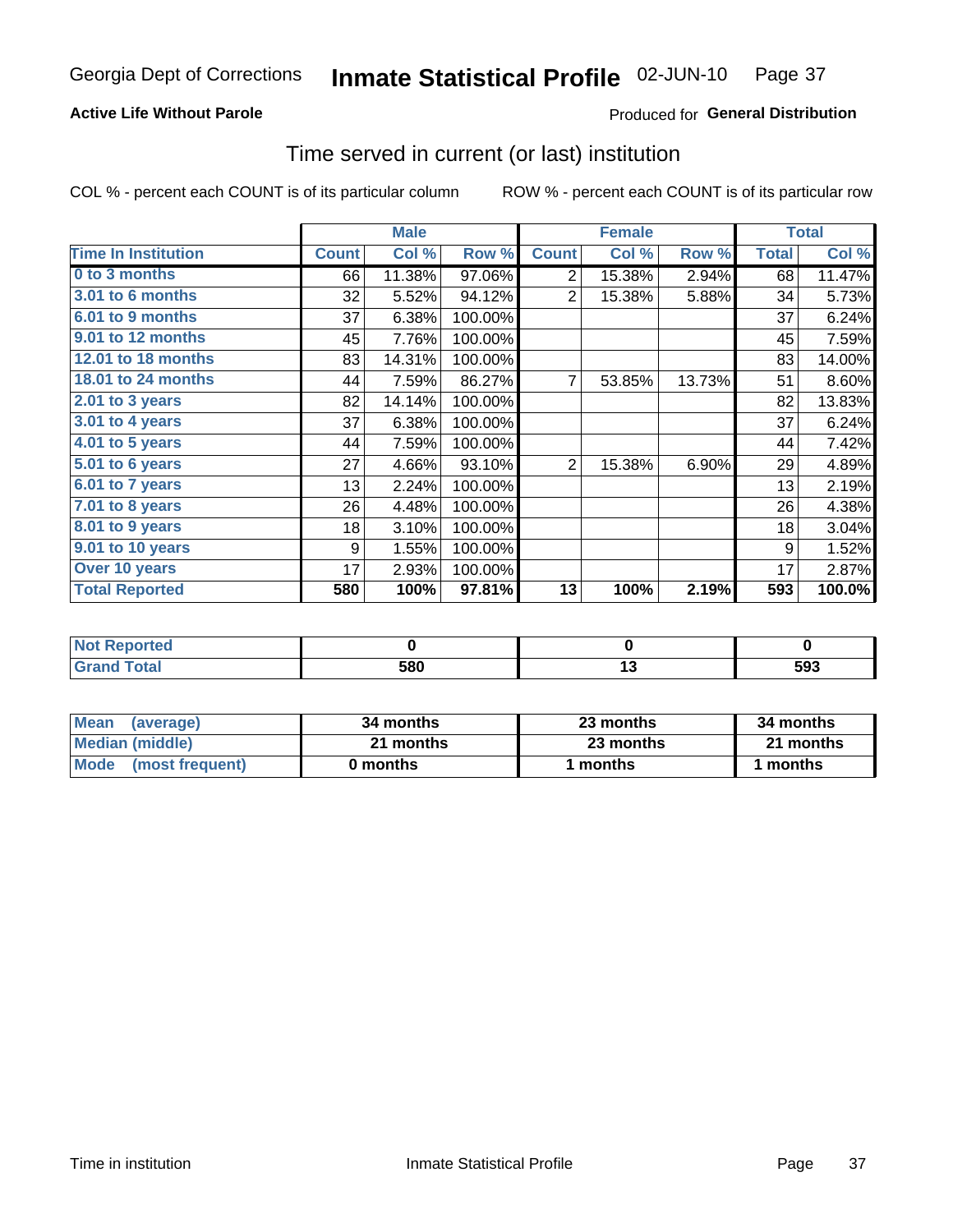#### Inmate Statistical Profile 02-JUN-10 Page 38

### **Active Life Without Parole**

### Produced for General Distribution

## Highest grade level attained

COL % - percent each COUNT is of its particular column

|                              |                | <b>Male</b> |         |                 | <b>Female</b> |        |                | <b>Total</b> |
|------------------------------|----------------|-------------|---------|-----------------|---------------|--------|----------------|--------------|
| <b>Grade Level</b>           | <b>Count</b>   | Col %       | Row %   | <b>Count</b>    | Col %         | Row %  | <b>Total</b>   | Col %        |
| No school at all             | 1              | 0.18%       | 100.00% |                 |               |        | 1              | 0.17%        |
| <b>Grade 1</b>               | 1              | 0.18%       | 100.00% |                 |               |        | 1              | 0.17%        |
| <b>Grade 2</b>               | 1              | 0.18%       | 100.00% |                 |               |        | 1              | 0.17%        |
| Grade 4                      | 4              | 0.71%       | 100.00% |                 |               |        | 4              | 0.69%        |
| Grade 5                      | 4              | 0.71%       | 100.00% |                 |               |        | 4              | 0.69%        |
| Grade 6                      | 8              | 1.41%       | 100.00% |                 |               |        | 8              | 1.38%        |
| <b>Grade 7</b>               | 22             | 3.89%       | 100.00% |                 |               |        | 22             | 3.80%        |
| <b>Grade 8</b>               | 51             | 9.01%       | 98.08%  | 1               | 7.69%         | 1.92%  | 52             | 8.98%        |
| <b>Grade 9</b>               | 73             | 12.90%      | 98.65%  | 1               | 7.69%         | 1.35%  | 74             | 12.78%       |
| Grade 10                     | 108            | 19.08%      | 98.18%  | $\overline{2}$  | 15.38%        | 1.82%  | 110            | 19.00%       |
| Grade 11                     | 78             | 13.78%      | 97.50%  | $\overline{2}$  | 15.38%        | 2.50%  | 80             | 13.82%       |
| <b>Grade 12 or GED</b>       | 115            | 20.32%      | 97.46%  | 3               | 23.08%        | 2.54%  | 118            | 20.38%       |
| <b>Some tech school</b>      | 6              | 1.06%       | 85.71%  | 1               | 7.69%         | 14.29% | 7              | 1.21%        |
| <b>Completed tech school</b> | 10             | 1.77%       | 100.00% |                 |               |        | 10             | 1.73%        |
| College, 1 year              | 21             | 3.71%       | 100.00% |                 |               |        | 21             | 3.63%        |
| College, 2 year              | 32             | 5.65%       | 91.43%  | 3               | 23.08%        | 8.57%  | 35             | 6.04%        |
| College, 3 year              | 13             | 2.30%       | 100.00% |                 |               |        | 13             | 2.25%        |
| <b>Bachelor's degree</b>     | 11             | 1.94%       | 100.00% |                 |               |        | 11             | 1.90%        |
| <b>Master's degree</b>       | 4              | 0.71%       | 100.00% |                 |               |        | 4              | 0.69%        |
| Ph.D. degree                 | 1              | 0.18%       | 100.00% |                 |               |        | 1              | 0.17%        |
| Law degree                   | $\overline{2}$ | 0.35%       | 100.00% |                 |               |        | $\overline{2}$ | 0.35%        |
| <b>Total Reported</b>        | 566            | 100%        | 97.75%  | $\overline{13}$ | 100%          | 2.25%  | 579            | 100%         |

| <b>REDIORES</b> | 14  | L<br>.     |
|-----------------|-----|------------|
| <b>ota</b>      | 580 | 503<br>JJu |

| Mean (average)       | 10.72           | 11.54           | 10.74                    |
|----------------------|-----------------|-----------------|--------------------------|
| Median (middle)      | Grade 11        | Grade 12 or GED | Grade 11                 |
| Mode (most frequent) | Grade 12 or GED | Grade 12 or GED | <b>I</b> Grade 12 or GED |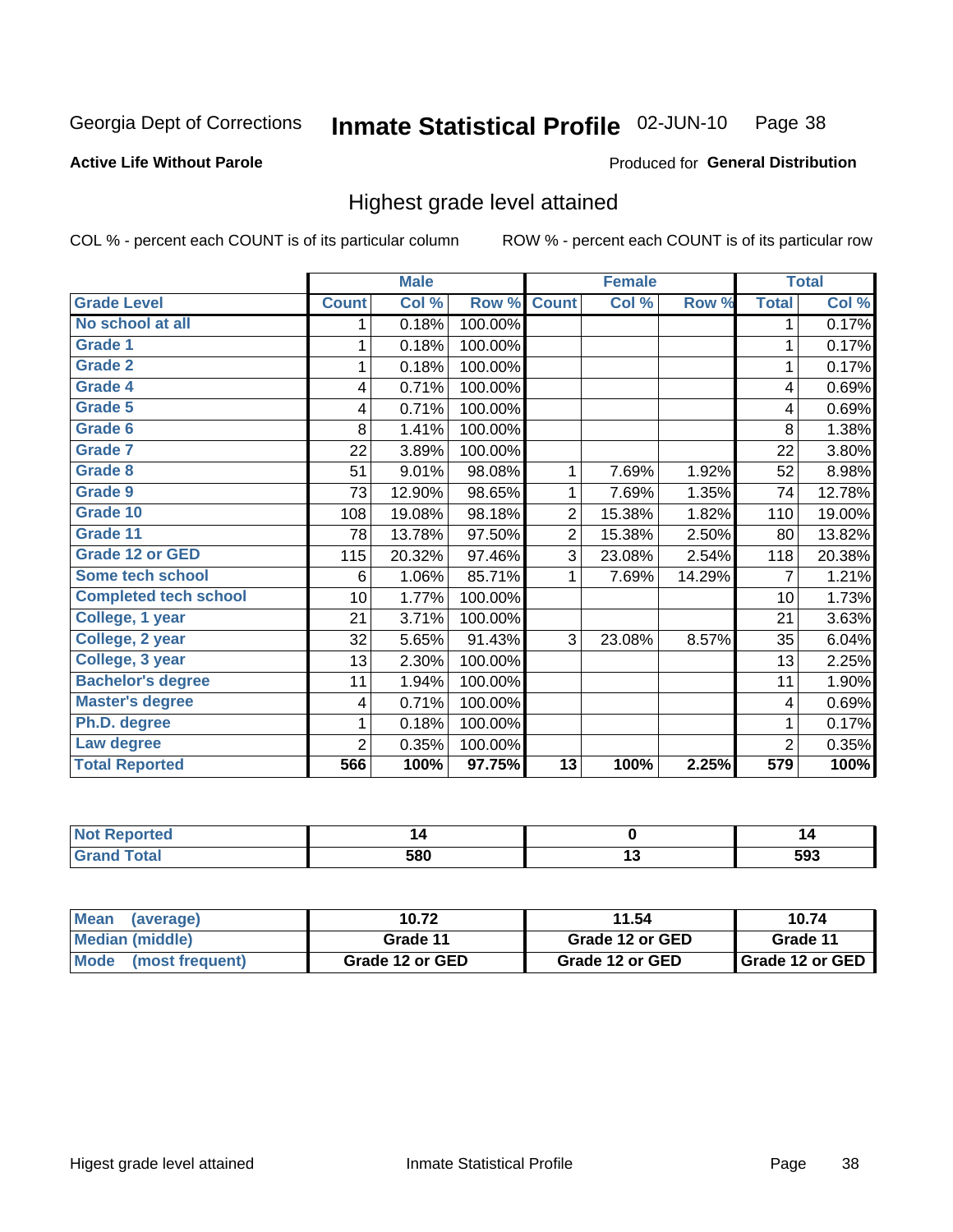#### Inmate Statistical Profile 02-JUN-10 Page 39

### **Active Life Without Parole**

**Produced for General Distribution** 

## Culture fair IQ scores

COL % - percent each COUNT is of its particular column

|                       |              | <b>Male</b> |                    |                | <b>Female</b> |          |              | <b>Total</b> |
|-----------------------|--------------|-------------|--------------------|----------------|---------------|----------|--------------|--------------|
| <b>IQ Scores</b>      | <b>Count</b> | Col %       | <b>Row % Count</b> |                | Col %         | Row %    | <b>Total</b> | Col %        |
| $60 - 69$             | 24           | 4.60%       | 100.00%            |                |               |          | 24           | 4.49%        |
| $70 - 79$             | 41           | 7.85%       | 100.00%            |                |               |          | 41           | 7.68%        |
| $80 - 89$             | 88           | 16.86%      | 96.70%             | 3              | 25.00%        | $3.30\%$ | 91           | 17.04%       |
| $90 - 99$             | 95           | 18.20%      | 97.94%             | $\overline{2}$ | 16.67%        | 2.06%    | 97           | 18.16%       |
| $100 - 109$           | 142          | 27.20%      | 97.93%             | 3              | 25.00%        | 2.07%    | 145          | 27.15%       |
| $110 - 119$           | 110          | 21.07%      | 98.21%             | $\overline{2}$ | 16.67%        | 1.79%    | 112          | 20.97%       |
| $120 - 129$           | 22           | 4.21%       | 95.65%             |                | 8.33%         | 4.35%    | 23           | 4.31%        |
| $130 - 139$           |              |             |                    | 1              | 8.33%         | 100.00%  |              | 0.19%        |
| <b>Total Reported</b> | 522          | 100%        | 97.75%             | 12             | 100%          | 2.25%    | 534          | 100%         |

| <b>Not Reported</b>  | 54  | 55      |
|----------------------|-----|---------|
| Not Valid (under 60) |     |         |
| <b>Grand Total</b>   | 580 | <br>593 |

| Mean<br>(average)       | 98  | 105 | 98  |
|-------------------------|-----|-----|-----|
| <b>Median (middle)</b>  | 101 | 102 | 101 |
| Mode<br>(most frequent) | 101 | 96  | 101 |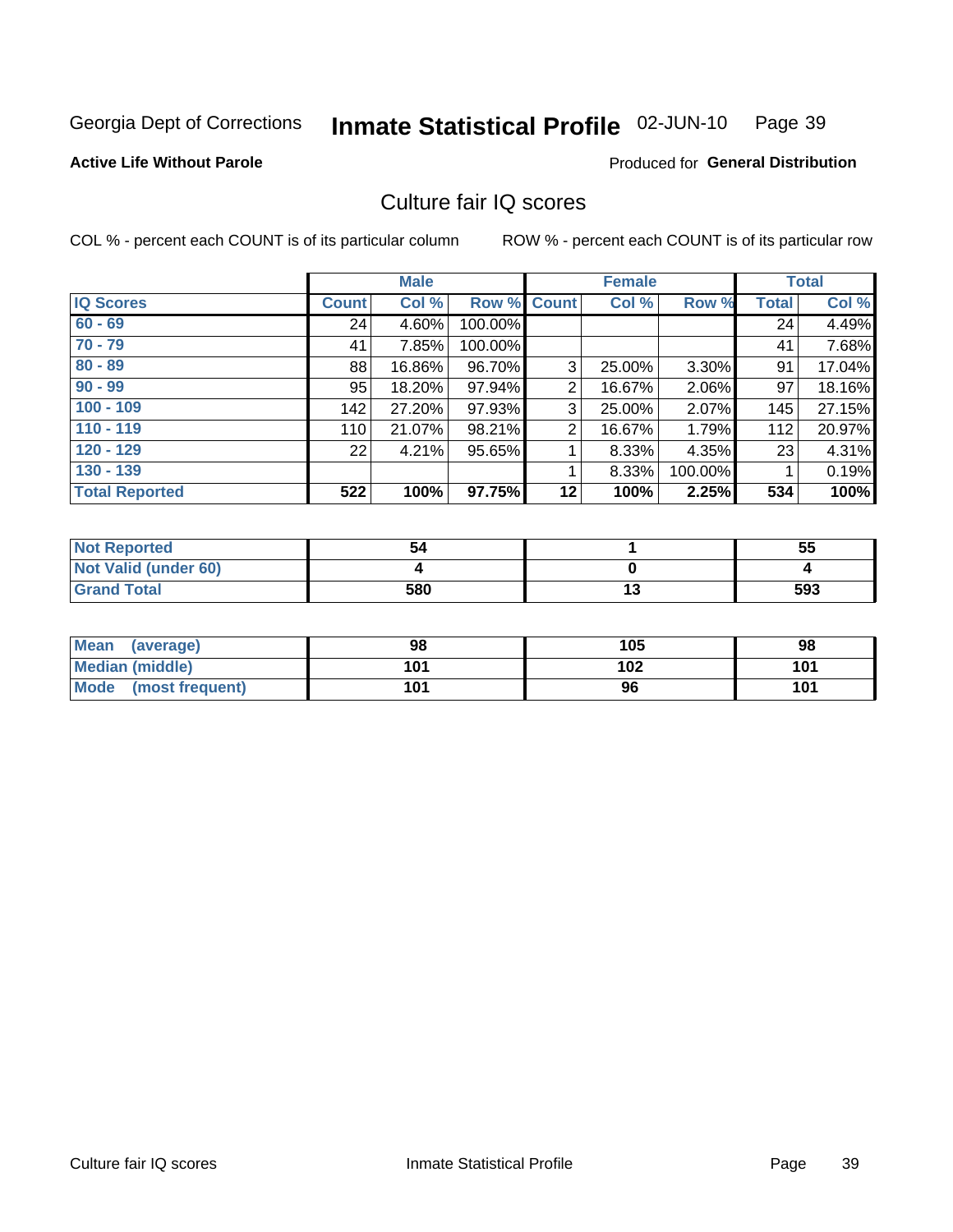#### Inmate Statistical Profile 02-JUN-10 Page 40

### **Active Life Without Parole**

## Produced for General Distribution

## Wide Range Achievement Test (WRAT) reading score

COL % - percent each COUNT is of its particular column

ROW % - percent each COUNT is of its particular row

|                           |              | <b>Male</b> |         |                | <b>Female</b>   |       |              | <b>Total</b>               |
|---------------------------|--------------|-------------|---------|----------------|-----------------|-------|--------------|----------------------------|
| <b>WRAT Reading Score</b> | <b>Count</b> | Col %       | Row %   | <b>Count</b>   | Col %           | Row % | <b>Total</b> | $\overline{\text{Col }^9}$ |
| 0.1 to 0.9                | 16           | 3.01%       | 100.00% |                |                 |       | 16           | 2.95%                      |
| 1.0 to 1.9                | 15           | 2.82%       | 100.00% |                |                 |       | 15           | 2.76%                      |
| 2.0 to 2.9                | 29           | 5.46%       | 96.67%  | 1              | 8.33%           | 3.33% | 30           | 5.52%                      |
| 3.0 to 3.9                | 31           | 5.84%       | 100.00% |                |                 |       | 31           | 5.71%                      |
| 4.0 to 4.9                | 42           | 7.91%       | 97.67%  | 1              | 8.33%           | 2.33% | 43           | 7.92%                      |
| 5.0 to 5.9                | 48           | 9.04%       | 97.96%  | 1              | 8.33%           | 2.04% | 49           | 9.02%                      |
| 6.0 to 6.9                | 47           | 8.85%       | 100.00% |                |                 |       | 47           | 8.66%                      |
| 7.0 to 7.9                | 18           | 3.39%       | 100.00% |                |                 |       | 18           | 3.31%                      |
| 8.0 to 8.9                | 37           | 6.97%       | 100.00% |                |                 |       | 37           | 6.81%                      |
| 9.0 to 9.9                | 43           | 8.10%       | 97.73%  | 1              | 8.33%           | 2.27% | 44           | 8.10%                      |
| 10.0 to 10.9              | 14           | 2.64%       | 93.33%  | 1              | 8.33%           | 6.67% | 15           | 2.76%                      |
| 11.0 to 11.9              | 32           | 6.03%       | 96.97%  | 1              | 8.33%           | 3.03% | 33           | 6.08%                      |
| 12.0 to 12.9              | 105          | 19.77%      | 98.13%  | $\overline{2}$ | 16.67%          | 1.87% | 107          | 19.71%                     |
| 13                        | 54           | 10.17%      | 93.10%  | 4              | 33.33%          | 6.90% | 58           | 10.68%                     |
| <b>Total Reported</b>     | 531          | 100%        | 97.79%  | 12             | 100%            | 2.21% | 543          | 100%                       |
|                           |              |             |         |                |                 |       |              |                            |
| <b>Not Reported</b>       |              | 49          |         |                | $\mathbf{1}$    |       |              | 50                         |
| <b>Grand Total</b>        |              | 580         |         |                | $\overline{13}$ |       |              | 593                        |

| <b>Mean</b><br>(average) | 8.23 | 10.14 | 8.28 |
|--------------------------|------|-------|------|
| <b>Median (middle)</b>   | 8.5  | 12.05 | Ծ.J  |
| Mode<br>(most frequent)  |      | ıw    | ויי  |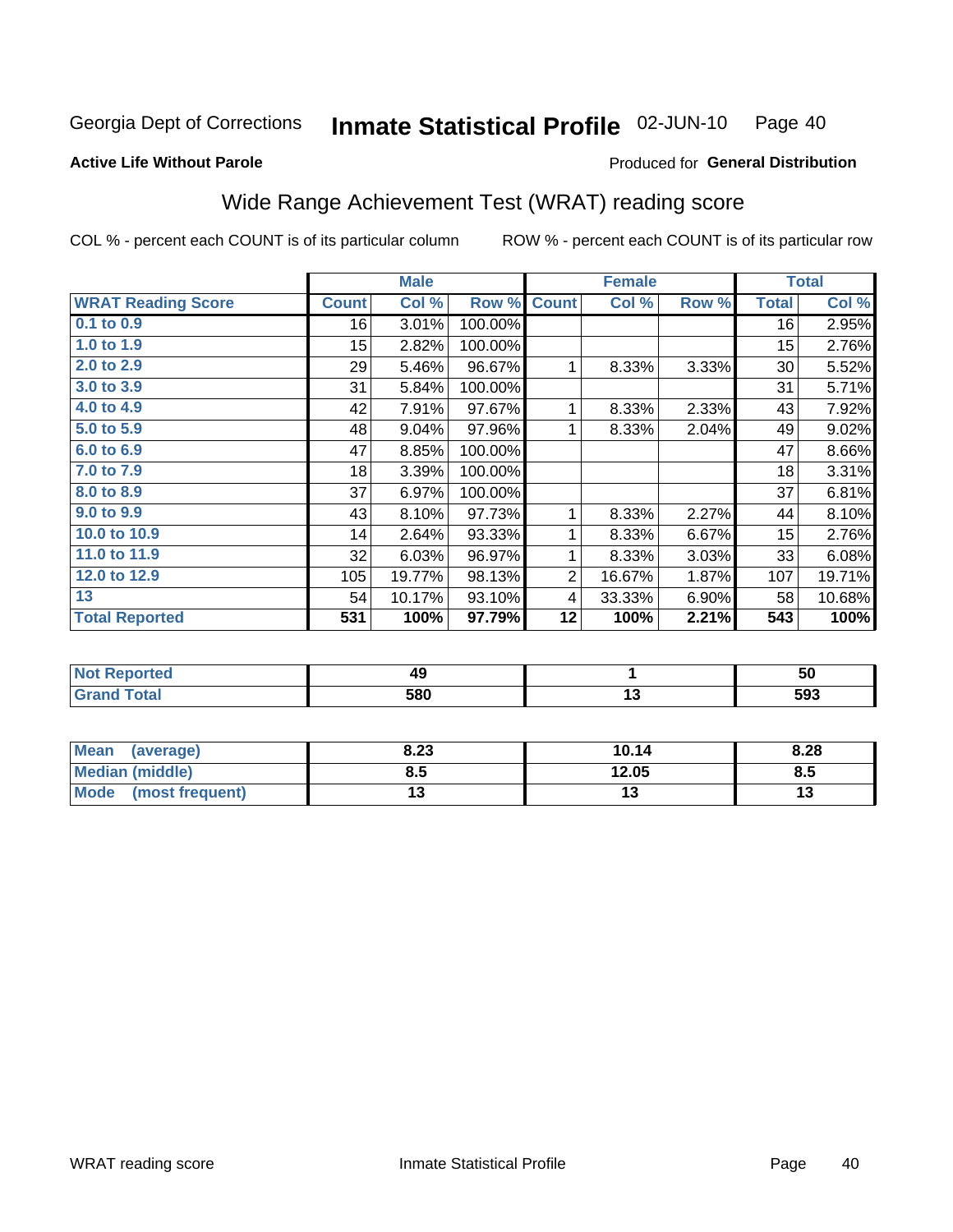#### Inmate Statistical Profile 02-JUN-10 Page 41

### **Active Life Without Parole**

## Produced for General Distribution

## Wide Range Achievement Test (WRAT) math score

COL % - percent each COUNT is of its particular column

ROW % - percent each COUNT is of its particular row

|                              |                | <b>Male</b> |         |                | <b>Female</b> |        |                | <b>Total</b> |
|------------------------------|----------------|-------------|---------|----------------|---------------|--------|----------------|--------------|
| <b>WRAT Mathematic Score</b> | <b>Count</b>   | Col %       | Row %   | <b>Count</b>   | Col %         | Row %  | <b>Total</b>   | Col %        |
| 0.1 to 0.9                   | $\overline{2}$ | 0.38%       | 100.00% |                |               |        | $\overline{2}$ | 0.37%        |
| 1.0 to 1.9                   | 4              | 0.75%       | 100.00% |                |               |        | 4              | 0.74%        |
| 2.0 to 2.9                   | 20             | 3.77%       | 100.00% |                |               |        | 20             | 3.68%        |
| 3.0 to 3.9                   | 37             | 6.97%       | 100.00% |                |               |        | 37             | 6.81%        |
| 4.0 to 4.9                   | 56             | 10.55%      | 96.55%  | $\overline{2}$ | 16.67%        | 3.45%  | 58             | 10.68%       |
| 5.0 t0 5.9                   | 70             | 13.18%      | 100.00% |                |               |        | 70             | 12.89%       |
| 6.0 to 6.9                   | 107            | 20.15%      | 99.07%  | 1              | 8.33%         | 0.93%  | 108            | 19.89%       |
| 7.0 to 7.9                   | 68             | 12.81%      | 97.14%  | $\overline{2}$ | 16.67%        | 2.86%  | 70             | 12.89%       |
| 8.0 to 8.9                   | 36             | 6.78%       | 94.74%  | $\overline{2}$ | 16.67%        | 5.26%  | 38             | 7.00%        |
| 9.0 to 9.9                   | 52             | 9.79%       | 96.30%  | $\overline{2}$ | 16.67%        | 3.70%  | 54             | 9.94%        |
| 10.0 to 10.9                 | 26             | 4.90%       | 96.30%  | 1              | 8.33%         | 3.70%  | 27             | 4.97%        |
| 11.0 to 11.9                 | 15             | 2.82%       | 100.00% |                |               |        | 15             | 2.76%        |
| 12.0 to 12.9                 | 29             | 5.46%       | 96.67%  | 1              | 8.33%         | 3.33%  | 30             | 5.52%        |
| 13                           | 9              | 1.69%       | 90.00%  | 1              | 8.33%         | 10.00% | 10             | 1.84%        |
| <b>Total Reported</b>        | 531            | 100%        | 97.79%  | 12             | 100%          | 2.21%  | 543            | 100%         |
|                              |                |             |         |                |               |        |                |              |
| <b>Not Reported</b>          |                | 49          |         |                | 1             |        |                | 50           |
| <b>Grand Total</b>           |                | 580         |         |                | 13            |        |                | 593          |

| Mean<br>(average)       | 7.10 | 8.61 | - 42<br>. ש |
|-------------------------|------|------|-------------|
| <b>Median (middle)</b>  | 6.9  | 8.45 | 6.9         |
| Mode<br>(most frequent) | 6.9  |      | 6.9         |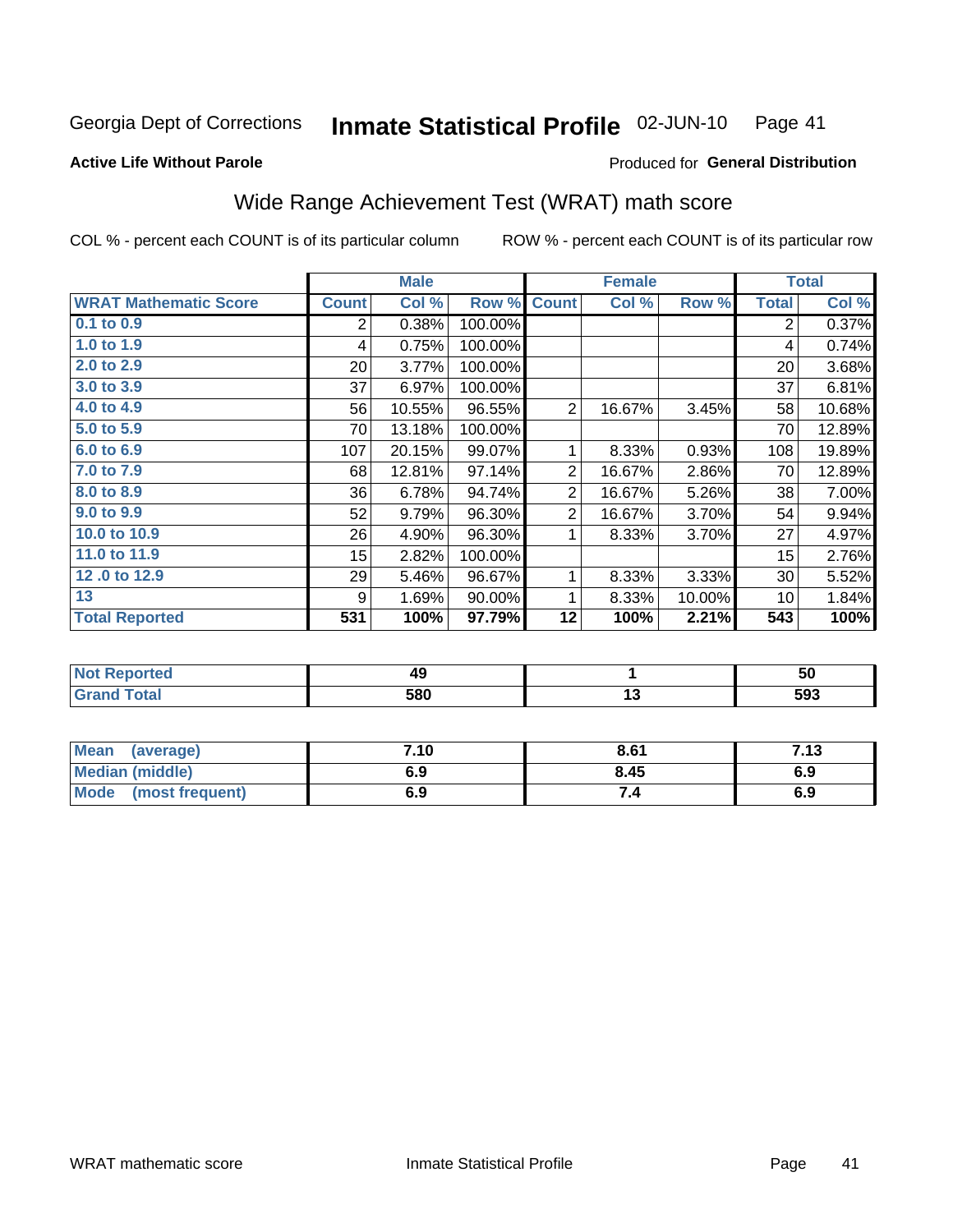#### **Inmate Statistical Profile 02-JUN-10** Page 42

### **Active Life Without Parole**

### Produced for General Distribution

## Wide Range Achievement Test (WRAT) spelling score

COL % - percent each COUNT is of its particular column

|                            |              | <b>Male</b> |         |              | <b>Female</b> |       |              | <b>Total</b> |
|----------------------------|--------------|-------------|---------|--------------|---------------|-------|--------------|--------------|
| <b>WRAT Spelling Score</b> | <b>Count</b> | Col %       | Row %   | <b>Count</b> | Col %         | Row % | <b>Total</b> | Col %        |
| $0.1$ to $0.9$             | 9            | 1.70%       | 100.00% |              |               |       | 9            | 1.66%        |
| 1.0 to 1.9                 | 25           | 4.72%       | 100.00% |              |               |       | 25           | 4.61%        |
| 2.0 to 2.9                 | 39           | 7.36%       | 100.00% |              |               |       | 39           | 7.20%        |
| 3.0 to 3.9                 | 30           | 5.66%       | 96.77%  | 1            | 8.33%         | 3.23% | 31           | 5.72%        |
| 4.0 to 4.9                 | 47           | 8.87%       | 97.92%  | 1            | 8.33%         | 2.08% | 48           | 8.86%        |
| 5.0 to 5.9                 | 51           | 9.62%       | 100.00% |              |               |       | 51           | 9.41%        |
| 6.0 to 6.9                 | 59           | 11.13%      | 98.33%  | 1            | 8.33%         | 1.67% | 60           | 11.07%       |
| 7.0 to 7.9                 | 40           | 7.55%       | 100.00% |              |               |       | 40           | 7.38%        |
| 8.0 to 8.9                 | 40           | 7.55%       | 97.56%  | 1            | 8.33%         | 2.44% | 41           | 7.56%        |
| 9.0 to 9.9                 | 38           | 7.17%       | 100.00% |              |               |       | 38           | 7.01%        |
| 10.0 to 10.9               | 35           | 6.60%       | 97.22%  | 1            | 8.33%         | 2.78% | 36           | 6.64%        |
| 11.0 to 11.9               | 33           | 6.23%       | 94.29%  | $\sqrt{2}$   | 16.67%        | 5.71% | 35           | 6.46%        |
| 12.0 to 12.9               | 57           | 10.75%      | 93.44%  | 4            | 33.33%        | 6.56% | 61           | 11.25%       |
| 13                         | 27           | 5.09%       | 96.43%  | 1            | 8.33%         | 3.57% | 28           | 5.17%        |
| <b>Total Reported</b>      | 530          | 100%        | 97.79%  | 12           | 100%          | 2.21% | 542          | 100%         |
|                            |              |             |         |              |               |       |              |              |
| <b>Not Reported</b>        |              | 50          |         |              | 1             |       |              | 51           |
| <b>Grand Total</b>         |              | 580         |         |              | 13            |       |              | 593          |

| Mean<br>(average)      | 7.41 | 9.96  | 7.47 |
|------------------------|------|-------|------|
| <b>Median (middle)</b> | ں ،  | 11.15 | ن. ا |
| Mode (most frequent)   | ช.อ  | 12.9  | 8.5  |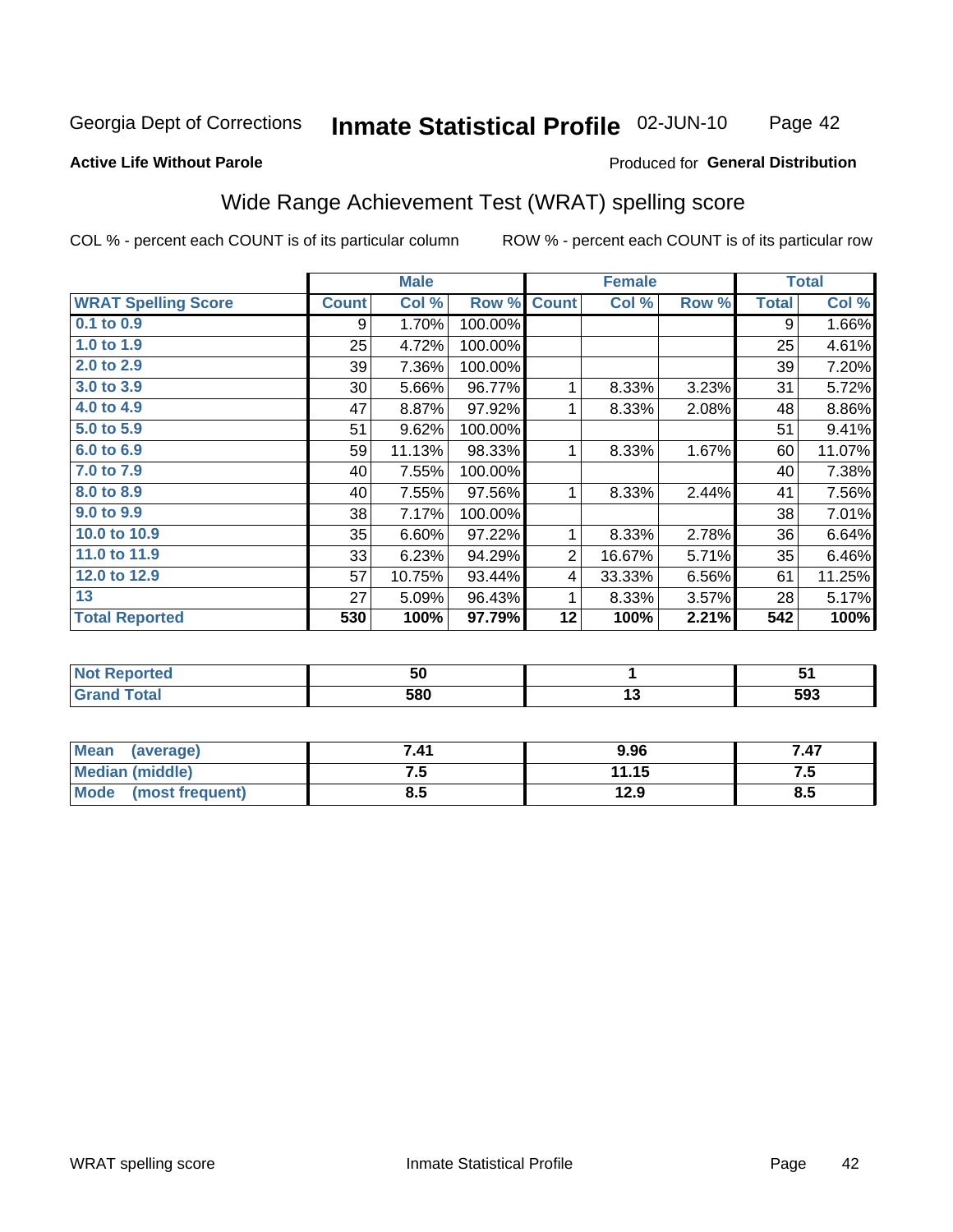## **Active Life Without Parole**

## Produced for General Distribution

## Scope of substance abuse - summary

COL % - percent each COUNT is of its particular column

|                        |                  | <b>Male</b> |           |              | <b>Female</b> |          |       | Total  |
|------------------------|------------------|-------------|-----------|--------------|---------------|----------|-------|--------|
| <b>Substance Abuse</b> | <b>Count</b>     | Col %       | Row %     | <b>Count</b> | Col %         | Row %    | Total | Col %  |
| <b>None</b>            | 224 <sub>1</sub> | 38.62%      | 96.97%    |              | 53.85%        | $3.03\%$ | 231   | 38.95% |
| <b>Drugs only</b>      | 206              | $35.52\%$   | 98.56%    | 3            | 23.08%        | 1.44%    | 209   | 35.24% |
| <b>Alcohol only</b>    | 33               | 5.69%       | 100.00%   |              |               |          | 33    | 5.56%  |
| Drugs and alcohol      | 117              | 20.17%      | 97.50%    | 3            | 23.08%        | 2.50%    | 120   | 20.24% |
| <b>Total Reported</b>  | 580              | 100%        | $97.81\%$ | 13           | 100%          | 2.19%    | 593   | 100%   |

| <b>Not</b><br>Reported       |     |     |
|------------------------------|-----|-----|
| <b>Total</b><br><b>Grand</b> | 580 | 593 |

| nuem | <b>Mo</b> | None | <b>None</b> | None |
|------|-----------|------|-------------|------|
|------|-----------|------|-------------|------|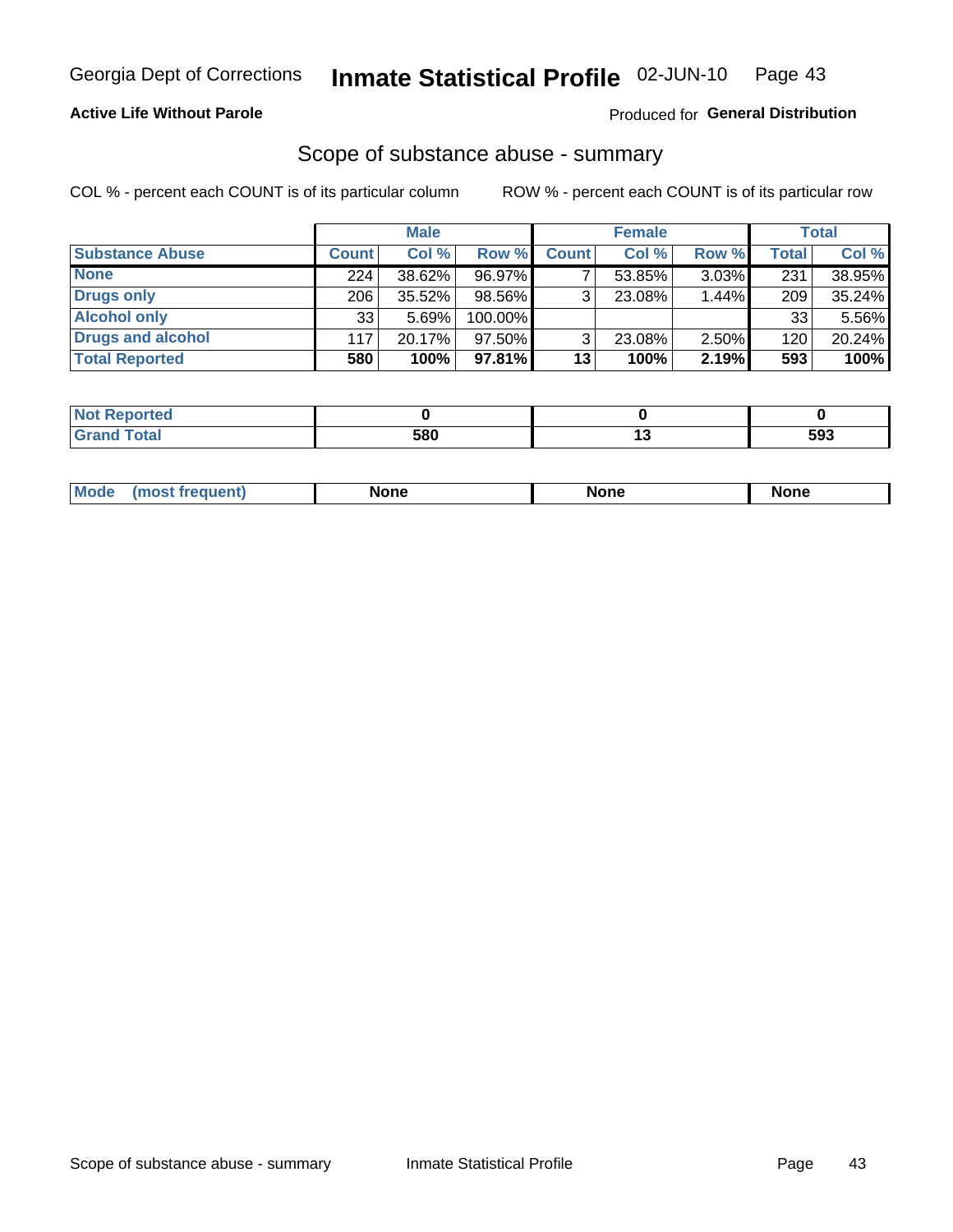## **Active Life Without Parole**

## Produced for General Distribution

## Scope of substance abuse - detail

COL % - percent each COUNT is of its particular column

|                                         |                | <b>Male</b> |         |              | <b>Female</b> |        |                | <b>Total</b> |
|-----------------------------------------|----------------|-------------|---------|--------------|---------------|--------|----------------|--------------|
| <b>Substance Abuse</b>                  | <b>Count</b>   | Col %       | Row %   | <b>Count</b> | Col %         | Row %  | <b>Total</b>   | Col %        |
| No drug or alcohol problems             | 224            | 38.62%      | 96.97%  |              | 53.85%        | 3.03%  | 231            | 38.95%       |
| Drug addiction but no alcohol           | 3              | 0.52%       | 100.00% |              |               |        | 3              | 0.51%        |
| <b>Drug addiction and alcohol</b>       | 3              | 0.52%       | 100.00% |              |               |        | 3              | 0.51%        |
| abuse                                   |                |             |         |              |               |        |                |              |
| <b>Drug addiction and alcoholism</b>    | $\overline{2}$ | 0.34%       | 100.00% |              |               |        | $\overline{2}$ | 0.34%        |
| No drug problem but alcohol             | 27             | 4.66%       | 100.00% |              |               |        | 27             | 4.55%        |
| abuse                                   |                |             |         |              |               |        |                |              |
| No drug problem but alcoholism          | 6              | 1.03%       | 100.00% |              |               |        | 6              | 1.01%        |
| Drug experiment but no alcohol          | 119            | 20.52%      | 99.17%  |              | 7.69%         | 0.83%  | 120            | 20.24%       |
| <b>Drug experiment &amp; alcohol</b>    | 13             | 2.24%       | 100.00% |              |               |        | 13             | 2.19%        |
| abuse                                   |                |             |         |              |               |        |                |              |
| <b>Drug experiment &amp; alcoholism</b> | 10             | 1.72%       | 100.00% |              |               |        | 10             | 1.69%        |
| Drug abuse but no alcohol               | 84             | 14.48%      | 97.67%  | 2            | 15.38%        | 2.33%  | 86             | 14.50%       |
| Drug abuse and alcohol abuse            | 74             | 12.76%      | 98.67%  |              | 7.69%         | 1.33%  | 75             | 12.65%       |
| <b>Drug abuse and alcoholism</b>        | 15             | 2.59%       | 88.24%  | 2            | 15.38%        | 11.76% | 17             | 2.87%        |
| <b>Total Reported</b>                   | 580            | 100%        | 97.81%  | 13           | 100%          | 2.19%  | 593            | 100.0%       |

| ported<br>NOT |     |    |     |
|---------------|-----|----|-----|
| $\sim$        | 580 | יי | 593 |

| Mode (most frequent) | No drug or alcohol problems No drug or alcohol problems No drug or alcohol |          |
|----------------------|----------------------------------------------------------------------------|----------|
|                      |                                                                            | problems |
|                      |                                                                            |          |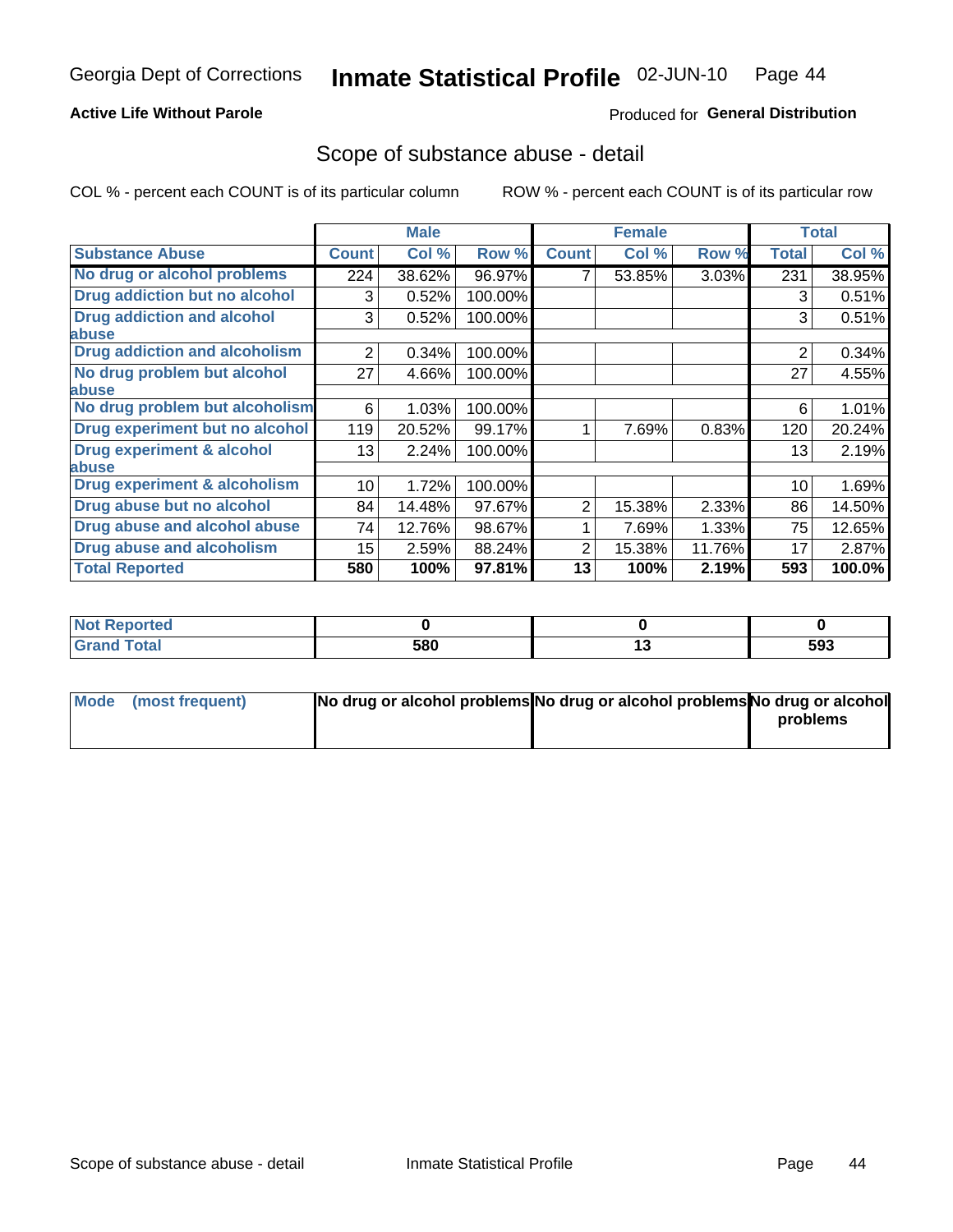#### Inmate Statistical Profile 02-JUN-10 Page 45

**Produced for General Distribution** 

## **Active Life Without Parole**

## Current / last mental health treatment level

COL % - percent each COUNT is of its particular column

|                                    |              | <b>Male</b> |         |              | <b>Female</b> |       |              | <b>Total</b> |
|------------------------------------|--------------|-------------|---------|--------------|---------------|-------|--------------|--------------|
| <b>Mental Health Treatment Lev</b> | <b>Count</b> | Col %       | Row %   | <b>Count</b> | Col %         | Row % | <b>Total</b> | Col %        |
| 1 No problem at current time       | 65           | 29.28%      | 98.48%  |              | 12.50%        | 1.52% | 66           | 28.70%       |
| 2 Receiving outpatient             | 120          | 54.05%      | 94.49%  | 7            | 87.50%        | 5.51% | 127          | 55.22%       |
| Treatment                          |              |             |         |              |               |       |              |              |
| 3 Inpatient, moderate              | 29           | 13.06%      | 100.00% |              |               |       | 29           | 12.61%       |
| Treatment                          |              |             |         |              |               |       |              |              |
| 4 Inpatient, intensive             | 4            | 1.80%       | 100.00% |              |               |       | 4            | 1.74%        |
| Treatment                          |              |             |         |              |               |       |              |              |
| <b>6 Hospital for criminally</b>   | 4            | 1.80%       | 100.00% |              |               |       | 4            | 1.74%        |
| <b>T</b> nsane                     |              |             |         |              |               |       |              |              |
| <b>Total Evaluated</b>             | 222          | 100%        | 96.52%  | 8            | 100%          | 3.48% | 230          | 100.0%       |

| <b>evaluation</b><br>Never had MI | 358 |            | 363 |
|-----------------------------------|-----|------------|-----|
| $int^{\bullet}$                   | 580 | <br>$\sim$ | 593 |

| <b>Median (middle)</b>  | <b>Receiving outpatient</b><br>treatment | <b>Receiving outpatient</b><br>treatment | <b>Receiving</b><br>outpatient<br>treatment |  |
|-------------------------|------------------------------------------|------------------------------------------|---------------------------------------------|--|
| Mode<br>(most frequent) | <b>Receiving outpatient</b><br>treatment | <b>Receiving outpatient</b><br>treatment | <b>Receiving</b><br>outpatient<br>treatment |  |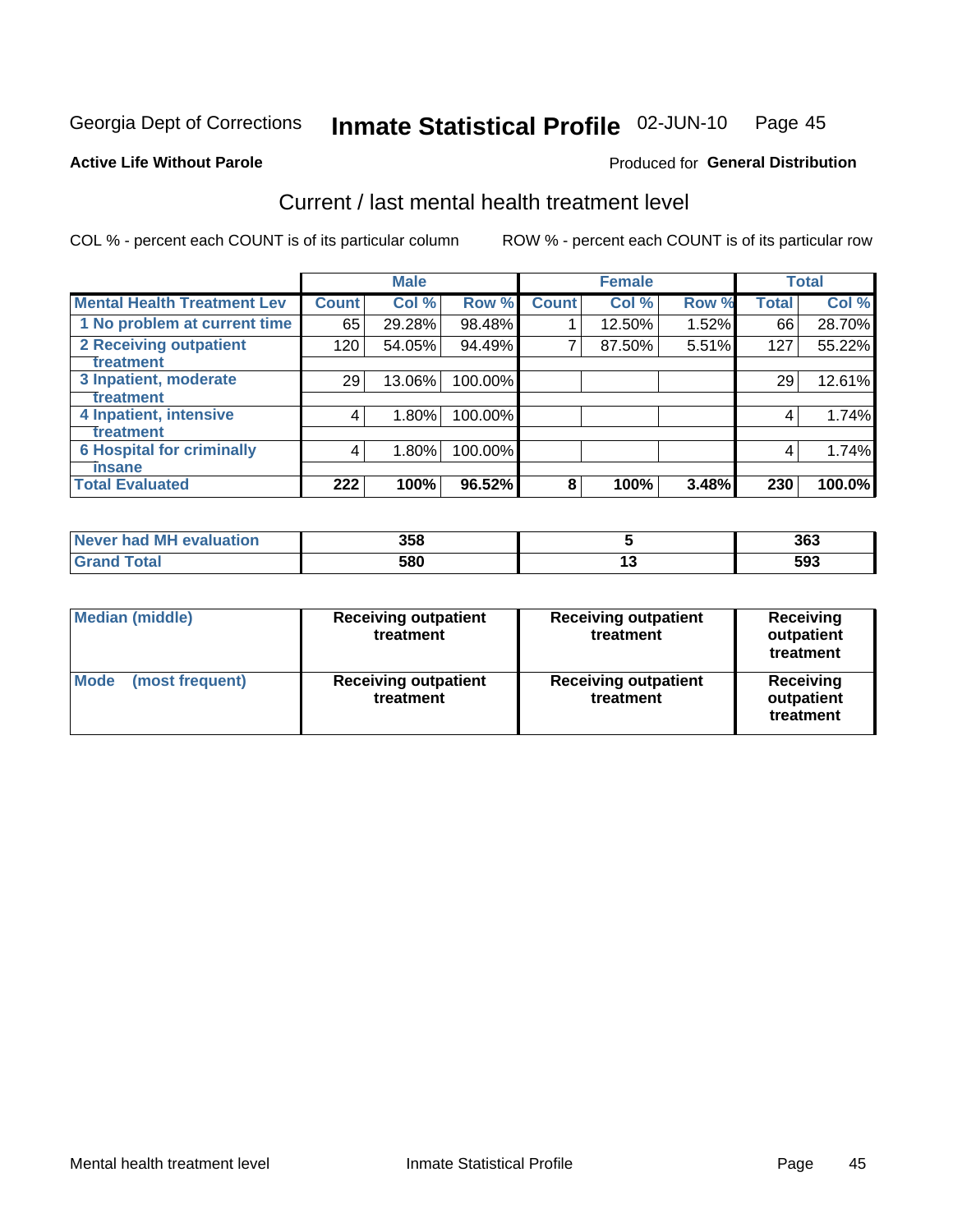#### Inmate Statistical Profile 02-JUN-10 Page 46

## **Active Life Without Parole**

## Produced for General Distribution

# PULHESDWIT medical scale - 'P' overall condition ('P'hysical)

COL % - percent each COUNT is of its particular column

|                                  |                 | <b>Male</b> |         |             | <b>Female</b> |       |              | <b>Total</b> |
|----------------------------------|-----------------|-------------|---------|-------------|---------------|-------|--------------|--------------|
| 'P' Overall Condition            | Count l         | Col %       |         | Row % Count | Col %         | Row % | <b>Total</b> | Col %        |
| 1 No medical illness             | 388             | 69.53%      | 98.73%  | 5           | 45.45%        | 1.27% | 393          | 69.07%       |
| 2 Well-controlled chronic        | 138             | 24.73%      | 95.83%  | 6           | 54.55%        | 4.17% | 144          | 25.31%       |
| <b>illness</b>                   |                 |             |         |             |               |       |              |              |
| 3 Poorly-controlled chronic      | 30 <sub>1</sub> | 5.38%       | 100.00% |             |               |       | 30           | 5.27%        |
| <b>illness</b>                   |                 |             |         |             |               |       |              |              |
| 4 Significant problems requiring | 2               | $0.36\%$    | 100.00% |             |               |       | 2            | 0.35%        |
| special housing                  |                 |             |         |             |               |       |              |              |
| <b>Total Reported</b>            | 558             | 100%        | 98.07%  | 11          | 100%          | 1.93% | 569          | 100%         |

|       | $\overline{\phantom{a}}$<br>-- |     |
|-------|--------------------------------|-----|
| _____ | 580                            | 593 |

| <b>Mode</b> | (most frequent) | 1 No medical illness | 2 Well-controlled chronic<br>illness | 1 No medical<br>illness |
|-------------|-----------------|----------------------|--------------------------------------|-------------------------|
|-------------|-----------------|----------------------|--------------------------------------|-------------------------|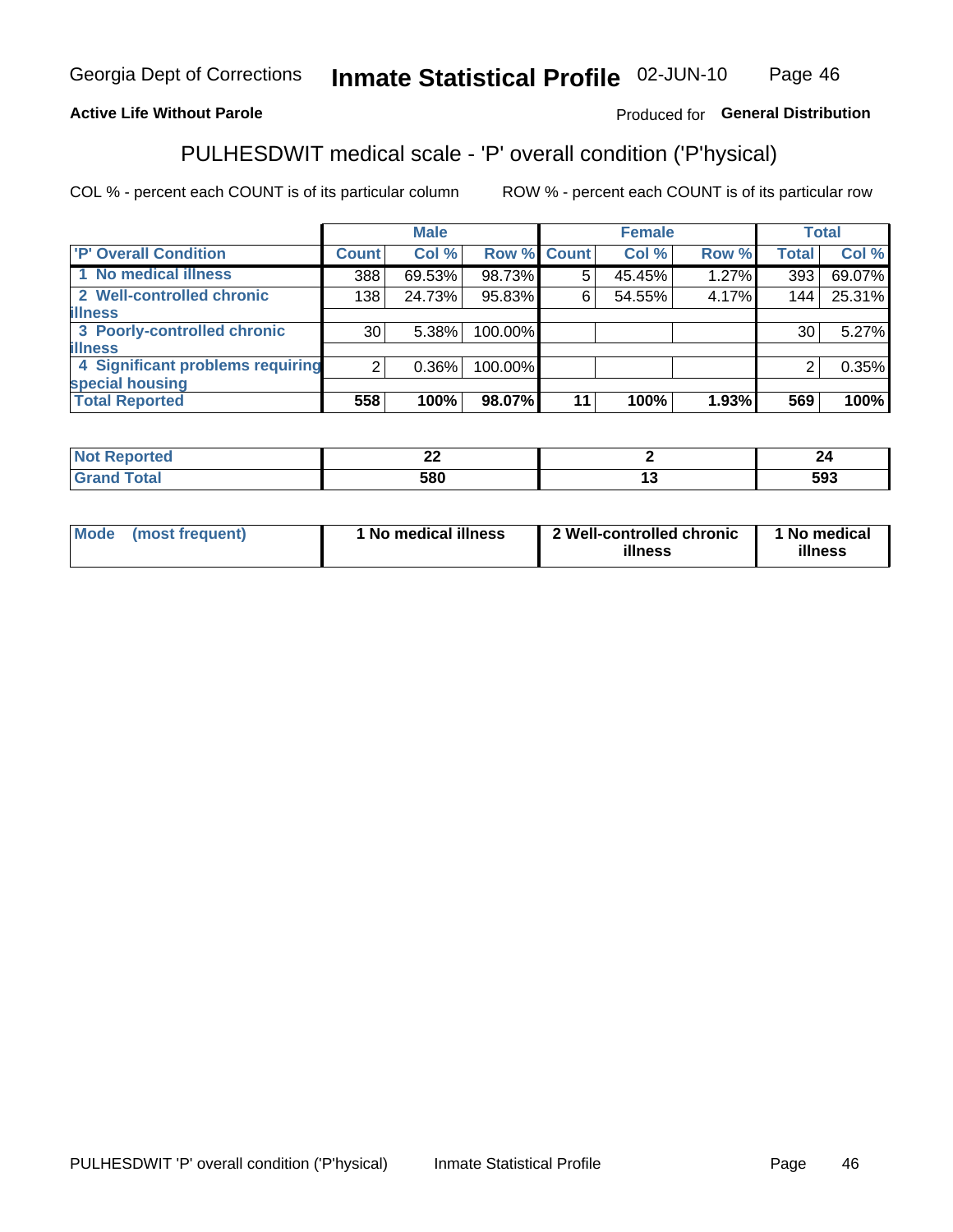### **Active Life Without Parole**

## Produced for General Distribution

# PULHESDWIT medical scale - 'U' upper body

COL % - percent each COUNT is of its particular column

|                              |                    | <b>Male</b> |         |              | <b>Female</b> |       |              | <b>Total</b> |
|------------------------------|--------------------|-------------|---------|--------------|---------------|-------|--------------|--------------|
| <b>'U' Upper Body</b>        | Count <sup>1</sup> | Col %       | Row %   | <b>Count</b> | Col %         | Row % | <b>Total</b> | Col %        |
| 1 Upper bones, joints,       | 531                | 95.16%      | 98.15%  | 10           | 90.91%        | 1.85% | 541          | 95.08%       |
| muscles all OK               |                    |             |         |              |               |       |              |              |
| 2 One or both arms minimally | 22                 | 3.94%       | 95.65%  |              | 9.09%         | 4.35% | 23           | 4.04%        |
| limited                      |                    |             |         |              |               |       |              |              |
| 3 One or both arms           | 3                  | 0.54%       | 100.00% |              |               |       | 3            | 0.53%        |
| moderately limited           |                    |             |         |              |               |       |              |              |
| 4 One arm disabled,          | 2                  | 0.36%       | 100.00% |              |               |       | 2            | 0.35%        |
| paralyzed, or amputated      |                    |             |         |              |               |       |              |              |
| <b>Total Reported</b>        | 558                | 100%        | 98.07%  | 11           | 100%          | 1.93% | 569          | 100%         |

| prtea<br>NOT I | --- |     |
|----------------|-----|-----|
| <b>Total</b>   | 580 | 593 |

| Mode | (most frequent) | 1 Upper bones, joints,<br>muscles all OK | 1 Upper bones, joints,<br>muscles all OK | 1 Upper bones,<br>ljoints, muscles all<br>ΟK |
|------|-----------------|------------------------------------------|------------------------------------------|----------------------------------------------|
|------|-----------------|------------------------------------------|------------------------------------------|----------------------------------------------|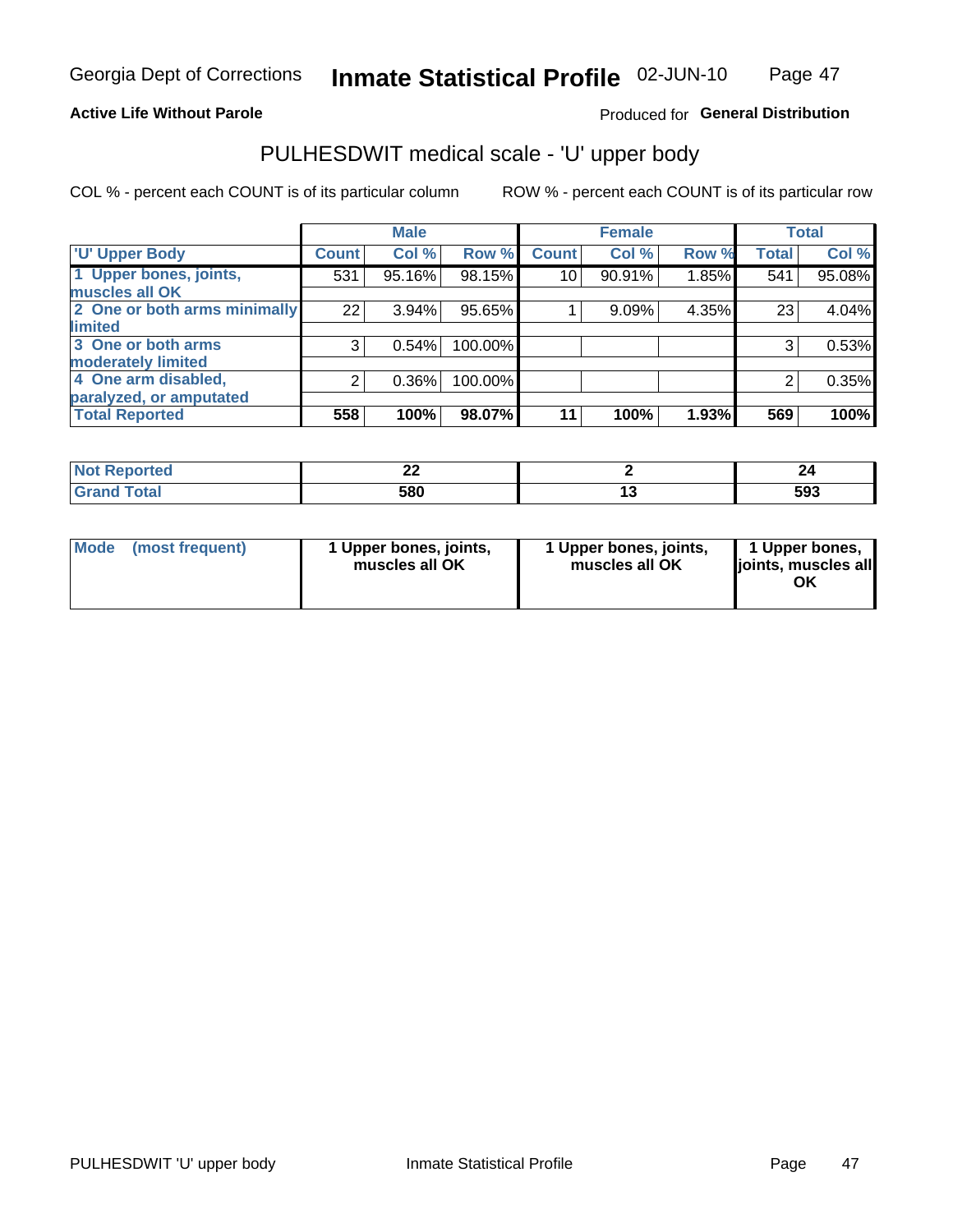### **Active Life Without Parole**

## Produced for General Distribution

## PULHESDWIT medical scale - 'L' lower body

COL % - percent each COUNT is of its particular column

|                                |              | <b>Male</b> |         |              | <b>Female</b> |       |              | <b>Total</b> |
|--------------------------------|--------------|-------------|---------|--------------|---------------|-------|--------------|--------------|
| 'L' Lower Body                 | <b>Count</b> | Col %       | Row %   | <b>Count</b> | Col %         | Row % | <b>Total</b> | Col %        |
| 1 Lower bones, joints,         | 477          | 85.48%      | 97.95%  | 10           | 90.91%        | 2.05% | 487          | 85.59%       |
| muscles all OK                 |              |             |         |              |               |       |              |              |
| 2 One or both legs minimally   | 68           | 12.19%      | 98.55%  |              | 9.09%         | 1.45% | 69           | 12.13%       |
| limited                        |              |             |         |              |               |       |              |              |
| 3 One or both legs             | 11           | 1.97%       | 100.00% |              |               |       | 11           | 1.93%        |
| moderately limited             |              |             |         |              |               |       |              |              |
| 4 One leg disabled, paralyzed, | 2            | 0.36%       | 100.00% |              |               |       | 2            | 0.35%        |
| or amputated                   |              |             |         |              |               |       |              |              |
| <b>Total Reported</b>          | 558          | 100%        | 98.07%  | 11           | 100%          | 1.93% | 569          | 100%         |

| prtea<br>NOT I | --- |     |
|----------------|-----|-----|
| <b>Total</b>   | 580 | 593 |

| Mode | (most frequent) | 1 Lower bones, joints,<br>muscles all OK | 1 Lower bones, joints,<br>muscles all OK | 1 Lower bones,<br>ljoints, muscles all<br>ΟK |
|------|-----------------|------------------------------------------|------------------------------------------|----------------------------------------------|
|------|-----------------|------------------------------------------|------------------------------------------|----------------------------------------------|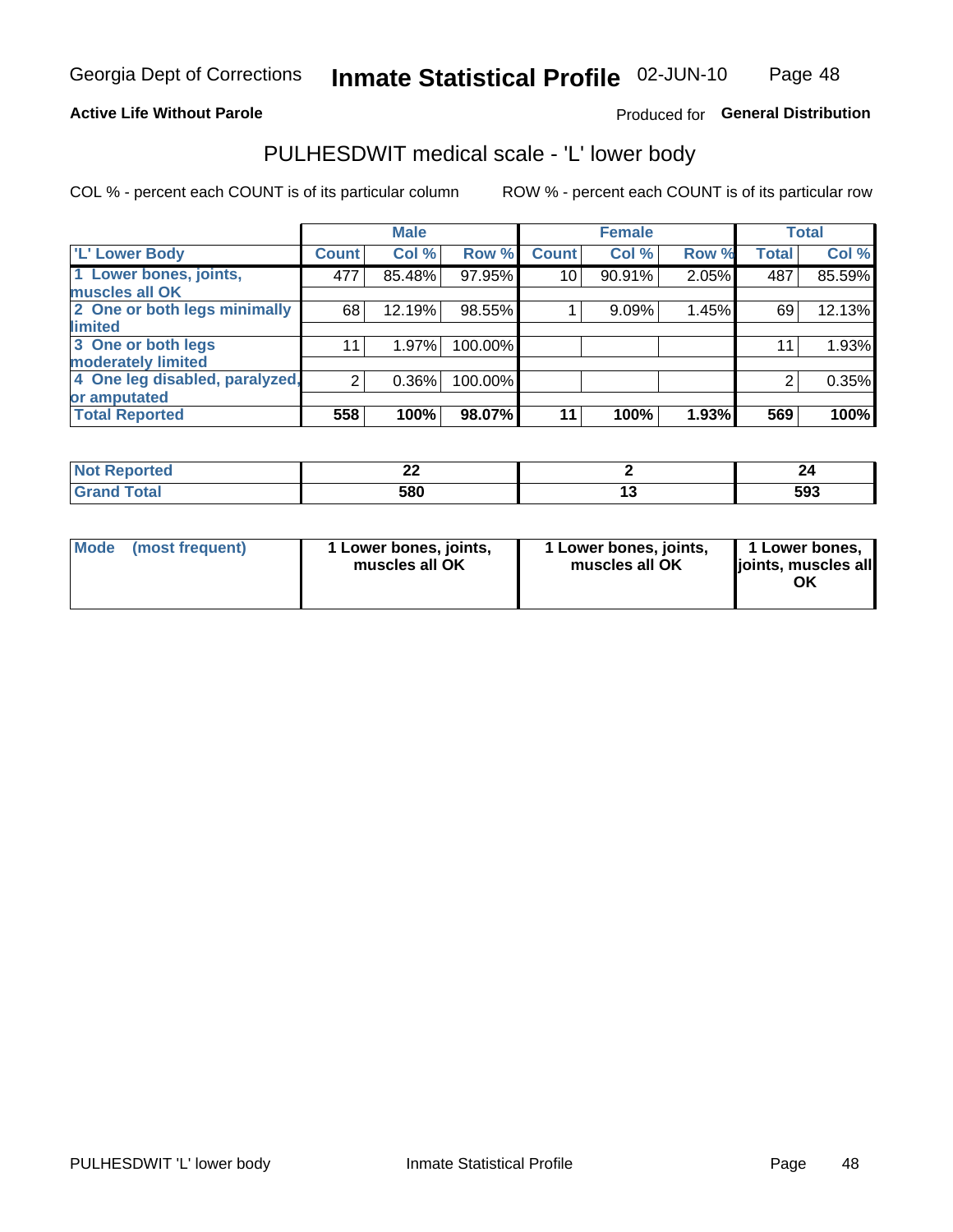### **Active Life Without Parole**

Produced for General Distribution

## PULHESDWIT medical scale - 'H' hearing

COL % - percent each COUNT is of its particular column

|                                |              | <b>Male</b> |                    | <b>Female</b> |       | <b>Total</b> |        |
|--------------------------------|--------------|-------------|--------------------|---------------|-------|--------------|--------|
| <b>H' Hearing</b>              | <b>Count</b> | Col %       | <b>Row % Count</b> | Col%          | Row % | <b>Total</b> | Col %  |
| 1 Normal hearing both ears     | 547          | 98.20%      | 98.03%             | 100.00%       | 1.97% | 558          | 98.24% |
| 2 Some loss in one ear with    | 9            | 1.62%       | 100.00%            |               |       | 9            | 1.58%  |
| other OK, or mild loss in both |              |             |                    |               |       |              |        |
| 4 Severe loss in both ears     |              | 0.18%       | 100.00%            |               |       |              | 0.18%  |
| <b>Total Reported</b>          | 557          | 100%        | 98.06%             | 100%          | 1.94% | 568          | 100%   |

| тео    | - -<br>~~ | --<br>w |
|--------|-----------|---------|
| $\sim$ | 580       | 593     |

| Mode (most frequent) | 1 Normal hearing both ears 1 Normal hearing both ears 1 Normal hearing |           |
|----------------------|------------------------------------------------------------------------|-----------|
|                      |                                                                        | both ears |
|                      |                                                                        |           |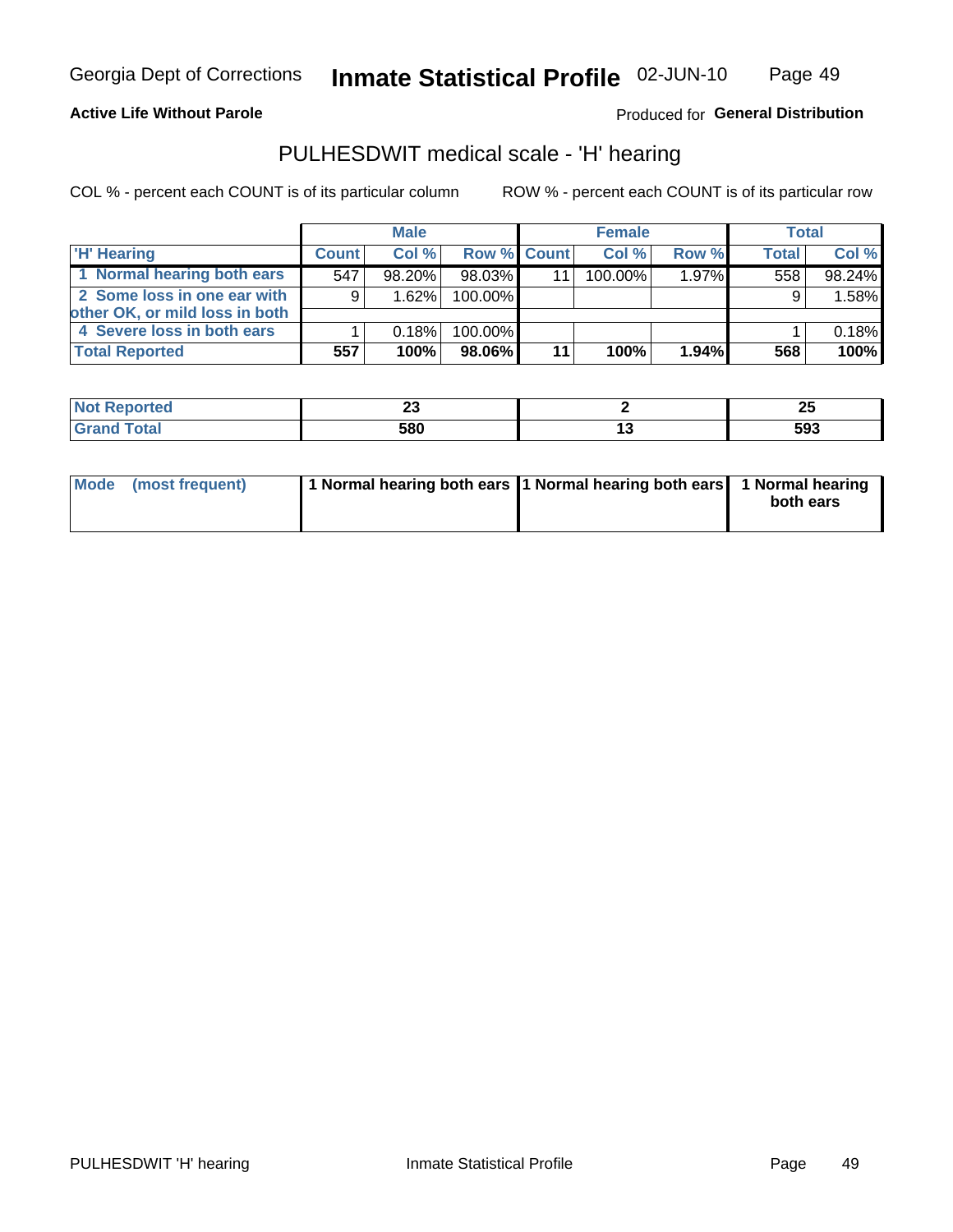### **Active Life Without Parole**

## Produced for General Distribution

## PULHESDWIT medical scale - 'E' vision

COL % - percent each COUNT is of its particular column

|                                |              | <b>Male</b> |                    |    | <b>Female</b> |          |              | Total  |
|--------------------------------|--------------|-------------|--------------------|----|---------------|----------|--------------|--------|
| 'E' Vision                     | <b>Count</b> | Col %       | <b>Row % Count</b> |    | Col %         | Row %    | <b>Total</b> | Col %  |
| 1 Correctable to 20/40 in both | 428          | 82.31%      | 98.17%             | 8  | 72.73%        | 1.83%    | 436          | 82.11% |
| eyes                           |              |             |                    |    |               |          |              |        |
| 2 Correctable to 20/70 in one  | 81           | 15.58%      | 96.43%             | 3  | 27.27%        | $3.57\%$ | 84           | 15.82% |
| eye, may be blind in other     |              |             |                    |    |               |          |              |        |
| 3 Correctable to 20/200 in one |              | 2.12%       | 100.00%            |    |               |          | 11           | 2.07%  |
| eye, may be blind in other     |              |             |                    |    |               |          |              |        |
| <b>Total Reported</b>          | 520          | 100%        | 97.93%             | 11 | 100%          | 2.07%    | 531          | 100%   |

| rted<br>кемон | юL  | <br><u>UL</u> |
|---------------|-----|---------------|
| $\sim$        | 580 | 593           |

| <b>Mode</b> | (most frequent) | 1 Correctable to 20/40 in both | 1 Correctable to 20/40 in   1 Correctable to |                    |
|-------------|-----------------|--------------------------------|----------------------------------------------|--------------------|
|             |                 | eves                           | both eves                                    | 20/40 in both eyes |
|             |                 |                                |                                              |                    |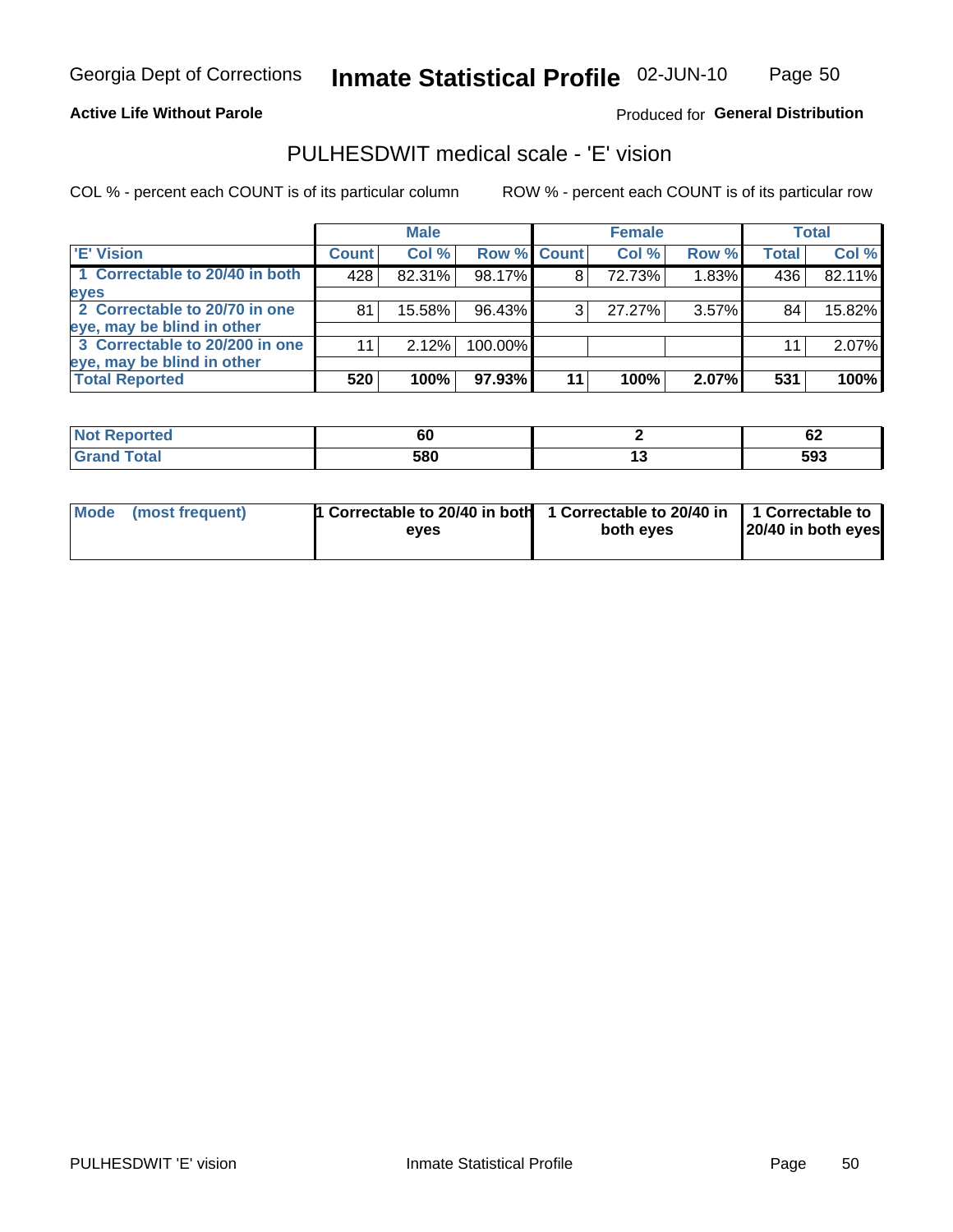### **Active Life Without Parole**

## Produced for General Distribution

## PULHESDWIT medical scale - 'S' pSychiatric

COL % - percent each COUNT is of its particular column

|                                        |              | <b>Male</b> |         |             | <b>Female</b> |       |              | <b>Total</b> |
|----------------------------------------|--------------|-------------|---------|-------------|---------------|-------|--------------|--------------|
| 'S' pSychiatric                        | <b>Count</b> | Col %       |         | Row % Count | Col %         | Row % | <b>Total</b> | Col %        |
| 1 No impairment or disorders           | 449          | 83.93%      | 99.12%  | 4           | 50.00%        | 0.88% | 453          | 83.43%       |
| 2 Stable, or in remission, or          | 58           | 10.84%      | 93.55%  | 4           | 50.00%        | 6.45% | 62           | 11.42%       |
| mild impairment or retardation         |              |             |         |             |               |       |              |              |
| 3 Requires moderate inpatient          | 24           | 4.49%       | 100.00% |             |               |       | 24           | 4.42%        |
| treatment                              |              |             |         |             |               |       |              |              |
| 4 Requires intensive inpatient         | 3            | 0.56%       | 100.00% |             |               |       | 3            | 0.55%        |
| <b>treatment</b>                       |              |             |         |             |               |       |              |              |
| <b>5 Requires Crisis Stabilization</b> |              | 0.19%       | 100.00% |             |               |       |              | 0.18%        |
| Unit (CSU) inpatient care              |              |             |         |             |               |       |              |              |
| <b>Total Reported</b>                  | 535          | 100%        | 98.53%  | 8           | 100%          | 1.47% | 543          | 100%         |

| <b>Not Reported</b> | - - -<br>∼ | ას  |
|---------------------|------------|-----|
| <b>Total</b>        | 580        | 593 |

| Mode | (most frequent) | 1 No impairment or disorders | 1 No impairment or<br>disorders | 11 No impairment or<br>disorders |
|------|-----------------|------------------------------|---------------------------------|----------------------------------|
|------|-----------------|------------------------------|---------------------------------|----------------------------------|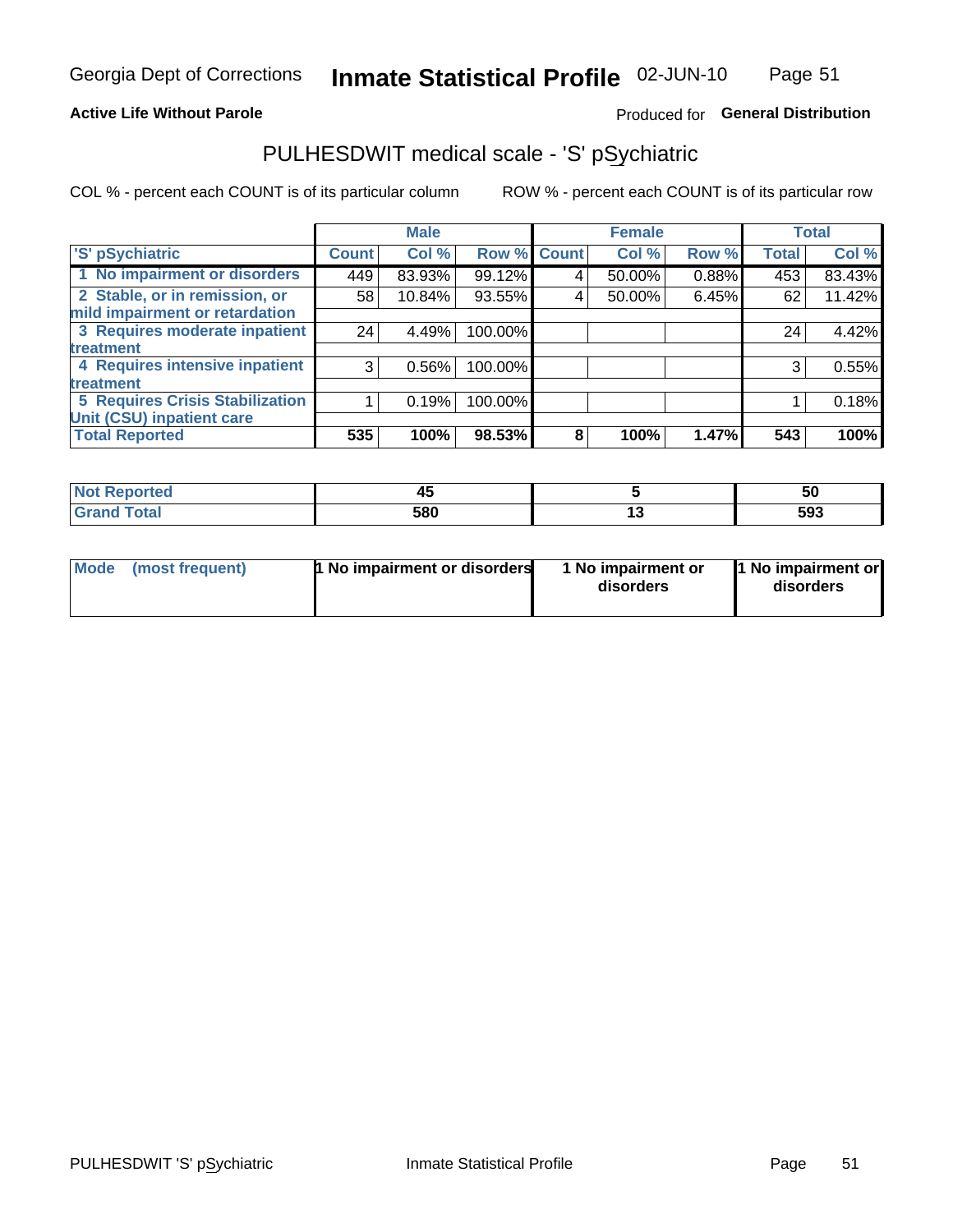### **Active Life Without Parole**

## Produced for General Distribution

## PULHESDWIT medical scale - 'D' dental

COL % - percent each COUNT is of its particular column

|                                 |                 | <b>Male</b> |             |   | <b>Female</b> |       |              | <b>Total</b> |
|---------------------------------|-----------------|-------------|-------------|---|---------------|-------|--------------|--------------|
| 'D' Dental                      | <b>Count</b>    | Col %       | Row % Count |   | Col %         | Row % | <b>Total</b> | Col %        |
| 1 Minimal routine dental health | 368             | 70.10%      | 98.40%      | 6 | 75.00%        | 1.60% | 374          | 70.17%       |
| <b>needs</b>                    |                 |             |             |   |               |       |              |              |
| 2 Moderate cavities and/or gum  | 124             | 23.62%      | 98.41%      | 2 | 25.00%        | 1.59% | 126          | 23.64%       |
| disease                         |                 |             |             |   |               |       |              |              |
| 3 Extensive gum disease         | 32 <sub>1</sub> | 6.10%       | 100.00%     |   |               |       | 32           | 6.00%        |
| and/or widespread decay         |                 |             |             |   |               |       |              |              |
| 4 Urgent need for dental        |                 | 0.19%       | 100.00%     |   |               |       |              | 0.19%        |
| <b>services</b>                 |                 |             |             |   |               |       |              |              |
| <b>Total Reported</b>           | 525             | 100%        | 98.50%      | 8 | 100%          | 1.50% | 533          | 100%         |

| المناسب المسار<br>rtea | --<br>$\sim$<br>v. |    | c'<br>οu |
|------------------------|--------------------|----|----------|
| $f \sim f \sim f$      | 580<br>uu          | __ | 593      |

| Mode | (most frequent) | <b>Minimal routine dental</b><br>health needs | 1 Minimal routine dental<br>health needs | 11 Minimal routine<br>dental health<br>needs |
|------|-----------------|-----------------------------------------------|------------------------------------------|----------------------------------------------|
|------|-----------------|-----------------------------------------------|------------------------------------------|----------------------------------------------|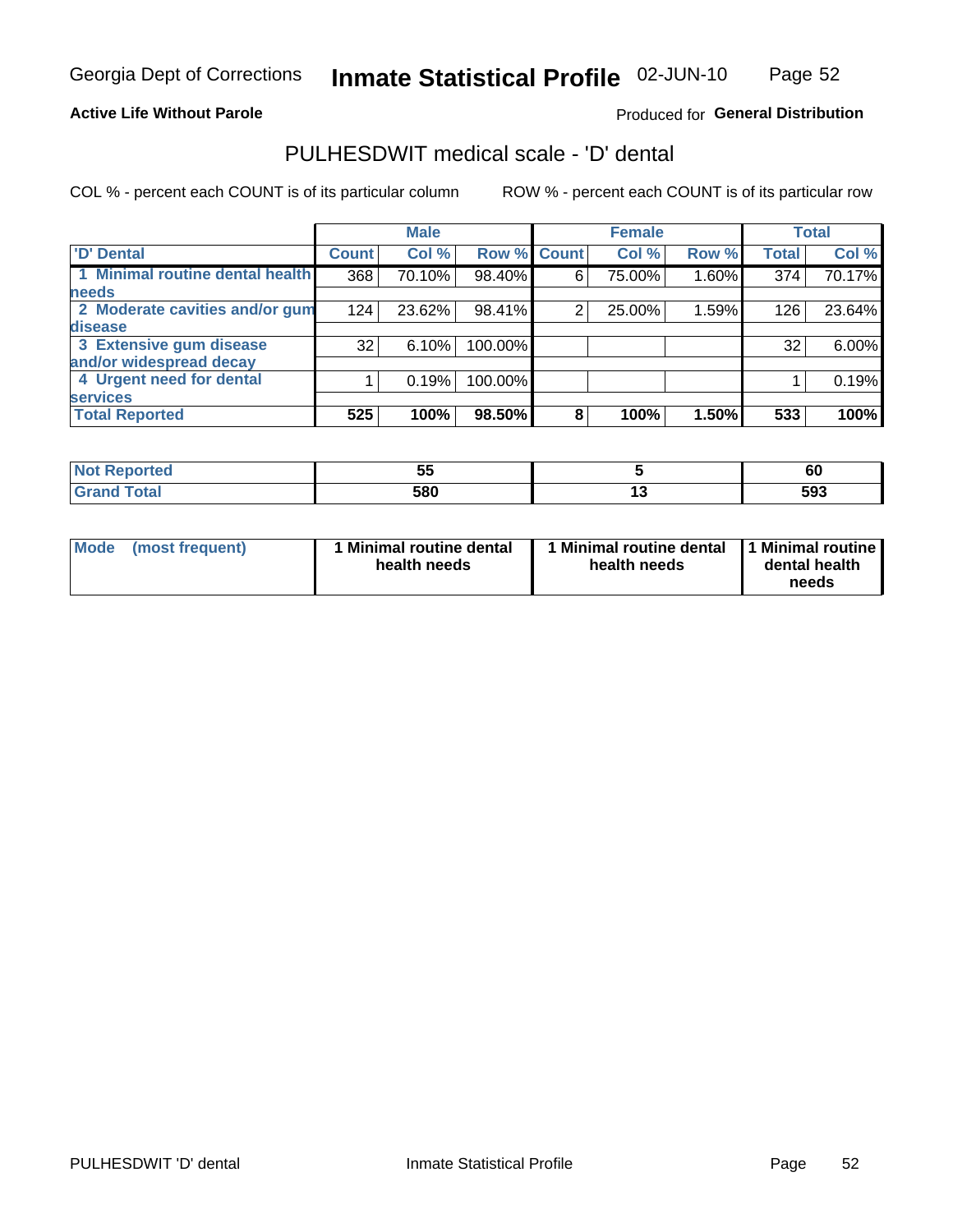### **Active Life Without Parole**

## Produced for General Distribution

## PULHESDWIT medical scale - 'W' work ability

COL % - percent each COUNT is of its particular column

|                                 |              | <b>Male</b> |         |             | <b>Female</b> |       |              | <b>Total</b> |
|---------------------------------|--------------|-------------|---------|-------------|---------------|-------|--------------|--------------|
| <b>W' work ability</b>          | <b>Count</b> | Col %       |         | Row % Count | Col %         | Row % | <b>Total</b> | Col %        |
| 1 Unrestricted work or activity | 425          | 76.30%      | 97.93%  | 9           | 81.82%        | 2.07% | 434          | 76.41%       |
| 2 Minor restrictions on type of | 109          | 19.57%      | 98.20%  | 2           | 18.18%        | 1.80% | 111          | 19.54%       |
| <b>work</b>                     |              |             |         |             |               |       |              |              |
| 3 Moderate restrictions on type | 14           | 2.51%       | 100.00% |             |               |       | 14           | 2.46%        |
| lof work                        |              |             |         |             |               |       |              |              |
| 4 Major restrictions on type of | 8            | 1.44%       | 100.00% |             |               |       | 8            | 1.41%        |
| <b>work</b>                     |              |             |         |             |               |       |              |              |
| 5 Cannot work under any         |              | 0.18%       | 100.00% |             |               |       |              | 0.18%        |
| <b>circumstances</b>            |              |             |         |             |               |       |              |              |
| <b>Total Reported</b>           | 557          | 100%        | 98.06%  | 11          | 100%          | 1.94% | 568          | 100%         |

| <b>Not Reported</b> | $\sim$<br>-- | ΩL<br>-- |
|---------------------|--------------|----------|
| <b>Grand Total</b>  | 580          | 593      |

| <b>Mode</b> | (most frequent) | 1 Unrestricted work or<br>activity | 1 Unrestricted work or<br>activity | 1 Unrestricted<br>work or activity |
|-------------|-----------------|------------------------------------|------------------------------------|------------------------------------|
|-------------|-----------------|------------------------------------|------------------------------------|------------------------------------|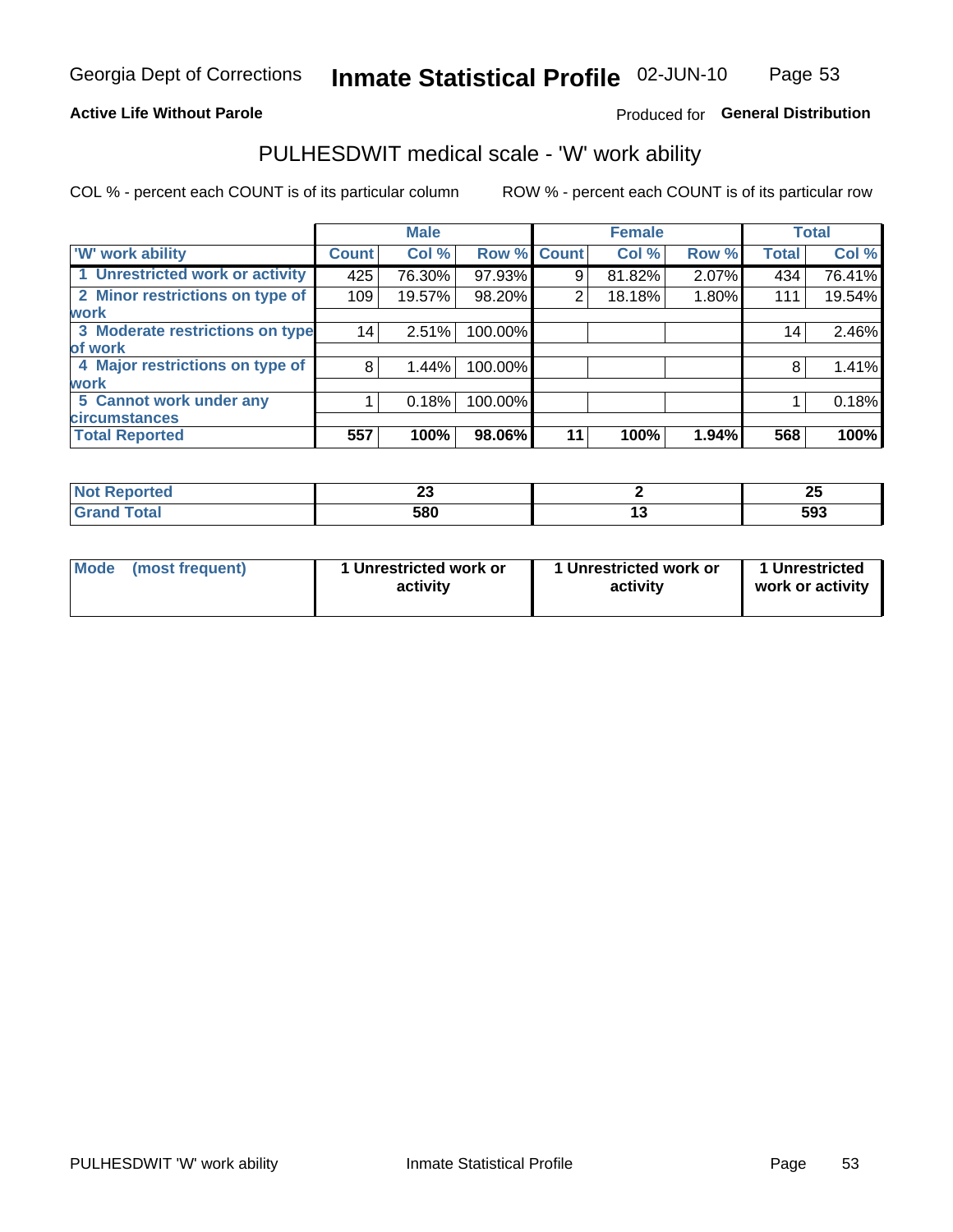### **Active Life Without Parole**

## Produced for General Distribution

## PULHESDWIT medical scale - 'I' impairment

COL % - percent each COUNT is of its particular column ROW % - percent each COUNT is of its particular row

|                           |              | <b>Male</b> |             |    | <b>Female</b> |       |              | <b>Total</b> |
|---------------------------|--------------|-------------|-------------|----|---------------|-------|--------------|--------------|
| <b>T' Impairment</b>      | <b>Count</b> | Col %       | Row % Count |    | Col %         | Row % | <b>Total</b> | Col %        |
| 1 No impairments or       | 548          | 98.21%      | 98.03%      | 11 | 100.00%       | 1.97% | 559          | 98.24%       |
| disabilities              |              |             |             |    |               |       |              |              |
| 2 Wheelchair-bound but    | 8            | 1.43%       | 100.00%     |    |               |       |              | 1.41%        |
| otherwise OK              |              |             |             |    |               |       |              |              |
| 4 Needs moderate Assisted |              | 0.18%       | 100.00%     |    |               |       |              | 0.18%        |
| Living (level II)         |              |             |             |    |               |       |              |              |
| 5 Needs maximal Assisted  |              | 0.18%       | 100.00%     |    |               |       |              | 0.18%        |
| <b>Living (level III)</b> |              |             |             |    |               |       |              |              |
| <b>Total Reported</b>     | 558          | 100%        | 98.07%      | 11 | 100%          | 1.93% | 569          | 100.0%       |

| orted | ^^<br><u>__</u> | 47  |
|-------|-----------------|-----|
|       | 580             | 593 |

| <b>Mode</b>     | 1 No impairments or | 1 No impairments or | 1 No impairments |
|-----------------|---------------------|---------------------|------------------|
| (most frequent) | disabilities        | disabilities        | or disabilities  |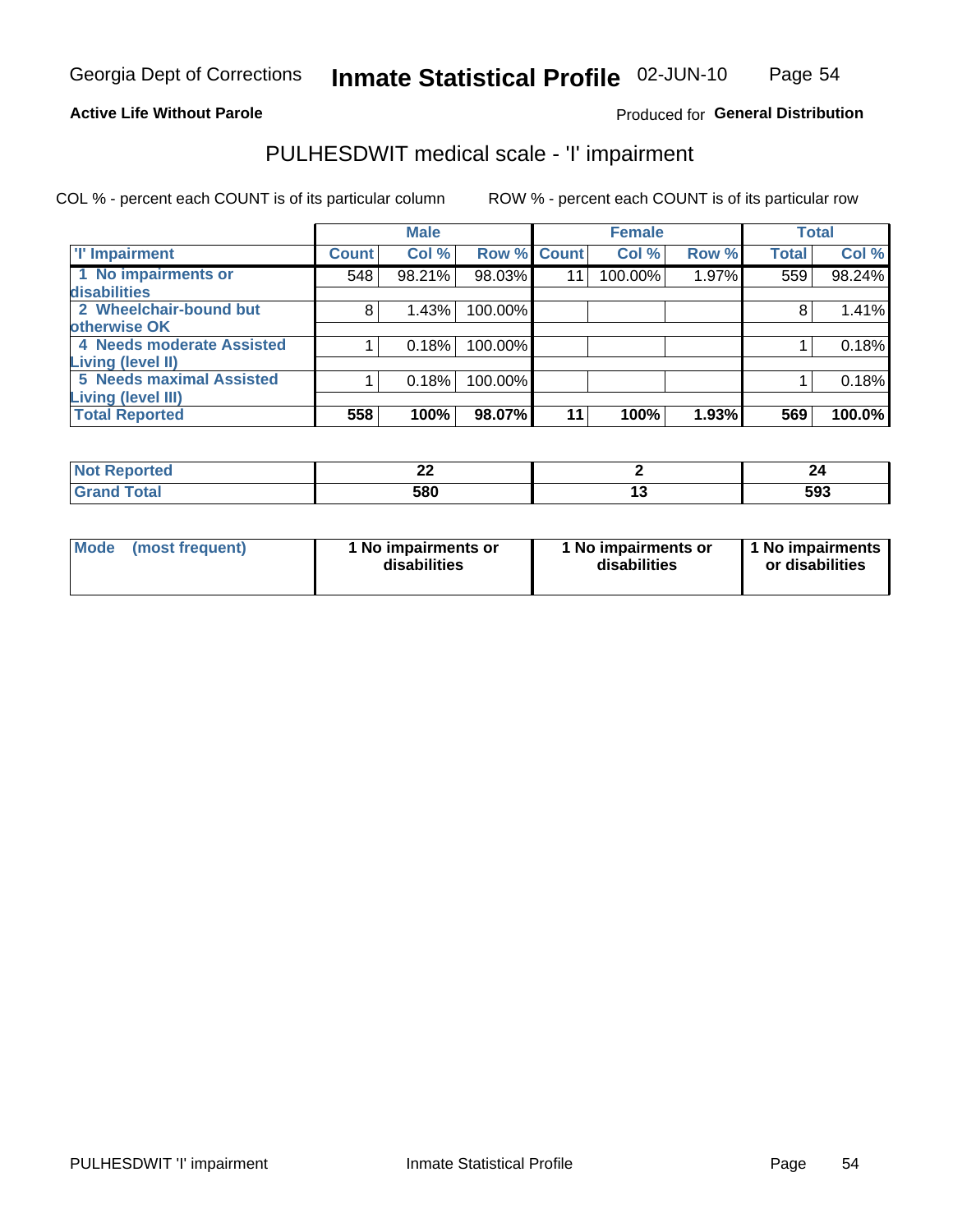### **Active Life Without Parole**

### Produced fo General Distribution

## PULHESDWIT medical scale - 'T' transportability

COL % - percent each COUNT is of its particular column

|                              |              | <b>Male</b> |             |    | <b>Female</b> |       |              | <b>Total</b> |
|------------------------------|--------------|-------------|-------------|----|---------------|-------|--------------|--------------|
| <b>T' Transportability</b>   | <b>Count</b> | Col %       | Row % Count |    | Col %         | Row % | <b>Total</b> | Col %        |
| 1 Can be transported in any  | 557          | 99.11%      | 98.24%      | 10 | 100.00%       | 1.76% | 567          | 99.13%       |
| ordinary approved vehicle    |              |             |             |    |               |       |              |              |
| 2 Wheelchair-bound, not      | 3            | 0.53%       | 100.00%     |    |               |       | 3            | 0.52%        |
| needing special vehicle      |              |             |             |    |               |       |              |              |
| 3 Wheelchair-bound, requires |              | 0.18%       | 100.00%     |    |               |       |              | 0.17%        |
| special vehicle              |              |             |             |    |               |       |              |              |
| 5 Requires ambulance         |              | 0.18%       | 100.00%     |    |               |       |              | 0.17%        |
| transport                    |              |             |             |    |               |       |              |              |
| <b>Total Reported</b>        | 562          | 100%        | 98.25%      | 10 | 100%          | 1.75% | 572          | 100%         |

| .eported     |     | - - |
|--------------|-----|-----|
| <b>Total</b> | 580 | 593 |

| <b>Mode</b> | (most frequent) | 1 Can be transported in any 1 Can be transported in any | ordinary approved vehicle   ordinary approved vehicle   transported in any | 1 Can be<br>  ordinary approved  <br>vehicle |
|-------------|-----------------|---------------------------------------------------------|----------------------------------------------------------------------------|----------------------------------------------|
|-------------|-----------------|---------------------------------------------------------|----------------------------------------------------------------------------|----------------------------------------------|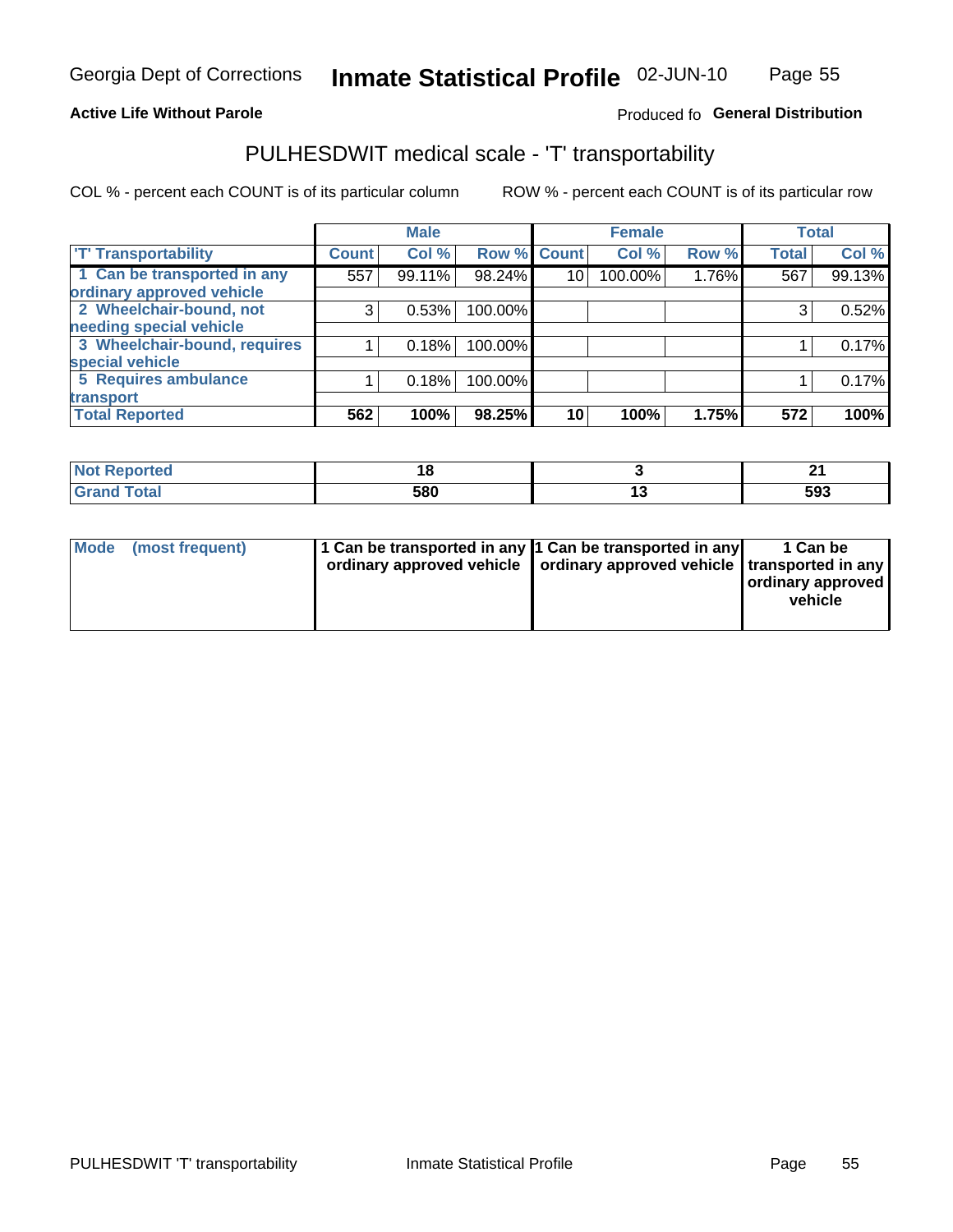## **Active Life Without Parole**

## Produced for General Distribution

## Criminality in family, self-reported

COL % - percent each COUNT is of its particular column

|                              |              | <b>Male</b> |        |              | <b>Female</b> |          |       | Total  |
|------------------------------|--------------|-------------|--------|--------------|---------------|----------|-------|--------|
| <b>Criminality In Family</b> | <b>Count</b> | Col %       | Row %  | <b>Count</b> | Col %         | Row %    | Total | Col %  |
| Yes, criminality in family   | 158 l        | 29.15%      | 96.93% | 5            | 50.00%        | $3.07\%$ | 163   | 29.53% |
| No criminality in family     | 384          | 70.85%      | 98.71% | 5            | 50.00%        | 1.29%    | 389   | 70.47% |
| <b>Total Reported</b>        | 542          | 100%        | 98.19% | 10           | 100%          | 1.81%    | 552   | 100%   |

| Reported<br>NOT | JU. | . . |
|-----------------|-----|-----|
| <b>otal</b>     | 580 | 593 |

|  | Mode (most frequent) | No criminality in family | Yes, criminality in family | No criminality in<br>family |
|--|----------------------|--------------------------|----------------------------|-----------------------------|
|--|----------------------|--------------------------|----------------------------|-----------------------------|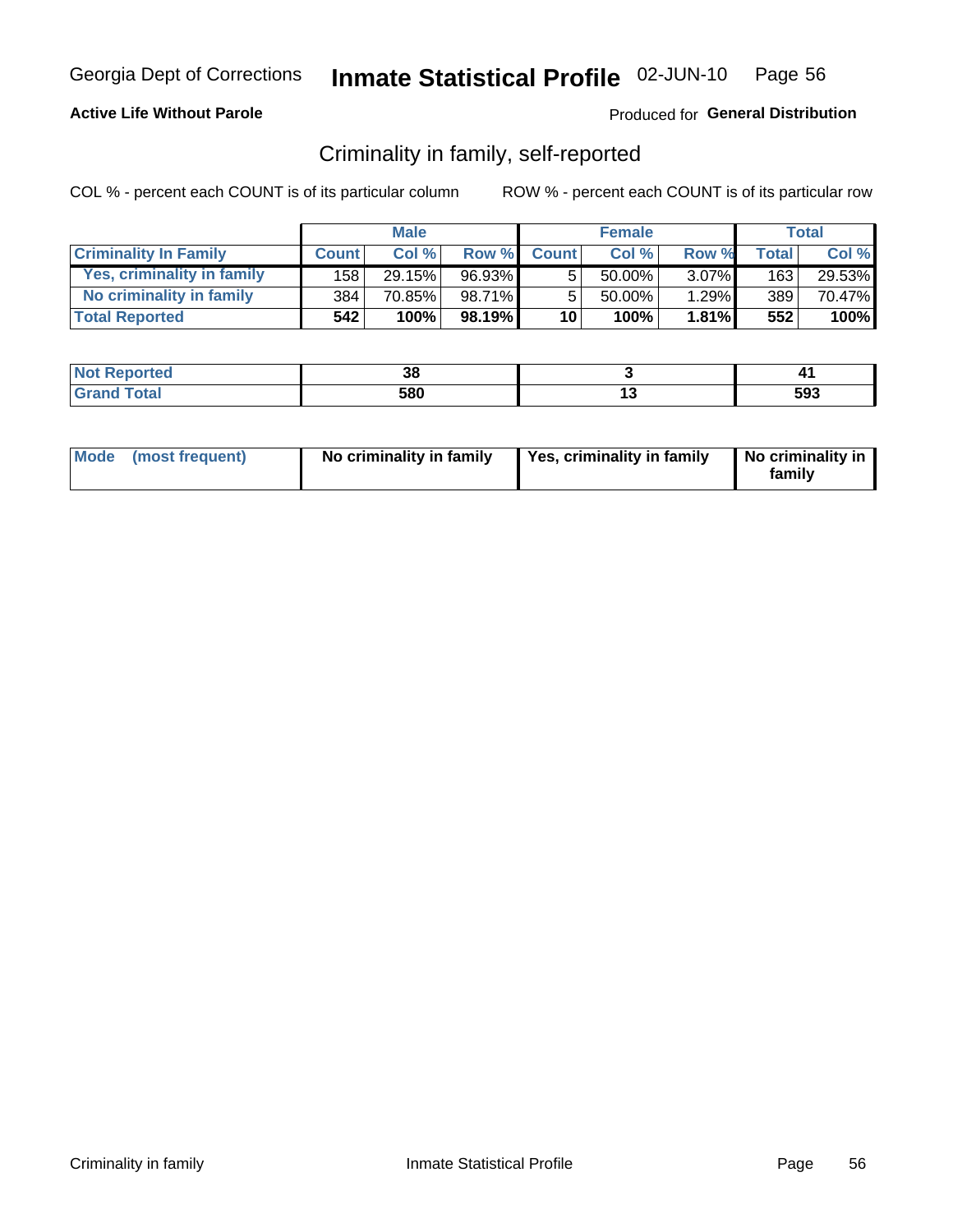## **Active Life Without Parole**

## Produced for General Distribution

## Alcoholism in family, self-reported

COL % - percent each COUNT is of its particular column

|                             |              | <b>Male</b> |        |                 | <b>Female</b> |          |       | Total  |
|-----------------------------|--------------|-------------|--------|-----------------|---------------|----------|-------|--------|
| <b>Alcoholism In Family</b> | <b>Count</b> | Col%        | Row %  | <b>Count</b>    | Col%          | Row %    | Total | Col %  |
| Yes, alcoholism in family   | 107          | $19.74\%$   | 97.27% | $\mathbf{r}$    | $30.00\%$     | $2.73\%$ | 110   | 19.93% |
| No alcoholism in family     | 435          | 80.26%      | 98.42% |                 | 70.00%        | 1.58%    | 442   | 80.07% |
| <b>Total Reported</b>       | 542          | 100%        | 98.19% | 10 <sub>1</sub> | 100%          | $1.81\%$ | 552   | 100%   |

| المنتبط المتعارض<br>$\bullet$ at $\bullet$ and $\bullet$ | Jυ  |     | . .        |
|----------------------------------------------------------|-----|-----|------------|
| ำfar                                                     | 580 | . . | -^^<br>უყკ |

|  | Mode (most frequent) | No alcoholism in family | No alcoholism in family | No alcoholism in<br>family |
|--|----------------------|-------------------------|-------------------------|----------------------------|
|--|----------------------|-------------------------|-------------------------|----------------------------|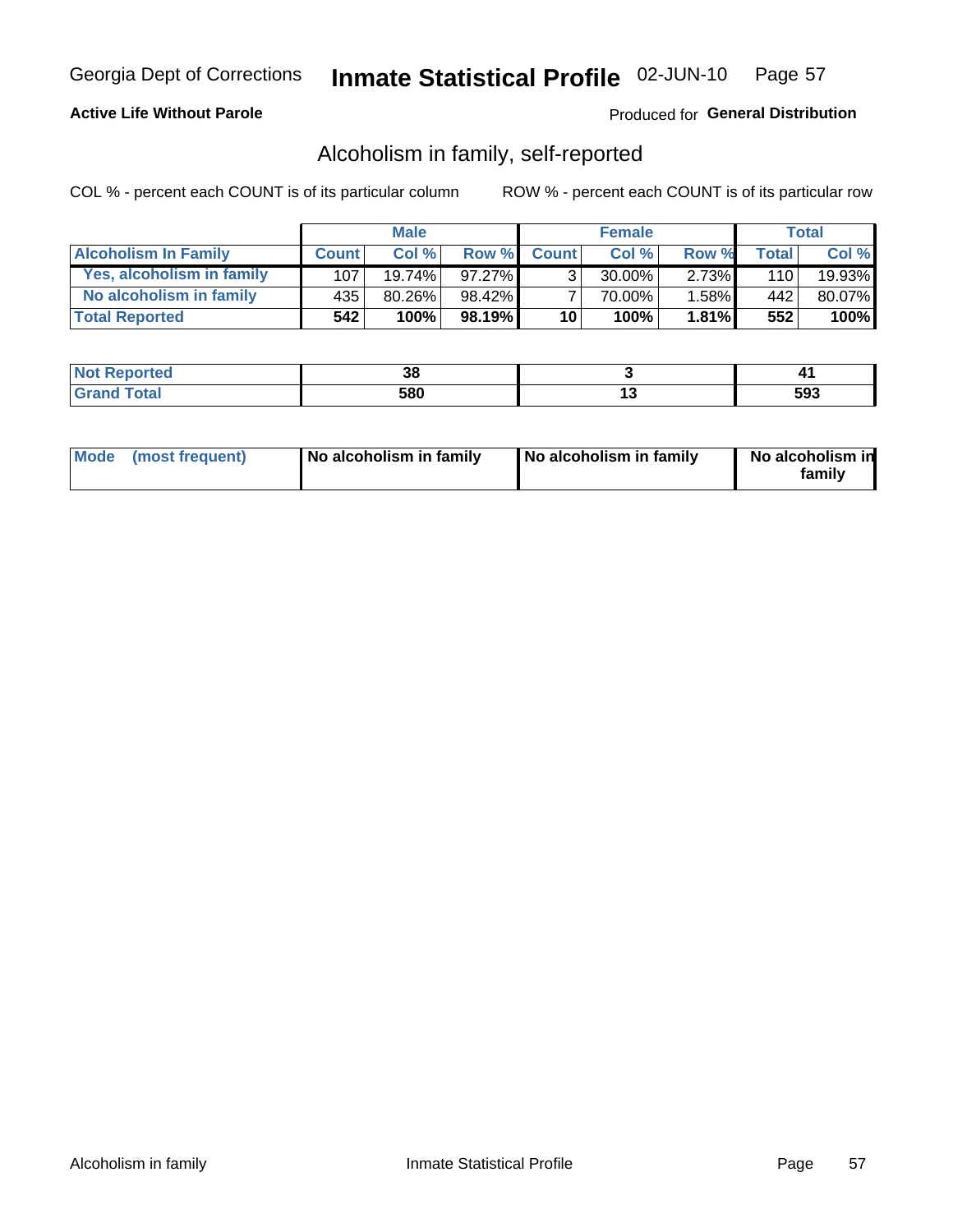## **Active Life Without Parole**

## Produced for General Distribution

## Drug abuse in family, self-reported

COL % - percent each COUNT is of its particular column

|                           |              | <b>Male</b> |           |                 | <b>Female</b> |          |       | Total  |
|---------------------------|--------------|-------------|-----------|-----------------|---------------|----------|-------|--------|
| Drug Abuse In Family      | <b>Count</b> | Col %       | Row %     | <b>Count</b>    | Col%          | Row %    | Total | Col %  |
| Yes, drug abuse in family | 63           | 11.62%      | $95.45\%$ | 3 <sub>1</sub>  | $30.00\%$     | $4.55\%$ | 66    | 11.96% |
| No drug abuse in family   | 479          | 88.38%      | 98.56%    | 7               | 70.00%        | 1.44%    | 486   | 88.04% |
| <b>Total Reported</b>     | 542          | 100%        | $98.19\%$ | 10 <sub>1</sub> | 100%          | 1.81%    | 552   | 100%   |

| <b>Not Reported</b>    | Ju  |     | . . |
|------------------------|-----|-----|-----|
| <b>Total</b><br>l Gran | 580 | . v | 593 |

|  | Mode (most frequent) | No drug abuse in family | No drug abuse in family | No drug abuse in<br>family |
|--|----------------------|-------------------------|-------------------------|----------------------------|
|--|----------------------|-------------------------|-------------------------|----------------------------|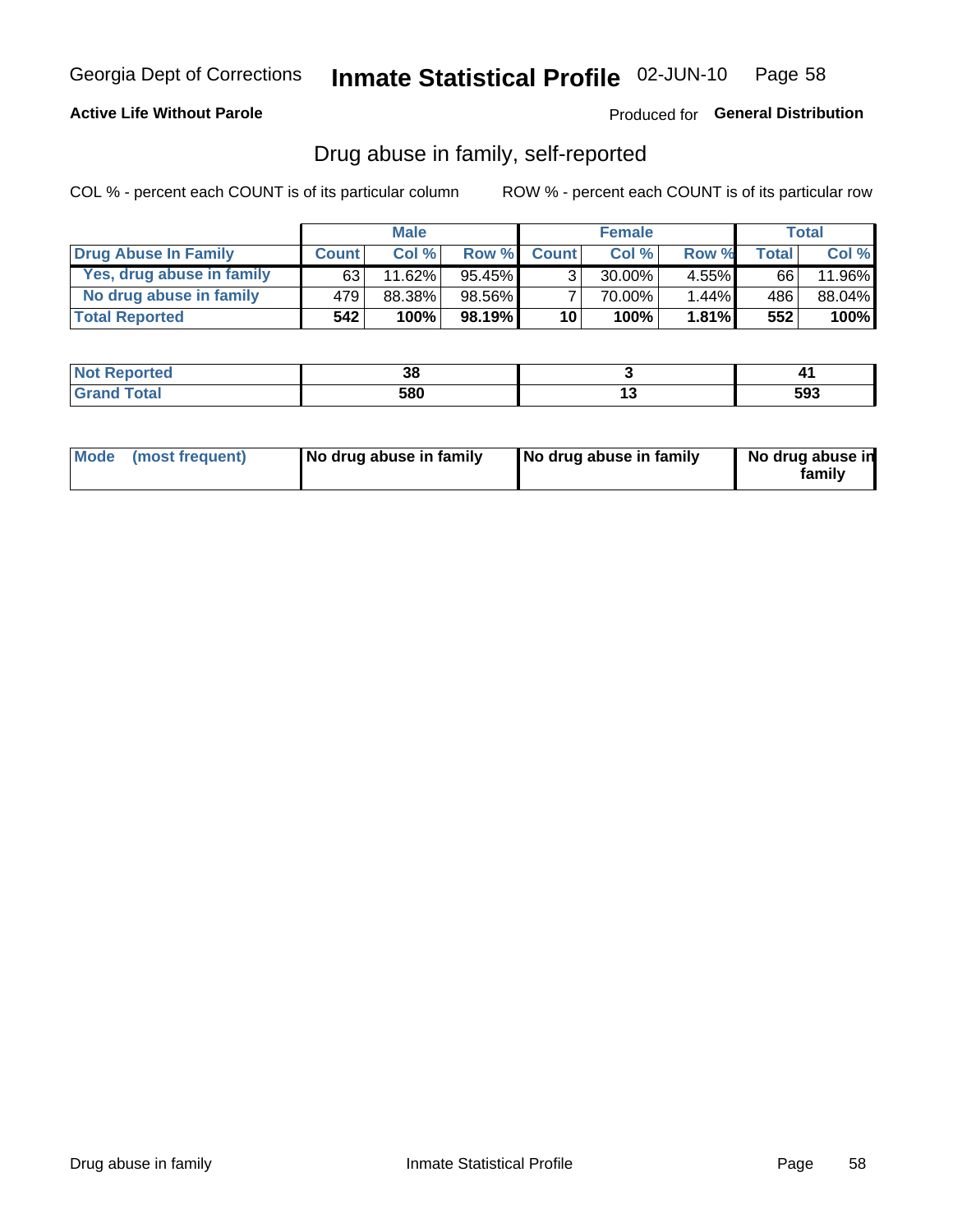### **Active Life Without Parole**

## Produced for General Distribution

## Subjected to frequent beatings, self-reported

COL % - percent each COUNT is of its particular column

|                            |              | <b>Male</b> |           |              | <b>Female</b> |       |       | Total  |
|----------------------------|--------------|-------------|-----------|--------------|---------------|-------|-------|--------|
| <b>Frequent beatings</b>   | <b>Count</b> | Col %       | Row %     | <b>Count</b> | Col %         | Row % | Total | Col %  |
| Yes, subjected to frequent | 34           | 6.27%       | 97.14%    |              | 10.00%        | 2.86% | 35    | 6.34%  |
| <b>beatings</b>            |              |             |           |              |               |       |       |        |
| Not subjected to frequent  | 508          | 93.73%      | 98.26%    | 9            | 90.00%        | 1.74% | 517   | 93.66% |
| <b>beatings</b>            |              |             |           |              |               |       |       |        |
| <b>Total Reported</b>      | 542          | 100%        | $98.19\%$ | 10           | 100%          | 1.81% | 552   | 100%   |

| <b>Not Reported</b> | ne.<br>IJΟ |     |     |
|---------------------|------------|-----|-----|
| <b>Total</b>        | 580        | . . | 593 |

| Mode (most frequent) | Not subjected to frequent<br>beatings | Not subjected to frequent<br>beatings | Not subjected to<br><b>frequent beatings</b> |
|----------------------|---------------------------------------|---------------------------------------|----------------------------------------------|
|                      |                                       |                                       |                                              |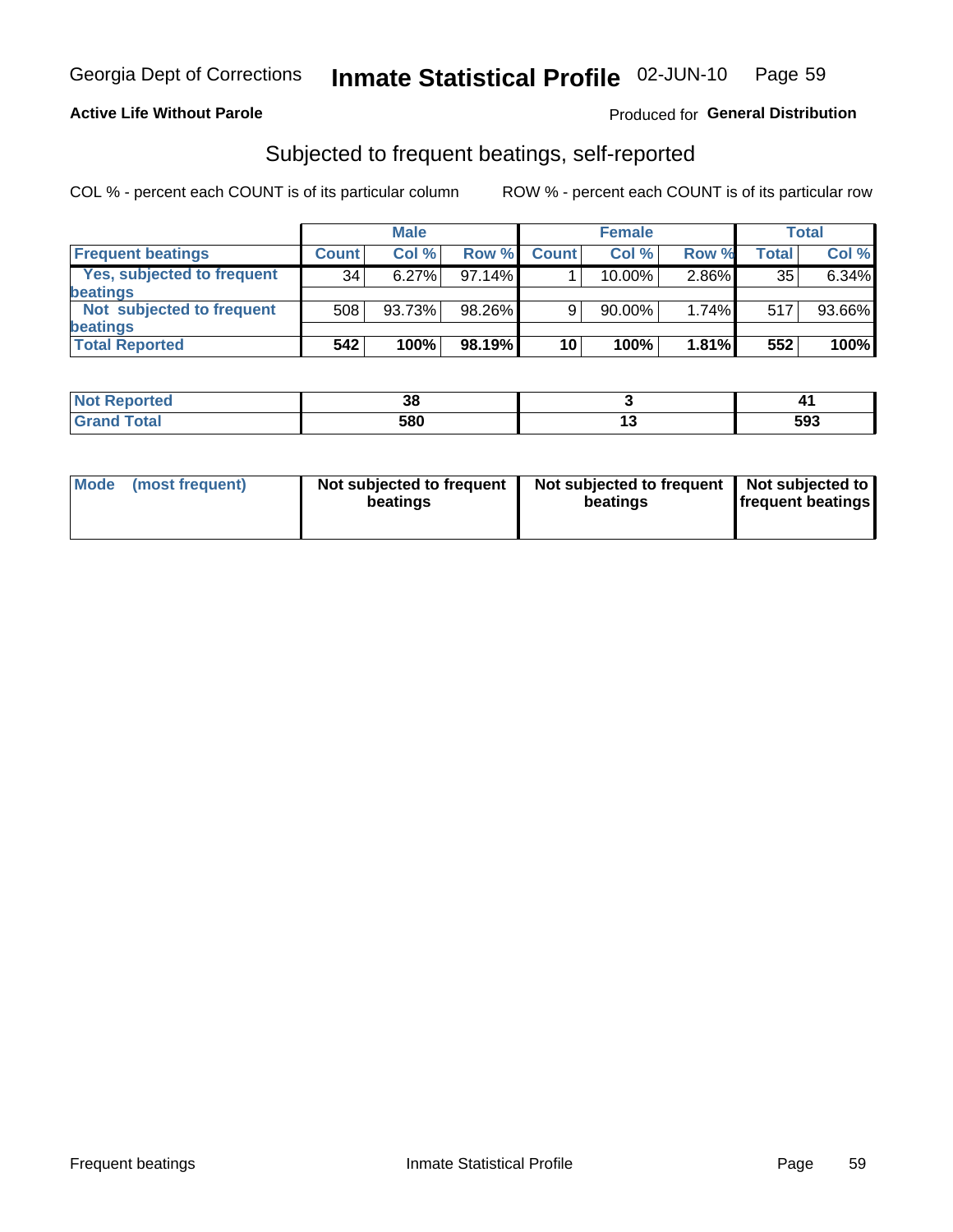## **Active Life Without Parole**

## Produced for General Distribution

## Father absent during inmate's childhood

COL % - percent each COUNT is of its particular column

|                           |              | <b>Male</b> |           |                 | <b>Female</b> |          |         | Total   |
|---------------------------|--------------|-------------|-----------|-----------------|---------------|----------|---------|---------|
| <b>Father Absent</b>      | <b>Count</b> | Col%        | Row %     | <b>Count</b>    | Col %         | Row %    | Total i | Col %   |
| Yes, father was absent    | 271          | 50.00%      | 98.55%    | 4               | 40.00%        | $1.45\%$ | 275     | 49.82%  |
| No, father was not absent | 271          | 50.00%      | 97.83%    | 6               | 60.00%        | $2.17\%$ | 277     | 50.18%  |
| <b>Total Reported</b>     | 542          | 100%        | $98.19\%$ | 10 <sup>1</sup> | 100%          | $1.81\%$ | 552     | $100\%$ |

| <b>Not Reported</b>      | JU. |     |
|--------------------------|-----|-----|
| <b>c</b> otal<br>' Grano | 580 | 593 |

|  | Mode (most frequent) | No, father was not absent No, father was not absent |  | No, father was not<br>absent |
|--|----------------------|-----------------------------------------------------|--|------------------------------|
|--|----------------------|-----------------------------------------------------|--|------------------------------|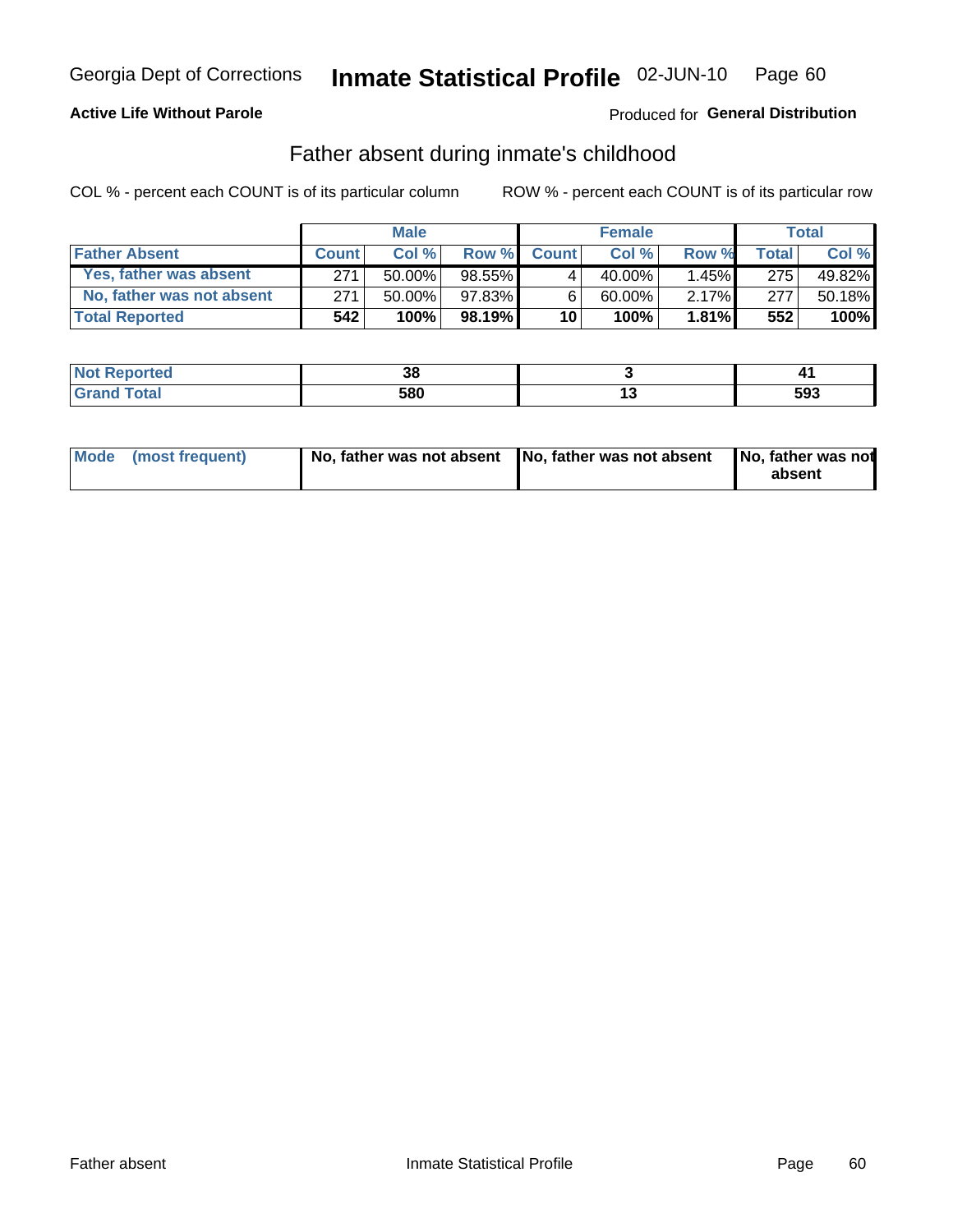## **Active Life Without Parole**

## Produced for General Distribution

## Mother absent during inmate's childhood

COL % - percent each COUNT is of its particular column

|                           |                 | <b>Male</b> |           |              | <b>Female</b> |          |         | <b>Total</b> |
|---------------------------|-----------------|-------------|-----------|--------------|---------------|----------|---------|--------------|
| <b>Mother Absent</b>      | <b>Count</b>    | Col%        | Row %     | <b>Count</b> | Col %         | Row %    | Total ⊧ | Col %        |
| Yes, mother was absent    | 79 <sub>1</sub> | 14.58%      | $97.53\%$ | ົ            | $20.00\%$     | $2.47\%$ | 81      | 14.67%       |
| No, mother was not absent | 463             | 85.42%      | 98.30%    | 8            | $80.00\%$     | $1.70\%$ | 471     | 85.33%       |
| <b>Total Reported</b>     | 542             | 100%        | $98.19\%$ | 10           | 100%          | 1.81%    | 552     | 100%         |

| <b>Reported</b><br><b>NO</b> t | υu  |     | .,  |
|--------------------------------|-----|-----|-----|
| <b>Total</b>                   | 580 | 1 v | 593 |

| Mode (most frequent) | No, mother was not absent   No, mother was not absent   No, mother was | not absent |
|----------------------|------------------------------------------------------------------------|------------|
|                      |                                                                        |            |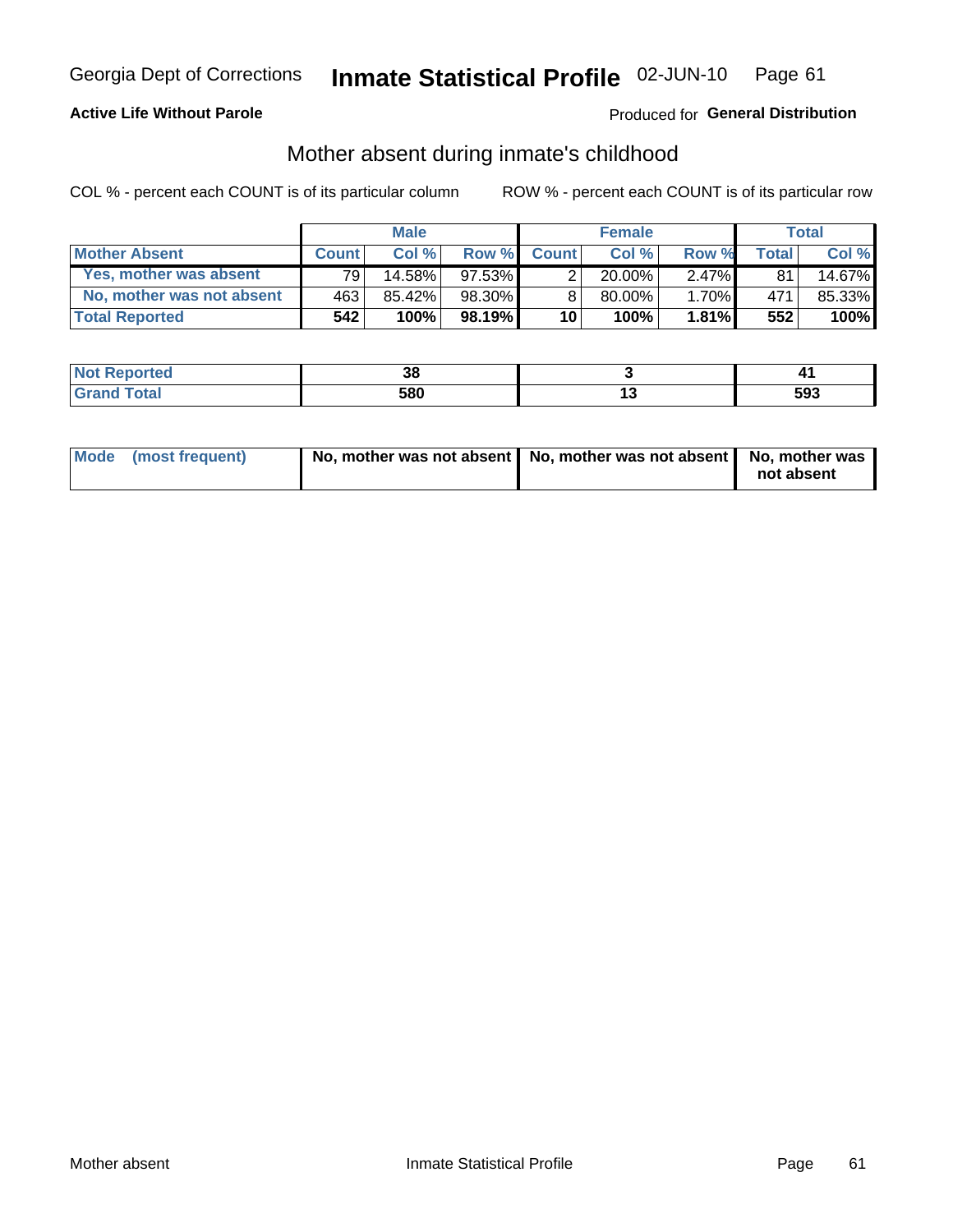## **Active Life Without Parole**

## Produced for General Distribution

## Inmate diagnosed as manipulative

COL % - percent each COUNT is of its particular column

|                       |              | <b>Male</b> |        |                 | <b>Female</b> |       |              | Total  |
|-----------------------|--------------|-------------|--------|-----------------|---------------|-------|--------------|--------|
| <b>Manipulative</b>   | <b>Count</b> | Col %       | Row %  | <b>Count</b>    | Col %         | Row % | <b>Total</b> | Col %  |
| Yes, manipulative     | 129          | 23.93%      | 98.47% | っ               | $20.00\%$     | 1.53% | 131          | 23.86% |
| No, not manipulative  | 410          | 76.07%      | 98.09% | 8               | 80.00%        | 1.91% | 418          | 76.14% |
| <b>Total Reported</b> | 539          | 100%        | 98.18% | 10 <sup>1</sup> | 100%          | 1.82% | 549          | 100%   |

| <b>Not Reported</b>           |     |   | 44  |
|-------------------------------|-----|---|-----|
| <b>c</b> otal<br><b>Grano</b> | 580 | . | 593 |

|  | Mode (most frequent) | No, not manipulative | No, not manipulative | No. not<br><b>I</b> manipulative |
|--|----------------------|----------------------|----------------------|----------------------------------|
|--|----------------------|----------------------|----------------------|----------------------------------|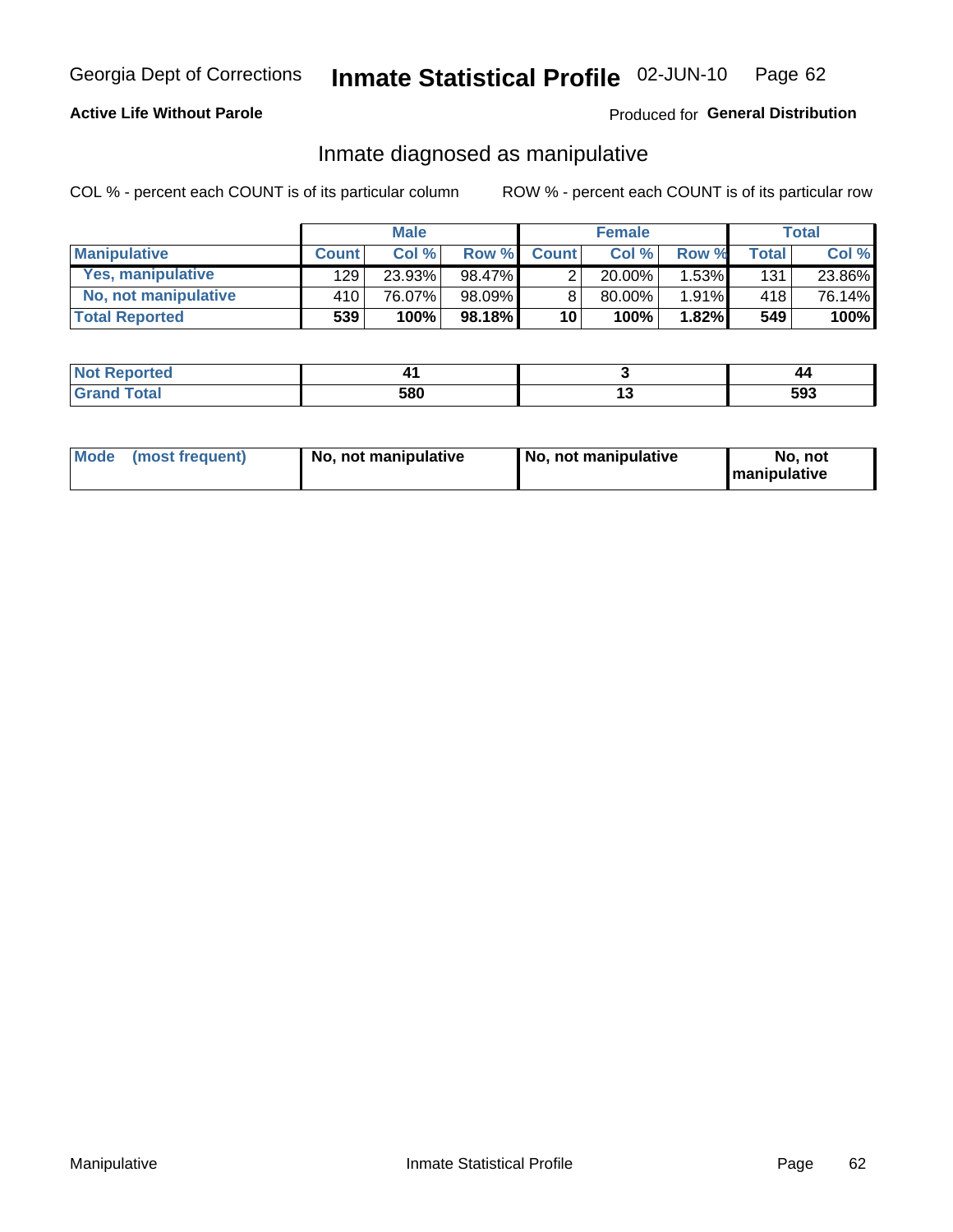#### Inmate Statistical Profile 02-JUN-10 Page 63

## **Active Life Without Parole**

Produced for General Distribution

## Inmate diagnosed as assaultive

COL % - percent each COUNT is of its particular column

|                       |              | <b>Male</b> |           |              | <b>Female</b> |          |         | Total  |
|-----------------------|--------------|-------------|-----------|--------------|---------------|----------|---------|--------|
| <b>Assaultive</b>     | <b>Count</b> | Col%        | Row %     | <b>Count</b> | Col %         | Row %    | Total I | Col %  |
| Yes, assaultive       | 430          | 79.78%      | 97.73%    | 10 I         | 100.00%       | $2.27\%$ | 440     | 80.15% |
| No, not assaultive    | 109          | 20.22%      | 100.00%   |              |               |          | 109     | 19.85% |
| <b>Total Reported</b> | 539          | 100%        | $98.18\%$ | 10           | 100%          | 1.82%    | 549     | 100%   |

| <b>Not Reported</b>     |     |     | 44  |
|-------------------------|-----|-----|-----|
| `otal<br>l Gran<br>____ | 580 | . . | 593 |

| <b>Mode</b><br>(most frequent) | <b>Yes, assaultive</b> | Yes, assaultive | <b>Yes, assaultive</b> |
|--------------------------------|------------------------|-----------------|------------------------|
|--------------------------------|------------------------|-----------------|------------------------|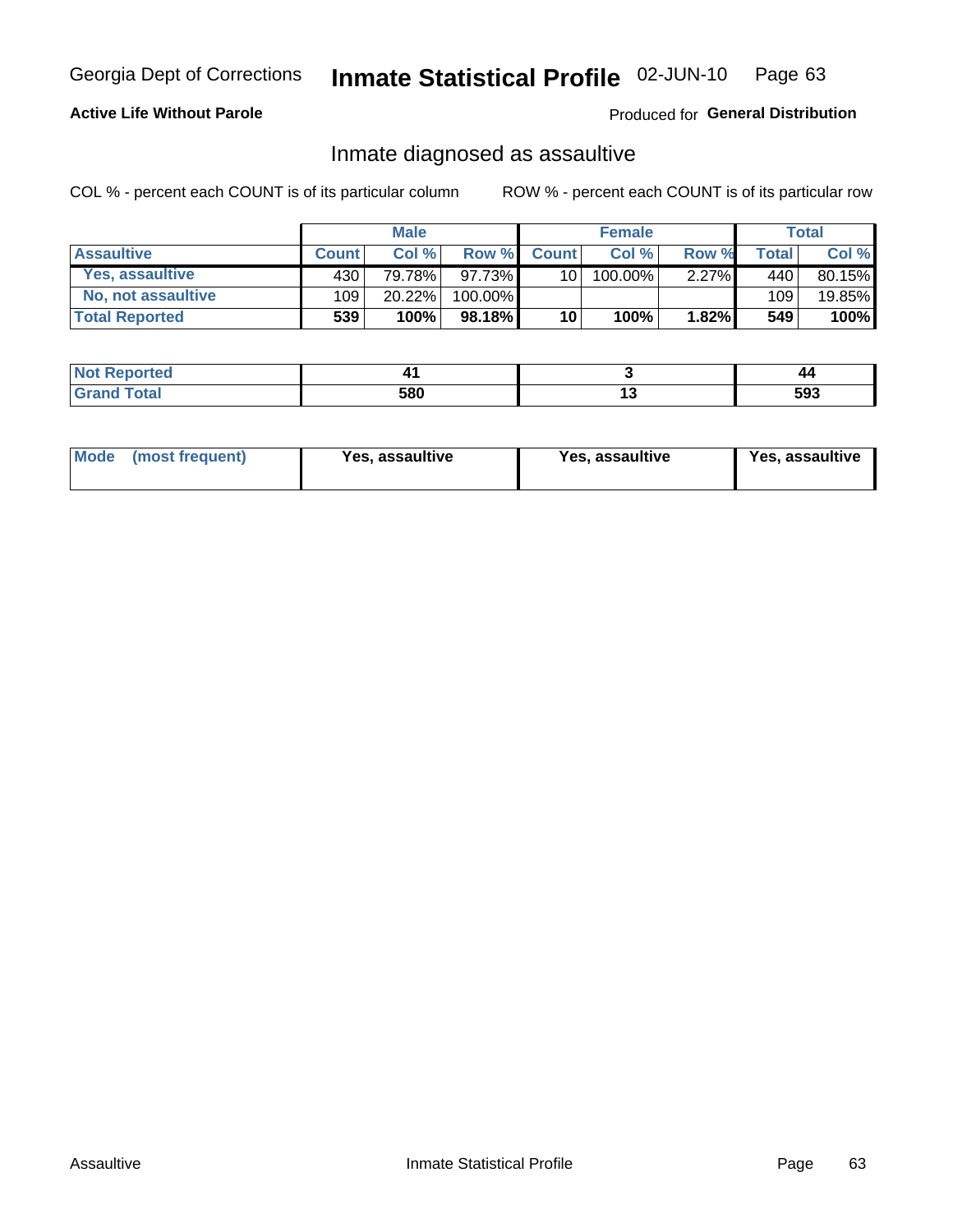#### Inmate Statistical Profile 02-JUN-10 Page 64

### **Active Life Without Parole**

## Produced for General Distribution

## Number of prior Georgia incarcerations

COL % - percent each COUNT is of its particular column

|                                       |                 | <b>Male</b> |         |              | <b>Female</b> |       |       | <b>Total</b> |
|---------------------------------------|-----------------|-------------|---------|--------------|---------------|-------|-------|--------------|
| <b>Num of Prior GA Incarcerations</b> | <b>Count</b>    | Col %       | Row %   | <b>Count</b> | Col %         | Row % | Total | Col %        |
|                                       | 271             | 46.72%      | 95.76%  | 12           | 92.31%        | 4.24% | 283   | 47.72%       |
|                                       | 120             | 20.69%      | 100.00% |              |               |       | 120   | 20.24%       |
|                                       | 71              | 12.24%      | 100.00% |              |               |       | 71    | 11.97%       |
|                                       | 55              | 9.48%       | 98.21%  |              | 7.69%         | 1.79% | 56    | 9.44%        |
|                                       | 30 <sup>°</sup> | 5.17%       | 100.00% |              |               |       | 30    | 5.06%        |
|                                       | 17              | 2.93%       | 100.00% |              |               |       | 17    | 2.87%        |
| <b>More Than 5</b>                    | 16 <sub>1</sub> | 2.76%       | 100.00% |              |               |       | 16    | 2.70%        |
| <b>Total Reported</b>                 | 580             | 100%        | 97.81%  | 13           | 100%          | 2.19% | 593   | 100%         |

| neo |     |     |
|-----|-----|-----|
|     | con | 593 |

| Mean (average)         | - 27 | ن ک | 1.25 |
|------------------------|------|-----|------|
| <b>Median (middle)</b> |      |     |      |
| Mode (most frequent)   |      |     |      |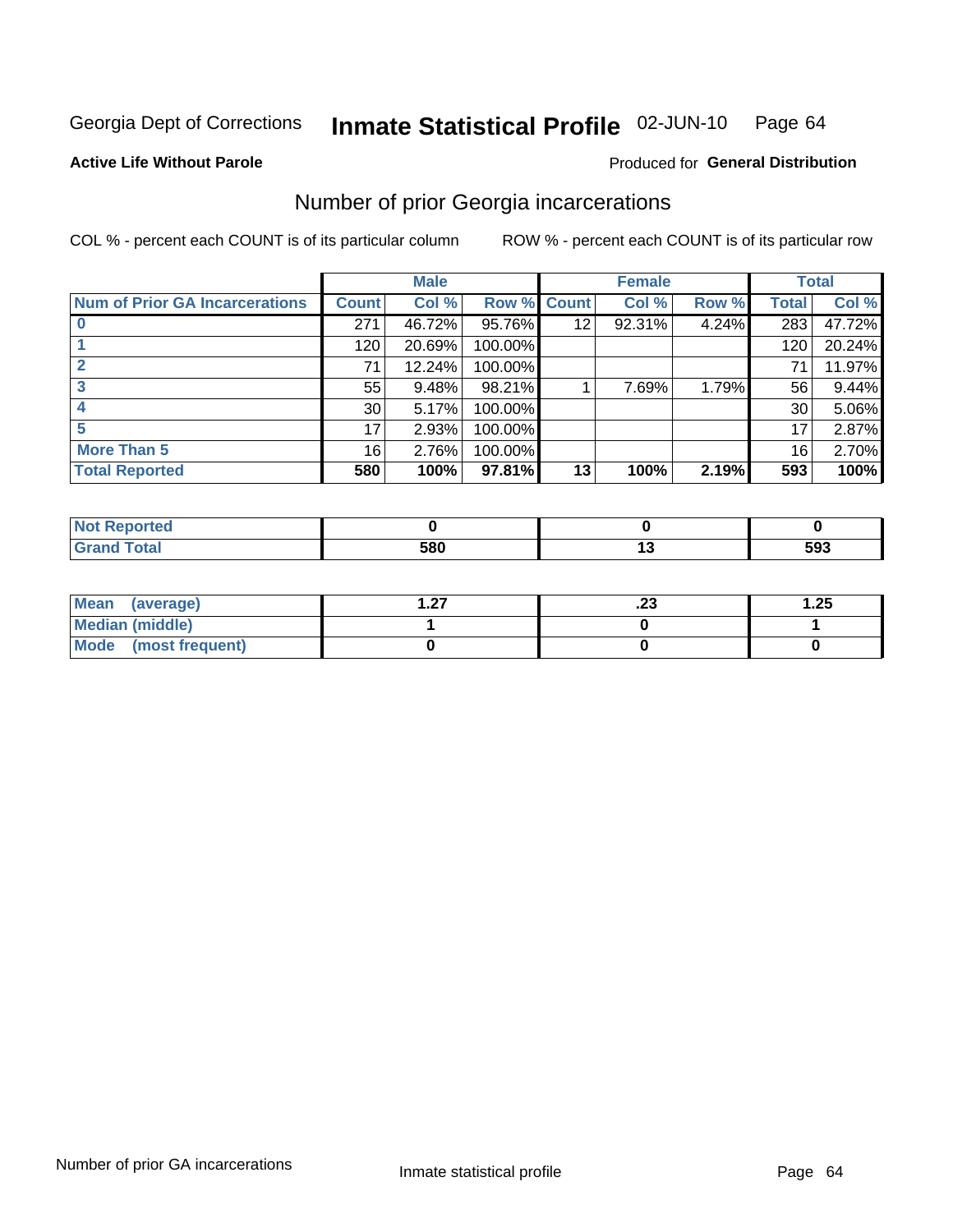#### Inmate Statistical Profile 02-JUN-10 Page 65

**Active Life Without Parole** 

**Produced for General Distribution** 

## Prison sentence in years

COL % - percent each COUNT is of its particular column

ROW % - percent each COUNT is of its particular row

|                                 |        | <b>Male</b> |                    |    | <b>Female</b> |       |       | $\tau$ otal |
|---------------------------------|--------|-------------|--------------------|----|---------------|-------|-------|-------------|
| <b>Prison Sentence In Years</b> | Countl | Col %       | <b>Row % Count</b> |    | Col%          | Row % | Total | Col %       |
| <b>Life Without Parole</b>      | 580    | $100.00\%$  | 97.81%             |    | $100.00\%$    | 2.19% | 593   | $100.00\%$  |
| <b>Total Reported</b>           | 580    | 100%        | $97.81\%$          | 13 | 100%          | 2.19% | 593   | 100%        |

| <b>Not Reported</b> |     |     |
|---------------------|-----|-----|
| <b>Total</b>        | 580 | 593 |

### **Determinate (numeric) sentences only**

| <b>Mean</b><br><i>(average)</i> |  |
|---------------------------------|--|
|---------------------------------|--|

All sentences (including determinate), with life, life without parole, and death sentences figured at 45 years

| l Mea<br>апе<br>. | -⊷ |  |
|-------------------|----|--|
|                   |    |  |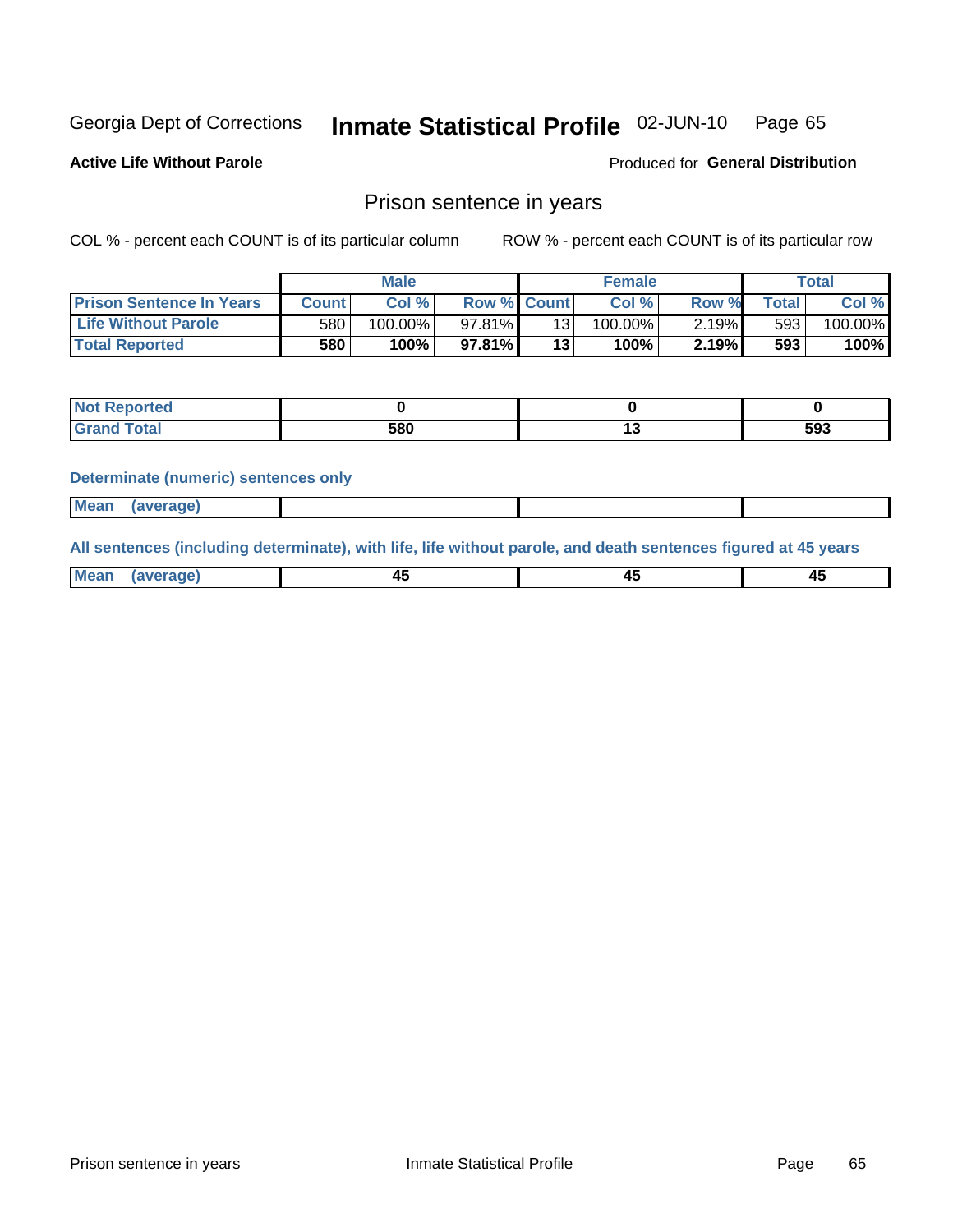#### Georgia Dept of Corrections Inmate Statistical Profile 02-JUN-10 Page 66

### **Active Life Without Parole**

### Produced for General Distribution

## Primary offense, broken out into felonies vs misdemeanors

COL % - percent each COUNT is of its particular column

|                                  | <b>Male</b>  |            |                    |     | <b>Female</b> | Total |              |            |
|----------------------------------|--------------|------------|--------------------|-----|---------------|-------|--------------|------------|
| <b>Felonies and Misdemeanors</b> | <b>Count</b> | Col%       | <b>Row % Count</b> |     | Col%          | Row % | <b>Total</b> | Col %      |
| <b>Felonies</b>                  | 580          | $100.00\%$ | 97.81%             | 131 | 100.00%       | 2.19% | 593          | $100.00\%$ |
| <b>Total Reported</b>            | 580          | $100\%$    | 97.81%             | 13  | 100%          | 2.19% | 593          | 100%       |

| <b>Not Reported</b>         |     |     |     |
|-----------------------------|-----|-----|-----|
| <b>Total</b><br>Gran<br>uuu | 580 | 580 | 593 |

| $Mc$<br>equent)<br>нез<br>$\sim$<br>. | onies<br>. | <b>onies</b><br>. |
|---------------------------------------|------------|-------------------|
|---------------------------------------|------------|-------------------|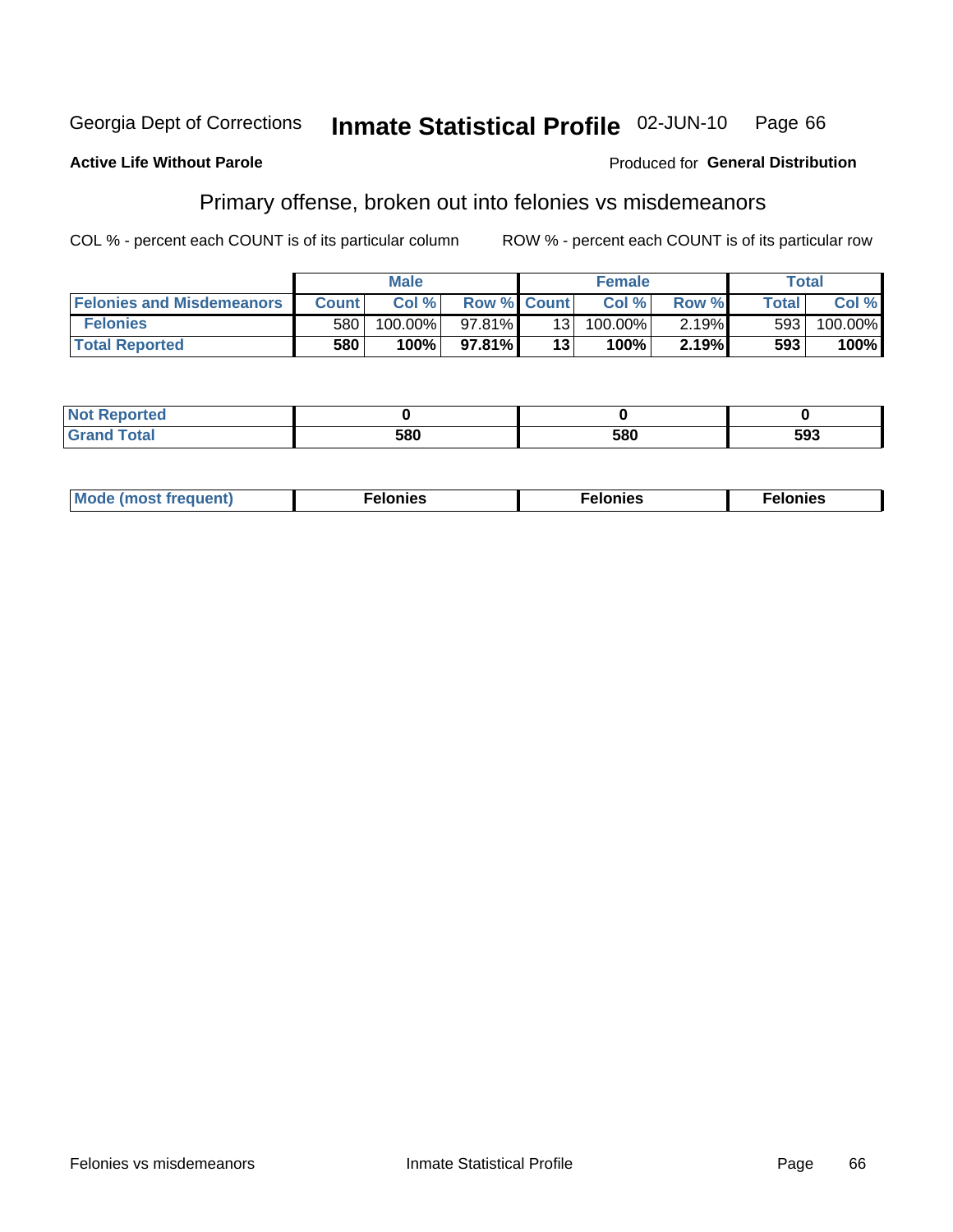#### Inmate Statistical Profile 02-JUN-10 Page 67

### **Active Life Without Parole**

### Produced for General Distribution

## Primary offense, broken out into six broad crime categories

COL % - percent each COUNT is of its particular column

|                         | <b>Male</b>  |        |             | <b>Female</b>   |         |       | <b>Total</b> |        |
|-------------------------|--------------|--------|-------------|-----------------|---------|-------|--------------|--------|
| <b>Crime Categories</b> | <b>Count</b> | Col %  | Row % Count |                 | Col %   | Row % | <b>Total</b> | Col %  |
| <b>Violent</b>          | 474          | 81.72% | 97.33%      | 13 <sub>1</sub> | 100.00% | 2.67% | 487          | 82.12% |
| <b>Sex Crime</b><br>2   | 89           | 15.34% | 100.00%     |                 | .00%    |       | 89           | 15.01% |
| <b>Property</b><br>3    | 2            | .34%   | 100.00%     |                 | .00%    |       |              | .34%   |
| <b>Drug</b><br>4        | 14           | 2.41%  | 100.00%     |                 | .00%    |       | 14           | 2.36%  |
| <b>Other</b><br>6       |              | .17%   | 100.00%     |                 | .00%    |       |              | .17%   |
| <b>Total Reported</b>   | 580          | 100%   | 97.81%      | 13              | 100%    | 2.19% | 593          | 100%   |

| <b>Not Reported</b> |     |     |
|---------------------|-----|-----|
| <b>Total</b>        | 580 | 593 |

| M | . | 40 O |
|---|---|------|
|   |   |      |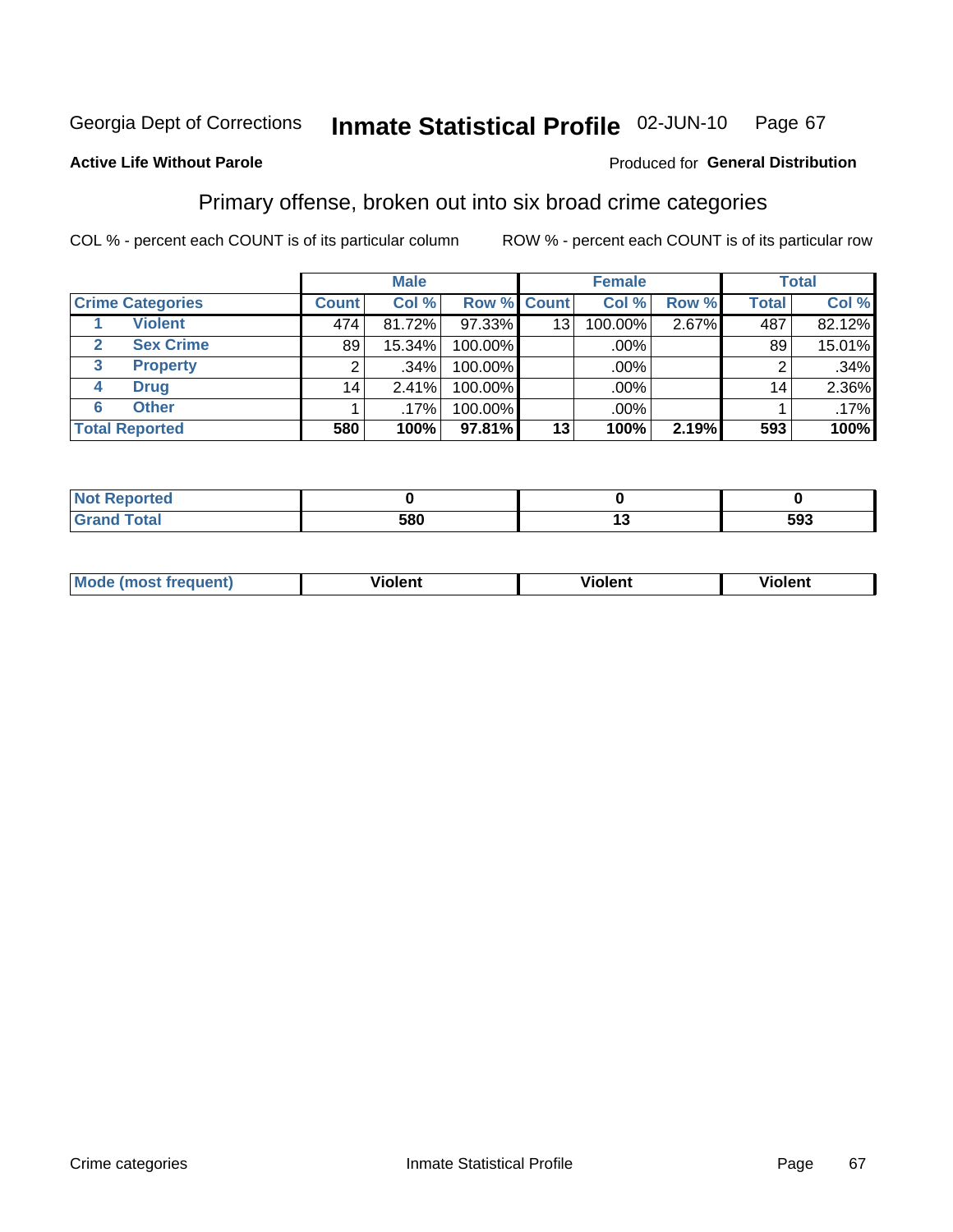#### Inmate Statistical Profile 02-JUN-10 Page 68

### **Active Life Without Parole**

## **Produced for General Distribution**

## Primary offense, detailed offense code

COL % - percent each COUNT is of its particular column

|      |                                     |                | <b>Male</b> |         |              | <b>Female</b> |       |                | <b>Total</b> |
|------|-------------------------------------|----------------|-------------|---------|--------------|---------------|-------|----------------|--------------|
|      | <b>Primary Offense</b>              | <b>Count</b>   | Col %       | Row %   | <b>Count</b> | Col %         | Row % | <b>Total</b>   | Col %        |
| 1101 | <b>Murder</b>                       | 322            | 55.52%      | 96.41%  | 12           | 92.31%        | 3.59% | 334            | 56.32%       |
| 1302 | <b>Aggrav Assault</b>               |                | .17%        | 100.00% |              |               |       | 1              | .17%         |
| 1311 | <b>Kidnapping</b>                   | 62             | 10.69%      | 100.00% |              |               |       | 62             | 10.46%       |
| 1601 | <b>Burglary</b>                     | $\overline{2}$ | .34%        | 100.00% |              |               |       | $\overline{2}$ | .34%         |
| 1902 | <b>Armed Robbery</b>                | 88             | 15.17%      | 98.88%  | 1            | 7.69%         | 1.12% | 89             | 15.01%       |
| 1911 | <b>Hijacking Motor Vehicle</b>      | 1              | .17%        | 100.00% |              |               |       | 1              | .17%         |
| 2001 | Rape                                | 62             | 10.69%      | 100.00% |              |               |       | 62             | 10.46%       |
| 2003 | <b>Aggrav Sodomy</b>                | 6              | 1.03%       | 100.00% |              |               |       | 6              | 1.01%        |
| 2009 | <b>Aggrav Sexual Battery</b>        | 5              | .86%        | 100.00% |              |               |       | 5              | .84%         |
| 2019 | <b>Child Molestation</b>            | 3              | .52%        | 100.00% |              |               |       | 3              | .51%         |
| 2021 | <b>Aggrav Child Molestation</b>     | 13             | 2.24%       | 100.00% |              |               |       | 13             | 2.19%        |
| 2912 | <b>Poss Of Certain</b>              | 1              | .17%        | 100.00% |              |               |       | 1              | .17%         |
|      | <b>Weapons</b>                      |                |             |         |              |               |       |                |              |
| 4012 | <b>Viol Ga Cntrl Sbst Act</b>       |                | .17%        | 100.00% |              |               |       | 1              | .17%         |
| 4018 | <b>S/D Cont Sub School</b>          | 1              | .17%        | 100.00% |              |               |       | 1              | .17%         |
| 4021 | <b>S/D Cocaine</b>                  | 4              | .69%        | 100.00% |              |               |       | 4              | .67%         |
| 4022 | <b>Poss Of Cocaine</b>              | 3              | .52%        | 100.00% |              |               |       | 3              | .51%         |
| 4050 | <b>Poss W Int Dist Cocaine</b>      | 1              | .17%        | 100.00% |              |               |       | 1              | .17%         |
| 4103 | <b>Traf Cocaine 401+ Gm</b>         | 2              | .34%        | 100.00% |              |               |       | $\overline{2}$ | .34%         |
| 4134 | <b>Att/Consprcy Commt</b><br>C/S/Of | 1              | .17%        | 100.00% |              |               |       | 1              | .17%         |
| 4140 | <b>Traf Methamph 28-199</b><br>Gm   | $\mathbf{1}$   | .17%        | 100.00% |              |               |       | 1              | .17%         |
|      | <b>Total Rported</b>                | 580            | 100%        | 97.81%  | 13           | 100%          | 2.19% | 593            | 100%         |

| <b>Reported</b><br>N |     |        |     |
|----------------------|-----|--------|-----|
| <b>Total</b>         | 580 | $\sim$ | 593 |

| Mode (most frequent) | 1101 Murder | 1101 Murder | 1101 Murder |
|----------------------|-------------|-------------|-------------|
|                      |             |             |             |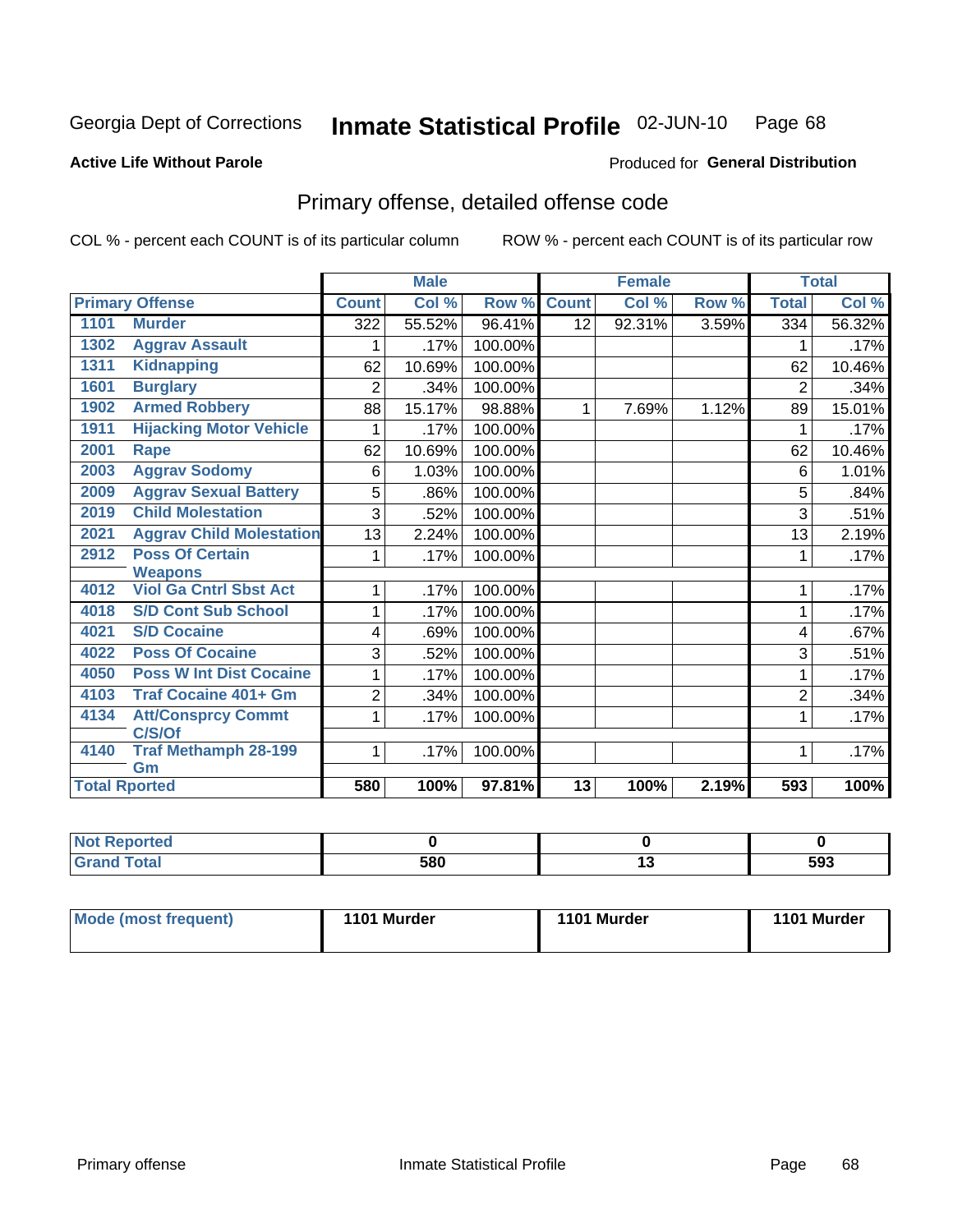#### Inmate Statistical Profile 02-JUN-10 Page 69

### **Active Life Without Parole**

### **Produced for General Distribution**

## County of conviction of primary offense

COL % - percent each COUNT is of its particular column

|                         |                             |                           | <b>Male</b> |         | <b>Female</b>  |        |        |                | <b>Total</b> |
|-------------------------|-----------------------------|---------------------------|-------------|---------|----------------|--------|--------|----------------|--------------|
|                         | <b>County of Conviction</b> | <b>Count</b>              | Col %       | Row %   | <b>Count</b>   | Col %  | Row %  | <b>Total</b>   | Col %        |
| 1                       | <b>Appling</b>              | 2                         | .34%        | 100.00% |                |        |        | 2              | .34%         |
| $\overline{2}$          | <b>Atkinson</b>             | $\overline{2}$            | .34%        | 100.00% |                |        |        | $\overline{2}$ | .34%         |
| $\overline{\mathbf{3}}$ | <b>Bacon</b>                | 1                         | .17%        | 100.00% |                |        |        | $\mathbf 1$    | .17%         |
| 5                       | <b>Baldwin</b>              | 6                         | 1.03%       | 100.00% |                |        |        | 6              | 1.01%        |
| $6\phantom{a}$          | <b>Banks</b>                | 1                         | .17%        | 100.00% |                |        |        | 1              | .17%         |
| 7                       | <b>Barrow</b>               | $\ensuremath{\mathsf{3}}$ | .52%        | 100.00% |                |        |        | 3              | .51%         |
| 8                       | <b>Bartow</b>               | 3                         | .52%        | 100.00% |                |        |        | 3              | .51%         |
| 9                       | <b>Ben Hill</b>             | 4                         | .69%        | 100.00% |                |        |        | 4              | .67%         |
| 10                      | <b>Berrien</b>              | 1                         | .17%        | 100.00% |                |        |        | 1              | .17%         |
| $\overline{11}$         | <b>Bibb</b>                 | 16                        | 2.76%       | 100.00% |                |        |        | 16             | 2.70%        |
| 12                      | <b>Bleckley</b>             | 1                         | .17%        | 100.00% |                |        |        | 1              | .17%         |
| 13                      | <b>Brantley</b>             | 1                         | .17%        | 100.00% |                |        |        | $\mathbf 1$    | .17%         |
| $\overline{14}$         | <b>Brooks</b>               | 1                         | .17%        | 100.00% |                |        |        | $\mathbf 1$    | .17%         |
| 16                      | <b>Bulloch</b>              | $\sqrt{3}$                | .52%        | 75.00%  | 1              | 7.69%  | 25.00% | 4              | .67%         |
| $\overline{17}$         | <b>Burke</b>                | 5                         | .86%        | 100.00% |                |        |        | 5              | .84%         |
| 18                      | <b>Butts</b>                | $\overline{3}$            | .52%        | 100.00% |                |        |        | $\sqrt{3}$     | .51%         |
| 20                      | <b>Camden</b>               | 3                         | .52%        | 100.00% |                |        |        | 3              | .51%         |
| $\overline{22}$         | <b>Carroll</b>              | $\overline{2}$            | .34%        | 100.00% |                |        |        | $\overline{c}$ | .34%         |
| $\overline{23}$         | <b>Catoosa</b>              | 2                         | .34%        | 100.00% |                |        |        | $\overline{c}$ | .34%         |
| 24                      | <b>Charlton</b>             | 1                         | .17%        | 100.00% |                |        |        | $\mathbf{1}$   | .17%         |
| $\overline{25}$         | <b>Chatham</b>              | 25                        | 4.31%       | 100.00% |                |        |        | 25             | 4.22%        |
| $\overline{27}$         | <b>Chattooga</b>            | $\mathbf{1}$              | .17%        | 50.00%  | 1              | 7.69%  | 50.00% | $\overline{2}$ | .34%         |
| 28                      | <b>Cherokee</b>             | 3                         | .52%        | 100.00% |                |        |        | 3              | .51%         |
| 29                      | <b>Clarke</b>               | 13                        | 2.24%       | 100.00% |                |        |        | 13             | 2.19%        |
| 31                      | <b>Clayton</b>              | 17                        | 2.93%       | 100.00% |                |        |        | 17             | 2.87%        |
| 33                      | <b>Cobb</b>                 | 19                        | 3.28%       | 90.48%  | $\overline{2}$ | 15.38% | 9.52%  | 21             | 3.54%        |
| 34                      | <b>Coffee</b>               | 4                         | .69%        | 100.00% |                |        |        | 4              | .67%         |
| 35                      | <b>Colquitt</b>             | 4                         | .69%        | 100.00% |                |        |        | 4              | .67%         |
| 36                      | <b>Columbia</b>             | 5                         | .86%        | 100.00% |                |        |        | 5              | .84%         |
| $\overline{37}$         | <b>Cook</b>                 | $\sqrt{3}$                | .52%        | 100.00% |                |        |        | 3              | .51%         |
| 38                      | <b>Coweta</b>               | 3                         | .52%        | 100.00% |                |        |        | 3              | .51%         |
| 40                      | <b>Crisp</b>                | $\overline{c}$            | .34%        | 100.00% |                |        |        | 2              | .34%         |
| 41                      | <b>Dade</b>                 | 1                         | .17%        | 100.00% |                |        |        | $\mathbf{1}$   | .17%         |
| 42                      | <b>Dawson</b>               | 1                         | .17%        | 100.00% |                |        |        | $\mathbf{1}$   | .17%         |
| 43                      | <b>Decatur</b>              | $\mathbf 2$               | .34%        | 100.00% |                |        |        | $\overline{2}$ | .34%         |
| 44                      | <b>Dekalb</b>               | 43                        | 7.41%       | 97.73%  | 1              | 7.69%  | 2.27%  | 44             | 7.42%        |
| 45                      | <b>Dodge</b>                | $\mathbf{1}$              | .17%        | 100.00% |                |        |        | $\mathbf{1}$   | .17%         |
| 46                      | <b>Dooly</b>                | $\overline{2}$            | .34%        | 100.00% |                |        |        | $\overline{2}$ | .34%         |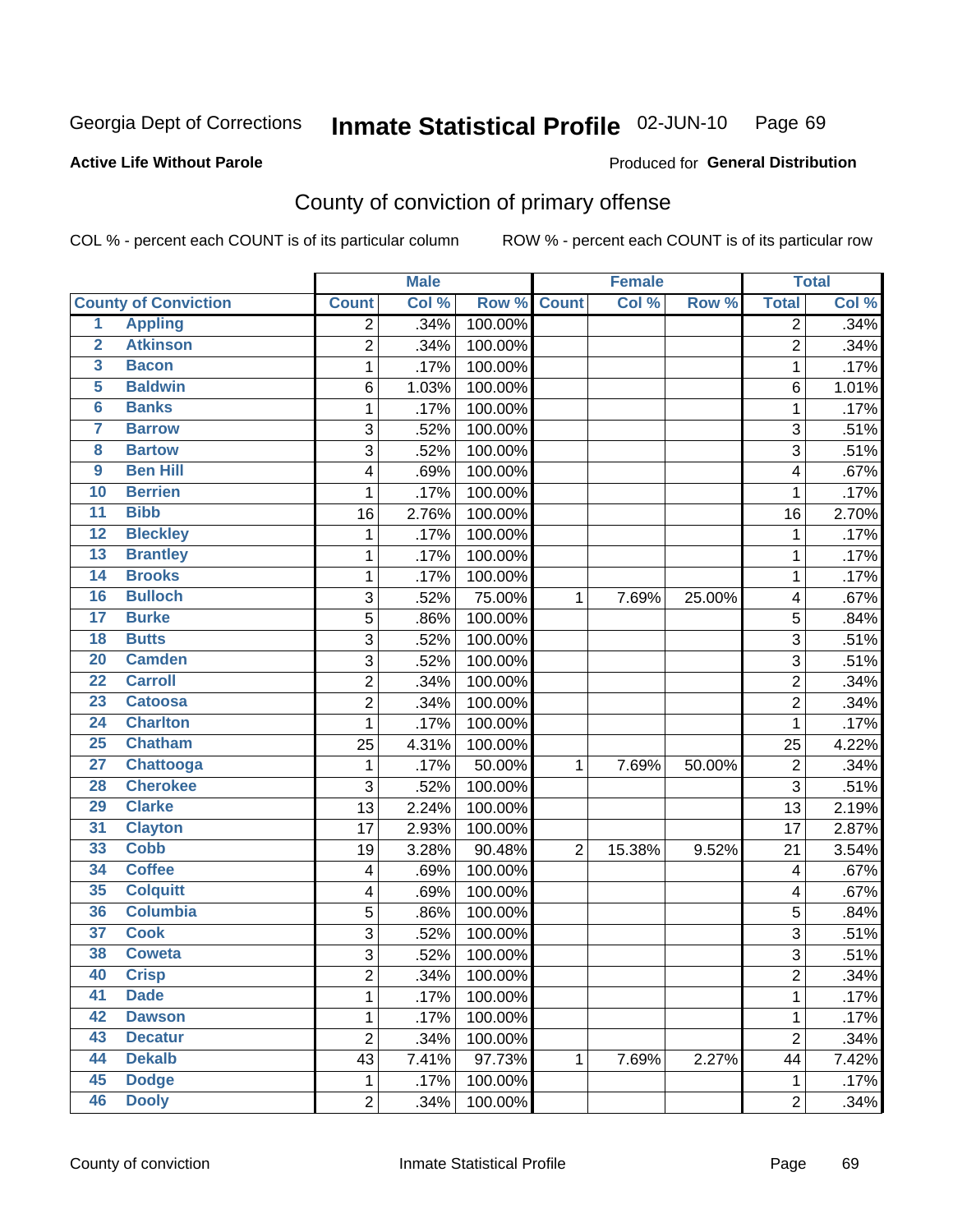#### Inmate Statistical Profile 02-JUN-10 Page 70

Produced for General Distribution

## **Active Life Without Parole**

## County of conviction of primary offense

COL % - percent each COUNT is of its particular column

|                 |                             |                         | <b>Male</b> |         |              | <b>Female</b> |        |                         | <b>Total</b> |
|-----------------|-----------------------------|-------------------------|-------------|---------|--------------|---------------|--------|-------------------------|--------------|
|                 | <b>County of Conviction</b> | <b>Count</b>            | Col %       | Row %   | <b>Count</b> | Col %         | Row %  | <b>Total</b>            | Col %        |
| 47              | <b>Dougherty</b>            | $\overline{21}$         | 3.62%       | 100.00% |              |               |        | $\overline{21}$         | 3.54%        |
| 48              | <b>Douglas</b>              | 17                      | 2.93%       | 94.44%  | 1            | 7.69%         | 5.56%  | 18                      | 3.04%        |
| 49              | <b>Early</b>                | $\mathbf 1$             | .17%        | 100.00% |              |               |        | 1                       | .17%         |
| $\overline{51}$ | <b>Effingham</b>            | $\mathbf{3}$            | .52%        | 100.00% |              |               |        | 3                       | .51%         |
| 52              | <b>Elbert</b>               | 2                       | .34%        | 100.00% |              |               |        | $\overline{c}$          | .34%         |
| 53              | <b>Emanuel</b>              | $\overline{2}$          | .34%        | 100.00% |              |               |        | $\overline{2}$          | .34%         |
| 56              | <b>Fayette</b>              | $\overline{\mathbf{4}}$ | .69%        | 100.00% |              |               |        | 4                       | .67%         |
| 57              | <b>Floyd</b>                | 8                       | 1.38%       | 100.00% |              |               |        | 8                       | 1.35%        |
| 58              | <b>Forsyth</b>              | 1                       | .17%        | 100.00% |              |               |        | $\mathbf 1$             | .17%         |
| 59              | <b>Franklin</b>             | $\overline{2}$          | .34%        | 100.00% |              |               |        | $\overline{2}$          | .34%         |
| 60              | <b>Fulton</b>               | 69                      | 11.90%      | 100.00% |              |               |        | 69                      | 11.64%       |
| 61              | <b>Gilmer</b>               | 1                       | .17%        | 100.00% |              |               |        | 1                       | .17%         |
| 63              | <b>Glynn</b>                | 17                      | 2.93%       | 100.00% |              |               |        | 17                      | 2.87%        |
| 66              | <b>Greene</b>               | 1                       | .17%        | 100.00% |              |               |        | $\mathbf{1}$            | .17%         |
| 67              | <b>Gwinnett</b>             | $\overline{7}$          | 1.21%       | 87.50%  | $\mathbf{1}$ | 7.69%         | 12.50% | 8                       | 1.35%        |
| 68              | <b>Habersham</b>            | $\overline{3}$          | .52%        | 100.00% |              |               |        | 3                       | .51%         |
| 69              | <b>Hall</b>                 | 11                      | 1.90%       | 100.00% |              |               |        | 11                      | 1.85%        |
| $\overline{71}$ | <b>Haralson</b>             | $\overline{2}$          | .34%        | 100.00% |              |               |        | $\overline{c}$          | .34%         |
| $\overline{72}$ | <b>Harris</b>               | 1                       | .17%        | 100.00% |              |               |        | $\mathbf{1}$            | .17%         |
| 73              | <b>Hart</b>                 | 4                       | .69%        | 100.00% |              |               |        | 4                       | .67%         |
| 75              | <b>Henry</b>                | 10                      | 1.72%       | 100.00% |              |               |        | 10                      | 1.69%        |
| 76              | <b>Houston</b>              | 8                       | 1.38%       | 100.00% |              |               |        | 8                       | 1.35%        |
| $\overline{77}$ | <b>Irwin</b>                | 1                       | .17%        | 100.00% |              |               |        | $\mathbf 1$             | .17%         |
| 78              | <b>Jackson</b>              | 10                      | 1.72%       | 100.00% |              |               |        | 10                      | 1.69%        |
| 79              | <b>Jasper</b>               | $\mathbf{1}$            | .17%        | 100.00% |              |               |        | $\mathbf 1$             | .17%         |
| 80              | <b>Jeff Davis</b>           | 1                       | .17%        | 100.00% |              |               |        | $\mathbf 1$             | .17%         |
| 81              | <b>Jefferson</b>            | 1                       | .17%        | 100.00% |              |               |        | $\mathbf 1$             | .17%         |
| 82              | <b>Jenkins</b>              | 1                       | .17%        | 100.00% |              |               |        | $\mathbf 1$             | .17%         |
| 84              | <b>Jones</b>                | 1                       | .17%        | 100.00% |              |               |        | $\mathbf{1}$            | .17%         |
| 87              | <b>Laurens</b>              | 3                       | .52%        | 100.00% |              |               |        | 3                       | .51%         |
| 88              | Lee                         | $\overline{2}$          | .34%        | 100.00% |              |               |        | $\overline{c}$          | .34%         |
| 89              | <b>Liberty</b>              | 5                       | .86%        | 100.00% |              |               |        | 5                       | .84%         |
| 91              | Long                        | 3                       | .52%        | 100.00% |              |               |        | $\overline{3}$          | .51%         |
| 92              | <b>Lowndes</b>              | $\overline{\mathbf{4}}$ | .69%        | 100.00% |              |               |        | $\overline{\mathbf{4}}$ | .67%         |
| 95              | <b>Madison</b>              | 1                       | .17%        | 100.00% |              |               |        | $\mathbf 1$             | .17%         |
| 96              | <b>Marion</b>               | 1                       | .17%        | 100.00% |              |               |        | 1                       | .17%         |
| 98              | <b>Mcintosh</b>             | 1                       | .17%        | 100.00% |              |               |        | $\mathbf{1}$            | .17%         |
| 100             | <b>Miller</b>               | $\mathbf 1$             | .17%        | 100.00% |              |               |        | $\mathbf{1}$            | .17%         |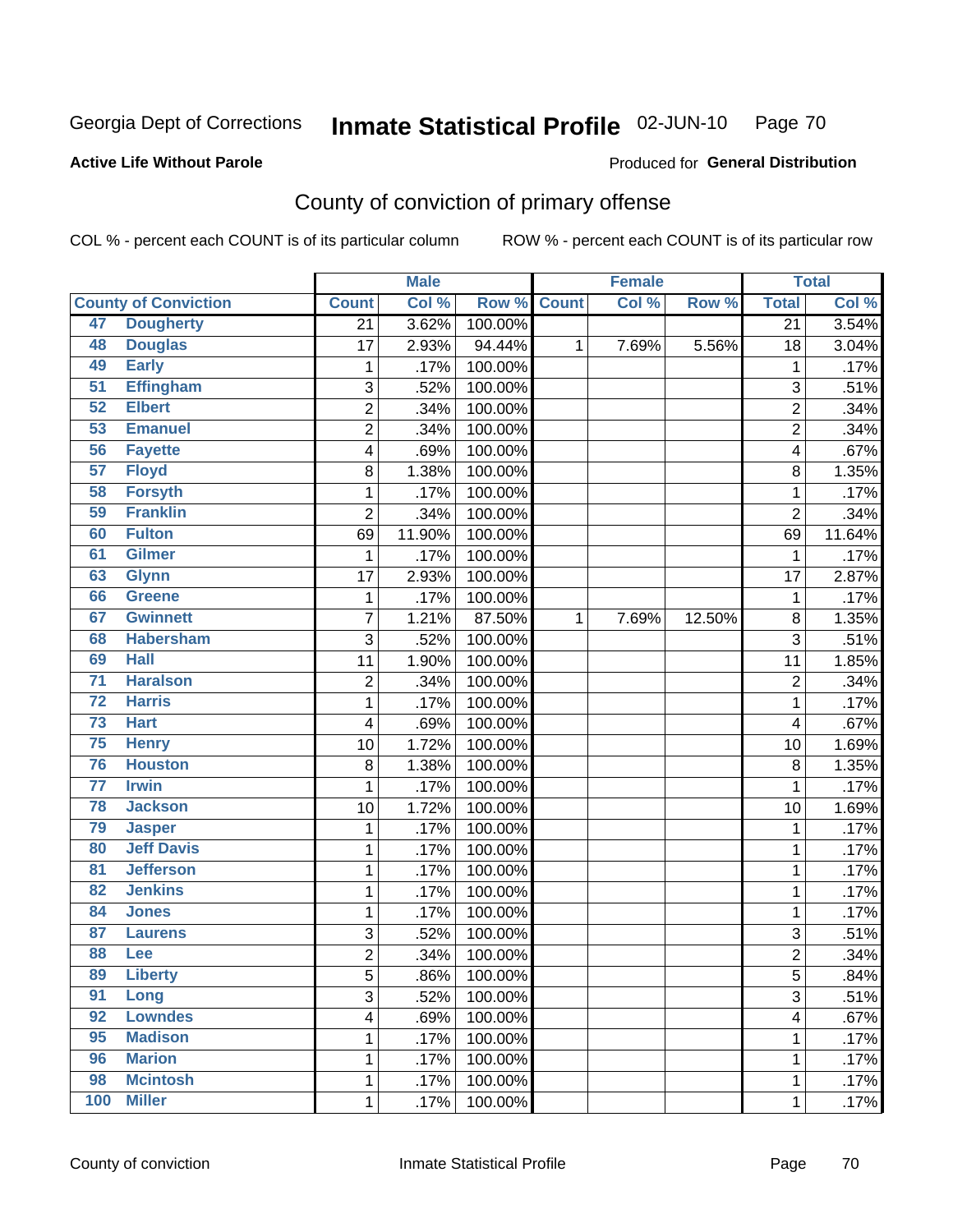#### Inmate Statistical Profile 02-JUN-10 Page 71

### **Active Life Without Parole**

### Produced for General Distribution

## County of conviction of primary offense

COL % - percent each COUNT is of its particular column

|                                     |                           | <b>Male</b> |                  |                 | <b>Female</b> |        |                | <b>Total</b> |
|-------------------------------------|---------------------------|-------------|------------------|-----------------|---------------|--------|----------------|--------------|
| <b>County of Conviction</b>         | <b>Count</b>              | Col %       | Row <sup>%</sup> | <b>Count</b>    | Col %         | Row %  | <b>Total</b>   | Col %        |
| 102<br><b>Monroe</b>                | $\overline{3}$            | .52%        | 100.00%          |                 |               |        | $\overline{3}$ | .51%         |
| 106<br><b>Muscogee</b>              | $\overline{18}$           | 3.10%       | 90.00%           | $\overline{2}$  | 15.38%        | 10.00% | 20             | 3.37%        |
| 107<br><b>Newton</b>                | 4                         | .69%        | 80.00%           | $\mathbf{1}$    | 7.69%         | 20.00% | 5              | .84%         |
| 109<br><b>Oglethorpe</b>            | 1                         | .17%        | 100.00%          |                 |               |        | $\mathbf 1$    | .17%         |
| <b>Paulding</b><br>110              | $\overline{2}$            | .34%        | 100.00%          |                 |               |        | $\overline{2}$ | .34%         |
| <b>Pierce</b><br>113                | $\overline{\overline{3}}$ | .52%        | 100.00%          |                 |               |        | $\overline{3}$ | .51%         |
| <b>Pike</b><br>114                  | $\overline{3}$            | .52%        | 75.00%           | 1               | 7.69%         | 25.00% | 4              | .67%         |
| 115<br><b>Polk</b>                  | $\overline{2}$            | .34%        | 100.00%          |                 |               |        | $\overline{2}$ | .34%         |
| <b>Pulaski</b><br>116               | $\mathbf{1}$              | .17%        | 100.00%          |                 |               |        | $\mathbf{1}$   | .17%         |
| 117<br><b>Putnam</b>                | 6                         | 1.03%       | 100.00%          |                 |               |        | 6              | 1.01%        |
| 119<br><b>Rabun</b>                 | 1                         | .17%        | 100.00%          |                 |               |        | $\mathbf{1}$   | .17%         |
| <b>Randolph</b><br>120              | $\mathbf{1}$              | .17%        | 100.00%          |                 |               |        | $\mathbf{1}$   | .17%         |
| <b>Richmond</b><br>121              | 27                        | 4.66%       | 96.43%           | 1               | 7.69%         | 3.57%  | 28             | 4.72%        |
| <b>Rockdale</b><br>122              | 3                         | .52%        | 100.00%          |                 |               |        | 3              | .51%         |
| <b>Spalding</b><br>126              | 5                         | .86%        | 100.00%          |                 |               |        | 5              | .84%         |
| <b>Stephens</b><br>127              | $\overline{2}$            | .34%        | 100.00%          |                 |               |        | $\overline{c}$ | .34%         |
| <b>Sumter</b><br>129                | 1                         | .17%        | 100.00%          |                 |               |        | $\mathbf{1}$   | .17%         |
| <b>Tattnall</b><br>$\overline{132}$ | 1                         | .17%        | 100.00%          |                 |               |        | $\mathbf{1}$   | .17%         |
| 135<br><b>Terrell</b>               | 1                         | .17%        | 100.00%          |                 |               |        | $\mathbf{1}$   | .17%         |
| <b>Thomas</b><br>136                | 4                         | .69%        | 100.00%          |                 |               |        | 4              | .67%         |
| <b>Tift</b><br>137                  | 6                         | 1.03%       | 100.00%          |                 |               |        | 6              | 1.01%        |
| <b>Toombs</b><br>138                | $\overline{7}$            | 1.21%       | 100.00%          |                 |               |        | $\overline{7}$ | 1.18%        |
| 139<br><b>Towns</b>                 | $\mathbf{1}$              | .17%        | 100.00%          |                 |               |        | $\mathbf 1$    | .17%         |
| 141<br><b>Troup</b>                 | $\mathbf 1$               | .17%        | 100.00%          |                 |               |        | $\mathbf{1}$   | .17%         |
| 142<br><b>Turner</b>                | $\mathbf{1}$              | .17%        | 100.00%          |                 |               |        | $\mathbf 1$    | .17%         |
| <b>Union</b><br>144                 | $\mathbf{1}$              | .17%        | 100.00%          |                 |               |        | $\mathbf 1$    | .17%         |
| 145<br><b>Upson</b>                 | $\overline{2}$            | .34%        | 100.00%          |                 |               |        | $\overline{2}$ | .34%         |
| 146<br><b>Walker</b>                | 3                         | .52%        | 75.00%           | 1               | 7.69%         | 25.00% | 4              | .67%         |
| 147<br><b>Walton</b>                | $\overline{6}$            | 1.03%       | 100.00%          |                 |               |        | 6              | 1.01%        |
| 148<br><b>Ware</b>                  | 10                        | 1.72%       | 100.00%          |                 |               |        | 10             | 1.69%        |
| 150<br><b>Washington</b>            | $\overline{c}$            | .34%        | 100.00%          |                 |               |        | $\overline{2}$ | .34%         |
| 151<br><b>Wayne</b>                 | $\overline{c}$            | .34%        | 100.00%          |                 |               |        | $\overline{2}$ | .34%         |
| <b>Whitfield</b><br>155             | 6                         | 1.03%       | 100.00%          |                 |               |        | 6              | 1.01%        |
| 157<br><b>Wilkes</b>                | 1                         | .17%        | 100.00%          |                 |               |        | $\mathbf 1$    | .17%         |
| <b>Total Rported</b>                | 580                       | 100%        | 97.81%           | $\overline{13}$ | 100%          | 2.19%  | 593            | 100%         |

| <b>Not Reported</b> |  |  |  |
|---------------------|--|--|--|
|---------------------|--|--|--|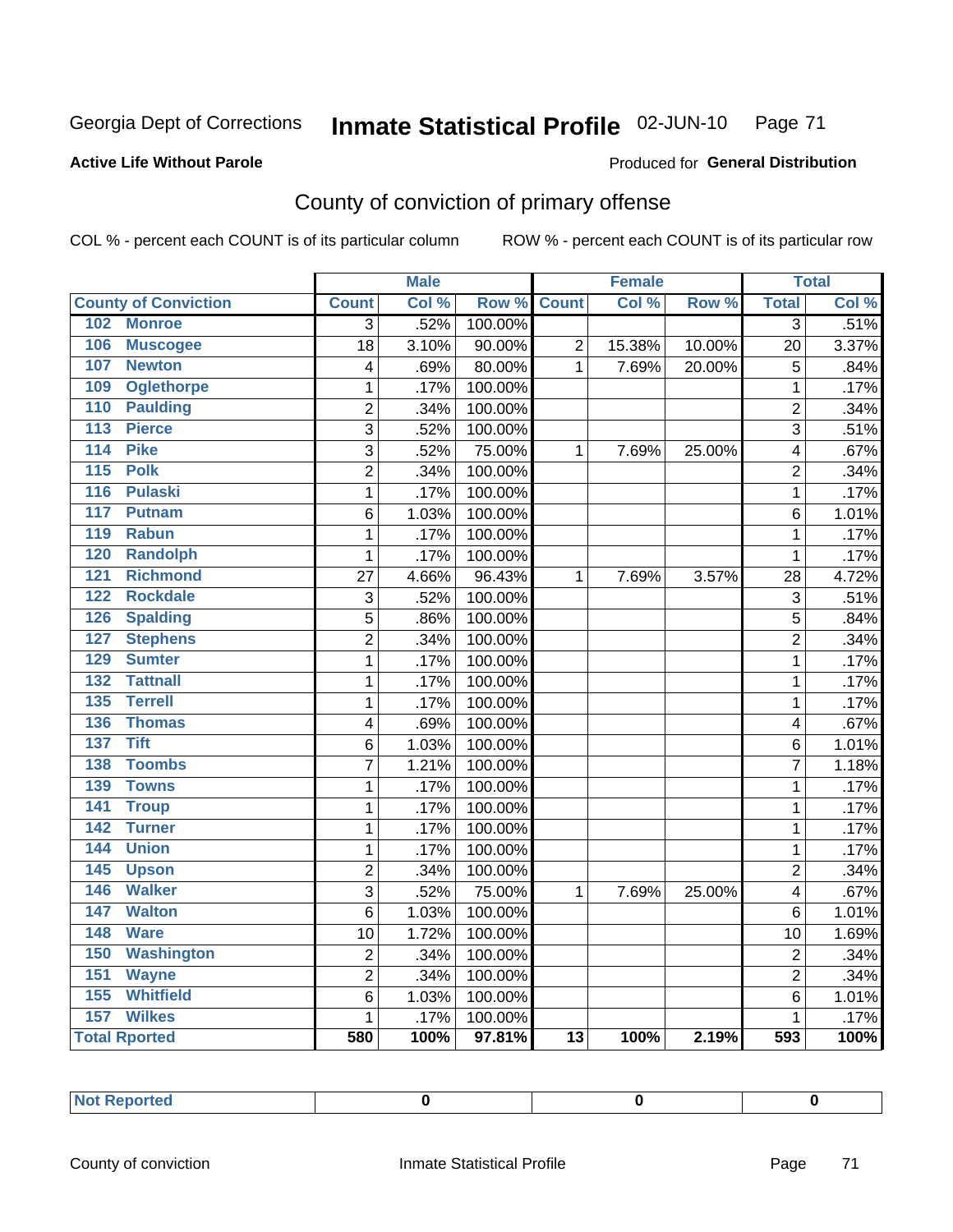# Inmate Statistical Profile 02-JUN-10 Page 72

### **Active Life Without Parole**

### **Produced for General Distribution**

## County of conviction of primary offense

COL % - percent each COUNT is of its particular column

|                    | <b>Male</b> | <b>Eemale</b> | <b>Total</b> |
|--------------------|-------------|---------------|--------------|
| <b>Grand Total</b> | 580         | 40<br>        | 593          |
|                    |             |               |              |

| <b>Mode</b><br><b>ultor</b><br>nuent.<br>Muscogee<br>.<br>−unon.<br>ns |
|------------------------------------------------------------------------|
|------------------------------------------------------------------------|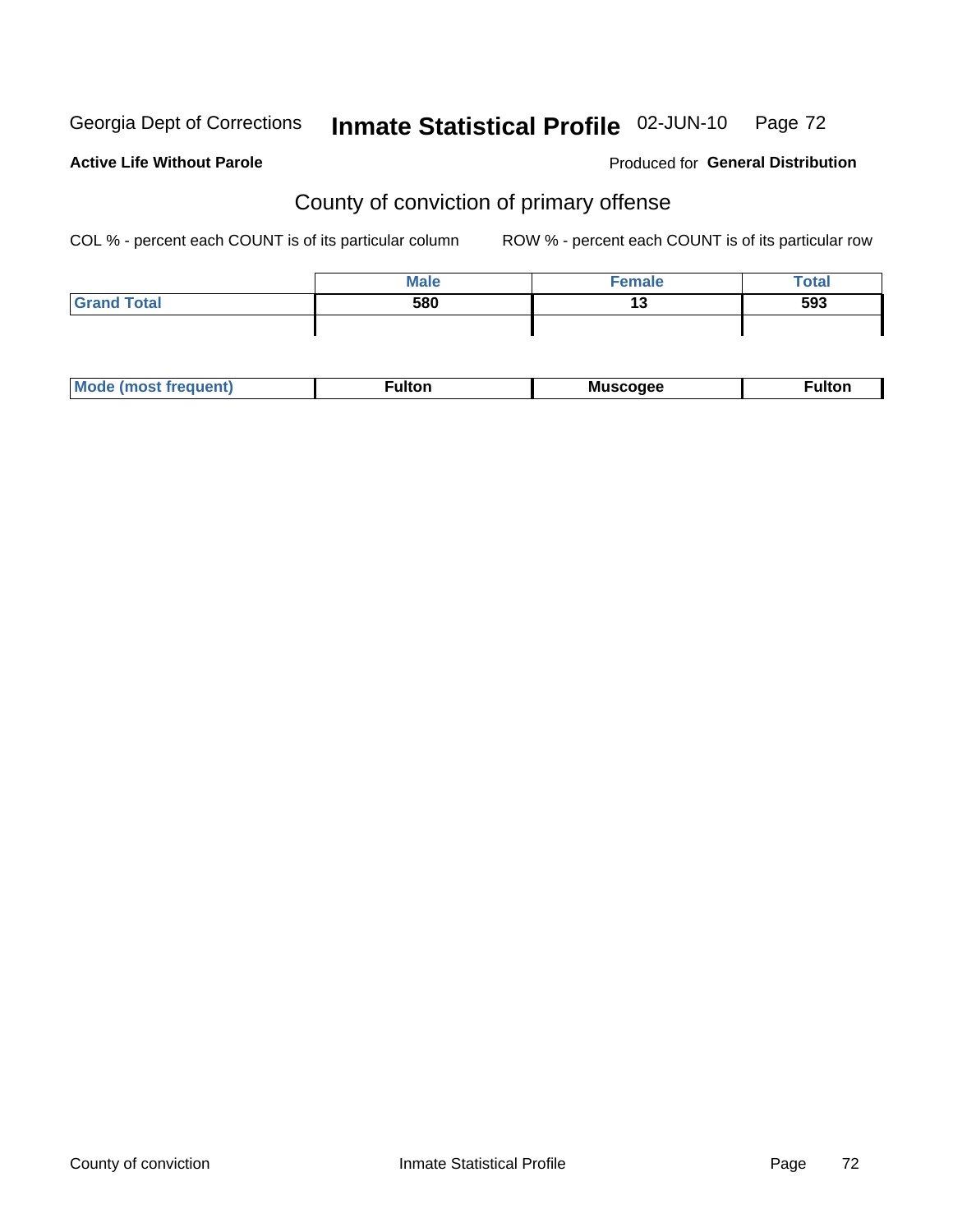Georgia Dept of Corrections

### Inmate Statistical Profile 02-JUN-10 Page 76

**Active Life Without Parole** 

Produced for General Distribution

# Circuit of conviction of primary offense

COL % - percent each COUNT is of its particular column

|                         |                                 |                | <b>Male</b> |         |                | <b>Female</b> |        |                         | <b>Total</b> |
|-------------------------|---------------------------------|----------------|-------------|---------|----------------|---------------|--------|-------------------------|--------------|
|                         | <b>Circuit of Conviction</b>    | <b>Count</b>   | Col %       | Row %   | <b>Count</b>   | Col %         | Row %  | <b>Total</b>            | Col %        |
| 1                       | <b>Alapaha Circuit</b>          | 6              | 1.03%       | 100.00% |                |               |        | $\overline{6}$          | 1.01%        |
| $\overline{2}$          | <b>Alcovy Circuit</b>           | 10             | 1.72%       | 90.91%  | 1              | 7.69%         | 9.09%  | 11                      | 1.85%        |
| $\overline{\mathbf{3}}$ | <b>Atlanta Circuit</b>          | 69             | 11.90%      | 100.00% |                |               |        | 69                      | 11.64%       |
| 4                       | <b>Atlantic Circuit</b>         | 10             | 1.72%       | 100.00% |                |               |        | 10                      | 1.69%        |
| 5                       | <b>Augusta Circuit</b>          | 37             | 6.38%       | 97.37%  | $\mathbf{1}$   | 7.69%         | 2.63%  | 38                      | 6.41%        |
| $\overline{6}$          | <b>Blue Ridge Circuit</b>       | 3              | .52%        | 100.00% |                |               |        | 3                       | .51%         |
| $\overline{\mathbf{7}}$ | <b>Brunswick Circuit</b>        | 25             | 4.31%       | 100.00% |                |               |        | 25                      | 4.22%        |
| 8                       | <b>Chattahoochee Circuit</b>    | 20             | 3.45%       | 90.91%  | $\overline{2}$ | 15.38%        | 9.09%  | 22                      | 3.71%        |
| $\overline{9}$          | <b>Cherokee Circuit</b>         | 3              | .52%        | 100.00% |                |               |        | 3                       | .51%         |
| 10                      | <b>Clayton Circuit</b>          | 17             | 2.93%       | 100.00% |                |               |        | 17                      | 2.87%        |
| $\overline{11}$         | <b>Cobb Circuit</b>             | 19             | 3.28%       | 90.48%  | $\overline{2}$ | 15.38%        | 9.52%  | 21                      | 3.54%        |
| $\overline{12}$         | <b>Conasauga Circuit</b>        | 6              | 1.03%       | 100.00% |                |               |        | $\,6$                   | 1.01%        |
| 13                      | <b>Cordele Circuit</b>          | 8              | 1.38%       | 100.00% |                |               |        | 8                       | 1.35%        |
| 14                      | <b>Coweta Circuit</b>           | $\,6$          | 1.03%       | 100.00% |                |               |        | $\,6$                   | 1.01%        |
| 15                      | <b>Dougherty Circuit</b>        | 21             | 3.62%       | 100.00% |                |               |        | 21                      | 3.54%        |
| 16                      | <b>Dublin Circuit</b>           | 3              | .52%        | 100.00% |                |               |        | 3                       | .51%         |
| 17                      | <b>Eastern Circuit</b>          | 25             | 4.31%       | 100.00% |                |               |        | 25                      | 4.22%        |
| 18                      | <b>Flint Circuit</b>            | 10             | 1.72%       | 100.00% |                |               |        | 10                      | 1.69%        |
| 19                      | <b>Griffin Circuit</b>          | 14             | 2.41%       | 93.33%  | 1              | 7.69%         | 6.67%  | 15                      | 2.53%        |
| 20                      | <b>Gwinnett Circuit</b>         | $\overline{7}$ | 1.21%       | 87.50%  | 1              | 7.69%         | 12.50% | $\bf 8$                 | 1.35%        |
| $\overline{21}$         | <b>Houston Circuit</b>          | 8              | 1.38%       | 100.00% |                |               |        | 8                       | 1.35%        |
| $\overline{22}$         | <b>Lookout Mountain Circuit</b> | $\overline{7}$ | 1.21%       | 77.78%  | $\overline{2}$ | 15.38%        | 22.22% | $\boldsymbol{9}$        | 1.52%        |
| 23                      | <b>Macon Circuit</b>            | 16             | 2.76%       | 100.00% |                |               |        | 16                      | 2.70%        |
| $\overline{24}$         | <b>Middle Circuit</b>           | 12             | 2.07%       | 100.00% |                |               |        | 12                      | 2.02%        |
| 25                      | <b>Mountain Circuit</b>         | 6              | 1.03%       | 100.00% |                |               |        | 6                       | 1.01%        |
| 26                      | <b>Northeastern Circuit</b>     | 12             | 2.07%       | 100.00% |                |               |        | 12                      | 2.02%        |
| $\overline{27}$         | <b>Northern Circuit</b>         | 10             | 1.72%       | 100.00% |                |               |        | 10                      | 1.69%        |
| 28                      | <b>Ocmulgee Circuit</b>         | 15             | 2.59%       | 100.00% |                |               |        | 15                      | 2.53%        |
| 29                      | <b>Oconee Circuit</b>           | 3              | .52%        | 100.00% |                |               |        | 3                       | .51%         |
| 30                      | <b>Ogeechee Circuit</b>         | $\overline{7}$ | 1.21%       | 87.50%  | 1              | 7.69%         | 12.50% | 8                       | 1.35%        |
| $\overline{31}$         | <b>Pataula Circuit</b>          | 4              | .69%        | 100.00% |                |               |        | $\overline{\mathbf{4}}$ | .67%         |
| 32                      | <b>Piedmont Circuit</b>         | 14             | 2.41%       | 100.00% |                |               |        | 14                      | 2.36%        |
| 33                      | <b>Rome Circuit</b>             | 8              | 1.38%       | 100.00% |                |               |        | 8                       | 1.35%        |
| 34                      | <b>South Georgia Circuit</b>    | $\overline{2}$ | .34%        | 100.00% |                |               |        | $\overline{2}$          | .34%         |
| 35                      | <b>Southern Circuit</b>         | 13             | 2.24%       | 100.00% |                |               |        | 13                      | 2.19%        |
| 36                      | <b>Southwestern Circuit</b>     | 3              | .52%        | 100.00% |                |               |        | 3                       | .51%         |
| 37                      | <b>Stone Mountain Circuit</b>   | 43             | 7.41%       | 97.73%  | 1              | 7.69%         | 2.27%  | 44                      | 7.42%        |
| 38                      | <b>Tallapoosa Circuit</b>       | $\overline{4}$ | .69%        | 100.00% |                |               |        | $\overline{\mathbf{4}}$ | $.67\%$      |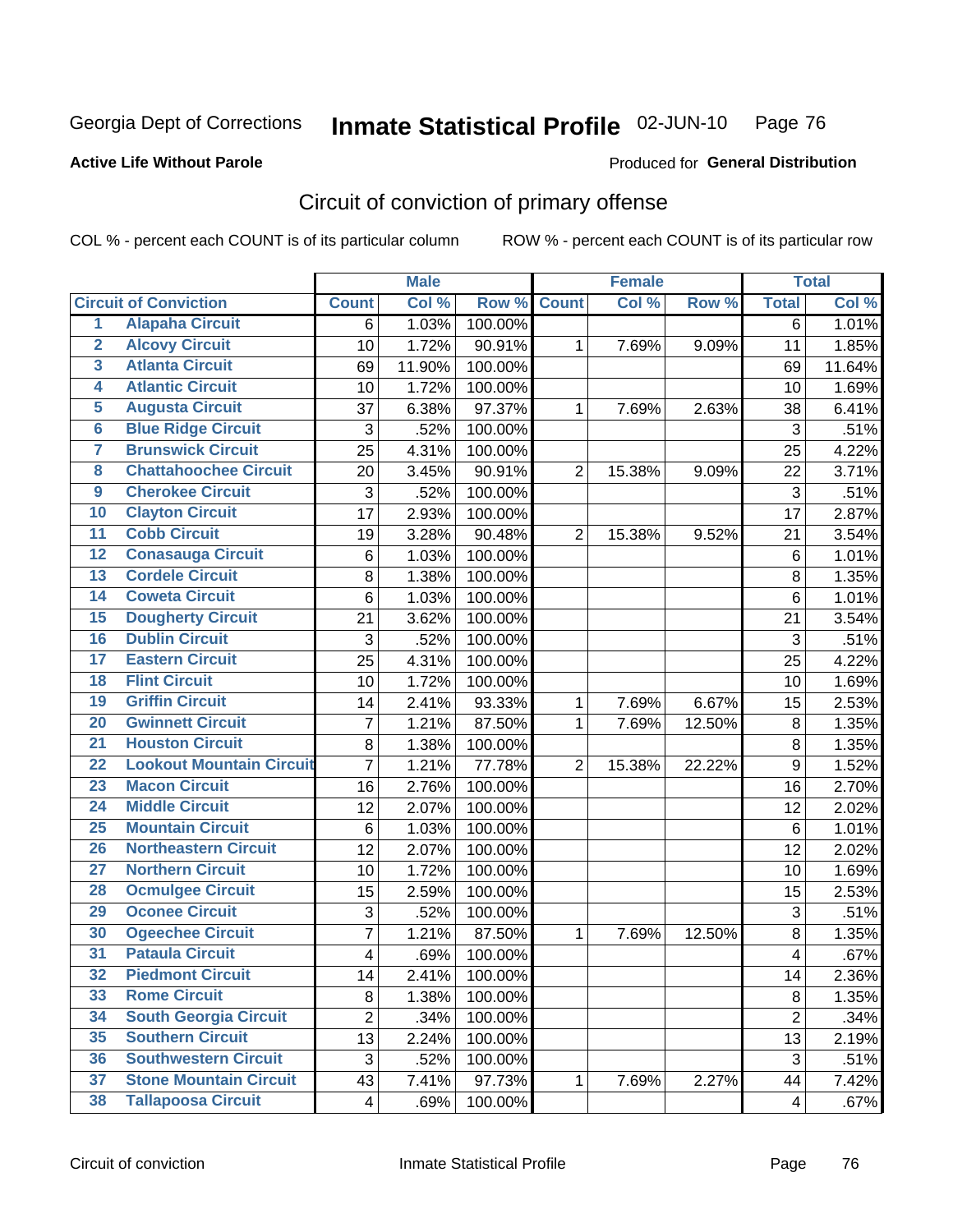Georgia Dept of Corrections

### Inmate Statistical Profile 02-JUN-10 Page 77

**Active Life Without Parole** 

Produced for General Distribution

# Circuit of conviction of primary offense

COL % - percent each COUNT is of its particular column

|                      |                              |                 | <b>Male</b> |         |              | <b>Female</b> |       |              | <b>Total</b> |
|----------------------|------------------------------|-----------------|-------------|---------|--------------|---------------|-------|--------------|--------------|
|                      | <b>Circuit of Conviction</b> | <b>Count</b>    | Col %       | Row %   | <b>Count</b> | Col %         | Row % | <b>Total</b> | Col %        |
| 39                   | <b>Tifton Circuit</b>        | 8               | 1.38%       | 100.00% |              |               |       | 8            | 1.35%        |
| 40                   | <b>Toombs Circuit</b>        |                 | .17%        | 100.00% |              |               |       |              | .17%         |
| 41                   | <b>Waycross Circuit</b>      | 20 <sub>1</sub> | 3.45%       | 100.00% |              |               |       | 20           | 3.37%        |
| 42                   | <b>Western Circuit</b>       | 13              | 2.24%       | 100.00% |              |               |       | 13           | 2.19%        |
| 43                   | <b>Rockdale Circuit</b>      | 3               | .52%        | 100.00% |              |               |       | 3            | .51%         |
| 44                   | <b>Douglas Circuit</b>       | 17              | 2.93%       | 94.44%  |              | 7.69%         | 5.56% | 18           | 3.04%        |
| 45                   | <b>Appalachian Circuit</b>   |                 | .17%        | 100.00% |              |               |       |              | .17%         |
| 46                   | <b>Enotah Circuit</b>        | 2               | .34%        | 100.00% |              |               |       | 2            | .34%         |
| 47                   | <b>Bell-Forsyth Circuit</b>  |                 | .17%        | 100.00% |              |               |       |              | .17%         |
| 48                   | <b>Towaliga Circuit</b>      | 6               | 1.03%       | 100.00% |              |               |       | 6            | 1.01%        |
| 49                   | <b>Paulding Circuit</b>      | $\overline{2}$  | .34%        | 100.00% |              |               |       | 2            | .34%         |
| <b>Total Rported</b> |                              | 580             | 100%        | 97.81%  | 13           | 100%          | 2.19% | 593          | 100%         |

| - 44 - 5<br>eportea   |     |            |
|-----------------------|-----|------------|
| <b>otal</b><br>$\sim$ | 580 | EN0<br>უყა |

| M | . | -----<br>oг | ----<br>пLс |
|---|---|-------------|-------------|
|   |   | <b>OUNN</b> |             |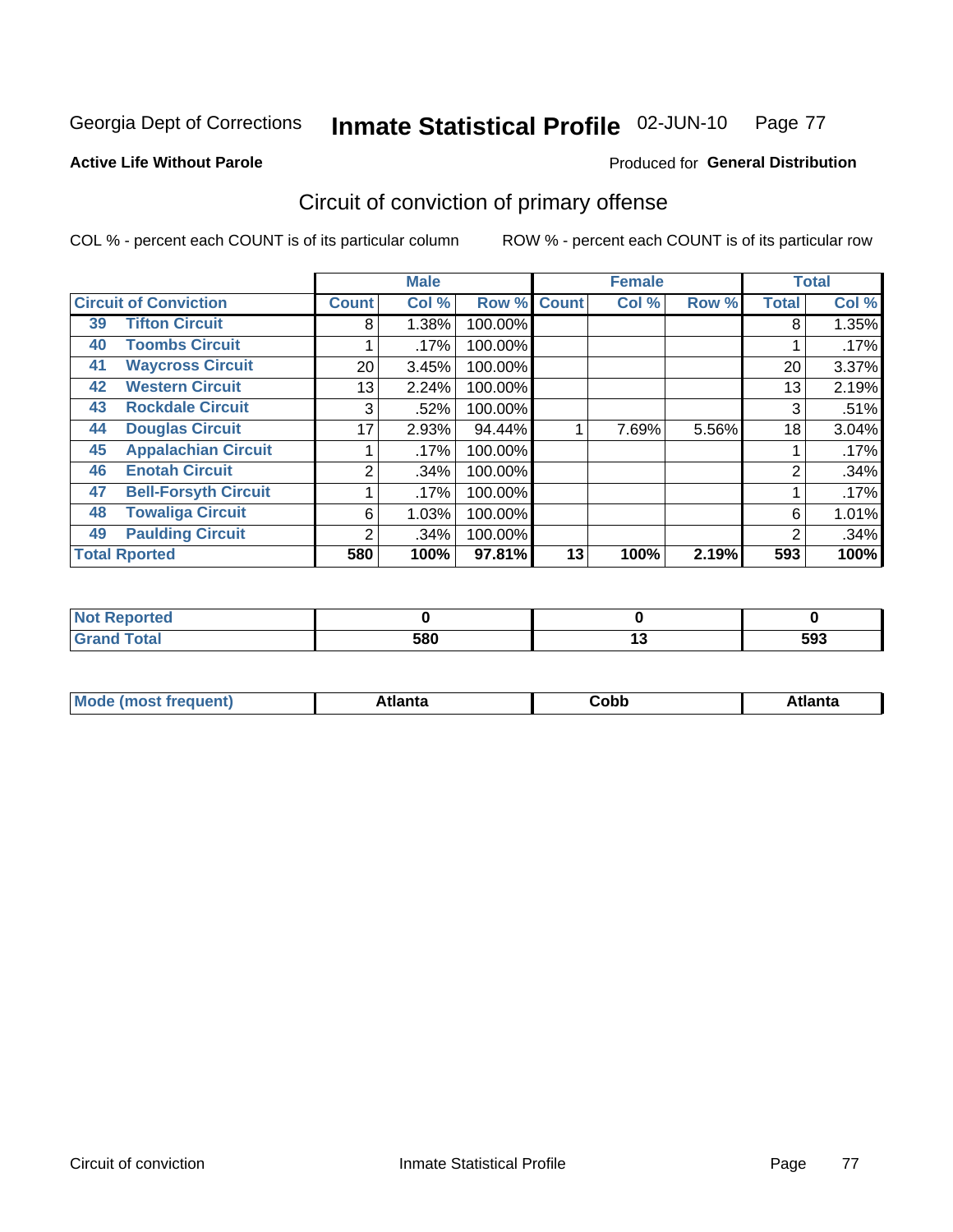### **Active Life Without Parole**

## Produced for General Distribution

## Years served (jail + prison) in this incarceration

COL % - percent each COUNT is of its particular column

|                       |                | <b>Male</b> |         |                         | <b>Female</b>             |       |                         | <b>Total</b> |
|-----------------------|----------------|-------------|---------|-------------------------|---------------------------|-------|-------------------------|--------------|
| <b>Years Served</b>   | <b>Count</b>   | Col %       | Row %   | <b>Count</b>            | $\overline{\text{Col 9}}$ | Row % | <b>Total</b>            | Col %        |
| Less than one year    | 37             | 6.38%       | 92.50%  | 3                       | 23.08%                    | 7.50% | 40                      | 6.75%        |
| 1 to 1.99 years       | 15             | 2.59%       | 100.00% |                         |                           |       | 15                      | 2.53%        |
| 2 to 2.99 years       | 29             | 5.00%       | 100.00% |                         |                           |       | 29                      | 4.89%        |
| 3 to 3.99 years       | 21             | 3.62%       | 91.30%  | $\overline{2}$          | 15.38%                    | 8.70% | 23                      | 3.88%        |
| 4 to 4.99 years       | 25             | 4.31%       | 96.15%  | $\mathbf{1}$            | 7.69%                     | 3.85% | 26                      | 4.38%        |
| 5 to 5.99 years       | 25             | 4.31%       | 100.00% |                         |                           |       | 25                      | 4.22%        |
| 6 to 6.99 years       | 31             | 5.34%       | 100.00% |                         |                           |       | 31                      | 5.23%        |
| 7 to 7.99 years       | 40             | 6.90%       | 90.91%  | $\overline{\mathbf{4}}$ | 30.77%                    | 9.09% | 44                      | 7.42%        |
| 8 to 8.99 years       | 35             | 6.03%       | 97.22%  | $\mathbf 1$             | 7.69%                     | 2.78% | 36                      | 6.07%        |
| 9 to 9.99 years       | 47             | 8.10%       | 100.00% |                         |                           |       | 47                      | 7.93%        |
| 10 to 10.99 years     | 45             | 7.76%       | 100.00% |                         |                           |       | 45                      | 7.59%        |
| 11 to 11.99 years     | 32             | 5.52%       | 96.97%  | $\mathbf{1}$            | 7.69%                     | 3.03% | 33                      | 5.56%        |
| 12 to 12.99 years     | 46             | 7.93%       | 100.00% |                         |                           |       | 46                      | 7.76%        |
| 13 to 13.99 years     | 47             | 8.10%       | 97.92%  | $\mathbf{1}$            | 7.69%                     | 2.08% | 48                      | 8.09%        |
| 14 to 14.99 years     | 30             | 5.17%       | 100.00% |                         |                           |       | 30                      | 5.06%        |
| 15 to 15.99 years     | 22             | 3.79%       | 100.00% |                         |                           |       | 22                      | 3.71%        |
| 16 to 16.99 years     | 20             | 3.45%       | 100.00% |                         |                           |       | 20                      | 3.37%        |
| 17 to 17.99 years     | 11             | 1.90%       | 100.00% |                         |                           |       | 11                      | 1.85%        |
| 18 to 18.99 years     | 4              | 0.69%       | 100.00% |                         |                           |       | $\overline{\mathbf{4}}$ | 0.67%        |
| 19 to 19.99 years     | 4              | 0.69%       | 100.00% |                         |                           |       | 4                       | 0.67%        |
| 20 to 20.99 years     | $\overline{c}$ | 0.34%       | 100.00% |                         |                           |       | $\overline{2}$          | 0.34%        |
| 21 to 21.99 years     | 4              | 0.69%       | 100.00% |                         |                           |       | 4                       | 0.67%        |
| 22 to 22.99 years     | 1              | 0.17%       | 100.00% |                         |                           |       | $\mathbf{1}$            | 0.17%        |
| 23 to 23.99 years     | $\overline{2}$ | 0.34%       | 100.00% |                         |                           |       | $\overline{2}$          | 0.34%        |
| 26 to 26.99 years     | 1              | 0.17%       | 100.00% |                         |                           |       | $\mathbf{1}$            | 0.17%        |
| Thirty + years        | 4              | 0.69%       | 100.00% |                         |                           |       | $\overline{4}$          | 0.67%        |
| <b>Total Reported</b> | 580            | 100%        | 97.81%  | 13                      | 100%                      | 2.19% | 593                     | 100%         |

| <b>Not Reported</b>            |                   |                   |                          |
|--------------------------------|-------------------|-------------------|--------------------------|
| <b>Grand Total</b>             | 580               |                   | 593                      |
|                                |                   |                   |                          |
| <b>Mean</b><br>(average)       | 9.52              | 5.77              | 9.44                     |
| <b>Median (middle)</b>         | 9.69              | 7.02              | 9.54                     |
| <b>Mode</b><br>(most frequent) | 14 to 14.99 years | 11 to 11.99 years | <b>14 to 14.99 years</b> |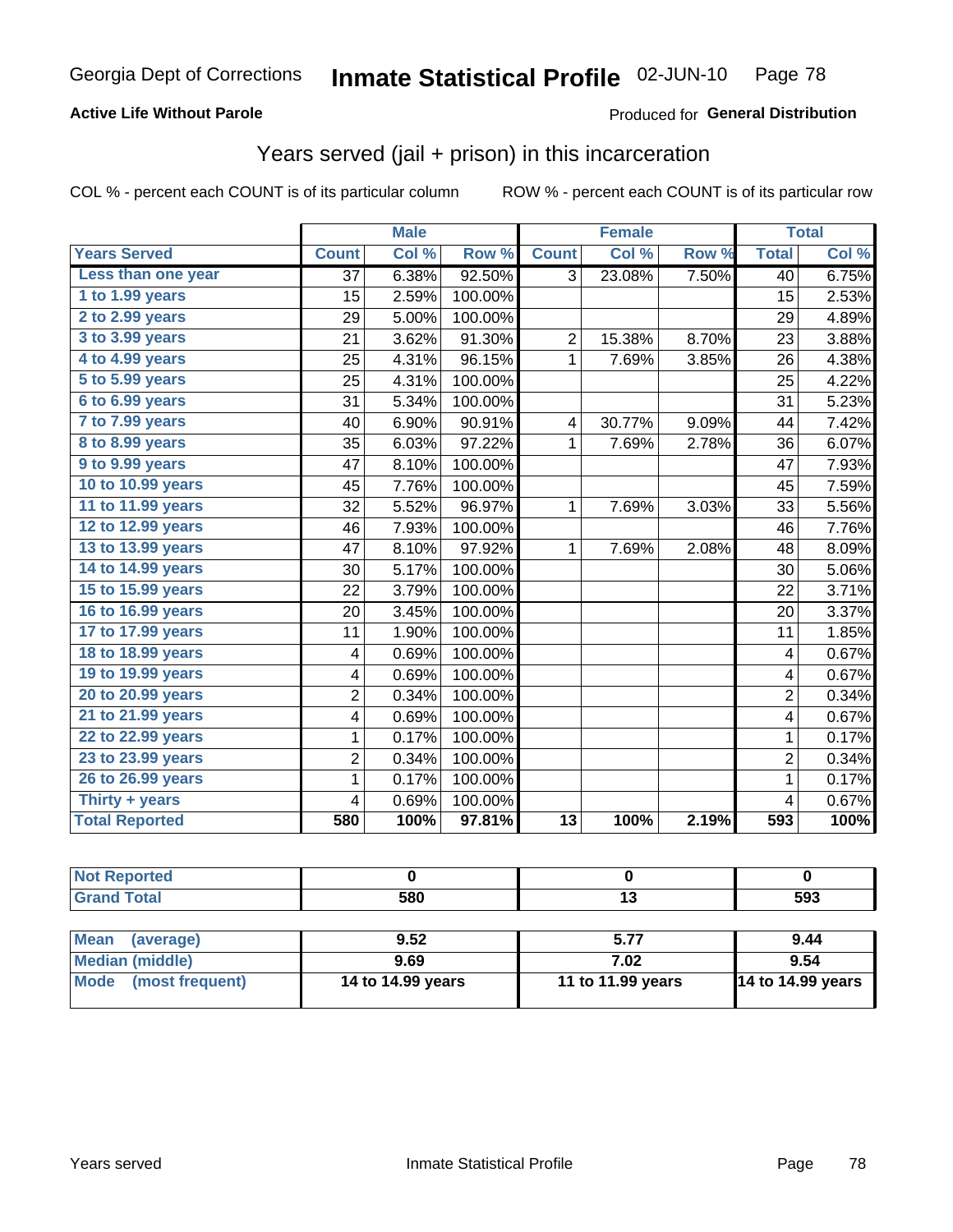Georgia Dept of Corrections

#### Inmate Statistical Profile 02-JUN-10 Page 79

### **Active Life Without Parole**

Produced for General Distribution

## Results of most recent HIV tests

COL % - percent each COUNT is of its particular column

|                         |              | <b>Male</b> |        |              | <b>Female</b> |          |         | Total  |
|-------------------------|--------------|-------------|--------|--------------|---------------|----------|---------|--------|
| <b>HIV Test Results</b> | <b>Count</b> | Col%        | Row %I | <b>Count</b> | Col %         | Row %    | ⊤otal ⊦ | Col %  |
| <b>Positive</b>         |              | 0.69%       | 80.00% |              | 8.33%         | 20.00%   |         | 0.85%  |
| <b>Negative</b>         | 574          | $99.31\%$   | 98.12% | 11           | $91.67\%$     | $1.88\%$ | 585     | 99.15% |
| <b>Total Reported</b>   | 578          | 100%        | 97.97% | $12 \,$      | 100%          | 2.03%    | 590     | 100%   |

| <b>Not Reported</b> |     |     |
|---------------------|-----|-----|
| Total               | 580 | 593 |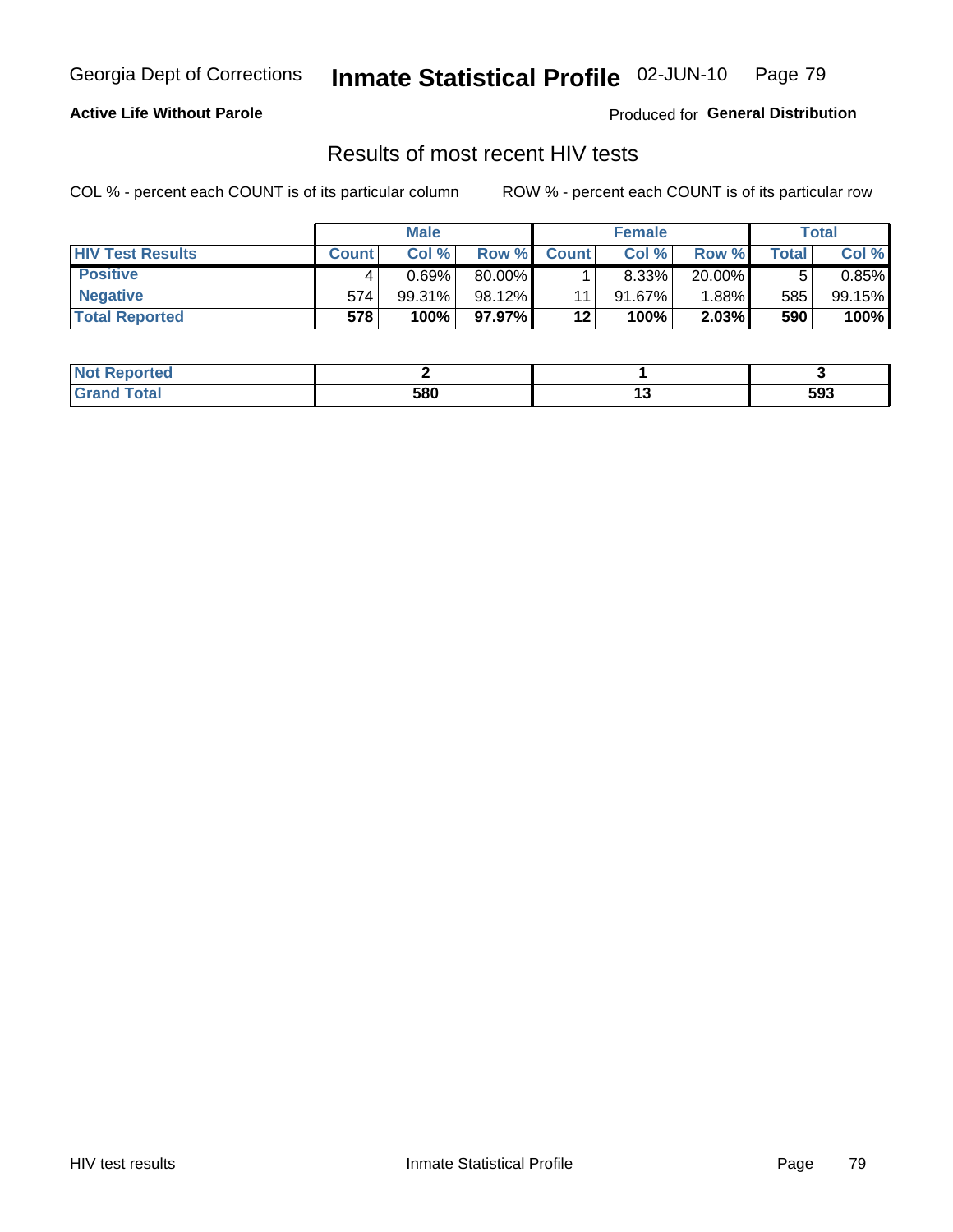### **Active Life Without Parole**

**Produced for General Distribution** 

## Results of most recent tuberculosis test

COL % - percent each COUNT is of its particular column

|                                  |              | <b>Male</b> |            |              | <b>Female</b> |          |       | Total  |
|----------------------------------|--------------|-------------|------------|--------------|---------------|----------|-------|--------|
| <b>Tuberculosis Test Results</b> | <b>Count</b> | Col%        | Row %I     | <b>Count</b> | Col%          | Row %    | Total | Col %  |
| <b>Positive on current test</b>  | 157          | 27.07%      | $100.00\%$ |              |               |          | 157   | 26.52% |
| <b>Negative</b>                  | 423          | 72.93%」     | $97.24\%$  | 12           | 100.00%       | 2.76%    | 435   | 73.48% |
| <b>Total Reported</b>            | 580          | 100%        | $97.97\%$  | 12           | <b>100%</b>   | $2.03\%$ | 592   | 100%   |

| <b>Not Reported</b> |     |     |
|---------------------|-----|-----|
| nd Total            | 580 | 593 |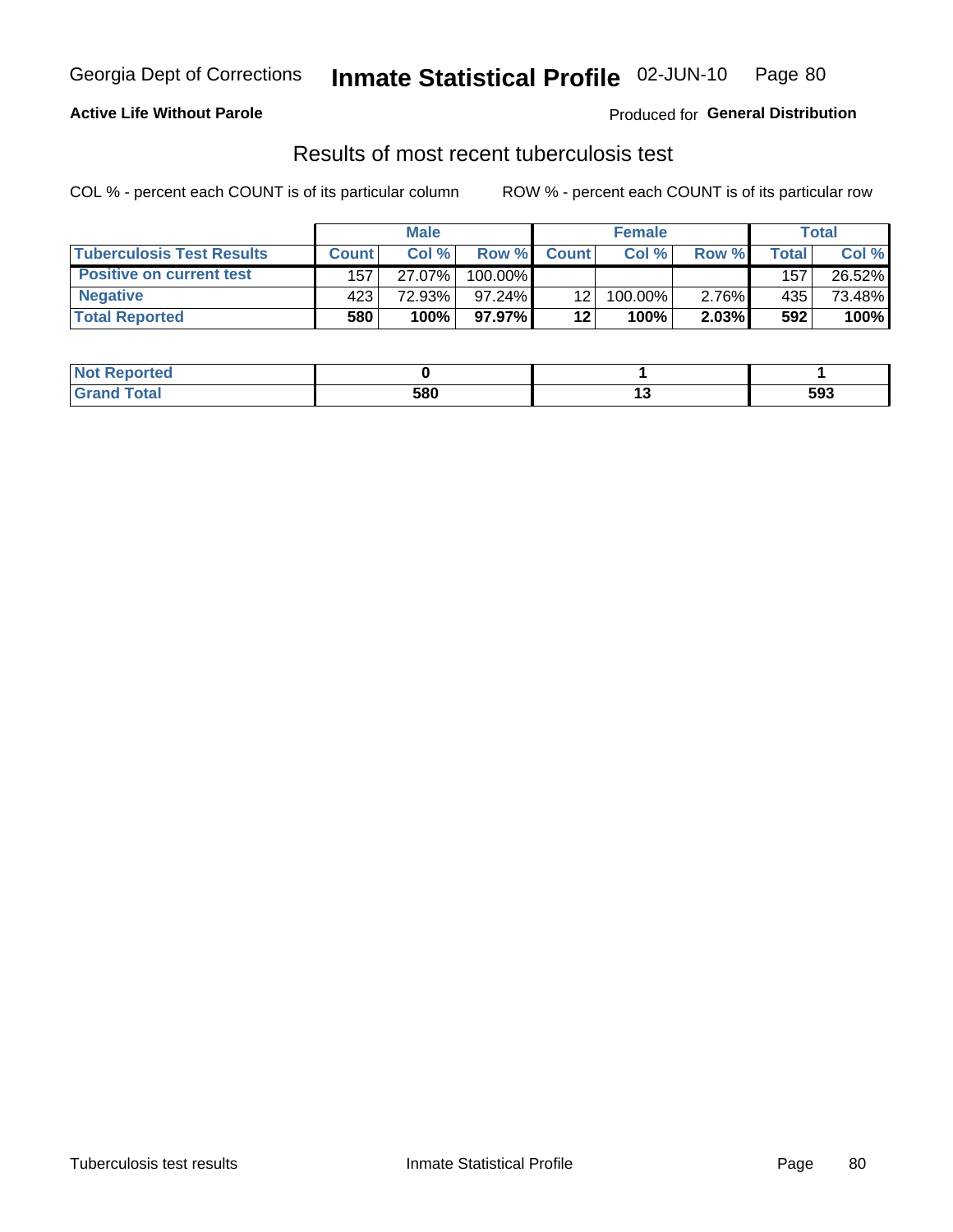### **Active Life Without Parole**

Produced for General Distribution

## Results of most recent syphilis test

COL % - percent each COUNT is of its particular column

|                                 |              | <b>Male</b> |           |                 | <b>Female</b> |        |       | Total  |
|---------------------------------|--------------|-------------|-----------|-----------------|---------------|--------|-------|--------|
| <b>Syphilis Test Results</b>    | <b>Count</b> | Col%        | Row %I    | <b>Count</b>    | Col%          | Row %  | Total | Col %  |
| <b>Positive on current test</b> |              | $2.97\%$    | $94.44\%$ |                 | $9.09\%$      | 5.56%  | 18    | 3.08%  |
| <b>Negative</b>                 | 556          | 97.03%      | 98.23%    | 10 <sup>1</sup> | $90.91\%$     | 1.77%  | 566   | 96.92% |
| <b>Total Reported</b>           | 573          | 100%        | $98.12\%$ | 11              | <b>100%</b>   | 1.88%l | 584   | 100%   |

| <b>Not Reported</b> |     |     |
|---------------------|-----|-----|
| <b>Grand Total</b>  | 580 | 593 |